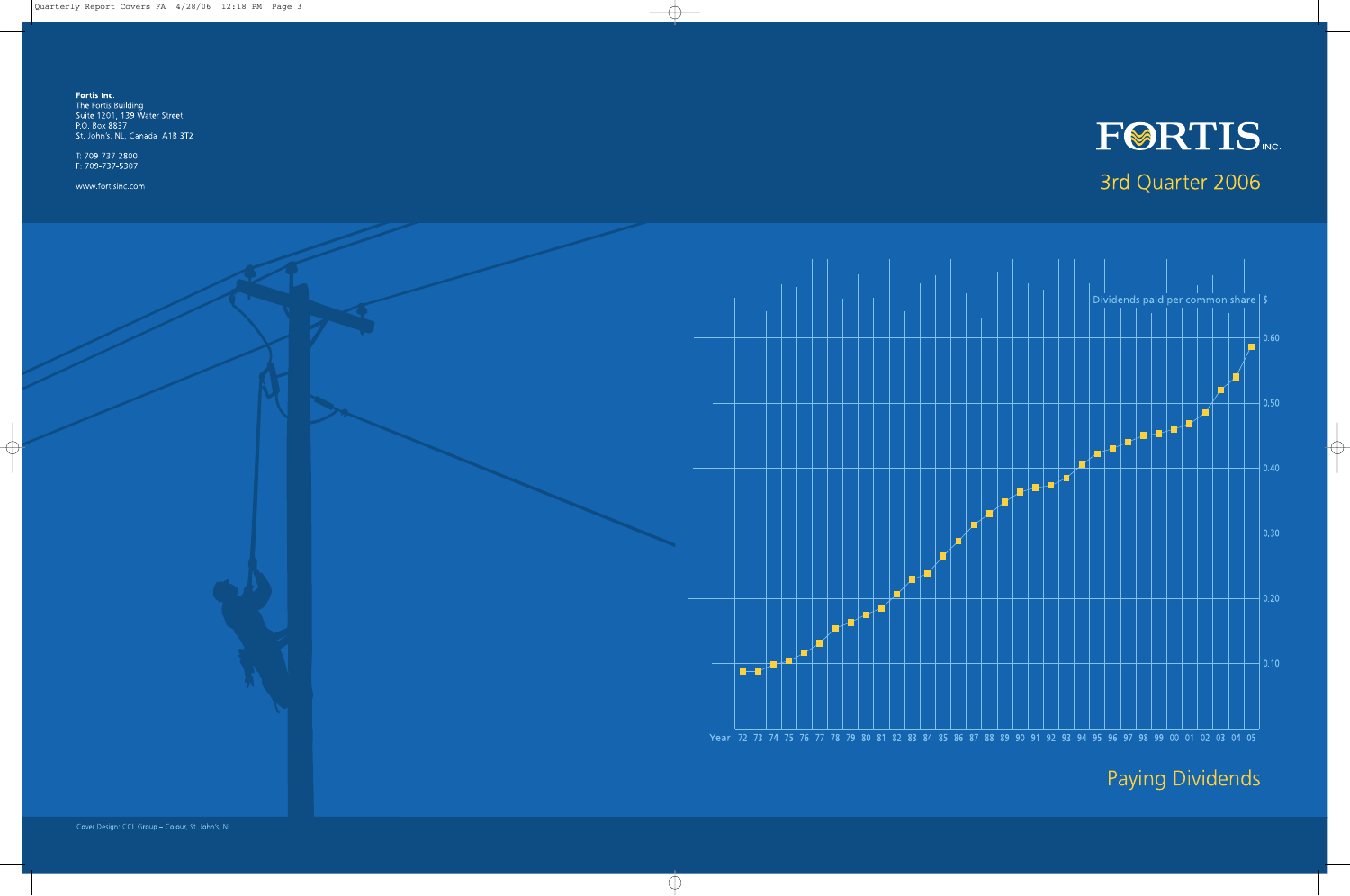### *Dear Shareholder:*

*Earnings applicable to common shares were \$38.8 million, or \$0.37 per common share, for the third quarter of 2006 compared to earnings of \$37.4 million, or \$0.36 per common share, for the third quarter of 2005. Year-to-date earnings applicable to common shares were \$113.3 million, or \$1.09 per common share, compared to earnings of \$114.8 million, or \$1.13 per common share, for the same period last year.* 

*Canadian Regulated Utilities contributed \$25.3 million to earnings for the third quarter compared to \$22.4 million for the same quarter last year. Excluding \$1.6 million of earnings during the third quarter last year associated with the favourable resolution of a corporate income tax* 



*reassessment at FortisOntario, earnings were \$4.5 million higher quarter over quarter. The increase was largely driven by lower corporate taxes at FortisAlberta and increased electricity rates at FortisBC and FortisOntario.* 

*On August 28, 2006, Fortis acquired 2 electric utilities, P.P.C. Limited and Atlantic Equipment & Power (Turks and Caicos) Ltd., in the Turks and Caicos Islands for aggregate consideration of approximately US\$90 million. The utilities serve approximately 7,500 customers, or 80 per cent of electricity customers, in the Turks and Caicos Islands pursuant to 50-year licences that expire in 2036 and 2037. The Turks and Caicos Islands is experiencing rapid growth in electricity demand, driven by its strong local economy. The acquisition is immediately accretive to earnings.* 

*Caribbean Regulated Utilities delivered earnings of \$7.7 million, \$1.5 million higher than earnings of \$6.2 million for the third quarter of 2005. The increase was largely driven by one month of earnings contribution from the utilities in the Turks and Caicos Islands and improved earnings at Belize Electricity primarily due to lower finance charges.* 

*In our regulated utility business, which accounts for 84 per cent of our assets, FortisAlberta and FortisBC were the main drivers of performance this quarter. The robust economic growth in western Canada continues to translate into significant capital investment and strong earnings for our western utilities.* 

*Non-regulated Fortis Generation contributed earnings of \$7.8 million, comparable to the same quarter last year. Improved earnings from Belize, driven by increased hydroelectric production, virtually offset the impact of lower average wholesale energy prices in Ontario. During the third quarter of 2006, the average wholesale energy price per megawatt hour in Ontario was \$46.59 compared to \$85.91 for the same quarter last year.* 

*Our hydroelectric generating facilities in Belize have generated 125 gigawatt hours of production year to date. In 2006, production from our Belize operations is expected to be more than double that experienced in 2005, primarily due to the operation of the Chalillo storage facility.* 

*Fortis Properties delivered earnings of \$6.3 million compared to \$4.9 million for the third quarter of 2005. The \$1.4 million increase in earnings was primarily due to contributions from expansions to hotel and real estate properties and lower effective corporate income taxes.*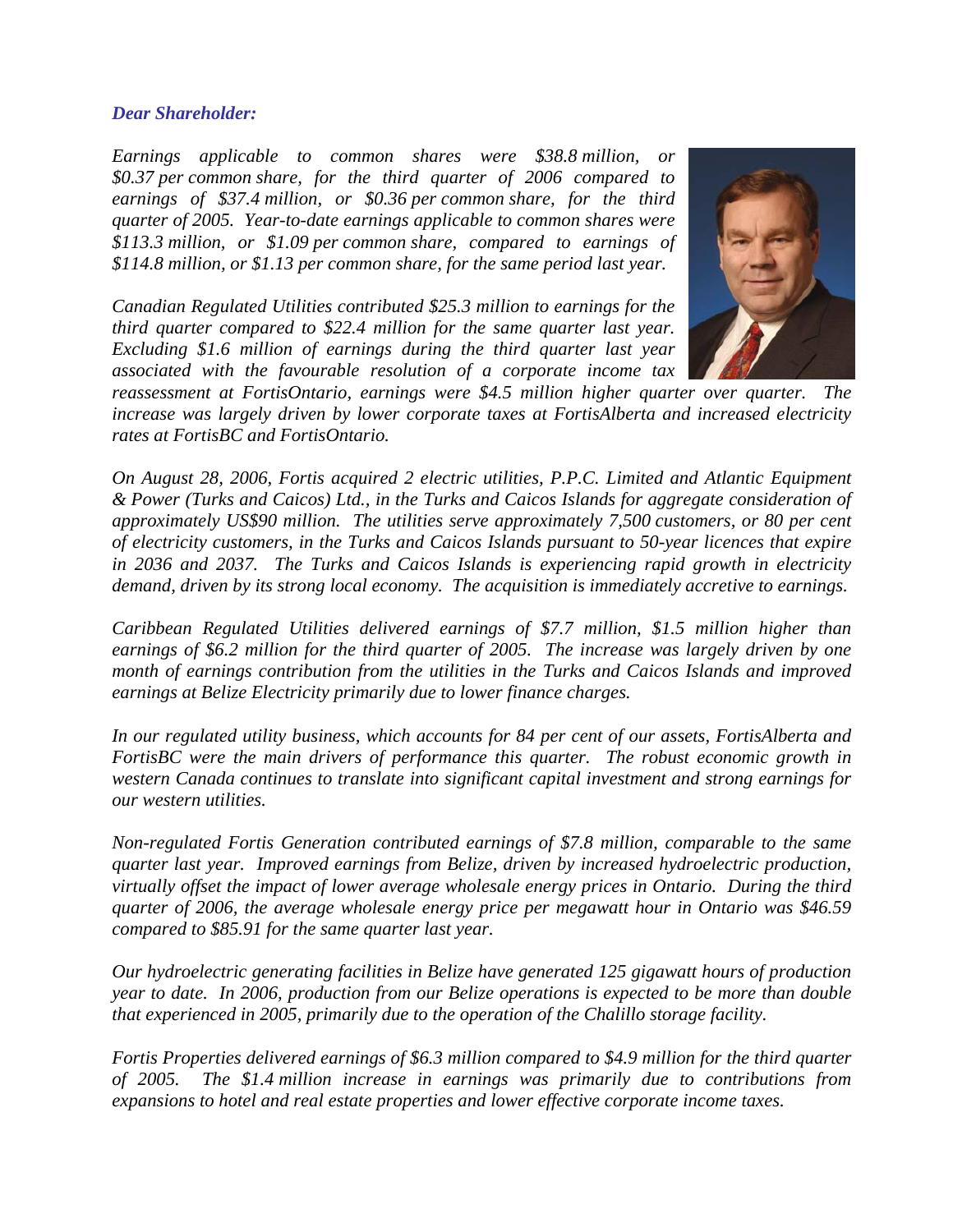*On October 19, 2006, Fortis Properties announced an agreement to purchase 4 internationally branded hotels in Alberta and British Columbia for an aggregate purchase price of \$51.6 million, including assumed debt. The acquisition enables Fortis Properties to continue to grow earnings while building on its reputation for superior customer service combined with high-quality, well-situated hotels. It is expected to be immediately accretive to earnings of Fortis.* 

*Corporate expenses were \$8.3 million compared to \$3.9 million for the third quarter last year. Corporate expenses during the third quarter of 2005 were reduced by a \$3.8 million (\$3.1 million after-tax) unrealized foreign currency translation gain associated with unhedged US dollar-denominated debt.* 

*Our history of profitable growth has enabled Fortis to increase annual dividend payments for 33 consecutive years, the longest record of any public corporation in Canada.* 

*On September 28, 2006, the Board of Directors of Fortis declared an 18.75 per cent increase in the quarterly common share dividend to 19 cents per common share from 16 cents per common share, commencing with the fourth quarter dividend payable December 1, 2006.* 

*Also on September 28, 2006, Fortis issued 5,000,000 4.90% First Preference Shares, Series F for gross proceeds of \$125 million. The net proceeds were largely used to partially fund the recent acquisition of the utilities in the Turks and Caicos Islands and to fund equity injections into FortisAlberta and FortisBC in support of their extensive capital expenditure programs.* 

*By year end, Fortis will have invested approximately \$475 million in its 2006 consolidated capital program. More than 70 per cent of this investment is being driven by our western utilities to meet customer growth and enhance reliability of their electricity systems. Over the next 5 years, more than \$2 billion of utility capital projects is expected to drive organic earnings growth.*

*H. Stanley Marshall President and Chief Executive Officer Fortis Inc.*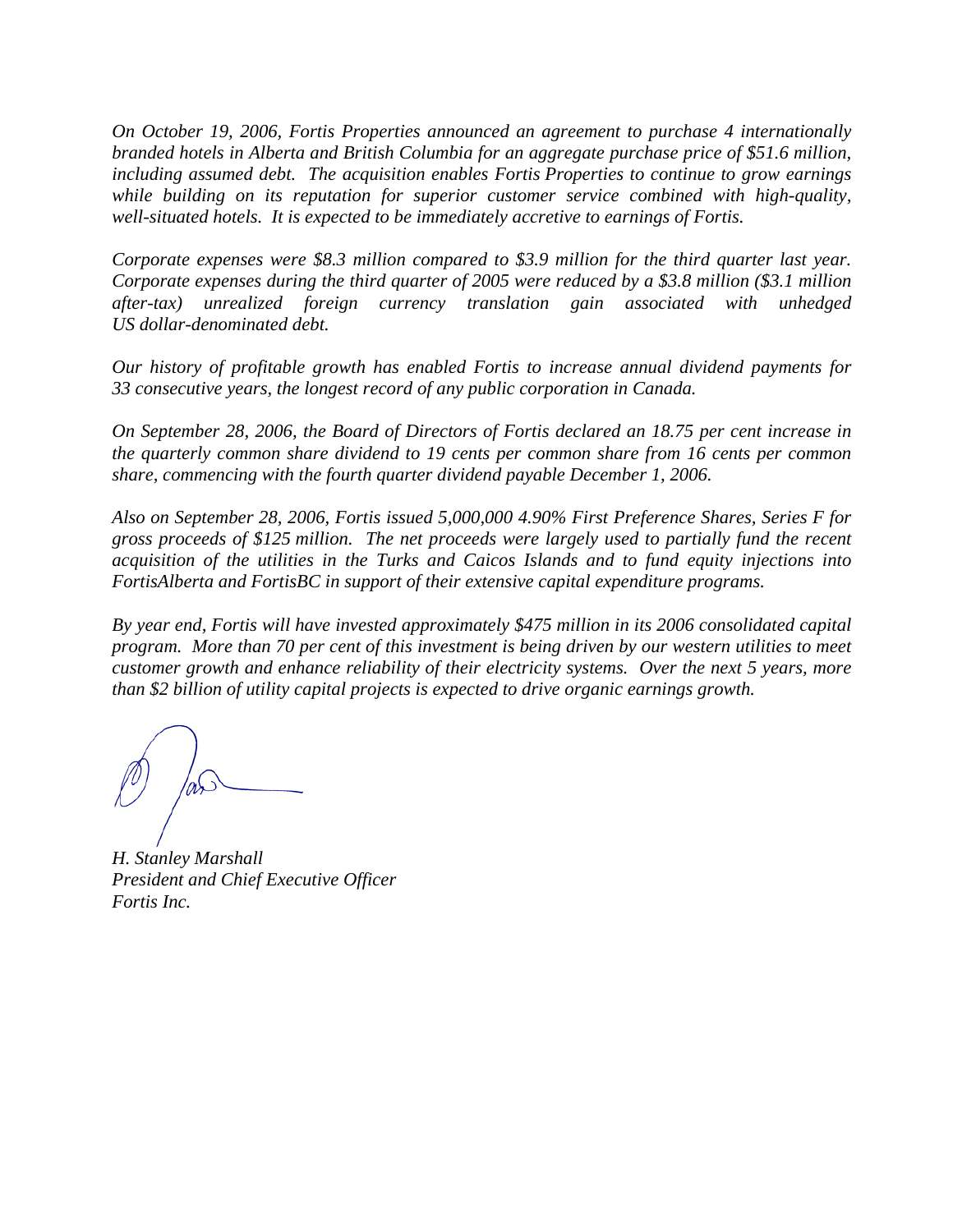# **Fortis Inc. Interim Management Discussion and Analysis**

For the three and nine months ended September 30, 2006 Dated October 31, 2006

The following analysis should be read in conjunction with the Fortis Inc. ("Fortis" or the "Corporation") interim unaudited consolidated financial statements for the three and nine months ended September 30, 2006 and the Management Discussion and Analysis and audited consolidated financial statements for the year ended December 31, 2005 included in the Corporation's 2005 Annual Report. This material has been prepared in accordance with National Instrument 51-102 relating to Management Discussion and Analysis. Financial information in this release has been prepared in accordance with Canadian generally accepted accounting principles ("Canadian GAAP") and is presented in Canadian dollars unless otherwise specified.

*Fortis includes forward-looking statements in this material. By their very nature, forward-looking statements are based on underlying assumptions and are subject to inherent risks and uncertainties surrounding future expectations generally. Such events include, but are not limited to, general economic, market and business conditions, regulatory developments, weather and competition. Fortis cautions readers that should certain events or uncertainties materialize, or should underlying assumptions prove incorrect, actual results may vary significantly from those expected. For additional information with respect to certain of these risks or factors, reference should be made to the Corporation's continuous disclosure materials filed from time to time with Canadian securities regulatory authorities. The Corporation disclaims any intention or obligation to update or revise any forward-looking statements, whether as a result of new information, future events or otherwise.* 

Fortis is principally a diversified, international electric utility holding company with investments primarily in regulated electric distribution utilities in Canada and the Caribbean region. The Corporation serves more than 1,000,000 electricity customers and meets a peak demand of approximately 5,000 megawatts ("MW"). Fortis also owns and operates non-regulated generation assets, commercial real estate and hotels.

The key goals of the Corporation's regulated utilities are to operate sound electricity systems and deliver safe, reliable electricity to customers at reasonable, prudently incurred costs. Its core business of electricity distribution is highly regulated and Fortis segments its utility operations by franchise area and, depending on regulatory requirements, by the nature of the assets. The operating and reporting segments of the Corporation are: (i) Regulated Utilities - Canadian, (ii) Regulated Utilities - Caribbean, (iii) Non-Regulated - Fortis Generation, (iv) Non-Regulated - Fortis Properties, and (v) Corporate. The Corporation's Canadian regulated utilities operate in 5 provinces, making Fortis the leader in its business segment in Canada. The utility operations comprising the Corporation's Regulated Utilities - Canadian operating segment are FortisAlberta, FortisBC, Newfoundland Power, FortisOntario and Maritime Electric on Prince Edward Island ("PEI"). The Corporation's Regulated Utilities - Caribbean operating segment is comprised of Belize Electricity, in which Fortis holds a 70.1 per cent controlling interest; Caribbean Utilities, the sole provider of electricity on Grand Cayman, in which Fortis holds a 37.4 per cent equity interest; and 2 utilities in the Turks and Caicos Islands, in which Fortis holds a 100 per cent interest. The earnings of the Corporation's regulated utilities are primarily determined under traditional cost of service and rate of return methodologies. Earnings of the Canadian regulated utilities are generally exposed to changes in interest rates associated with the rate-setting mechanisms.

The Corporation's non-regulated generation assets, operating in 3 countries, are mainly hydroelectric with a combined generating capacity of 195 MW. Including the 4 hotels for which an agreement to purchase has been entered into on October 19, 2006, the Corporation, through its non-regulated subsidiary Fortis Properties, owns and operates 18 hotels with over 3,200 rooms in 7 Canadian provinces and 2.7 million square feet of commercial real estate in Atlantic Canada.

Fortis has adopted a strategy of profitable growth with earnings per common share as the primary measure of performance. Key financial highlights, including segmented earnings, for the third quarter and year-to-date periods ended September 30, 2006 and September 30, 2005 are provided in the following table.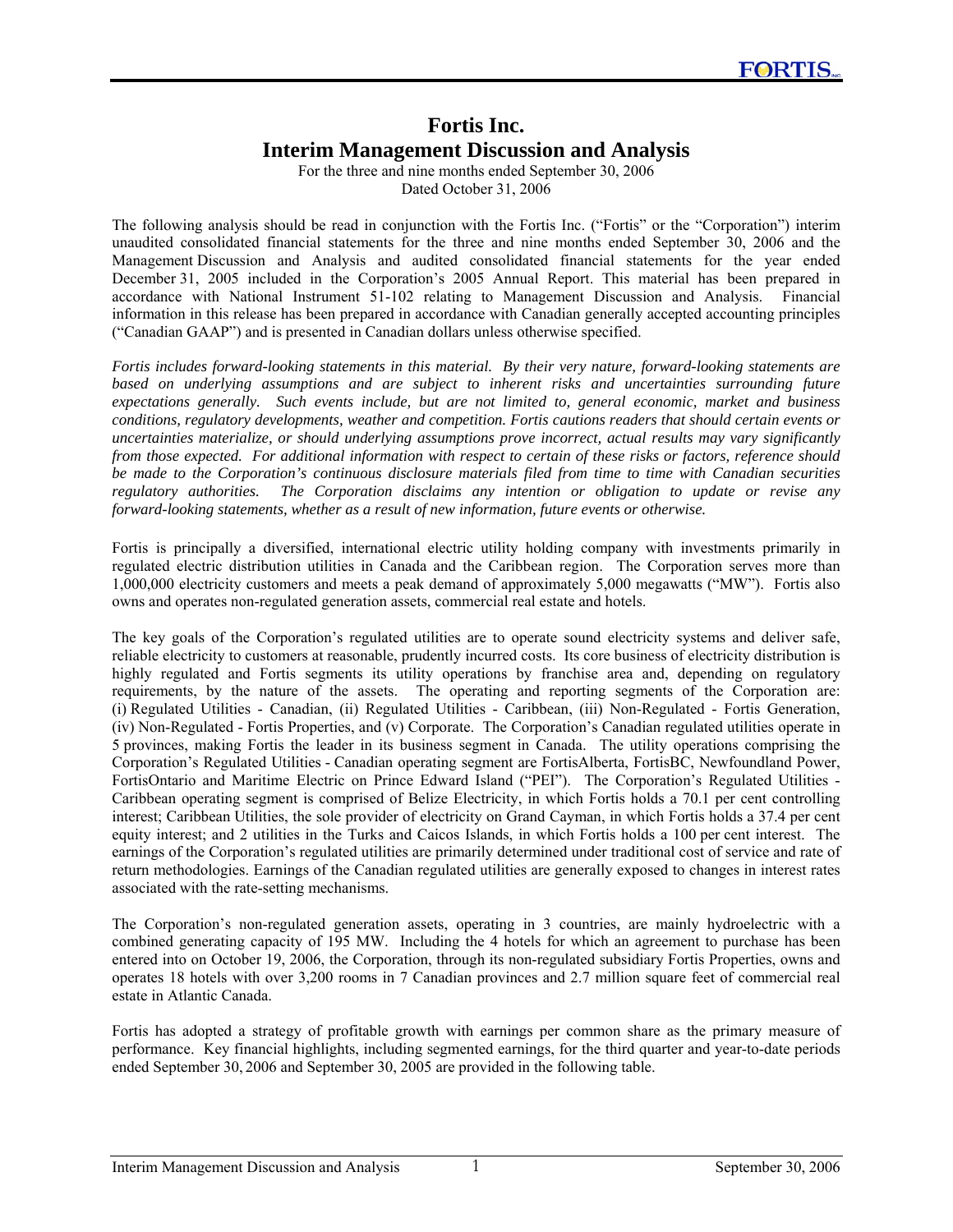| <b>Financial Highlights (Unaudited)</b><br><b>Period Ended September 30th</b> |                                                      |       |       |         |         |        |  |
|-------------------------------------------------------------------------------|------------------------------------------------------|-------|-------|---------|---------|--------|--|
| <b>Ouarter</b><br>Year-to-date                                                |                                                      |       |       |         |         |        |  |
| $(\text{\$ millions, except earnings per common})$<br>share amounts)          | Variance<br>2005<br>Variance<br>2005<br>2006<br>2006 |       |       |         |         |        |  |
| Revenue and equity income                                                     | 341.9                                                | 341.7 | 0.2   | 1,078.6 | 1,088.4 | (9.8)  |  |
| Cash flow from operations                                                     | 96.4                                                 | 99.8  | (3.4) | 203.6   | 229.0   | (25.4) |  |
| Net earnings applicable to common shares                                      | 38.8                                                 | 37.4  | 1.4   | 113.3   | 114.8   | (1.5)  |  |
| Basic earnings per common share (\$)                                          | 0.36<br>(0.04)<br>0.01<br>1.13<br>0.37<br>1.09       |       |       |         |         |        |  |
| Diluted earnings per common share (\$)                                        | 0.36                                                 | 0.33  | 0.03  | 1.05    | 1.03    | 0.02   |  |

|                                                  |       |                | <b>Segmented Net Earnings</b> |                     |        |          |
|--------------------------------------------------|-------|----------------|-------------------------------|---------------------|--------|----------|
|                                                  |       | <b>Ouarter</b> |                               | <b>Year-to-date</b> |        |          |
|                                                  | 2006  | 2005           | Variance                      | 2006                | 2005   | Variance |
| FortisAlberta                                    | 12.3  | 9.3            | 3.0                           | 33.1                | 31.9   | 1.2      |
| FortisBC $^{(1)}$                                | 5.7   | 4.6            | 1.1                           | 21.0                | 18.9   | 2.1      |
| <b>Newfoundland Power</b>                        | 2.6   | 3.4            | (0.8)                         | 21.3                | 27.8   | (6.5)    |
| <b>Maritime Electric</b>                         | 3.1   | 3.0            | 0.1                           | 7.4                 | 7.4    |          |
| FortisOntario <sup>(2)</sup>                     | 1.6   | 2.1            | (0.5)                         | 3.1                 | 4.2    | (1.1)    |
| <b>Regulated Utilities - Canadian</b>            | 25.3  | 22.4           | 2.9                           | 85.9                | 90.2   | (4.3)    |
| <b>Belize Electricity</b>                        | 3.8   | 3.2            | 0.6                           | 7.6                 | 6.0    | 1.6      |
| Caribbean Utilities - Equity Income              | 3.2   | 3.0            | 0.2                           | 6.9                 | 8.6    | (1.7)    |
| Turks and Caicos utilities $(3)$                 | 0.7   |                | 0.7                           | 0.7                 |        | 0.7      |
| <b>Regulated Utilities - Caribbean</b>           | 7.7   | 6.2            | 1.5                           | 15.2                | 14.6   | 0.6      |
| <b>Total Regulated Utilities</b>                 | 33.0  | 28.6           | 4.4                           | 101.1               | 104.8  | (3.7)    |
| Non-Regulated - Fortis Generation <sup>(4)</sup> | 7.8   | 7.8            | ٠                             | 19.9                | 21.0   | (1.1)    |
| <b>Non-Regulated - Fortis Properties</b>         | 6.3   | 4.9            | 1.4                           | 15.9                | 11.2   | 4.7      |
| <b>Corporate</b>                                 | (8.3) | (3.9)          | (4.4)                         | (23.6)              | (22.2) | (1.4)    |
| Net earnings applicable to common shares         | 38.8  | 37.4           | 1.4                           | 113.3               | 114.8  | (1.5)    |

*(1)* Includes the regulated operations of FortisBC Inc. and non-regulated operating, maintenance and management services related to the Waneta, Brilliant and the Arrows Lake hydroelectric plants and the distribution system owned by the City of Kelowna. Also includes Princeton Light and Power Company, Limited ("PLP"), but excludes the non-regulated generation operations of FortisBC Inc.'s wholly owned partnership, Walden Power Partnership. Financial results for PLP are included in the FortisBC segmented results from May 31, 2005, the date of acquisition of PLP by Fortis, through an indirect wholly owned subsidiary.

*(2)* FortisOntario includes Canadian Niagara Power Inc. ("Canadian Niagara Power") and Cornwall Street Railway, Light and Power Company, Limited ("Cornwall Electric").

*(3)* On August 28, 2006, Fortis, through a wholly owned subsidiary, acquired all of the issued and outstanding shares of P.P.C. Limited ("PPC") and Atlantic Equipment & Power (Turks and Caicos) Ltd. ("Atlantic"), 2 utilities serving approximately 7,500 customers in the Turks and Caicos Islands. Financial results for PPC and Atlantic are from August 28, 2006.

*(4)* Includes the operations of non-regulated generating assets in Belize, Ontario, central Newfoundland, British Columbia and Upper New York State.

# **OVERVIEW OF CONSOLIDATED RESULTS**

Net earnings applicable to common shares were \$38.8 million, or \$0.37 per common share, for the third quarter of 2006 compared to earnings of \$37.4 million, or \$0.36 per common share, for the third quarter of 2005. Excluding \$1.6 million of earnings during the third quarter last year associated with the favourable resolution of a corporate income tax reassessment at FortisOntario, earnings were \$3.0 million higher quarter over quarter The increase was largely driven by improved hydroelectric production in Belize, lower corporate taxes at FortisAlberta, increased electricity rates at FortisBC, higher earnings from Fortis Properties, higher earnings from Regulated Utilities - Caribbean, due in part to the recent acquisition of 2 electric utilities in the Turks and Caicos Islands, and increased electricity rates at FortisOntario. The increase in quarterly earnings was partially offset by higher corporate expenses and lower average wholesale energy prices in Ontario. Corporate expenses during the third quarter of 2005 were reduced by a \$3.8 million (\$3.1 million after-tax) unrealized foreign currency translation gain associated with unhedged US dollar-denominated debt.

Year-to-date net earnings were \$113.3 million, or \$1.09 per common share, compared to \$114.8 million, or \$1.13 per common share, for the same period in 2005. Year-to-date earnings last year included a \$7.9 million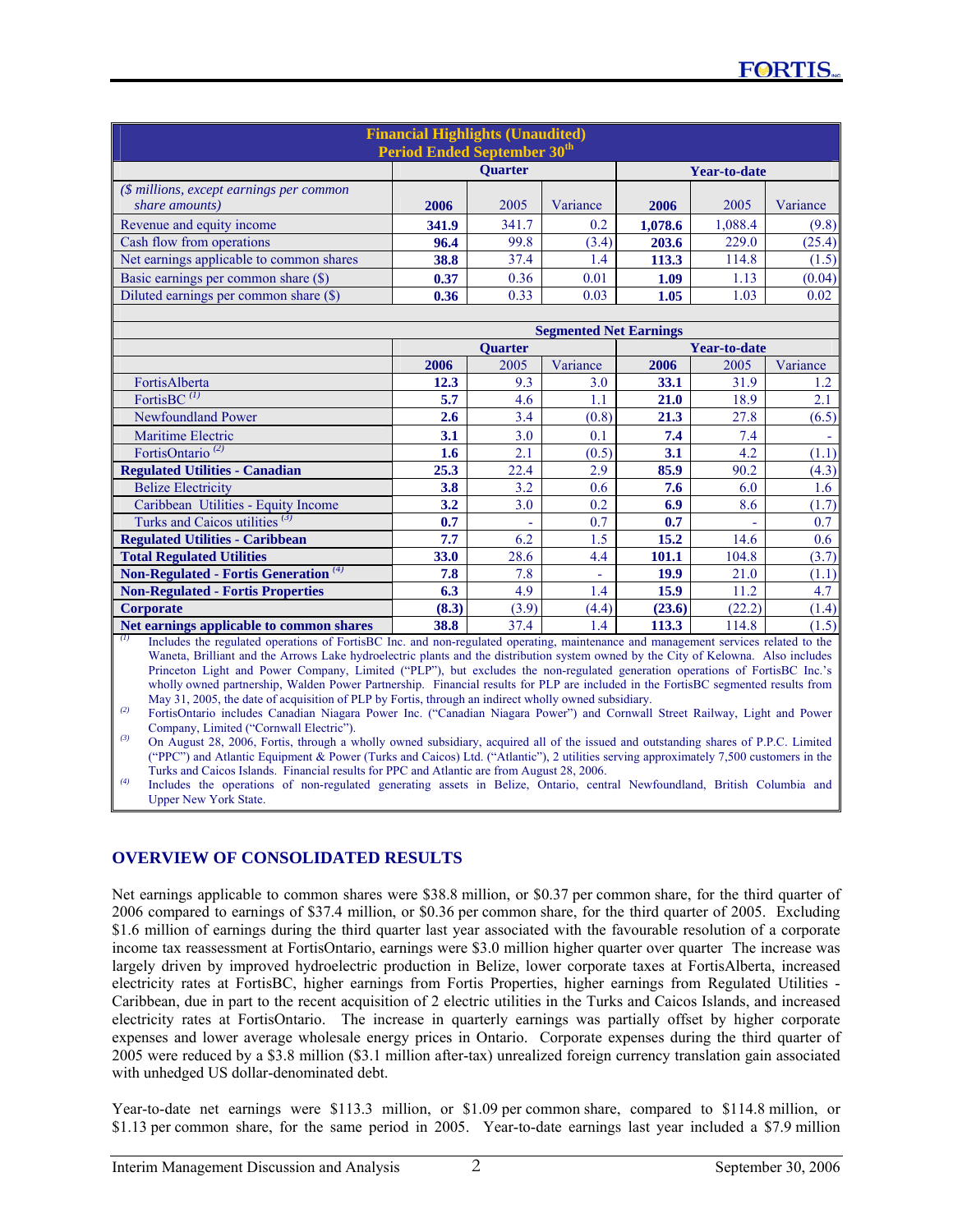after-tax gain resulting from the settlement of contractual matters ("Ontario Settlement") between FortisOntario and Ontario Power Generation Inc., a \$7.0 million positive after-tax adjustment to FortisAlberta's earnings driven largely by the resolution of tax-related matters pertaining to prior years, \$1.6 million associated with the favourable resolution of a corporate income tax reassessment at FortisOntario and a \$1.1 million positive adjustment to equity income from Caribbean Utilities related to a change in accounting practice for recognizing unbilled revenue. Excluding these items, earnings were higher year to date compared to the same period last year primarily due to lower corporate income taxes largely at FortisAlberta, improved hydroelectric production in Belize, higher earnings at Fortis Properties, increased electricity rates at FortisBC, the favourable impact of the 11 per cent overall increase in electricity rates at Belize Electricity, effective July 1, 2005, and earnings from the recently acquired Turks and Caicos utilities. The increase was partially offset by lower average wholesale energy prices in Ontario, lower earnings at Newfoundland Power largely related to the shifting of revenue from the first half of 2006 to the second half of 2006 upon adopting the accrual method of recognizing revenue, effective January 1, 2006, and higher corporate expenses.

# **REGULATED UTILITIES - CANADIAN**

### **FortisAlberta**

| <b>FortisAlberta</b><br><b>Financial Highlights (Unaudited)</b><br><b>Period Ended September 30th</b> |                                                  |                |          |        |                     |          |  |
|-------------------------------------------------------------------------------------------------------|--------------------------------------------------|----------------|----------|--------|---------------------|----------|--|
|                                                                                                       |                                                  | <b>Ouarter</b> |          |        | <b>Year-to-date</b> |          |  |
|                                                                                                       | 2006                                             | 2005           | Variance | 2006   | 2005                | Variance |  |
| <b>Energy Deliveries (GWh)</b>                                                                        | 3,658                                            | 3,525          | 133      | 10,950 | 10,612              | 338      |  |
| $(\text{\$millions})$                                                                                 |                                                  |                |          |        |                     |          |  |
| Revenue                                                                                               | 64.6                                             | 66.8           | (2.2)    | 185.0  | 201.1               | (16.1)   |  |
| <b>Operating Expenses</b>                                                                             | 28.8                                             | 28.2           | 0.6      | 84.4   | 83.0                | 1.4      |  |
| Amortization                                                                                          | 16.9                                             | 14.9           | 2.0      | 51.2   | 45.6                | 5.6      |  |
| <b>Finance Charges</b>                                                                                | 7.8                                              | 6.1            | 1.7      | 22.0   | 17.9                | 4.1      |  |
| Corporate Taxes                                                                                       | (28.4)<br>8.3<br>(9.5)<br>(1.2)<br>(5.7)<br>22.7 |                |          |        |                     |          |  |
| <b>Earnings</b>                                                                                       | 12.3                                             | 9.3            | 3.0      | 33.1   | 31.9                | 1.2      |  |

*Regulation:* On June 29, 2006, FortisAlberta received approval from the Alberta Energy and Utilities Board ("AEUB") of the 2006/2007 Negotiated Settlement Agreement associated with the Company's 2006/2007 Distribution Access Tariff Application. The 2006/2007 Negotiated Settlement Agreement, effective January 1, 2006 and based on an allowed rate of return on common equity ("ROE") of 8.93 per cent, provided for distribution revenue requirements, excluding miscellaneous revenue and adjustment riders, of \$217.1 million for 2006 and \$228.2 million for 2007. These items translate into a 1.9 per cent distribution rate reduction in 2006 and a 0.7 per cent distribution rate increase in 2007. The revenue requirements reflect AEUB-approved forecast operating expenses of \$100.8 million for 2006 and \$100.1 million for 2007. Additional operating expenses of \$13.0 million in 2006 and \$13.5 million in 2007 will be collected by separate rate riders during those years. The revenue requirements also reflect AEUB-approved forecast capital expenditures of approximately \$184.5 million, before forecast customer contributions of \$23.3 million, for 2006, and approximately \$191.2 million, before forecast customer contributions of \$24.0 million, for 2007. Additionally, the 2006/2007 Negotiated Settlement Agreement included contributions to Alberta Electric System Operator ("AESO") projects of \$10.7 million in 2006 and \$10.0 million in 2007. The AESO contributions represent payments made to the AESO for investment in transmission facilities that are needed for reliability or contingency planning in accordance with the AESO Terms and Conditions of Service.

During the second quarter of 2006, FortisAlberta recorded the impact of the AEUB-approved 2006/2007 Negotiated Settlement Agreement. Year to date, the 2006/2007 Negotiated Settlement Agreement resulted in a \$3.2 million reduction in revenue as a result of providing for the difference between interim rates and those in the 2006/2007 Negotiated Settlement Agreement, which will be refunded to customers in 2007.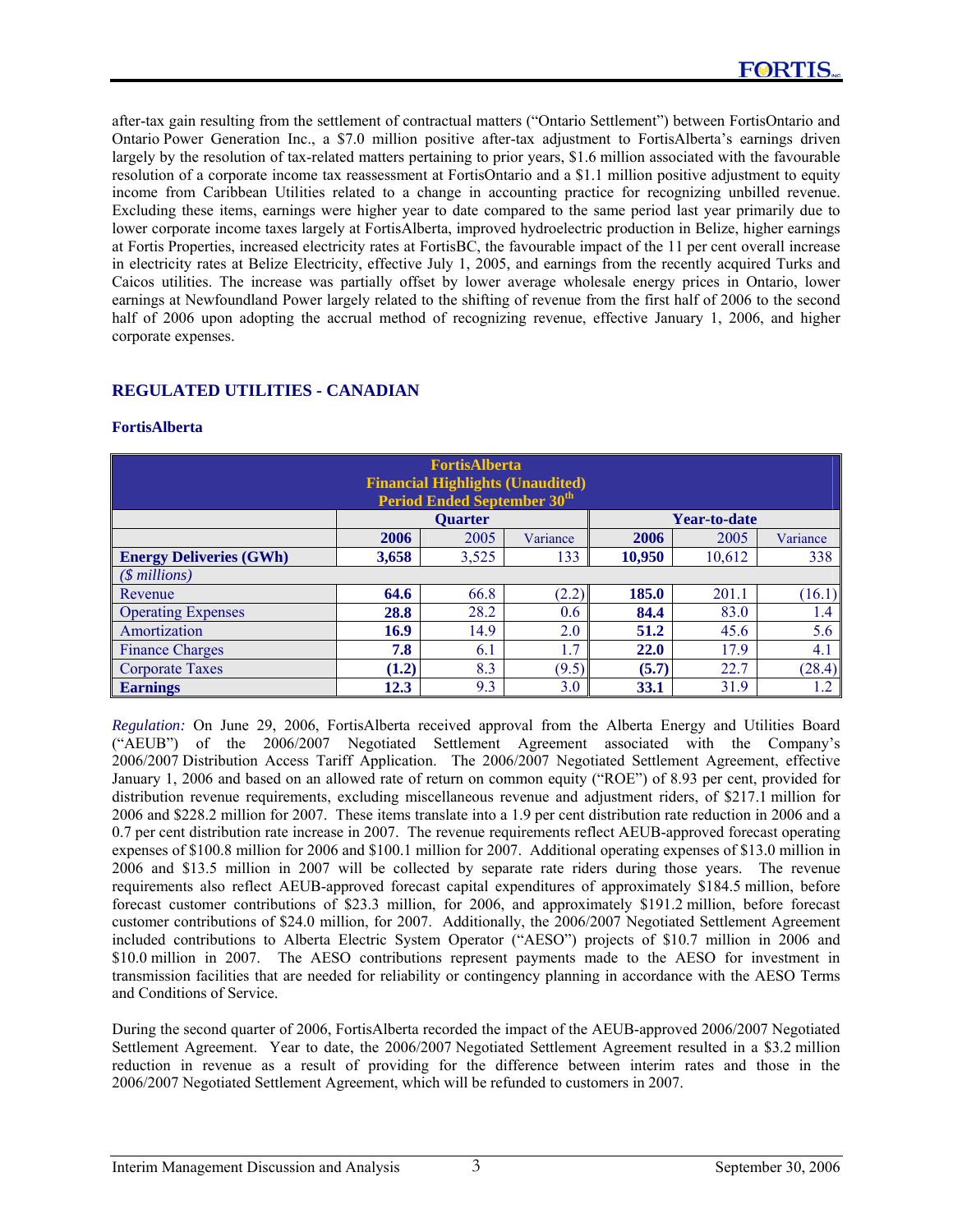The approved 2006/2007 Negotiated Settlement Agreement also resulted in changes in depreciation rates and pension and income tax methodologies. The move to the taxes payable method for federal income taxes simplifies FortisAlberta's accounting for income taxes. Additionally, it reduced the Company's revenue requirements for 2006 and 2007, as future income tax expenses are no longer recovered in current customer electricity rates, rather they are recovered in customer electricity rates when they become payable.

FortisAlberta intends on filing its 2008/2009 Distribution Access Tariff Application during the second quarter of 2007 for AEUB approval of customer rates and capital expenditures for 2008 and 2009.

*Earnings:* FortisAlberta's earnings were \$3.0 million and \$1.2 million higher for the quarter and year to date, respectively, compared to the same periods last year, primarily due to lower effective corporate income taxes and increased energy deliveries, partially offset by the impact of a 1.9 per cent decrease in distribution rates, effective January 1, 2006, and higher amortization costs, finance charges and operating expenses. Additionally, third quarter and year-to-date results last year included earnings related to the finalization of load settlement amounts and billing adjustments in addition to a favourable adjustment recorded in the second quarter of 2005 largely associated with the resolution of tax-related matters pertaining to prior periods.

*Energy Deliveries*: Energy deliveries were 133 gigawatt hours ("GWh"), or 3.8 per cent, higher quarter over quarter, and 338 GWh, or 3.2 per cent, higher year to date compared to the same period last year. The increases were primarily due to growth in the number of customers in the residential, commercial, industrial, and oil sectors as a result of a strong provincial economy.

*Revenue:* Revenue was \$2.2 million lower quarter over quarter. Revenue decreased approximately \$6.5 million largely related to the finalization of load settlement amounts and billing adjustments that favorably impacted revenue during the third quarter of last year. Revenue also decreased \$1.1 million due to the 1.9 per cent decrease in distribution rates, effective January 1, 2006. These decreases were partially offset by the impact of increased energy deliveries, reduced revenue deferrals of \$1.2 million and increased franchise fee revenue of \$0.6 million.

Revenue was \$16.1 million lower year to date compared to the same period last year. Revenue decreased approximately \$20.4 million largely related to the resolution of tax-related matters pertaining to prior years and the finalization of load settlement amounts and billing adjustments that favorably impacted revenue year to date last year. Revenue also decreased \$3.2 million related to the 1.9 per cent decrease in distribution rates, effective January 1, 2006, and decreased \$1.0 million primarily due to reduced inter-company billings. These decreases in revenue were partially offset by the impact of increased energy deliveries, reduced revenue deferrals of \$1.3 million, increased franchise fee revenue of \$1.0 million, and the recognition of \$1.0 million of revenue during the first quarter of 2006 upon AEUB approval of the Company's 2004 AESO Charges Deferral Account Application.

*Expenses:* Operating expenses were \$0.6 million and \$1.4 million higher for the quarter and year to date, respectively, compared to the same periods last year, primarily due to higher labour, and employee benefit and contracted manpower costs, partially offset by an increase in the volume and level of labour and overhead charged to capital projects as a result of FortisAlberta's intensive capital program.

Amortization costs were \$2.0 million and \$5.6 million higher for the quarter and year to date, respectively, compared to the same periods last year, primarily due to an increase in capital assets as a result of load growth within FortisAlberta's service territory, combined with higher overall depreciation rates as approved by the AEUB in the 2006/2007 Negotiated Settlement Agreement.

Finance charges were \$1.7 million and \$4.1 million higher for the quarter and year to date, respectively, compared to the same periods last year, primarily due to higher debt levels arising from increased drawings under the Company's long-term credit facility and the issuance of long-term debt to finance capital projects required to satisfy FortisAlberta's obligations to serve its customers. On April 21, 2006, FortisAlberta issued \$100 million unsecured debentures bearing interest at 5.40% per annum, due April 21, 2036. The net proceeds of the offering were used primarily to repay existing indebtedness on FortisAlberta's long-term credit facility.

Corporate taxes were \$9.5 million and \$28.4 million lower for the quarter and year to date, respectively, compared to the same periods last year. The decreases were due to lower earnings before income taxes and more significantly due to the result of increased deductions taken for income tax purposes in excess of amounts for accounting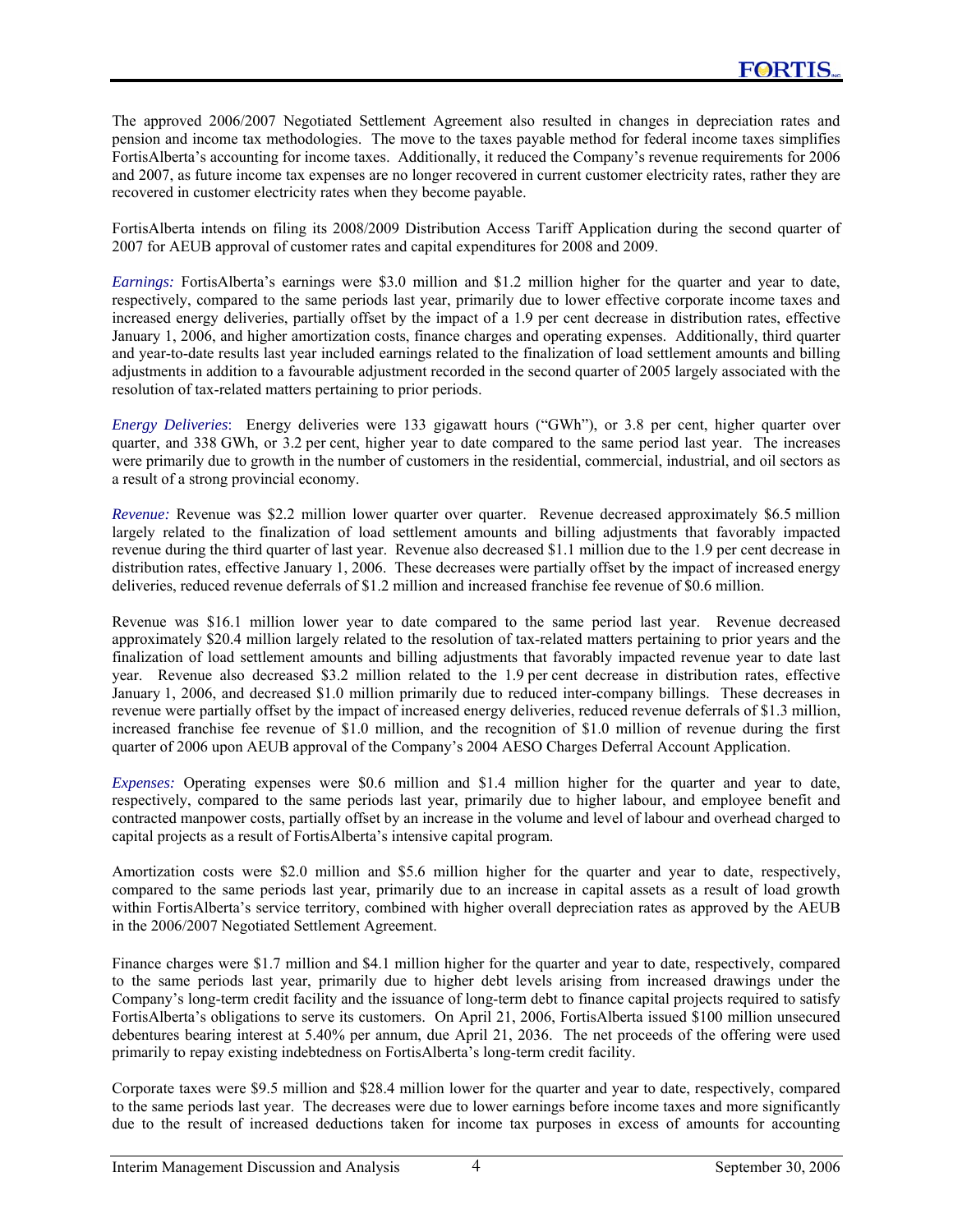purposes in 2006 as compared to 2005, including the impact of increased capital cost allowance ("CCA") rates for income tax deduction purposes related to specific asset classes.

In addition, in 2006 these timing differences are accounted for entirely on the taxes payable method compared to the use in 2005 of the tax liability method for federal income taxes and the taxes payable method for provincial income taxes. The change in the income tax methodology has resulted in the cessation of recognizing future income tax expense for federal income tax which would have partially offset the effects of these timing differences.

In May 2006, FortisAlberta announced its intention to build a new operations' facility in Airdrie, pending receipt of all necessary permits and approvals, at a cost currently estimated at approximately \$30 million. The facility will accommodate approximately 250 FortisAlberta employees with occupancy of the facility expected in 2008.

| <b>FortisBC</b><br><b>Financial Highlights (Unaudited)</b><br><b>Period Ended September 30th</b> |                                          |                                     |          |       |                     |          |  |
|--------------------------------------------------------------------------------------------------|------------------------------------------|-------------------------------------|----------|-------|---------------------|----------|--|
|                                                                                                  |                                          | <b>Ouarter</b>                      |          |       | <b>Year-to-date</b> |          |  |
|                                                                                                  | 2006                                     | 2005                                | Variance | 2006  | 2005                | Variance |  |
| <b>Electricity Sales (GWh)</b>                                                                   | 694                                      | 674                                 | 20       | 2,196 | 2,148               | 48       |  |
| $(S$ millions)                                                                                   |                                          |                                     |          |       |                     |          |  |
| Revenue                                                                                          | 48.7                                     | 45.1                                | 3.6      | 157.3 | 144.6               | 12.7     |  |
| <b>Energy Supply Costs</b>                                                                       | 14.3                                     | 13.9                                | 0.4      | 47.4  | 44.5                | 2.9      |  |
| <b>Operating Expenses</b>                                                                        | 14.8                                     | 16.0                                | (1.2)    | 46.2  | 48.0                | (1.8)    |  |
| Amortization                                                                                     | 6.7                                      | 4.8                                 | 1.9      | 20.4  | 14.1                | 6.3      |  |
| <b>Finance Charges</b>                                                                           | 4.2<br>1.7<br>17.4<br>13.2<br>6.1<br>4.4 |                                     |          |       |                     |          |  |
| <b>Corporate Taxes</b>                                                                           | 1.1                                      | (0.3)<br>4.9<br>(1.0)<br>1.4<br>5.9 |          |       |                     |          |  |
| <b>Earnings</b>                                                                                  | 5.7                                      | 4.6                                 | 1.1      | 21.0  | 18.9                | 2.1      |  |

# **FortisBC**

*Regulation:* On May 23, 2006, FortisBC received approval from the British Columbia Utilities Commission ("BCUC") of the 2006 Negotiated Settlement Agreement associated with the Company's 2006 Revenue Requirements Application ("2006 Application"). The 2006 Negotiated Settlement Agreement, effective January 1, 2006 and based on an approved ROE of 9.20 per cent, resulted in a 5.9 per cent increase in electricity rates, an increase in the Company's composite depreciation rate from 2.6 per cent to 3.2 per cent and an increase in the amount of capitalized overhead from approximately 9 per cent of BCUC-approved 2005 forecast gross operating and maintenance expenses to 20 per cent of BCUC-approved 2006 forecast gross operating and maintenance expenses. Additionally, a new performance-based rate-setting ("PBR") mechanism for the years 2007 and 2008, and optionally for 2009, was approved whereby a 2 percentage point band has been set around the allowed ROE whereby variances (adjusted for certain cost variances which flow through to customers) as a result of actual financial performance, positive or negative, will be shared equally between customers and the Company. If the variance exceeds the 2 percentage point band, the excess will be placed in a deferral account for review during the next rate-setting process. The 5.9 per cent electricity rate increase was largely driven by the Company's extensive capital expenditure program and was the same as the refundable interim electricity rate increase previously approved by the BCUC.

On September 29, 2006, FortisBC filed its preliminary 2007 Revenue Requirements Application requesting a 2.9 per cent increase in electricity rates, effective January 1, 2007. The proposed rate increase largely reflects the impacts of the Company's capital program in addition to increased power purchase expenses due to increased electricity demand. Additionally, the rate increase was calculated using the new PBR mechanism described above.

On July 26, 2006, FortisBC applied to the BCUC for approval of its 2007 and 2008 Capital Expenditure Plan ("Capital Plan") to spend approximately \$240 million, net of customer contributions of approximately \$15 million, over the 2-year period. The capital expenditures address the expansion and upgrade of the transmission and distribution systems to keep pace with load growth and improve customer service, and the continuation of the life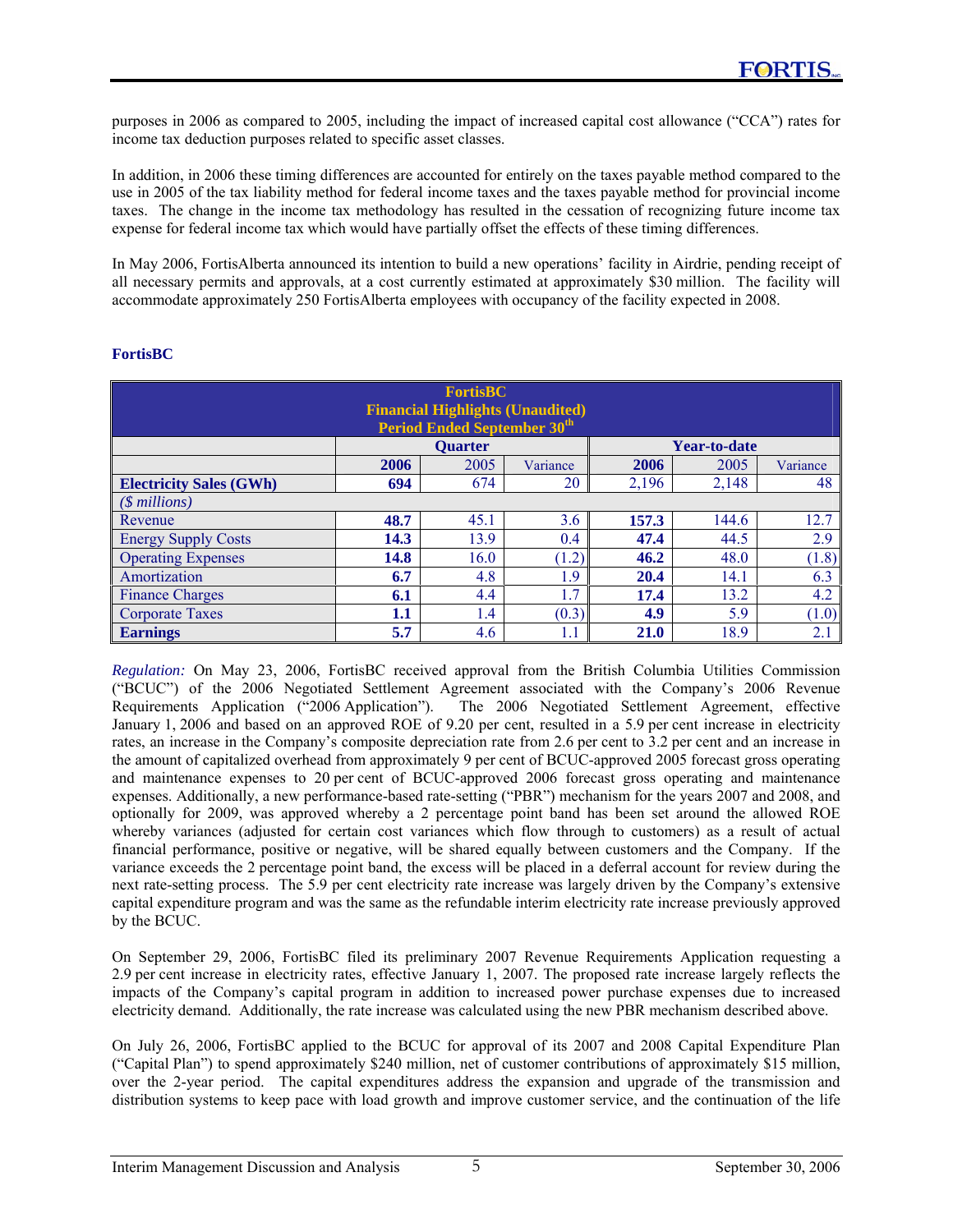extension program at the Company's generating plants. A decision on the Capital Plan by the BCUC is expected in the fourth quarter of 2006.

On April 12, 2006, the Canal Plant Agreement ("CPA") between BC Hydro, FortisBC, Teck Cominco and Columbia Power Corporation and Columbia Basin Trust became effective and continues in force until terminated by any of the parties by giving no less than 5 years notice at any time on or after December 31, 2030. The CPA governs the coordinated operations of 7 major hydroelectric plants owned by the 4 parties to the CPA.

*Earnings:* FortisBC's earnings were \$1.1 million and \$2.1 million higher for the quarter and year to date, respectively, compared to the same periods last year, primarily due to a 5.9 per cent increase in electricity rates, effective January 1, 2006, electricity sales growth, lower operating expenses and lower effective corporate income taxes, partially offset by higher amortization costs, finance charges, power purchase expenses and the impact of implementing the new PBR mechanism.

*Electricity Sales:* Electricity sales were 20 GWh, or 3.0 per cent, higher quarter over quarter, and 48 GWh, or 2.2 per cent, higher year to date compared to the same period last year. Sales growth was primarily attributable to continued customer growth in the Okanagan area.

*Revenue:* Revenue was \$3.6 million and \$12.7 million higher for the quarter and year to date, respectively, compared to the same periods last year. The increases were primarily due to a 5.9 per cent increase in electricity rates, effective January 1, 2006, customer growth and higher revenue contributions from non-regulated operating, maintenance and management services and Princeton Light and Power Company, Limited ("PLP"). These increases were partially offset by a \$1.4 million and \$2.6 million decrease in other revenue for the quarter and year to date, respectively, compared to the same periods last year, primarily due to increased PBR-incentive adjustments owing to customers as a result of the new PBR mechanism approved by the BCUC, effective January 1, 2006.

*Expenses:* Energy supply costs were \$0.4 million higher quarter over quarter, primarily as a result of higher summer market power purchase prices. Energy supply costs were \$2.9 million higher year to date compared to the same period last year, primarily due to a higher proportion of purchased versus generated volumes in the first half of 2006 compared to the first half of 2005, increased electricity sales and higher summer market prices. Energy supply costs represent the cost of purchasing energy and capacity from third parties. Hydroelectric facilities owned by FortisBC generate approximately 50 per cent of the energy and 30 per cent of the capacity necessary to meet existing customer demand. The majority of the additional energy and capacity required to meet existing customer demand is purchased under firm, long-term power purchase contracts. Any remaining energy and capacity required is purchased on the open market and is subject to fluctuations in market rates.

Operating expenses were \$1.2 million lower quarter over quarter, primarily due to increased capitalized overhead costs of \$1.1 million, as approved in the 2006 Negotiated Settlement Agreement, effective January 1, 2006, the favourable impact of a difference in the timing of system maintenance activities of \$0.4 million and decreased PLP operating expenses of \$0.3 million, partially offset by increased expenses related to non-regulated operating, maintenance and management services of approximately \$0.6 million. Operating expenses were \$1.8 million lower year to date compared to the same period last year, due to increased capitalized overhead costs of \$3.7 million, partially offset by \$0.3 million associated with increased customer service activities and general inflationary increases, higher PLP operating expenses of \$0.3 million, increased expenses related to non-regulated operating, maintenance and management services of \$0.8 million, and a \$0.5 million B.C. capital tax appeal refund recorded during the second quarter of 2005.

Amortization costs were \$1.9 million and \$6.3 million higher for the quarter and year to date, respectively, compared to the same periods last year. The increases were primarily due to the increase in the Company's composite depreciation rate from 2.6 per cent to 3.2 per cent, as approved in the 2006 Negotiated Settlement Agreement, effective January 1, 2006, and an increase in FortisBC's depreciable asset base due to its capital expenditure program.

Finance charges were \$1.7 million and \$4.2 million higher for the quarter and year to date, respectively, compared to the same periods last year, primarily due to the cost of increased borrowings to finance the Company's capital expenditure program and a decrease in the amount of interest capitalized associated with assets under construction compared to the same periods last year.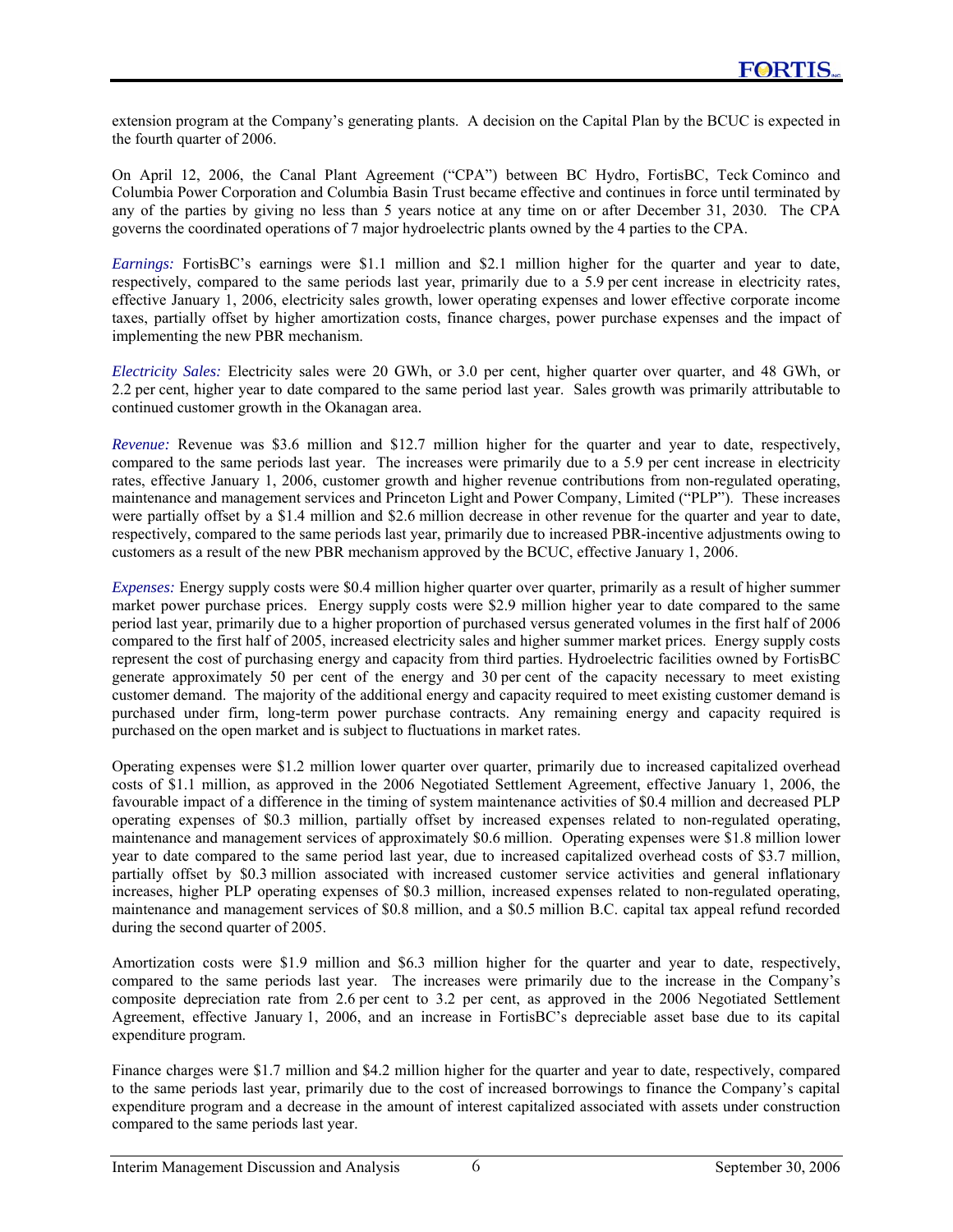Corporate taxes decreased \$0.3 million and \$1.0 million for the quarter and year to date, respectively, compared to the same periods last year, primarily due to the elimination of the Federal Large Corporations' Tax, effective January 1, 2006, and an increase in the allowable income tax deductions, including the impact of increased CCA rates for income tax deduction purposes, partially offset by an increase in earnings before corporate income taxes.

### **Newfoundland Power**

| <b>Newfoundland Power</b><br><b>Financial Highlights (Unaudited)</b><br><b>Period Ended September 30th</b> |                                                     |                |          |       |                     |          |  |  |
|------------------------------------------------------------------------------------------------------------|-----------------------------------------------------|----------------|----------|-------|---------------------|----------|--|--|
|                                                                                                            |                                                     | <b>Ouarter</b> |          |       | <b>Year-to-date</b> |          |  |  |
|                                                                                                            | 2006                                                | 2005           | Variance | 2006  | 2005                | Variance |  |  |
| <b>Electricity Sales (GWh)</b>                                                                             | 871                                                 | 873            | (2)      | 3,642 | 3,813               | (171)    |  |  |
| $($$ millions)                                                                                             |                                                     |                |          |       |                     |          |  |  |
| Revenue                                                                                                    | 78.5                                                | 77.5           | 1.0      | 307.6 | 318.6               | (11.0)   |  |  |
| <b>Energy Supply Costs</b>                                                                                 | 47.7                                                | 46.3           | 1.4      | 188.0 | 186.9               | 1.1      |  |  |
| <b>Operating Expenses</b>                                                                                  | 12.1                                                | 11.9           | 0.2      | 39.2  | 40.0                | (0.8)    |  |  |
| Amortization                                                                                               | 6.5                                                 | 6.0            | 0.5      | 24.2  | 25.9                | (1.7)    |  |  |
| <b>Finance Charges</b>                                                                                     | 8.2                                                 | 8.0            | 0.2      | 24.4  | 23.4                | 1.0      |  |  |
| <b>Corporate Taxes</b>                                                                                     | 1.7<br>(4.2)<br>1.2<br>(0.5)<br>14.2<br><b>10.0</b> |                |          |       |                     |          |  |  |
| Non-Controlling Interest                                                                                   | 0.5<br>0.2<br>0.2<br>0.1<br>0.4<br>۰                |                |          |       |                     |          |  |  |
| <b>Earnings</b>                                                                                            | $2.6\phantom{0}$                                    | 3.4            | (0.8)    | 21.3  | 27.8                | (6.5)    |  |  |

*Regulation:* In January 2006, Newfoundland Power received approval from the Newfoundland and Labrador Board of Commissioners of Public Utilities ("PUB") of its final 2006 electricity rates, which remain unchanged from 2005. The rates are based on a range of rate of return on rate base of 8.50 per cent to 8.86 per cent, which includes an allowed ROE of 9.24 per cent, also unchanged from 2005.

Effective January 1, 2006, the Company changed its revenue recognition policy from the billed basis to the accrual basis, as approved by the PUB on December 23, 2005. The use of the accrual method for recognizing revenue is consistent with mainstream Canadian utility practice. In conjunction with the change in the revenue recognition policy, the PUB approved an unbilled revenue accrual of \$3.1 million in 2006. This amount represents that portion of unbilled revenue, as at December 31, 2005, of \$23.6 million, required to offset the 2006 income tax impact of changing to the accrual method for revenue recognition. Disposition of the remaining 2005 unbilled revenue balance will be determined by future orders of the PUB. The PUB also ordered, in effect, that the Company defer recovery of a \$5.8 million increase in 2006 capital asset amortization. The deferral establishes a regulatory asset to be recovered in future customer rates. During the third quarter and year to date, \$1.1 million and \$4.2 million, respectively, of the \$5.8 million deferral was recognized which offset what would otherwise have been an increase in amortization costs during these periods.

On September 13, 2006, Newfoundland Power filed with the PUB a 2007 Amortization and Cost Deferral Application ("2007 Application"). The 2007 Application proposes amortization of \$2.7 million of the 2005 unbilled revenue balance to offset the 2007 income tax impact of changing to the accrual method for revenue recognition, the deferred recovery of capital asset amortization of \$5.8 million due to the conclusion of an amortization true-up in 2005 and the deferred recovery of \$1.1 million related to the cost of replacement energy while the Rattling Brook hydroelectric generating facility is being refurbished. The 2007 Accounting Application, if approved, will allow the Company to achieve a fair and reasonable ROE in 2007 without the need to increase customer electricity rates in 2007. Newfoundland Power anticipates filing a general rate application in 2007 for the purpose of establishing customer rates for 2008.

Customer electricity rates increased by an average rate of 4.8 per cent, effective July 1, 2006, as a result of the normal annual operation of the Rate Stabilization Plan of Newfoundland and Labrador Hydro ("Newfoundland Hydro"). Variances in the cost of fuel used by Newfoundland Hydro to generate the electricity it sells to Newfoundland Power are captured and flowed through to Newfoundland Power's customers through the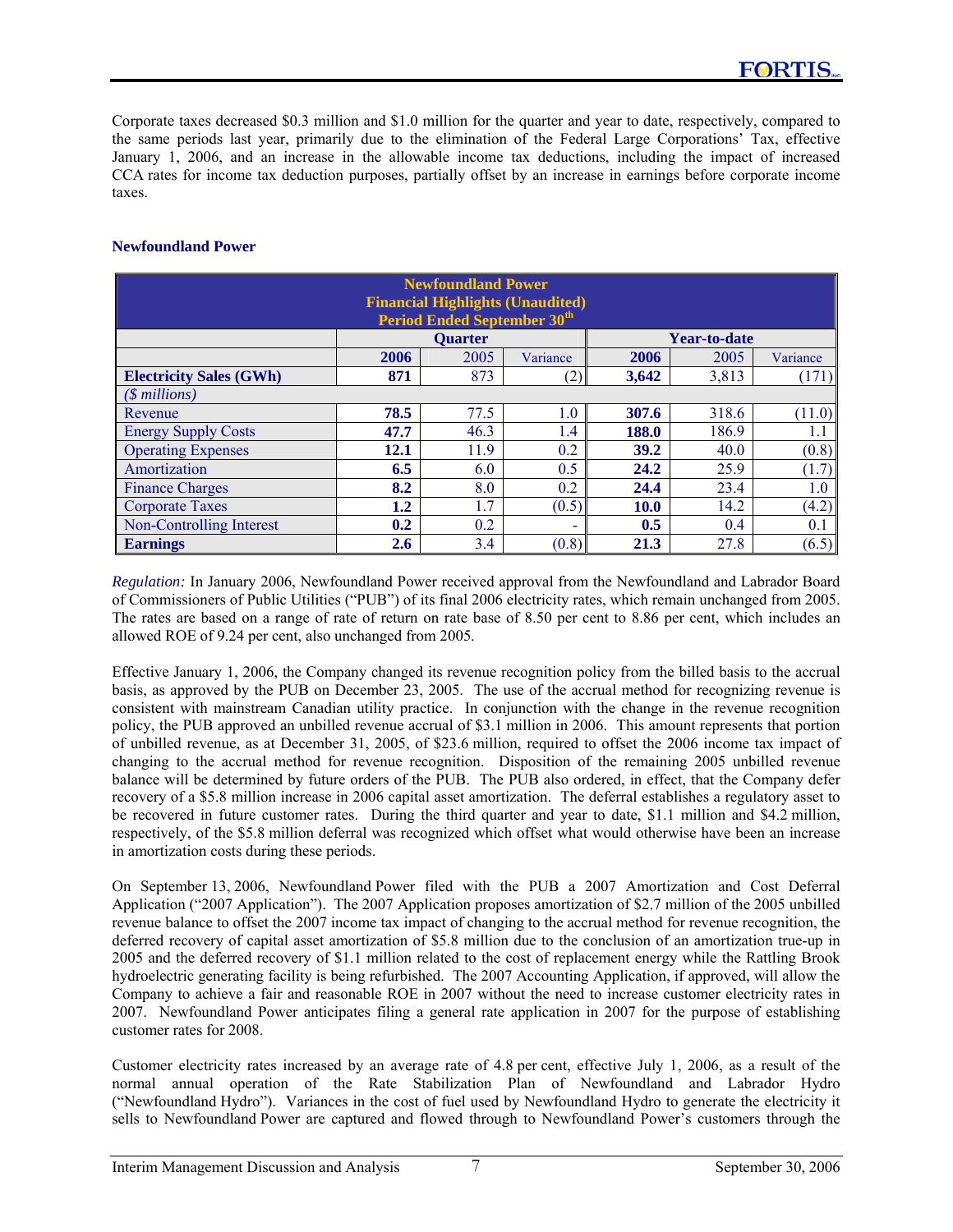operation of the Rate Stabilization Plan. The increase in customer rates will have no direct impact on Newfoundland Power's earnings.

During the third quarter, the PUB approved Newfoundland Power's \$62.2 million 2007 Capital Budget. Approximately \$18.8 million of the 2007 Capital Budget relates to the cost of refurbishing the Company's Rattling Brook hydroelectric plant in central Newfoundland.

*Earnings:* Newfoundland Power's earnings were \$0.8 million lower quarter over quarter. The decrease was primarily due to increased energy supply costs, partially offset by higher earnings due to the adoption of the accrual method for revenue recognition, effective January 1, 2006. Earnings were \$6.5 million lower year to date compared to the same period last year. The decrease was primarily due to the adoption of the accrual method for revenue recognition, effective January 1, 2006, increased energy supply costs, a reduction in interest revenue, lower electricity sales and higher finance charges, partially offset by lower effective corporate income taxes and reduced operating expenses.

The transition to recording revenue on the accrual basis results in a shift in 2006 quarterly earnings compared to 2005. During the first half of 2006, earnings were reduced by approximately \$5.6 million compared to the first half of 2005, while earnings during the third quarter were increased by approximately \$0.2 million compared to the same quarter last year, as a result of the adoption of the accrual method for revenue recognition. The adoption of the accrual method for revenue recognition will not have a material impact on annual earnings as fourth quarter earnings are expected to offset the net \$5.4 million year-to-date decrease in earnings.

*Electricity Sales:* Electricity sales were 2 GWh, or 0.2 per cent, lower quarter over quarter. Electricity sales increased 5 GWh due to the adoption of the accrual method for revenue recognition, effective January 1, 2006, representing the difference between electricity delivered to customers during the latter half of June 2006 and the latter half of September 2006. This increase was more than offset by a 7-GWh decrease in electricity billed quarter over quarter as a result of decreased average consumption primarily due to a general slowdown in economic activity. Electricity sales were 171 GWh, or 4.5 per cent, lower year to date compared to the same period last year, primarily due to the adoption of the accrual method for revenue recognition, effective January 1, 2006, which reduced electricity sales by 146 GWh. This reduction represented the difference between electricity delivered to customers during the latter half of December 2005 and the latter half of September 2006. The remaining 25 GWh reduction in year-to-date electricity sales was the result of decreased average consumption. Annual electricity sales for 2006 are not expected to be materially different from 2005 as a result of the adoption of the accrual method for revenue recognition.

*Revenue:* Revenue was \$1.0 million higher quarter over quarter, primarily due to the recognition of \$0.6 million of the \$3.1 million unbilled revenue accrual, as approved by the PUB, a \$0.5 million increase in other revenue related to third-party provisioning services and gains realized on land sales, and a \$0.4 million increase related to the adoption of the accrual method for revenue recognition, partially offset by lower average consumption. Revenue was \$11.0 million lower year to date compared to the same period last year, primarily due to a \$10.3 million reduction related to the adoption of the accrual method for revenue recognition, lower interest revenue and lower average consumption, partially offset by the recognition of \$2.2 million of the unbilled revenue accrual. The year-to-date decrease in revenue associated with the adoption of the accrual method for revenue recognition is expected to reverse with the accrual of higher sales and associated revenue in the last quarter of 2006. In addition, interest revenue during the second quarter of 2005 included \$2.1 million (\$1.4 million after-tax) as a result of an income tax settlement with the Canada Revenue Agency ("CRA").

*Expenses:* Energy supply costs were \$1.4 million and \$1.1 million higher for the quarter and year to date, respectively, compared to the same periods last year, primarily due to a change in quarterly allocation of the Company's own energy production. The change affects the comparability of quarterly and year-to-date energy supply costs with the same periods last year but annually is not expected to have a material impact. The remaining increase in energy supply costs was due to additional charges under the wholesale demand and energy rate structure compared to 2005, partially offset by the impact of lower electricity sales.

Operating expenses were \$0.2 million higher quarter over quarter and \$0.8 million lower year to date compared to the same period last year. The year-to-date decrease in operating expenses was primarily due to lower labour costs resulting from a 2005 early retirement program, a reduction in PUB assessments in 2006 and the Company's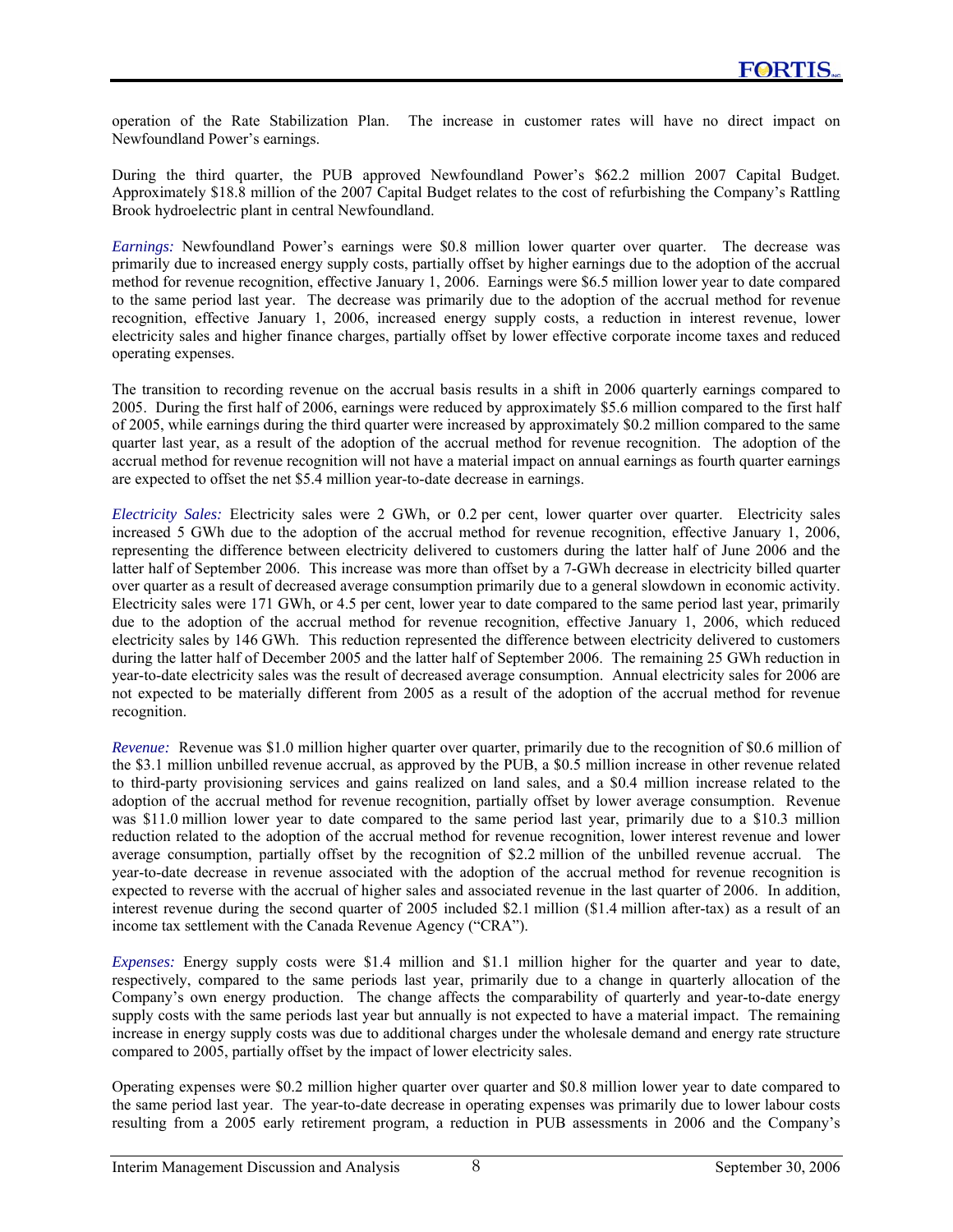ongoing focus on initiatives to reduce operating expenses, partially offset by normal inflationary increases and higher pension costs.

Amortization costs increased \$0.5 million quarter over quarter and decreased \$1.7 million year to date compared to the same period last year. The quarterly and year-to-date variances over the same periods last year were primarily due to the allocation of amortization based on contribution margin and the impact of continued investment in the Company's capital assets. The year-to-date decrease in amortization costs, due to the allocation of amortization costs to the quarters based on contribution margin, is expected to reverse in the fourth quarter of 2006.

Finance charges were \$0.2 million and \$1.0 million higher for the quarter and year to date, respectively, compared to the same periods last year, due to the replacement in August 2005 of lower-cost short-term borrowings with 30-year 5.441% \$60 million first mortgage sinking fund bonds.

Corporate taxes decreased \$0.5 million and \$4.2 million for the quarter and year to date, respectively, compared to the same periods last year, largely due to lower earnings before corporate income taxes, elimination of the Federal Large Corporations' Tax, effective January 1, 2006, and increased CCA rates.

| <b>Maritime Electric</b><br><b>Financial Highlights (Unaudited)</b><br><b>Period Ended September 30th</b> |                                        |                |          |      |              |          |  |  |
|-----------------------------------------------------------------------------------------------------------|----------------------------------------|----------------|----------|------|--------------|----------|--|--|
|                                                                                                           |                                        | <b>Quarter</b> |          |      | Year-to-date |          |  |  |
|                                                                                                           | 2006                                   | 2005           | Variance | 2006 | 2005         | Variance |  |  |
| <b>Electricity Sales (GWh)</b>                                                                            | 255                                    | 250            | 5        | 751  | 747          | 4        |  |  |
| $($ millions)$                                                                                            |                                        |                |          |      |              |          |  |  |
| Revenue                                                                                                   | 32.2                                   | 30.2           | 2.0      | 91.2 | 87.8         | 3.4      |  |  |
| <b>Energy Supply Costs</b>                                                                                | 18.5                                   | 18.2           | 0.3      | 54.0 | 53.3         | 0.7      |  |  |
| <b>Operating Expenses</b>                                                                                 | 3.1                                    | 3.0            | 0.1      | 9.5  | 9.2          | 0.3      |  |  |
| Amortization                                                                                              | 2.6                                    | 2.4            | 0.2      | 7.6  | 7.2          | 0.4      |  |  |
| <b>Finance Charges</b>                                                                                    | 7.8<br>2.0<br>2.8<br>1.2<br>5.8<br>1.6 |                |          |      |              |          |  |  |
| <b>Corporate Taxes</b>                                                                                    | 2.1<br>2.0<br>0.1<br>4.9<br>4.9<br>۰   |                |          |      |              |          |  |  |
| <b>Earnings</b>                                                                                           | 3.1                                    | 3.0            | 0.1      | 7.4  | 7.4          | ۰        |  |  |

### **Maritime Electric**

*Regulation:* On June 27, 2006, the Island Regulatory and Appeals Commission ("IRAC") issued its Order with respect to Maritime Electric's general rate application filed on January 31, 2006, approving an overall average decrease in customer electricity rates of 1.2 per cent, effective July 1, 2006. The 1.2 per cent decrease is the result of the impact of the refund to customers of energy-related costs associated with the operation of the energy cost adjustment mechanism ("ECAM"), partially offset by a 3.35 per cent increase in basic electricity rates. IRAC also approved Maritime Electric's maximum allowed ROE at 10.25 per cent for 2006 and 2007 and approved continuation of the amortization of the \$20.8 million in deferred costs recoverable from customers accumulated as at December 31, 2003 in the amount of \$1.5 million in 2006. IRAC also ordered the continuation of the interim and transitional ECAM currently in effect, with the amortization period contained in the ECAM to decrease from 18 months to 12 months, effective January 1, 2007.

On August 22, 2006, Maritime Electric received approval from IRAC of a 39-MW Wind Power Purchase Agreement ("Agreement") with the PEI Energy Corporation. The Agreement will take effect on January 1, 2007. Recent legislation proclaimed by the Government of PEI will require Maritime Electric to obtain at least 15 per cent of its annual energy requirements from renewable sources such as wind-powered energy by 2010. This Agreement will help the Company reach this 15 per cent target. Energy from this Agreement will be subject to the operation of the ECAM.

*Earnings:* Maritime Electric's earnings of \$3.1 million for the third quarter and \$7.4 million year to date were comparable to the same periods last year.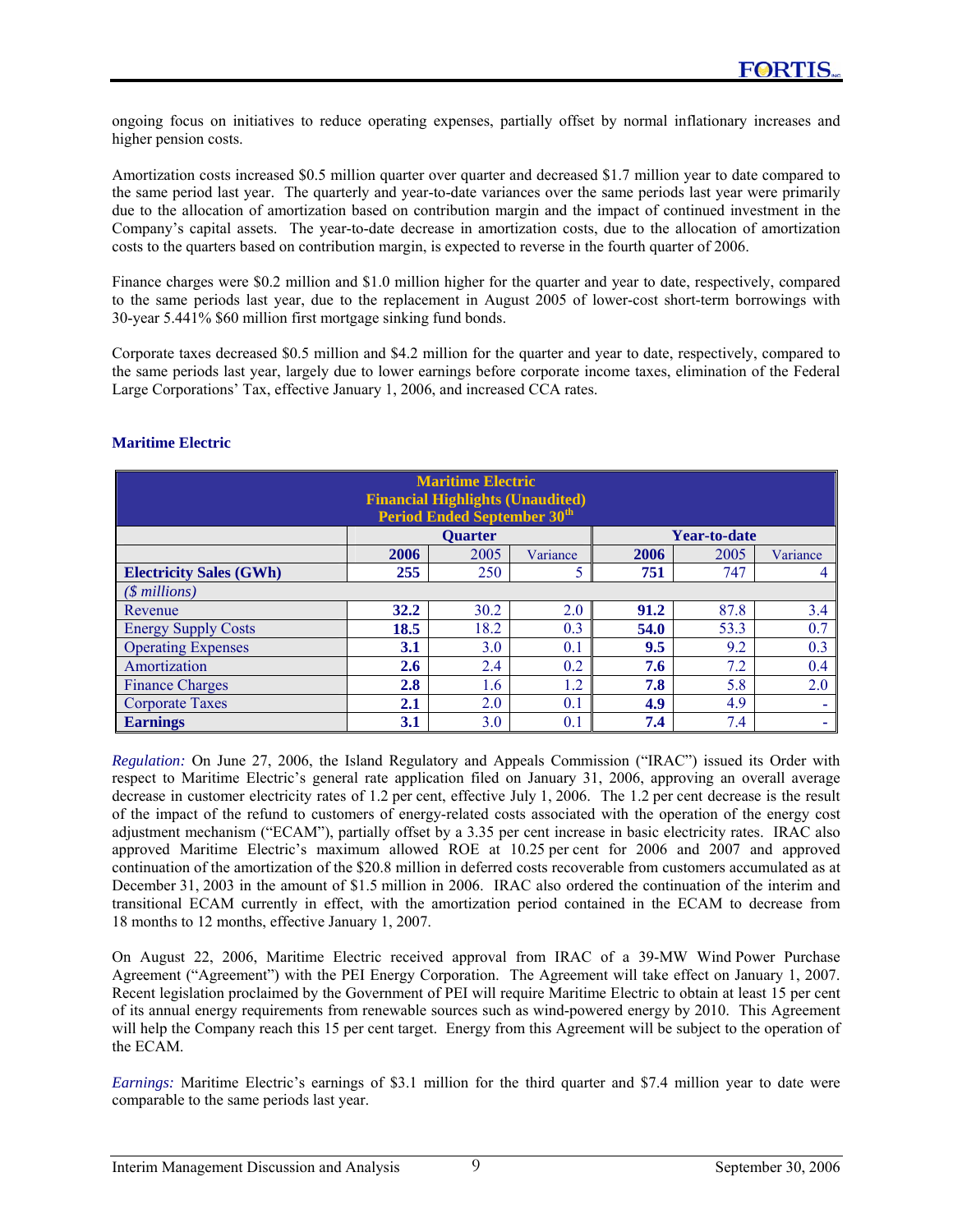*Electricity Sales:* Electricity sales were 5 GWh, or 2.0 per cent, higher quarter over quarter, and 4 GWh, or 0.5 per cent, higher year to date compared to the same period last year. The increase quarter over quarter was due to customer growth in the residential sector and higher consumption by customers in the general service sector. Year to date, the increase was partially offset by a slight decrease in residential sales during the first half of the year due to a milder-than-normal winter and spring.

*Revenue:* Revenue increased \$2.0 million quarter over quarter due to the 3.35 per cent increase in basic electricity rates, effective July 1, 2006, a decrease in the amortization of pre-2004 deferred costs recoverable from customers of \$0.3 million and increased electricity sales. Revenue increased \$3.4 million year to date compared to the same period last year as a result of a 2.0 per cent and 3.35 per cent increase in basic electricity rates, effective July 1, 2005 and July 1, 2006, respectively, and a decrease in the amortization of pre-2004 deferred costs recoverable from customers of \$0.8 million.

*Expenses:* Energy supply costs (adjusted for the ECAM) were \$0.3 million and \$0.7 million higher for the quarter and year to date, respectively, compared the same periods last year, primarily due to increased electricity sales. Gross energy supply costs before ECAM adjustments, however, were \$0.4 million and \$2.2 million lower for the quarter and year to date, respectively, compared to the same periods last year, primarily due to lower-thananticipated curtailable energy costs and the favourable impact of foreign exchange. Maritime Electric pays for the majority of its energy supply costs in US dollars. During 2006 and 2005, Maritime Electric purchased the majority of its energy from New Brunswick Power Corporation ("NB Power") under several energy purchase agreements.

Amortization costs increased slightly over the same periods last year, reflecting the addition of the 50-MW combustion turbine generating facility.

Finance charges increased \$1.2 million and \$2.0 million for the quarter and year to date, respectively, compared to the same periods last year, primarily due to financing associated with the Company's capital expenditure program.

| <b>FortisOntario</b><br><b>Financial Highlights (Unaudited)</b><br><b>Period Ended Septemberth</b> |                                          |                |          |      |              |          |  |
|----------------------------------------------------------------------------------------------------|------------------------------------------|----------------|----------|------|--------------|----------|--|
|                                                                                                    |                                          | <b>Quarter</b> |          |      | Year-to-date |          |  |
|                                                                                                    | 2006                                     | 2005           | Variance | 2006 | 2005         | Variance |  |
| <b>Electricity Sales (GWh)</b>                                                                     | 296                                      | 296            | ۰        | 882  | 899          | (17)     |  |
| $(S$ millions)                                                                                     |                                          |                |          |      |              |          |  |
| Revenue                                                                                            | <b>32.0</b>                              | 36.6           | (4.6)    | 98.2 | 106.8        | (8.6)    |  |
| <b>Energy Supply Costs</b>                                                                         | 23.4                                     | 28.9           | (5.5)    | 73.9 | 84.4         | (10.5)   |  |
| <b>Operating Expenses</b>                                                                          | 3.7                                      | 4.3            | (0.6)    | 10.9 | 10.4         | 0.5      |  |
| Amortization                                                                                       | 1.3                                      | 1.3            | ۰        | 4.0  | 3.8          | 0.2      |  |
| <b>Finance Charges</b>                                                                             | 1.2<br>0.1<br>3.8<br>1.3<br>3.8          |                |          |      |              |          |  |
| <b>Corporate Taxes</b>                                                                             | 1.9<br>(1.2)<br>2.5<br>0.2<br>2.3<br>0.7 |                |          |      |              |          |  |
| <b>Earnings</b>                                                                                    | 1.6                                      | 2.1            | (0.5)    | 3.1  | 4.2          | (1.1)    |  |

# **FortisOntario**

*Regulation:* On April 28, 2006, the Ontario Energy Board ("OEB") issued its Decision and Order concerning Canadian Niagara Power's application for new electricity rates, effective May 1, 2006. The Decision and Order also approved the final recovery from customers of regulatory assets including the transitional costs incurred in preparation for the open market in May 2002. The impact of the Decision and Order on a typical residential customer with average monthly consumption of 1,000 kilowatt hours ("kWh") in Fort Erie, Port Colbourne and Gananoque was an increase in customer rates, effective May 1, 2006, of 17.5 per cent, 17.5 per cent, and 10.8 per cent, respectively. The rate increases also included the impact associated with the flow through to specified low-volume customers of increased power prices paid to the Independent Electricity System Operator as set under the OEB's Regulated Price Plan ("RPP"). The new electricity distribution rates are based on 2004 costs using a deemed capital structure at 50 per cent long-term debt and 50 per cent common equity, with an allowed ROE of 9.0 per cent.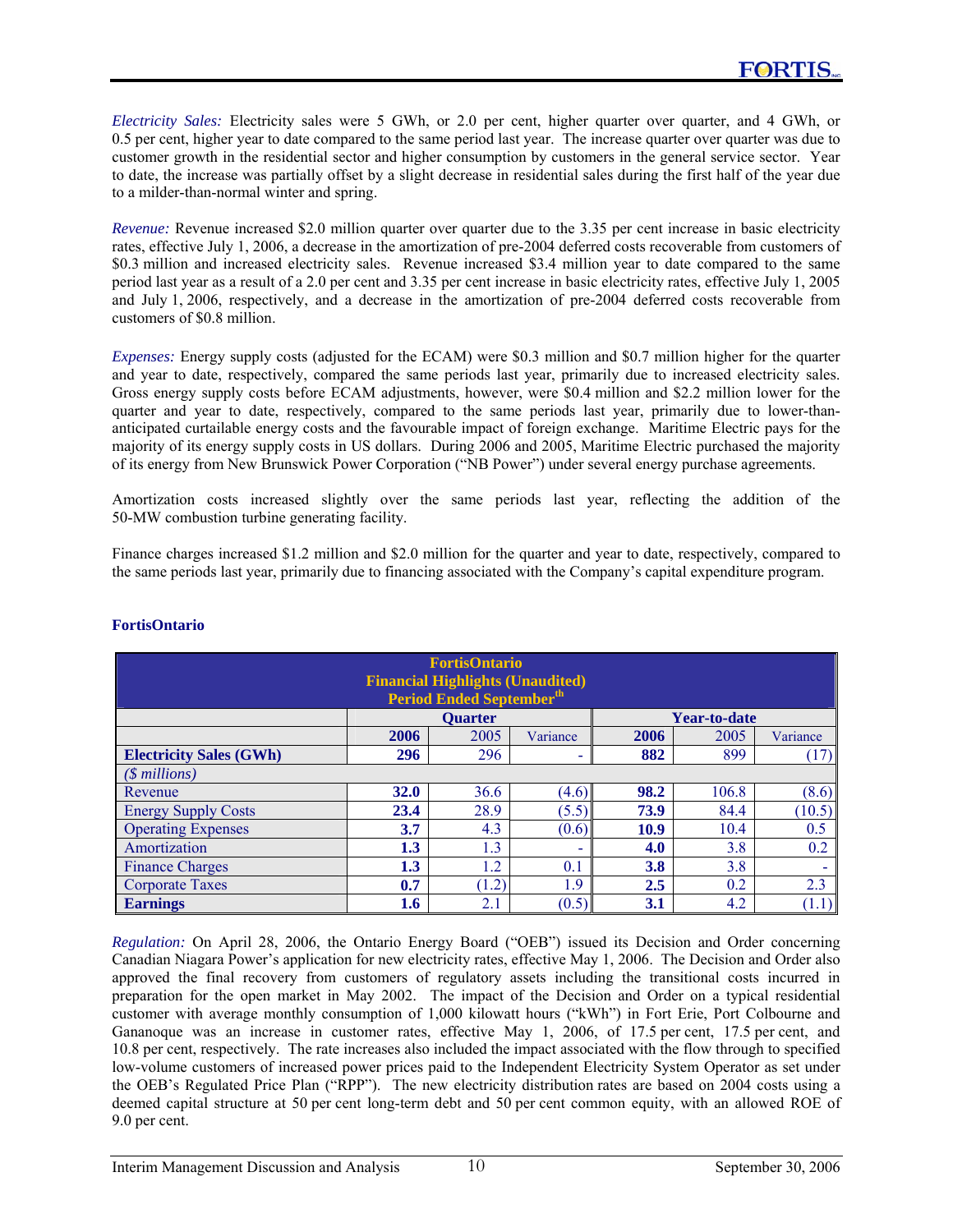*Earnings:* Earnings were \$0.5 million lower quarter over quarter. Earnings for the third quarter of 2005 included \$1.6 million related to the recognition of a future tax asset associated with the favourable resolution of a CRA reassessment related to Cornwall Electric. Excluding this item, earnings were \$1.1 million higher quarter over quarter, primarily due to the increases in distribution electricity rates, effective May 1, 2006, and lower operating expenses. Earnings were \$1.1 million lower year to date compared to the same period last year. Excluding the \$1.6 million adjustment recorded during the third quarter of 2005, earnings were \$0.5 million higher year to date compared to the same period last year, primarily due to the increases in distribution electricity rates, effective May 1, 2006, partially offset by higher operating expenses and reduced electricity sales.

*Electricity Sales:* Electricity sales were comparable quarter over quarter and 17 GWh, or 1.9 per cent, lower year to date compared to the same period last year. The decrease was primarily due to the impact of moderate weather conditions compared to last year and the loss in December 2005 of an industrial customer.

*Revenue:* Revenue was \$4.6 million lower quarter over quarter, primarily due to decreased market energy costs billed to customers, partially offset by higher electricity rates, effective May 1, 2006.

Revenue decreased \$8.6 million year to date compared to the same period last year, primarily due to decreased market energy costs billed to customers and reduced electricity sales, partially offset by higher electricity rates, effective May 1, 2006, and an increase in other revenue.

*Expenses:* Energy supply costs decreased \$5.5 million quarter over quarter, primarily due to lower market energy prices, partially offset by an RPP rate increase, effective May 1, 2006. Energy supply costs decreased \$10.5 million year to date compared to the same period last year, primarily due to lower market energy prices and reduced electricity sales, partially offset by an RPP rate increase, effective May 1, 2006.

Operating expenses were \$0.6 million lower quarter over quarter, primarily due to a year-to-date adjustment recorded during the third quarter last year to increase operating expenses due to a change in the allocation of shared-service costs between regulated and non-regulated Ontario operations as a result of an internal cost-allocation study. Operating expenses were \$0.5 million higher year to date compared to the same period last year, primarily due to increased payroll and benefit costs as a result of the transferring of certain Rankine Generating Station employees to Canadian Niagara Power.

Corporate taxes were \$1.9 million and \$2.3 million higher for the quarter and year to date, respectively, compared to the same periods last year. During the third quarter of last year, a \$1.6 million future tax asset and corresponding decrease in corporate income taxes were recorded associated with the favourable resolution of a CRA assessment of a tax asset created when Cornwall Electric was acquired by a previous owner. Corporate taxes were also higher year to date compared to the same period last year due the reduction of future income tax asset balances during the second quarter of 2006 resulting from enacted future Federal income tax rate reductions.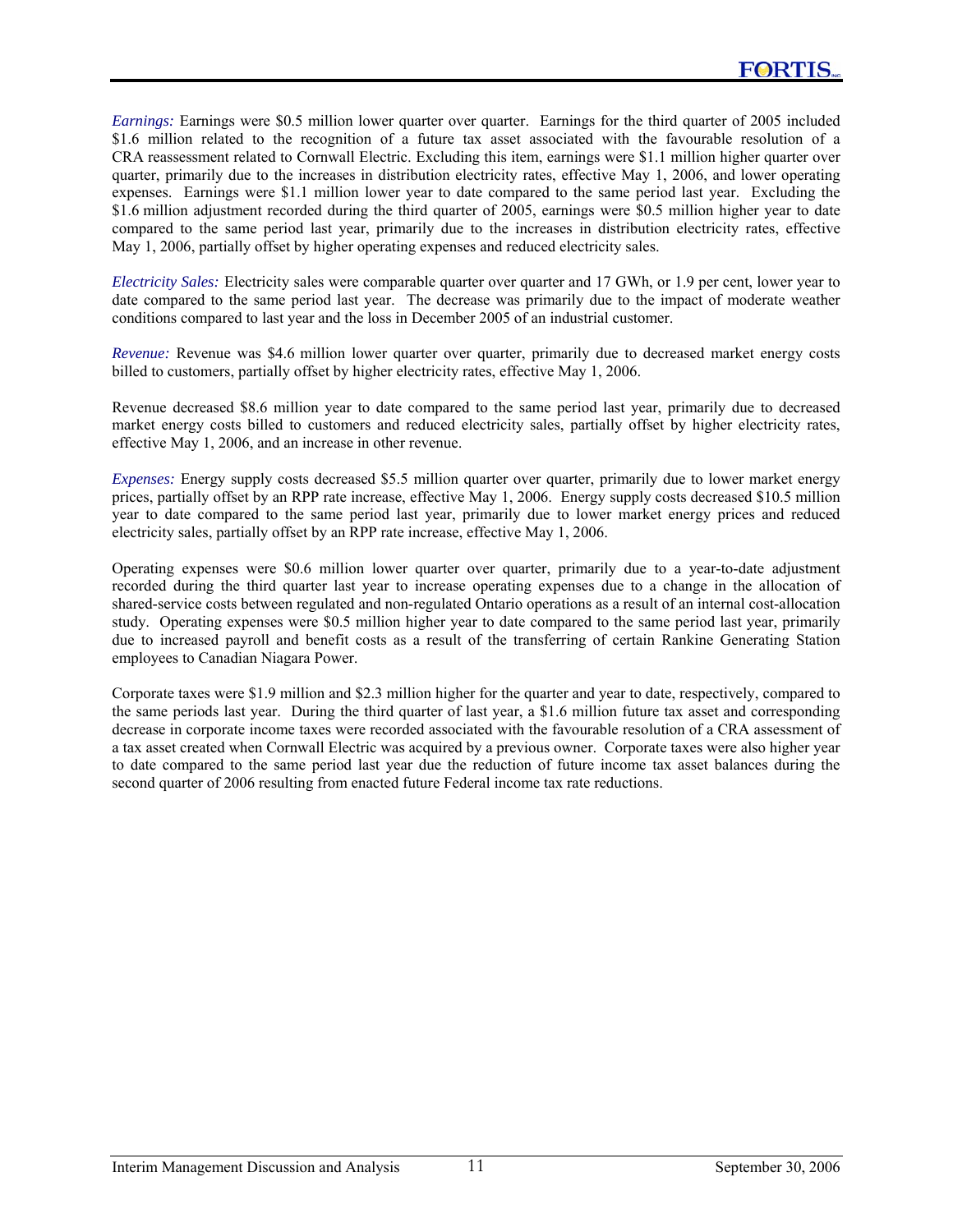### **REGULATED UTILITIES - CARIBBEAN**

#### **Belize Electricity**

| <b>Belize Electricity</b><br><b>Financial Highlights (Unaudited)</b><br><b>Period Ended September 30th</b> |      |                |          |      |                     |          |  |
|------------------------------------------------------------------------------------------------------------|------|----------------|----------|------|---------------------|----------|--|
|                                                                                                            |      | <b>Quarter</b> |          |      | <b>Year-to-date</b> |          |  |
|                                                                                                            | 2006 | 2005           | Variance | 2006 | 2005                | Variance |  |
| <b>Average US:CDN Exchange Rate</b>                                                                        | 1.12 | 1.20           | (0.08)   | 1.13 | 1.22                | (0.09)   |  |
| <b>Electricity Sales (GWh)</b>                                                                             | 96   | 95             |          | 269  | 263                 | 6        |  |
| $($$ millions)                                                                                             |      |                |          |      |                     |          |  |
| Revenue                                                                                                    | 23.5 | 21.9           | 1.6      | 66.3 | 56.0                | 10.3     |  |
| <b>Energy Supply Costs</b>                                                                                 | 13.6 | 11.9           | 1.7      | 38.7 | 30.1                | 8.6      |  |
| <b>Operating Expenses</b>                                                                                  | 2.3  | 2.2            | 0.1      | 7.8  | 7.9                 | (0.1)    |  |
| Amortization                                                                                               | 1.4  | 1.3            | 0.1      | 4.1  | 4.5                 | (0.4)    |  |
| <b>Finance Charges</b>                                                                                     | 0.4  | 1.5            | (1.1)    | 3.3  | 4.3                 | (1.0)    |  |
| 0.7<br>Foreign Exchange Loss (Gain)<br>(0.4)<br>0.3                                                        |      |                |          |      |                     |          |  |
| Corporate Taxes and                                                                                        |      |                |          |      |                     |          |  |
| Non-Controlling Interest                                                                                   | 2.0  | 1.8            | 0.2      | 4.5  | 3.6                 | 0.9      |  |
| <b>Earnings</b>                                                                                            | 3.8  | 3.2            | 0.6      | 7.6  | 6.0                 | 1.6      |  |

*Regulation:* Belize Electricity's base electricity rates are comprised of 2 components. The first component is Value Added Delivery ("VAD") and the second is the cost of fuel and purchased power ("COP"), including the variable cost of generation, which is a flow through in customer rates.

On December 31, 2005, the PUC approved a BZ0.6 cent per kWh, or 1.5 per cent, increase in electricity rates associated with the recovery of excess deferrals to the Cost of Power Rate Stabilization Account ("CPRSA") and a BZ4.5 cent per kWh, or 11.5 per cent, increase in electricity rates related to COP. There was no increase in the VAD component of rates. The result was an overall 13 per cent increase in electricity rates to BZ44.1 cents per kWh from BZ39.0 cents per kWh, effective January 1, 2006. This increase in electricity rates was the result of the PUC's Final Decision on Belize Electricity's Threshold Event Review Application filed on December 20, 2005 and had no impact on the Company's earnings due to the flow through of cost of power to customers.

On May 9, 2006, the PUC issued its Final Decision approving, as filed, Belize Electricity's Annual Tariff Review Application for the annual tariff period July 1, 2006 through June 30, 2007. The Final Decision confirmed that the average mean electricity rate, at BZ44.1 cents per kWh, remain unchanged from that in effect at January 1, 2006. The COP component of rates, however, decreased slightly from BZ25.5 cents per kWh to BZ25.3 cents per kWh, while an Annual Correction rate, at BZ0.2 cents per kWh, was introduced to collect from customers the differences between actual expenses and revenues from original forecasts for the immediately preceding annual tariff period. The tariff can only be revisited before June 30, 2007 by way of a Threshold Event Review Proceeding based on fluctuations in the cost of power and fuel.

*Earnings:* Belize Electricity's earnings were \$0.6 million (BZ\$1.6 million) higher quarter over quarter. Excluding the impact of foreign currency exchange upon the translation of Belize Electricity's results into Canadian dollars, Belize Electricity's earnings increased primarily due to lower finance charges and electricity sales growth, partially offset by increased operating expenses. Earnings were \$1.6 million (BZ\$3.9 million) higher year to date compared to the same period last year. Excluding foreign currency translation impacts, the increase in earnings was driven by the 11 per cent overall increase in electricity rates, effective July 1, 2005, as a result of the new 4-year tariff agreement, higher electricity sales and lower finance charges, partially offset by the foreign exchange impact associated with the Company's Euro and Canadian dollar-denominated debt and increased operating expenses. The translation of Belize Electricity's results during the quarter and year to date was unfavourably impacted by the weakening of the US dollar against the Canadian dollar compared to the same periods last year.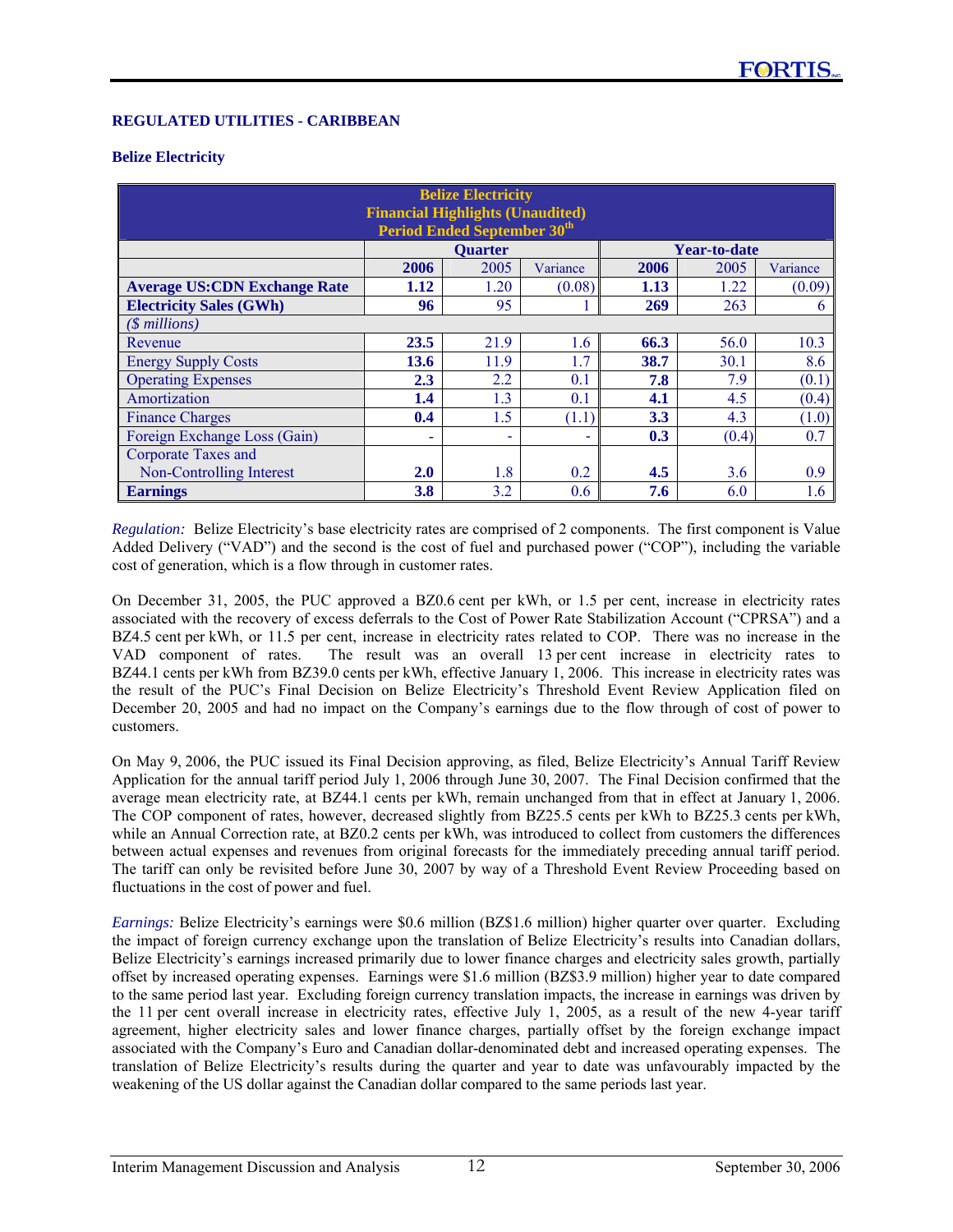*Electricity Sales:* Electricity sales were 1 GWh, or 1.0 per cent, higher quarter over quarter, and 6 GWh, or 2.3 per cent, higher year to date compared to the same period last year. The rate of sales growth has been declining during 2006, driven by a slowdown in economic growth and possible customer energy conservation efforts as a result of the rate increases in July 2005 and January 2006.

*Revenue:* Revenue was \$1.6 million (BZ\$5.2 million) higher quarter over quarter. Excluding foreign currency translation impacts, revenue increased 14.1 per cent, primarily due to the increase in the COP component of electricity rates, effective January 1, 2006, and a slight increase in electricity sales and in other revenue. Revenue was \$10.3 million (BZ\$25.3 million) higher year to date compared to the same period last year. Excluding foreign currency translation impacts, revenue increased 27.5 per cent, largely driven by the increase in the VAD and COP components of electricity rates, effective July 1, 2005, the increase in the COP component of electricity rates, effective January 1, 2006, and electricity sales growth.

*Expenses:* Energy supply costs were \$1.7 million (BZ\$4.2 million) higher quarter over quarter. Excluding foreign currency translation impacts, energy supply costs increased 21.0 per cent, primarily due to the increase in the COP component of electricity rates, effective January 1, 2006, and slight electricity sales growth. Energy supply costs were \$8.6 million (BZ\$19.0 million) higher year to date compared to the same period last year. Excluding foreign currency translation impacts, energy supply costs increased 38.5 per cent, primarily due to increases in the COP component of electricity rates, effective July 1, 2005 and January 1, 2006, and electricity sales growth. The BZ0.2 cents per kWh decrease in the COP component of rates, effective July 1, 2006, did not have a significant impact on energy supply costs during the quarter and year to date.

Operating expenses were \$0.1 million higher quarter over quarter and \$0.1 million lower year to date compared to the same period last year. Excluding foreign currency translation impacts, operating expenses increased BZ\$0.4 million and BZ\$0.8 million for the quarter and year to date, respectively, compared to the same periods last year, primarily due to increased licences and fees, higher employee costs and general increases in the cost of goods and services.

Amortization costs were slightly higher quarter over quarter, primarily due to the impact of capital asset growth, partially offset by foreign currency translation impacts. Year to date, amortization costs decreased slightly compared to the same period last year, due to the recovery of all generation equipment depreciation through cost of power, as a result of the July 1, 2005 Final Tariff Decision and foreign currency translation impacts, partially offset by the impact of capital asset growth.

Finance charges decreased \$1.1 million (BZ\$1.7 million) quarter over quarter and \$1.0 million (BZ\$1.3 million) year to date compared to the same period last year, primarily due to the repayment, with proceeds from a recent share offering, of certain trade payables, inter-company and external loans, and overdraft facilities incurred primarily to finance the CPRSA for the cost of power and fuel. Additionally, during the third quarter, excess funds from the share offering were invested in a demand note and various certificates of deposit.

In June 2006, Belize Electricity received gross proceeds of approximately \$37.2 million (BZ\$66.8 million) upon the closing of a share offering in which approximately 97 per cent of share purchase rights issued were exercised. Under the offering, Belize Electricity issued a right to acquire one Ordinary Share of the Company at par value BZ\$2.00 for every Ordinary Share issued and outstanding. The ownership level of Belize Electricity by Fortis increased slightly from 68.5 per cent to 70.1 per cent as a result of Fortis purchasing all of the Ordinary Shares on which it had rights, in addition to shares acquired under rights purchased from other shareholders. The result was a \$26.8 million increase in the Corporation's investment in common shares of Belize Electricity. The proceeds from the share offering will allow Belize Electricity to continue with capital projects to improve service reliability and meet growing energy demand.

The foreign exchange losses and gains primarily related to foreign currency exchange rate fluctuations associated with Belize Electricity's Euro and Canadian dollar-denominated debt. Year to date, net foreign exchange losses were \$0.3 million (BZ\$0.5 million) compared to a net foreign exchange gain of \$0.4 million (BZ\$0.7 million) for the same period last year. Year to date, the US dollar weakened relative to the Euro and Canadian dollar compared to the same period last year.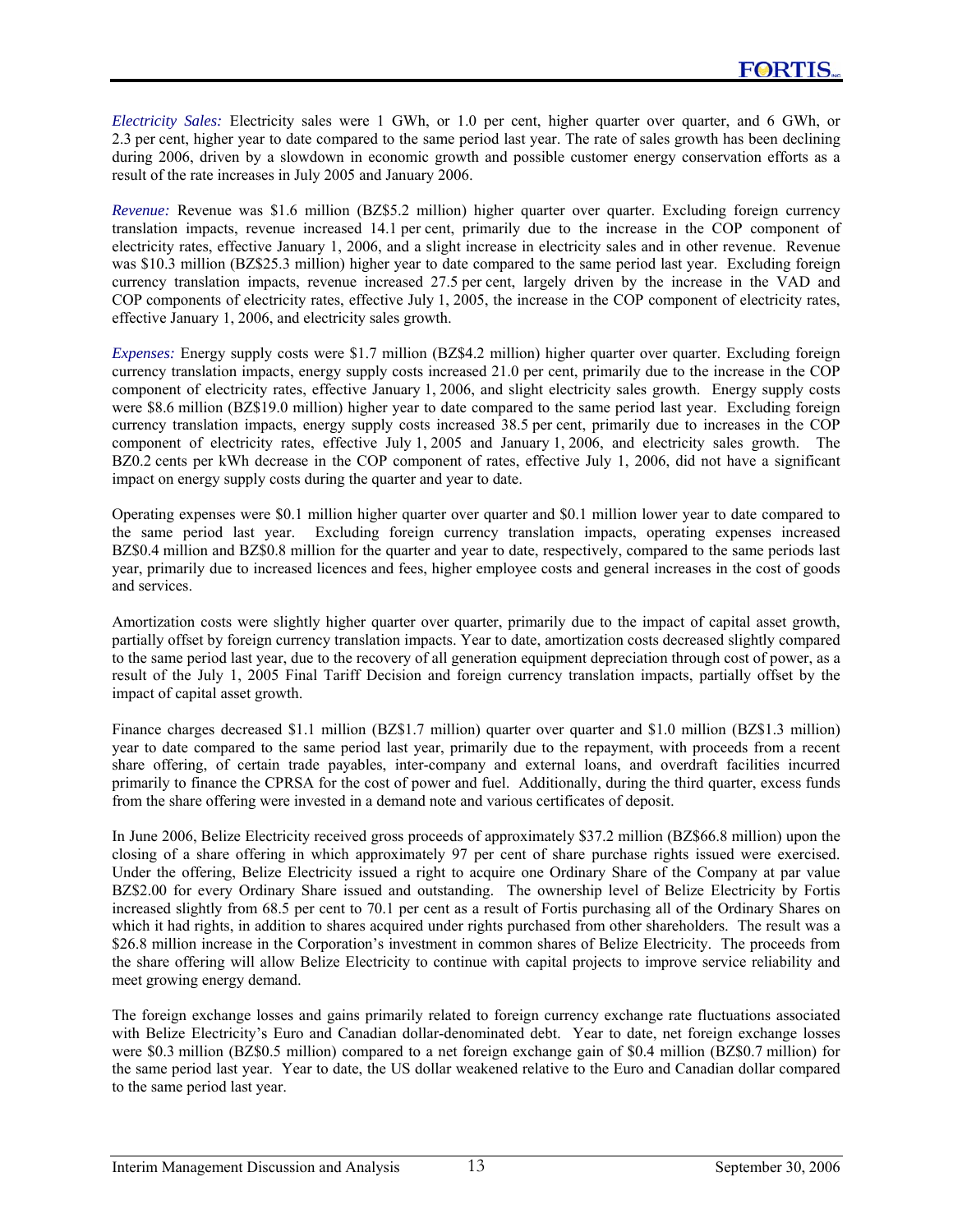Belize Electricity signed a new Power Purchase Agreement ("PPA") with Comisión Federal de Electricidad ("CFE") of Mexico following the expiration of the previous PPA with the CFE on August 20, 2006. The new PPA, for the provision of up to 15 MW of firm power and 25 MW on an economic basis, is effective until August 20, 2008, and is subject to regulatory approval. Under the new PPA, the cost of power to Belize Electricity will be based on international fuel prices which will increase the average cost of power from CFE by approximately 59 per cent. As a result, Belize Electricity has reduced its supply of power from CFE from 25 MW to 15 MW of firm power. Increased power purchases from Belize Electricity Company Limited ("BECOL") at a lower cost are expected to offset the increased cost of power from CFE and stabilize rates for the remainder of 2006. Any decreases or increases in the cost of power above the reference cost of power, currently set at BZ25.3 cents per kWh, flows through to customers through the operation of the CPRSA.

### **Caribbean Utilities**

| <b>Caribbean Utilities</b><br><b>Financial Highlights (Unaudited)</b><br><b>Period Ended September 30th</b> |                                       |      |          |      |      |          |  |
|-------------------------------------------------------------------------------------------------------------|---------------------------------------|------|----------|------|------|----------|--|
|                                                                                                             | <b>Year-to-date</b><br><b>Ouarter</b> |      |          |      |      |          |  |
|                                                                                                             | 2006                                  | 2005 | Variance | 2006 | 2005 | Variance |  |
| <b>Average US:CDN Exchange Rate</b>                                                                         | 1.12                                  | l.24 | (0.12)   | 1.15 | 1.23 | (0.08)   |  |
|                                                                                                             |                                       |      |          |      |      |          |  |
| <b>Equity Income</b>                                                                                        | 3.2                                   | 3.0  |          | 6.9  | 8.6  |          |  |

Fortis accounts for its 37.4 per cent interest in Caribbean Utilities on an equity basis. Equity income is recorded on a lag basis and, as a result, the quarterly equity income noted above represents the Corporation's share of Caribbean Utilities' earnings for its first quarters ended July 31, 2006 and July 31, 2005.

*Regulation:* Licence negotiations between Caribbean Utilities and the Government of the Cayman Islands recommenced in November 2005. The Company's Licence remains in full force and effect until January 2011 or until replaced by a new Licence by mutual agreement.

*Equity Income:* In June 2006, the number of customers at Caribbean Utilities surpassed pre-Hurricane Ivan levels. At the end of July 2006, the Company's total owned generating capacity reached 120 MW compared to 123 MW pre-Hurricane Ivan.

Equity income recorded from Caribbean Utilities was \$0.2 million higher quarter over quarter due to earnings growth at Caribbean Utilities, partially offset by foreign currency translation impacts associated with the weakening of the US dollar against the Canadian dollar compared to the same quarter last year. The increase in Caribbean Utilities earnings was primarily due to sales growth, the hurricane cost-recovery surcharge ("CRS") implemented on August 1, 2005 and lower maintenance costs, partially offset by increased amortization costs. Basic electricity sales at Caribbean Utilities increased 15 per cent during its first quarter ended July 31, 2006 compared to the same quarter last year, due to strong residential and commercial sales growth. During its first quarter ended July 31, 2006, Caribbean Utilities recorded approximately US\$1.2 million in revenue associated with the CRS, with approximately US\$9.2 million, as of July 31, 2006, of direct uninsured Hurricane Ivan losses remaining to be collected from customers through the CRS. The CRS is expected to remain in place until 2008. Under its current Licence, Caribbean Utilities was entitled to a 2.0 per cent basic electricity rate increase, effective August 1, 2006, primarily as a result of increased operating expenses and investment in fixed assets. Caribbean Utilities has not implemented this basic electricity rate increase, as it had agreed with the Government of the Cayman Islands that it would freeze basic rates during the period of the hurricane CRS. Maintenance costs were higher in the first quarter of last year primarily due to the failures of 2 of the Company's generating units during that period. Amortization costs were higher quarter over quarter due to assets coming back into service post-Hurricane Ivan and continued capital expenditures.

Equity income was \$1.7 million lower year to date compared to the same period last year. Excluding the \$1.1 million positive adjustment to equity income in the second quarter of 2005 related to a change in Caribbean Utilities' accounting practice for recognizing unbilled revenue, equity income was \$0.6 million lower year to date compared to the same period last year.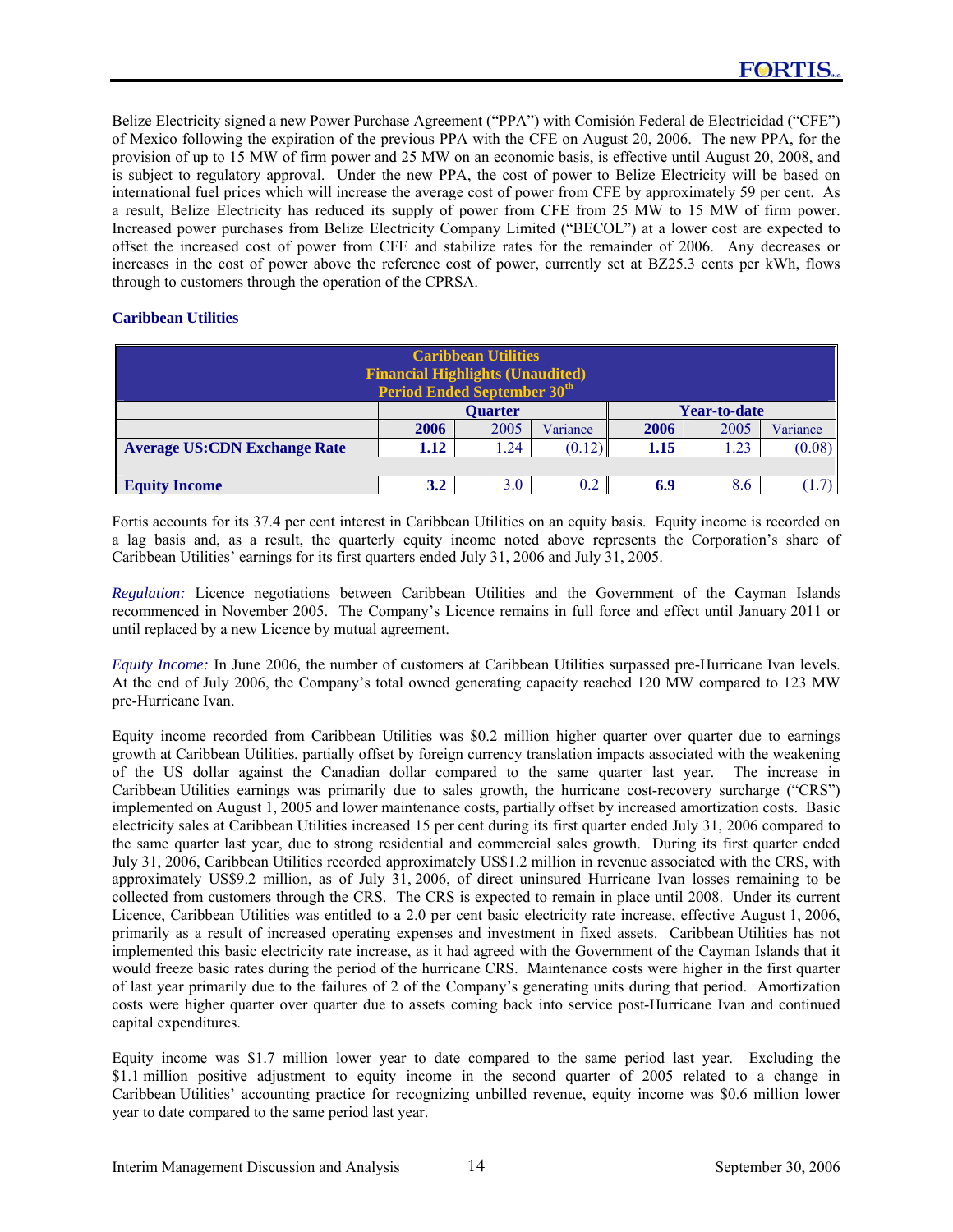This \$0.6 million decrease in equity income was primarily due to foreign currency translation impacts associated with the weakening of the US dollar against the Canadian dollar compared to the same year-to-date period last year. At Caribbean Utilities, the impact of sales growth, revenue associated with the CRS and lower maintenance costs was largely offset by higher lease costs, insurance premiums, insurance-related consulting fees, interest expense and amortization costs. Also, during its fourth quarter ended April 30, 2006, Caribbean Utilities recorded a US\$1.2 million gain on disposal of assets associated with the insurance settlement compared to a US\$1.5 million favourable adjustment associated with a reduction of Hurricane Ivan loss estimates during the same quarter in 2005. Future lease costs at Caribbean Utilities will decline as temporary leased generation has now been replaced with owned-generation capacity.

In June 2006, Caribbean Utilities received its final payment of US\$9.0 million associated with the net US\$31.1 million of property and business interruption ("BI") insurance loss claims associated with damage from Hurricane Ivan. The final impact of BI insurance loss claims was last recorded during Caribbean Utilities' fourth quarter ended April 30, 2006. There will be no further BI insurance loss claims related to Hurricane Ivan in Caribbean Utilities' future earnings.

In May 2006, Caribbean Utilities entered into a project agreement with its strategic alliance partner, MAN B&W Diesel AG of Germany, for the purchase of a 16-MW diesel generating unit and auxiliary equipment to be commissioned in the summer of 2007 for a total project cost of approximately US\$22.2 million.

### **Turks and Caicos Utilities**

| <b>Turks and Caicos Utilities</b><br><b>Financial Highlights (Unaudited)</b> |                |
|------------------------------------------------------------------------------|----------------|
| Period Ended September 30 <sup>th (1)</sup>                                  |                |
|                                                                              | <b>Ouarter</b> |
|                                                                              | 2006           |
| <b>Average US:CDN Exchange Rate</b>                                          | 1.13           |
| <b>Electricity Sales (GWh)</b>                                               | 11             |
| $(S$ millions)                                                               |                |
| Revenue                                                                      | 3.1            |
| <b>Energy Supply Costs</b>                                                   | 1.4            |
| <b>Operating Expenses</b>                                                    | 0.6            |
| Amortization                                                                 | 0.3            |
| <b>Finance Charges</b>                                                       | 0.1            |
| <b>Earnings</b>                                                              | 0.7            |
| Earnings from the Turks and Caicos utilities are from August 28, 2006.       |                |

On August 28, 2006, Fortis, through a wholly owned subsidiary, acquired all of the outstanding shares of P.P.C. Limited ("PPC") and Atlantic Equipment & Power (Turks and Caicos) Ltd. ("Atlantic") for aggregate consideration of approximately \$97.4 million (US\$87.6 million). The purchase price net of assumed debt and acquisition costs was \$75.4 million (US\$67.8 million). The acquisition was initially financed through borrowings under the Corporation's credit facilities. A portion of such borrowings was repaid with partial proceeds of a preference share offering that was completed by the Corporation on September 28, 2006. Together, PPC and Atlantic serve almost 7,500 customers, or 80 per cent of electricity customers, in the Turks and Caicos Islands. PPC is the sole provider of electricity in Providenciales, North Caicos and Middle Caicos pursuant to a 50-year licence that expires in 2037. Atlantic is the sole provider of electricity in South Caicos pursuant to a 50-year licence that expires in 2036. Each utility is regulated under a traditional rate of return on rate base approach, with a fixed rate of return of 17.5 per cent on a defined asset base of approximately US\$50 million.

Earnings from the Turks and Caicos utilities are from August 28, 2006 and were \$0.7 million during the third quarter of 2006. The acquisition of the 2 utilities is immediately accretive to earnings. Electricity sales growth at the Turks and Caicos utilities is expected to be strong over the next 5 years with investment in capital assets expected to average approximately \$9.0 million annually.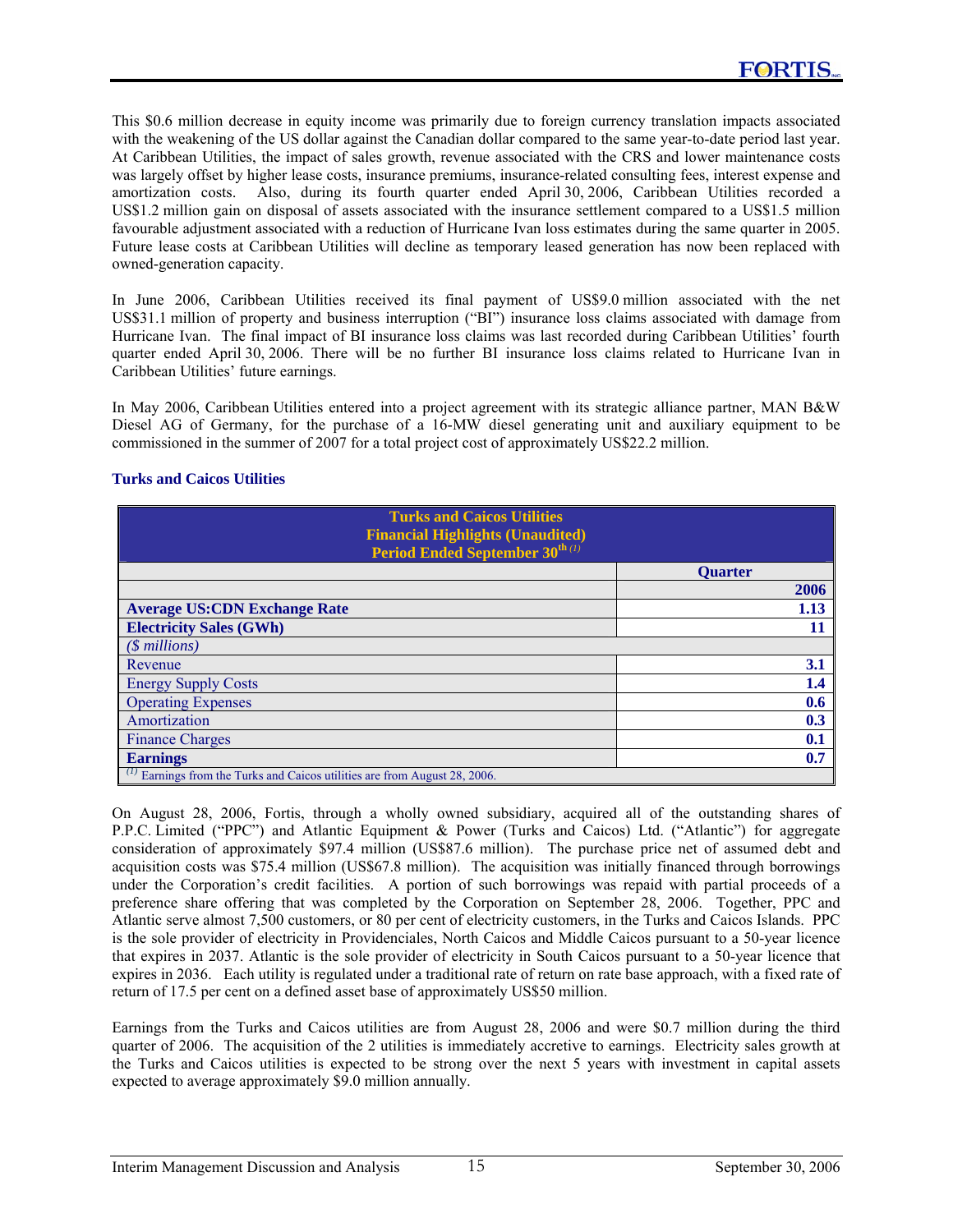# **NON-REGULATED - FORTIS GENERATION**

| <b>Non-Regulated - Fortis Generation</b><br><b>Financial Highlights (Unaudited)</b><br>Period Ended September 30 <sup>th</sup> |      |                |                |              |                     |          |  |
|--------------------------------------------------------------------------------------------------------------------------------|------|----------------|----------------|--------------|---------------------|----------|--|
|                                                                                                                                |      | Quarter        |                |              | <b>Year-to-date</b> |          |  |
| <b>Energy Sales (GWh)</b>                                                                                                      | 2006 | 2005           | Variance       | 2006         | 2005                | Variance |  |
| <b>Belize</b>                                                                                                                  | 65   | 18             | 47             | 125          | 32                  | 93       |  |
| Ontario                                                                                                                        | 172  | 166            | 6              | 536          | 526                 | 10       |  |
| <b>Central Newfoundland</b>                                                                                                    | 32   | 26             | 6              | 109          | 109                 |          |  |
| <b>British Columbia</b>                                                                                                        | 9    | 15             | (6)            | 26           | 31                  | (5)      |  |
| <b>Upper New York State</b>                                                                                                    | 10   | $\tau$         | $\overline{3}$ | 67           | 40                  | 27       |  |
| <b>Total</b>                                                                                                                   | 288  | 232            | 56             | 863          | 738                 | 125      |  |
|                                                                                                                                |      |                |                |              |                     |          |  |
|                                                                                                                                |      | <b>Quarter</b> |                | Year-to-date |                     |          |  |
| $(\text{\$millions})$                                                                                                          | 2006 | 2005           | Variance       | 2006         | 2005                | Variance |  |
| Revenue                                                                                                                        | 19.3 | 21.7           | (2.4)          | 59.2         | 57.9                | 1.3      |  |
| <b>Energy Supply Costs</b>                                                                                                     | 1.4  | 0.9            | 0.5            | 4.8          | 4.6                 | 0.2      |  |
| <b>Operating Expenses</b>                                                                                                      | 3.2  | 2.5            | 0.7            | 11.2         | 11.7                | (0.5)    |  |
| Amortization                                                                                                                   | 2.6  | 2.6            |                | 7.9          | 7.8                 | 0.1      |  |
| <b>Finance Charges</b>                                                                                                         | 2.5  | 3.5            | (1.0)          | 7.7          | 11.4                | (3.7)    |  |
| Gain on Settlement of                                                                                                          |      |                |                |              |                     |          |  |
| <b>Contractual Matters</b>                                                                                                     |      | -              |                | ٠            | (10.0)              | 10.0     |  |
| Corporate Taxes                                                                                                                | 1.6  | 4.4            | (2.8)          | 6.6          | 10.3                | (3.7)    |  |
| Non-Controlling Interest                                                                                                       | 0.2  | ÷              | 0.2            | 1.1          | 1.1                 |          |  |
| <b>Earnings</b>                                                                                                                | 7.8  | 7.8            | ۰              | 19.9         | 21.0                | (1.1)    |  |

*Earnings:* Non-Regulated - Fortis Generation contributed earnings of \$7.8 million for the quarter, comparable to the same quarter last year. Higher production largely in Belize, lower finance charges and lower effective corporate income taxes were primarily offset by the impact of lower average wholesale energy prices in Ontario and higher operating costs. Year to date, earnings contribution decreased \$1.1 million from the same period last year. Earnings for the first quarter last year included the \$10.0 million (\$7.9 million after-tax) Ontario Settlement. Excluding the impact in the first quarter of 2005 of the Ontario Settlement, earnings were \$6.8 million higher year to date compared to the same period last year. The increase was primarily due to higher production in Belize, lower finance charges, the receipt of insurance proceeds, and lower effective corporate income taxes, partially offset by lower average wholesale energy prices in Ontario.

*Energy Sales*: Energy sales were 56 GWh, or 24.1 per cent, higher quarter over quarter, primarily as a result of higher hydroelectric production at the Mollejon and Chalillo generating facilities in Belize, due to the operation of the Chalillo storage facility and higher rainfall levels. Energy sales were 125 GWh, or 16.9 per cent, higher year to date compared to the same period last year, primarily due to higher hydroelectric production in Belize and Upper New York State. The increase in production in Belize was due to the factors described for the quarter. Annual hydroelectric production for 2006 by the Belize operations is expected to be more than double that experienced in 2005. Production in Upper New York State increased primarily due to year-to-date 2006 results including nearly 6 months of operations of the Dolgeville plant compared to 1 month during the same period last year, and higher production at the Moose River plant. In late January 2005, the Dolgeville plant went out of service as a result of flooding and did not resume production until October 2005. In late June 2006, the Dolgeville plant experienced another flood and resumed production late in the third quarter of 2006.

*Revenue:* Revenue was \$2.4 million lower quarter over quarter, primarily due to lower average wholesale energy prices in Ontario, partially offset by higher hydroelectric production in Belize. Revenue was \$1.3 million higher year to date compared to the same period last year, primarily due to higher hydroelectric production in Belize, insurance proceeds of \$1.2 million (\$0.7 million after-tax), and higher production in Upper New York State, partially offset by the impact of lower average wholesale energy prices in Ontario. The insurance proceeds related to the Dolgeville plant in Upper New York State as a result of the 2005 flood. The proceeds represented the final amounts received related to property damage and business interruption insurance claims.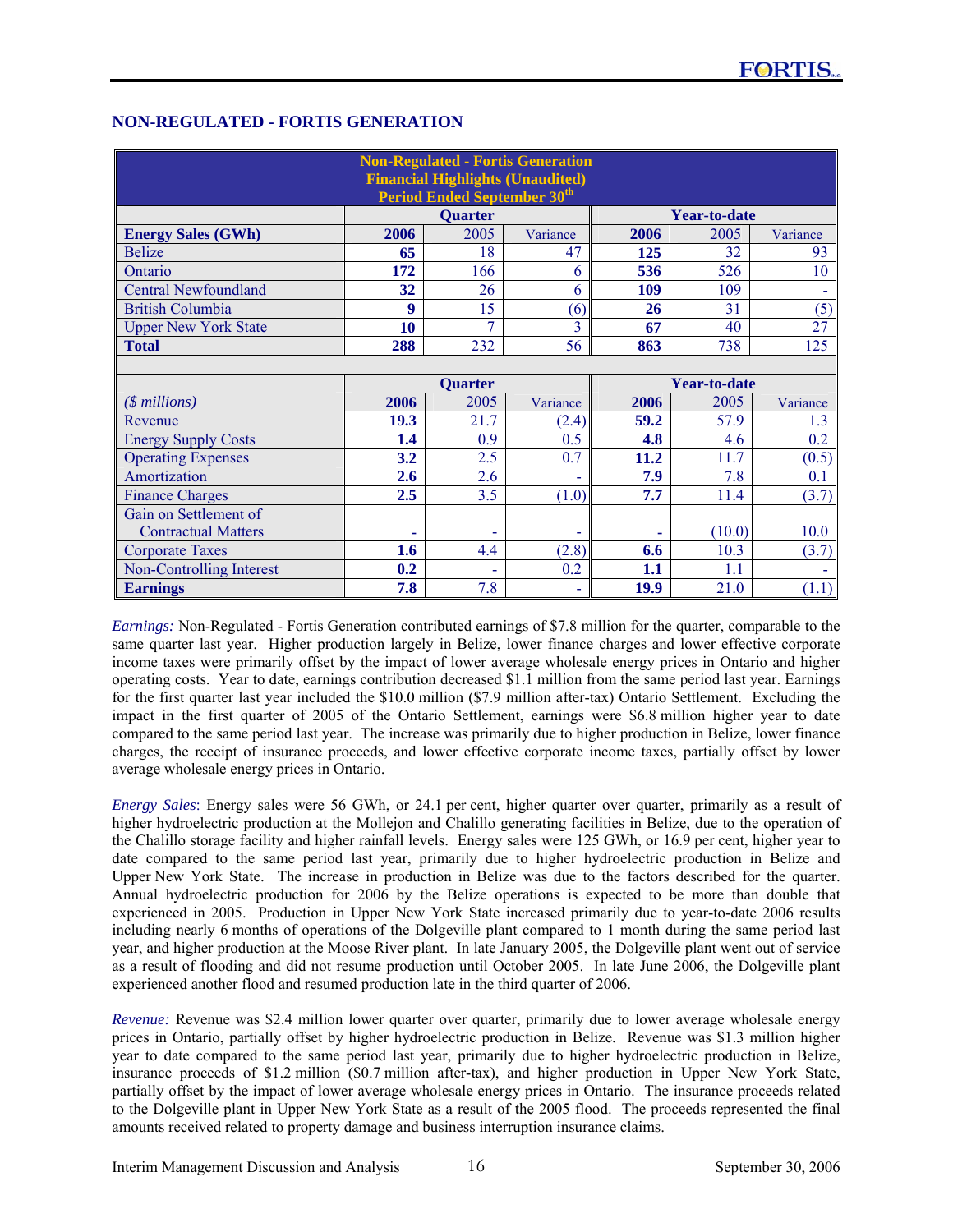The average wholesale energy price per megawatt hour ("MWh") in Ontario was \$46.59 compared to \$85.91 for the same quarter last year, resulting in a decrease in revenue of approximately \$6.5 million quarter over quarter. Year-to-date 2006, the average wholesale energy price per MWh in Ontario was \$47.63 compared to \$67.49 for the same period in 2005, resulting in a decrease in revenue of approximately \$9.7 million year to date.

*Expenses:* Operating expenses were \$0.7 million higher quarter over quarter. During the third quarters of 2006 and 2005, favourable year-to-date adjustments to water right fees were recorded as a result of confirmation by the Government of Ontario, effective January 1, 2005 and January 1, 2006, of the continuation of the fixed price upon which these fees are assessed. The adjustment to decrease water right fees during the third quarter of 2006 was lower than the adjustment to decrease water right fees during the same quarter last year. Additionally, a year-to-date adjustment was recorded during the third quarter last year to decrease operating expenses due to a change in the allocation of shared-service costs between regulated and non-regulated Ontario operations as a result of an internal cost-allocation study. The above items were partially offset by cost savings during the third quarter of 2006 associated with the cessation of operations at the Rankine Generating Station, upon implementation of the Niagara Exchange Agreement in late 2005. Operating expenses were \$0.5 million lower year to date compared to the same period last year, primarily due to cost savings associated with the Rankine Generating Station and lower business development costs in Ontario.

Finance charges were \$1.0 million lower quarter over quarter, primarily due to a reduction of inter-company finance charges in the Belizean operations. Finance charges were \$3.7 million lower year to date compared to the same period last year, primarily due to a reduction of inter-company finance charges in the Belizean operations and the early repayment of a \$22.5 million term loan in the second quarter of 2005 associated with the Ontario operations.

Corporate taxes were \$2.8 million and \$3.7 million lower for the quarter and year to date, respectively, compared to the same periods last year, primarily due to lower earnings before income taxes and an increase in the proportion of earnings derived from tax-exempt Belizean operations to total earnings.

| <b>Non-Regulated - Fortis Properties</b><br><b>Financial Highlights (Unaudited)</b><br><b>Period Ended September 30th</b> |      |                |          |       |                     |          |  |
|---------------------------------------------------------------------------------------------------------------------------|------|----------------|----------|-------|---------------------|----------|--|
|                                                                                                                           |      | <b>Quarter</b> |          |       | <b>Year-to-date</b> |          |  |
| $(S$ millions)                                                                                                            | 2006 | 2005           | Variance | 2006  | 2005                | Variance |  |
| <b>Real Estate Revenue</b>                                                                                                | 13.7 | 13.1           | 0.6      | 40.9  | 39.7                | 1.2      |  |
| <b>Hospitality Revenue</b>                                                                                                | 30.3 | 29.2           | 1.1      | 80.1  | 76.4                | 3.7      |  |
| <b>Total Revenue</b>                                                                                                      | 44.0 | 42.3           | 1.7      | 121.0 | 116.1               | 4.9      |  |
| <b>Operating Expenses</b>                                                                                                 | 26.1 | 26.2           | (0.1)    | 77.0  | 74.3                | 2.7      |  |
| Amortization                                                                                                              | 3.1  | 2.8            | 0.3      | 8.9   | 8.2                 | 0.7      |  |
| <b>Finance Charges</b>                                                                                                    | 5.3  | 5.2            | 0.1      | 15.4  | 14.8                | 0.6      |  |
| Gain on Sale of Income                                                                                                    |      |                |          |       |                     |          |  |
| <b>Producing Property</b>                                                                                                 |      | ۰              |          | (2.1) | ۰                   | (2.1)    |  |
| <b>Corporate Taxes</b>                                                                                                    | 3.2  | 3.2            |          | 5.9   | 7.6                 | (1.7)    |  |
| <b>Earnings</b>                                                                                                           | 6.3  | 4.9            | 1.4      | 15.9  | 11.2                | 4.7      |  |

# **NON-REGULATED - FORTIS PROPERTIES**

*Earnings:* Fortis Properties' earnings were \$1.4 million higher quarter over quarter, primarily due to higher earnings from operations including contributions from the expansions of the Holiday Inn Sarnia, Holiday Inn Kitchener-Waterloo and Blue Cross Centre, and lower effective corporate income taxes. Earnings were \$4.7 million higher year to date compared to the same period last year, primarily due to the factors described for the quarter in addition to a \$2.1 million (\$1.6 million after-tax) gain on the sale of Days Inn Sydney during the second quarter of 2006.

*Revenue:* Real estate revenue was \$0.6 million and \$1.2 million higher for the quarter and year to date, respectively, compared to the same periods last year, due to contributions from the expansion to the Blue Cross Centre and growth experienced in all of the Company's operating regions.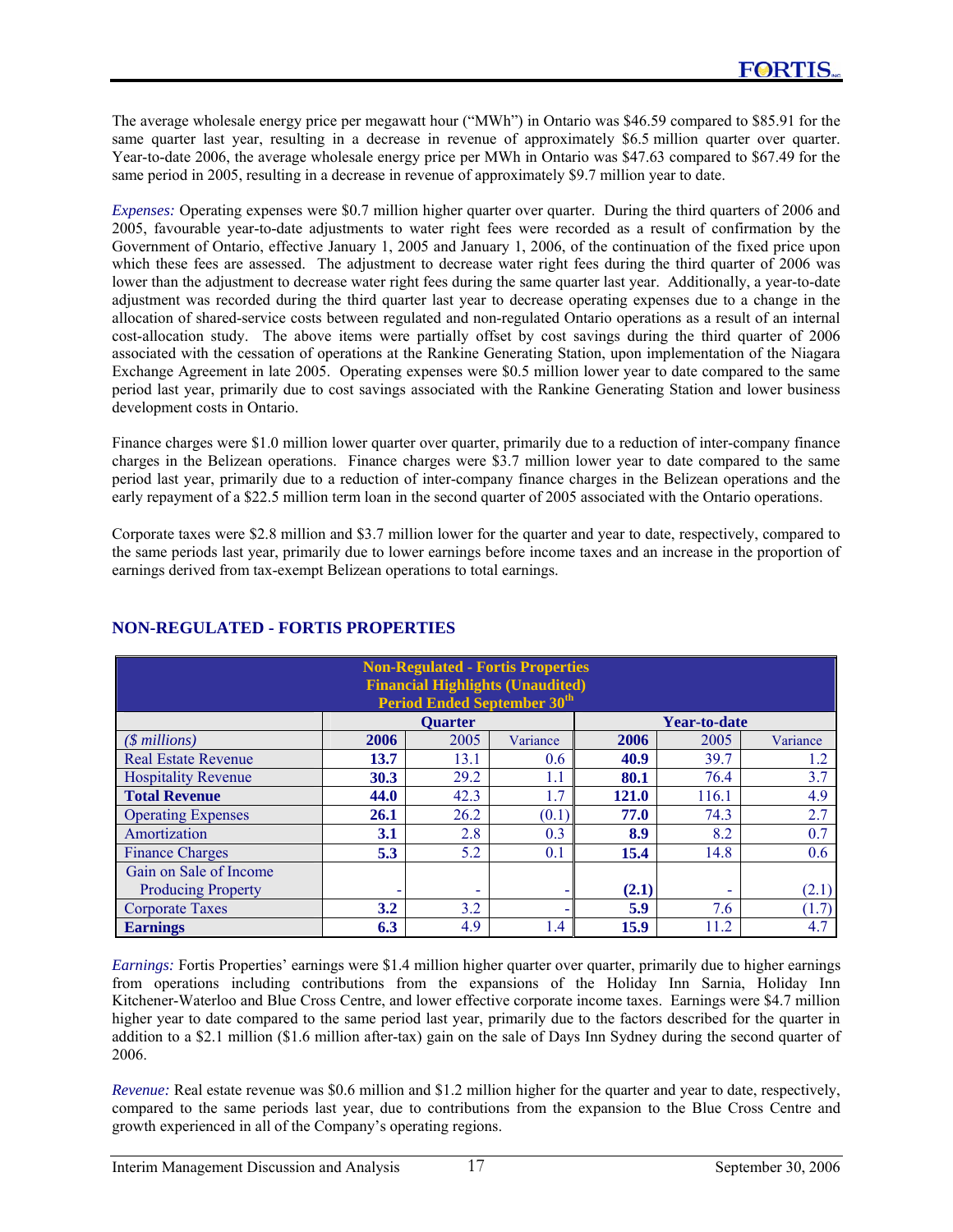The occupancy level in the Real Estate Division was 94.7 per cent as at September 30, 2006, down from 96.0 per cent as at September 30, 2005. The decrease in occupancy was attributable to an increase in gross leaseable area resulting from the Blue Cross Centre expansion. The expansion opened at the beginning of July 2006 and was 55.3 per cent occupied as at September 30, 2006.

Hospitality revenue was \$1.1 million higher quarter over quarter, primarily due to growth experienced in all of the Company's operating regions including contributions from the expansions of the Holiday Inn Sarnia and Holiday Inn Kitchener-Waterloo, partially offset by the elimination of revenue following the sale of Days Inn Sydney. Hospitality revenue was \$3.7 million higher year to date compared to the same period last year, primarily due to contributions from the expansions of the Holiday Inn Sarnia and the Delta St. John's and year-to-date results including the operations of the 3 Greenwood Inns for 9 months compared to 8 months in 2005, partially offset by the elimination of revenue following the sale of Days Inn Sydney. Revenue per available room ("REVPAR") for the third quarter of 2006 was \$88.09 compared to \$82.18 for the same quarter last year. The 7.2 per cent increase in REVPAR was attributable to increases in average occupancy and average room rates.

*Expenses:* Operating expenses were comparable quarter over quarter. An increase in operating expenses associated with the Company's property expansions was primarily offset by the elimination of operating expenses following the sale of Days Inn Sydney. Operating expenses were \$2.7 million higher year to date compared to the same period last year primarily due to costs associated with the Company's property expansions and year-to-date results including the operations of the 3 Greenwood Inns for 9 months compared to 8 months in 2005.

Amortization costs were \$0.3 million and \$0.7 million higher for the quarter and year to date, respectively, compared to the same periods last year, primarily due to amortization costs associated with the Company's property expansions.

Finance charges were comparable quarter over quarter and \$0.6 million higher year to date compared to the same period last year. The increase was primarily due to the acquisition of the Greenwood Inns and the Company's property expansions.

Corporate taxes were comparable quarter over quarter; however, the effective corporate income tax rate was lower, largely as a result of the elimination of the Federal Large Corporations' Tax, effective January 1, 2006. Corporate taxes were \$1.7 million lower year to date compared to the same period last year, largely due to a lower effective corporate income tax rate as a result of the reduction of future income tax liability balances during the second quarter of 2006 resulting from enacted future Federal income tax rate reductions, and the elimination of the Federal Large Corporations' Tax.

In May 2006, Fortis Properties completed the \$7.7 million expansion of the Holiday Inn Sarnia which included a new 5-storey tower with 70 rooms and an additional 3,000 square feet of ballroom space. In June 2006, the Company also completed the \$2.5 million 11,000-square foot expansion of the conference facilities at the Holiday Inn Kitchener-Waterloo and substantially completed the \$7.2 million 57,000-square foot expansion of the Blue Cross Centre in Moncton. Capital expenditures related to these projects were approximately \$1.0 million in the third quarter of 2006 and \$8.7 million year to date.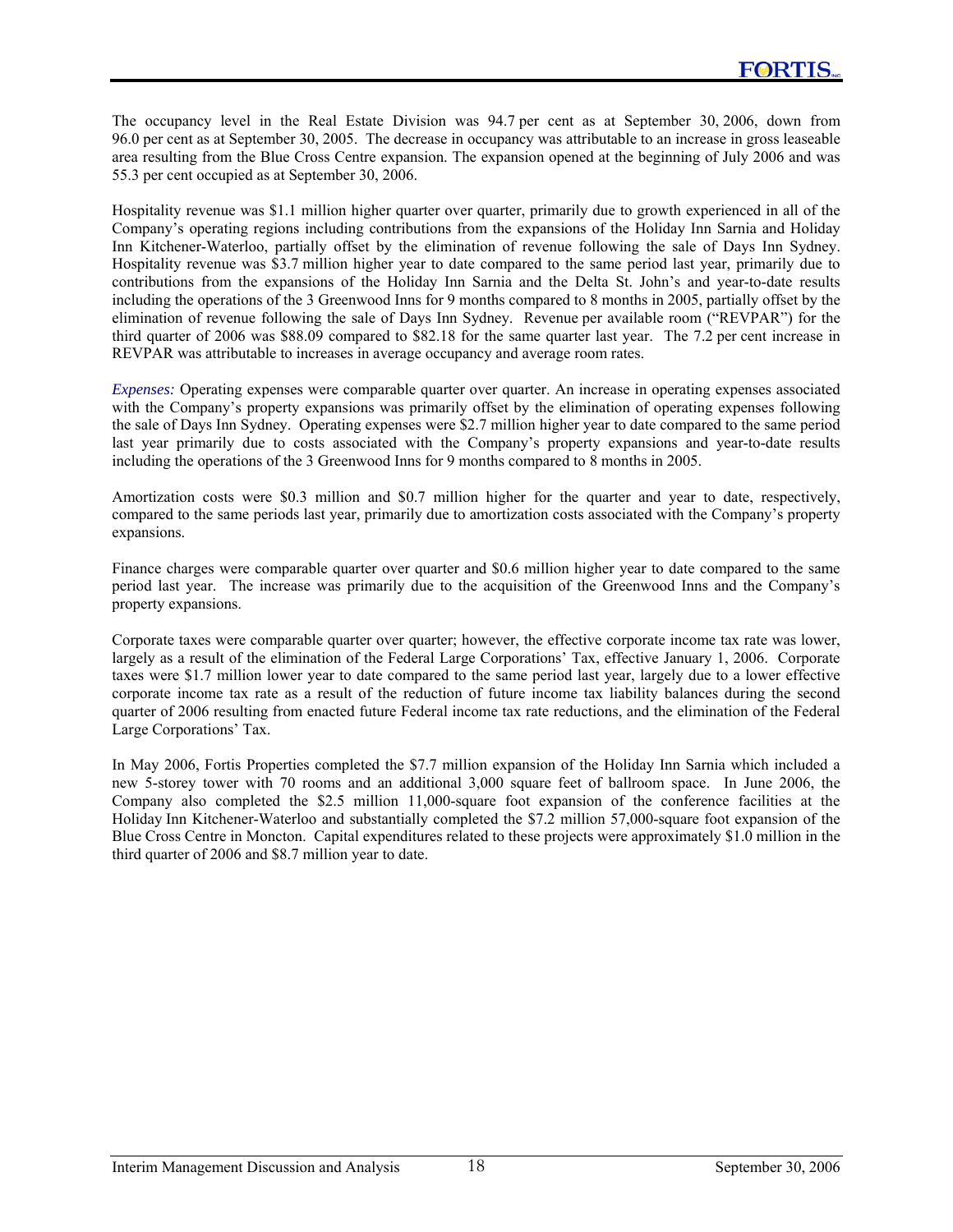| <b>Corporate</b><br><b>Financial Highlights (Unaudited)</b><br><b>Period Ended September 30th</b> |         |                |          |        |                     |          |  |  |  |  |
|---------------------------------------------------------------------------------------------------|---------|----------------|----------|--------|---------------------|----------|--|--|--|--|
|                                                                                                   |         | <b>Quarter</b> |          |        | <b>Year-to-date</b> |          |  |  |  |  |
| $($ millions)$                                                                                    | 2006    | 2005           | Variance | 2006   | 2005                | Variance |  |  |  |  |
| <b>Total Revenue</b>                                                                              | $2.2\,$ | 2.9            | (0.7)    | 6.4    | 8.1                 | (1.7)    |  |  |  |  |
| <b>Operating Expenses</b>                                                                         | 2.0     | 1.2            | 0.8      | 7.5    | 6.5                 | 1.0      |  |  |  |  |
| Amortization                                                                                      | 0.7     | 0.7            | ۰        | 2.2    | 2.1                 | 0.1      |  |  |  |  |
| Finance Charges <sup><math>(1)</math></sup>                                                       | 10.3    | 9.4            | 0.9      | 29.7   | 29.3                | 0.4      |  |  |  |  |
| Foreign Exchange Gain                                                                             | (0.3)   | (3.8)          | 3.5      | (2.1)  | (2.0)               | (0.1)    |  |  |  |  |
| <b>Corporate Taxes</b>                                                                            | (2.2)   | (0.7)          | (1.5)    | (7.2)  | (5.5)               | (1.7)    |  |  |  |  |
| Non-Controlling Interest                                                                          |         | -              | ۰        | (0.1)  | (0.1)               |          |  |  |  |  |
| <b>Net Corporate Expenses</b>                                                                     | (8.3)   | (3.9)          | (4.4)    | (23.6) | (22.2)              | (1.4)    |  |  |  |  |
| Includes dividends on preference shares classified as long-term liabilities.                      |         |                |          |        |                     |          |  |  |  |  |

# **CORPORATE**

The Corporate segment captures a number of expense and revenue items not specifically related to any operating segment. Included in the Corporate segment are finance charges, including interest on debt incurred directly by Fortis and dividends on preference shares classified as long-term liabilities, foreign exchange gains or losses, other corporate expenses, net of recoveries from subsidiaries, interest and miscellaneous revenues, and corporate income taxes.

Net corporate expenses were \$4.4 million higher quarter over quarter, primarily due to decreased unrealized foreign exchange gains, increased finance charges, higher operating expenses, and lower inter-company interest revenue, partially offset by a higher corporate income tax recovery. The foreign exchange gains related to the foreign currency translation of unhedged US dollar-denominated corporate long-term debt. From July 1, 2006 to the end of August 2006, unhedged US dollar-denominated debt decreased from US\$38 million to nil, while the US dollar weakened approximately 1 cent against the Canadian dollar during this period. During the third quarter last year, unhedged US dollar-denominated debt decreased from US\$80 million to US\$75 million, while the US dollar weakened approximately 6 cents. Operating expenses were higher, primarily due to pension assumption changes during the third quarter of last year that resulted in reduced pension costs during that quarter. Finance charges increased due to higher drawings on corporate credit facilities, partially offset by lower interest costs on US dollar-denominated debt as a result of continued weakening of the US dollar. Corporate income tax recovery was higher quarter over quarter, primarily due to higher net corporate expenses and the difference in the timing of recognition of certain items for income tax purposes compared to accounting purposes.

Net corporate expenses were \$1.4 million higher year to date compared to the same period last year, primarily due to lower inter-company interest revenue, higher operating expenses and increased finance charges, partially offset by a higher corporate income tax recovery. Operating expenses increased largely due to higher business development costs. Finance charges increased for the reasons described for the quarter. Corporate income tax recovery was higher year to date compared to the same period last year, primarily due to higher net corporate expenses, the difference in the timing of recognition of certain items for income tax purposes compared to accounting purposes, and the decrease of future income tax liability balances during the second quarter of 2006 resulting from enacted future Federal income tax rate reductions.

On September 28, 2006, Fortis issued 5,000,000 4.90% First Preference Shares, Series F for gross proceeds of \$125 million, or approximately \$122.5 million net of after-tax expenses. The net proceeds were largely used to partially fund the recent acquisition of the Turks and Caicos utilities and to fund equity injections into FortisAlberta and FortisBC in support of their extensive capital expenditure programs. The First Preference Shares, Series F are classified as equity on the balance sheet as they are not redeemable at the option of the shareholder. The Corporation's previously issued First Preference Shares, Series C and Series E, however, are redeemable at the option of the shareholder and, therefore, are classified as long-term liabilities on the balance sheet.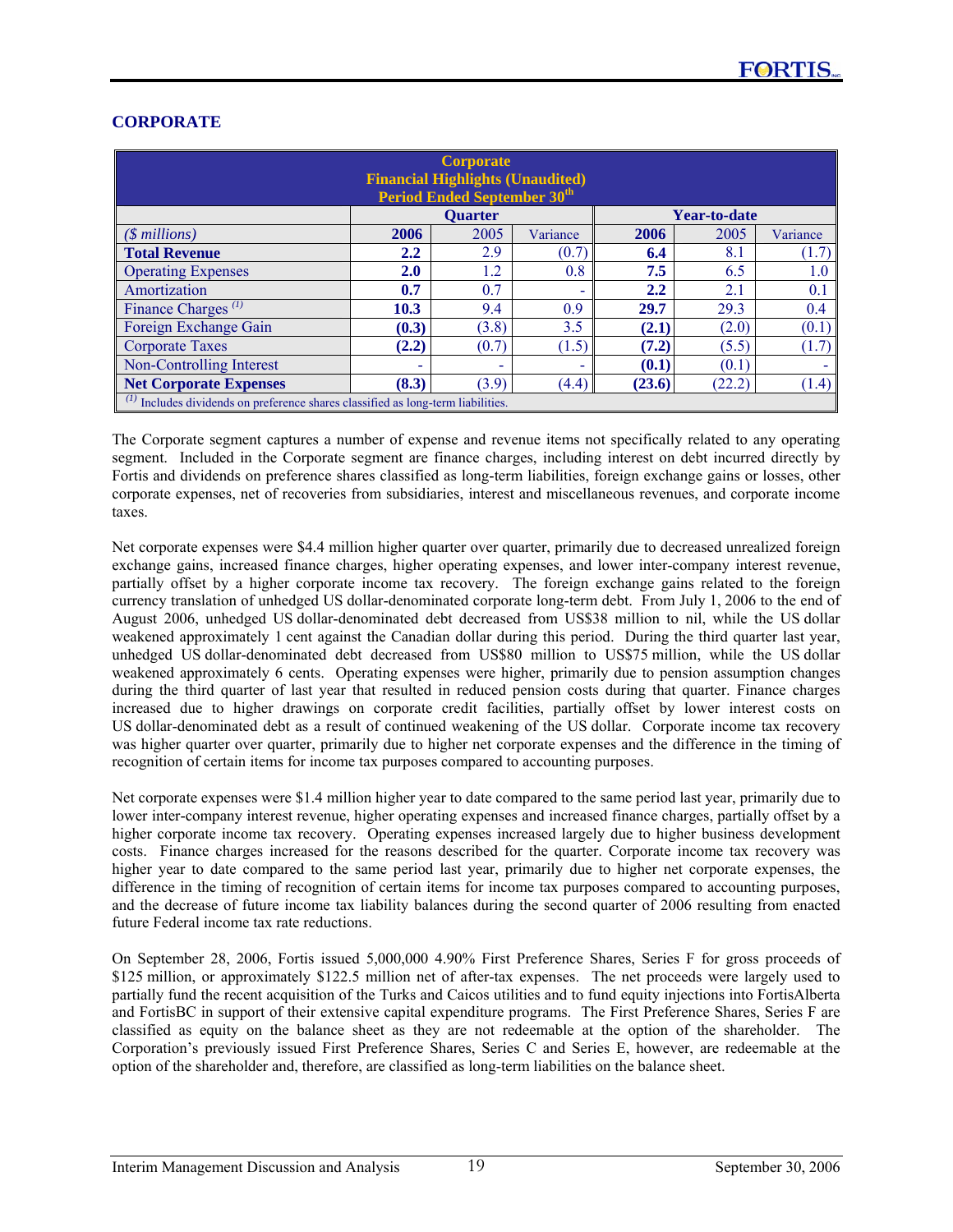# **CONSOLIDATED FINANCIAL POSITION**

The following table outlines the significant changes in the consolidated balance sheets between September 30, 2006 and December 31, 2005.

|                                                                                   |                               | <b>Fortis Inc.</b><br><b>Significant Changes in the Consolidated Balance Sheets (Unaudited)</b><br>between September 30, 2006 and December 31, 2005                                                                                                                                                                                                                                                                                                                                                                                         |
|-----------------------------------------------------------------------------------|-------------------------------|---------------------------------------------------------------------------------------------------------------------------------------------------------------------------------------------------------------------------------------------------------------------------------------------------------------------------------------------------------------------------------------------------------------------------------------------------------------------------------------------------------------------------------------------|
| $($$ millions)                                                                    | <b>Increase</b><br>(Decrease) | <b>Explanation</b>                                                                                                                                                                                                                                                                                                                                                                                                                                                                                                                          |
| Cash and cash<br>equivalents                                                      | 28.0                          | The increase primarily related to partial proceeds from the Corporation's September 2006<br>preference share issue, partial proceeds from Belize Electricity's June 2006 share offering and<br>cash associated with the Turks and Caicos utilities. The increase was partially offset by the<br>timing of working capital receipts and payments across the Corporation's subsidiaries.                                                                                                                                                      |
| Prepaid expenses                                                                  | 11.7                          | The increase primarily related to the timing of payments for property taxes and insurance at<br>FortisBC, Fortis Properties and FortisAlberta, combined with prepaid expenses associated with<br>the Turks and Caicos utilities.                                                                                                                                                                                                                                                                                                            |
| Deferred charges and<br>other assets                                              | 13.8                          | The increase primarily related to the undepreciated balance of contributions made by<br>FortisAlberta to the AESO, pension funding in excess of pension expense at Newfoundland<br>Power and an investment at Fortis Properties related to the defeasance of debt associated with<br>the Days Inn Sydney. The increase was partially offset by amortization for the nine-month<br>period.                                                                                                                                                   |
| Regulatory assets - long-<br>term                                                 | 21.1                          | The increase primarily related to an increase in AESO charges deferrals at FortisAlberta, the<br>deferred recovery of utility capital asset amortization and an increase in the regulatory asset<br>associated with other post-employment benefits at Newfoundland Power.                                                                                                                                                                                                                                                                   |
| Future income tax asset -<br>long-term                                            | (50.8)                        | The decrease primarily related to the conversion to the taxes payable method of accounting for<br>federal income taxes from the tax liability method for regulatory purposes at FortisAlberta. As<br>a result, the future income tax asset and the corresponding offsetting regulatory liability at<br>FortisAlberta were each reduced by approximately \$50.7 million during the second quarter of<br>2006.                                                                                                                                |
| Utility capital assets                                                            | 211.8                         | The increase primarily related to \$330.6 million invested in electricity systems and<br>\$45.8 million of utility capital assets acquired upon the acquisition of the Turks and Caicos<br>utilities, less customer contributions and amortization for the nine-month period.                                                                                                                                                                                                                                                               |
| Goodwill                                                                          | 38.7                          | The increase related to US\$34.6 million of goodwill recorded upon the acquisition of the<br>Turks and Caicos utilities in August 2006.                                                                                                                                                                                                                                                                                                                                                                                                     |
| Short-term borrowings                                                             | 21.8                          | The increase related to short-term borrowings at Maritime Electric, FortisBC and<br>FortisAlberta, primarily to fund utility capital expenditures and operating activities and to fund<br>Maritime Electric's \$5.9 million corporate income tax deposit. The increase was partially<br>offset by repayment of short-term borrowings at Belize Electricity and Fortis Generation.                                                                                                                                                           |
| Income taxes payable                                                              | (16.9)                        | The decrease primarily related to the payment of income taxes at FortisAlberta,<br>Newfoundland Power, FortisOntario and Maritime Electric during the nine-month period,<br>partially offset by the receipt of an income tax refund by FortisAlberta during the third quarter<br>of 2006.                                                                                                                                                                                                                                                   |
| Deferred credits                                                                  | 12.9                          | The increase primarily related to the accrual of post-employment benefits at<br>Newfoundland Power and the Corporation, combined with customer deposits associated with<br>the Turks and Caicos utilities.                                                                                                                                                                                                                                                                                                                                  |
| Regulatory liabilities -<br>long-term                                             | (53.2)                        | The decrease primarily related to the conversion to the taxes payable method of accounting for<br>federal income taxes from the tax liability method for regulatory purposes at FortisAlberta. As<br>a result, both the future income tax asset and the corresponding offsetting regulatory liability at<br>FortisAlberta were each reduced by approximately \$50.7 million during the second quarter of<br>2006.                                                                                                                           |
| Long-term debt and<br>capital lease obligations<br>(including current<br>portion) | 119.8                         | The increase primarily related to the issuance of \$100 million unsecured public debentures by<br>FortisAlberta on April 21, 2006, increased net drawings on long-term credit facilities of<br>\$30.0 million, \$10.0 million and \$4.5 million by the Corporation, FortisBC and<br>Newfoundland Power, respectively, and long-term debt of \$23.0 million at the Turks and<br>Caicos utilities. Proceeds from the \$100 million debenture issue were primarily used to repay<br>indebtedness on FortisAlberta's long-term credit facility. |
|                                                                                   |                               | The increase was partially offset by regular debt repayments during the nine-month period,<br>combined with the impact of the translation of the Corporation's US dollar-denominated debt<br>at a lower foreign exchange rate at September 30, 2006 compared to December 31, 2005.                                                                                                                                                                                                                                                          |
| Non-controlling interest                                                          | 10.8                          | The increase primarily related to the non-controlling interest portion of Belize Electricity's<br>share offering in June 2006.                                                                                                                                                                                                                                                                                                                                                                                                              |
| Shareholders' equity                                                              | 191.7                         | The increase primarily related to the \$125 million preference share issue, \$122.5 million net of<br>after-tax expenses, combined with net earnings reported for the nine-month period, less<br>common share dividends. The remainder of the increase primarily related to the issuance of<br>common shares under the Corporation's share purchase, dividend reinvestment and stock<br>option plans.                                                                                                                                       |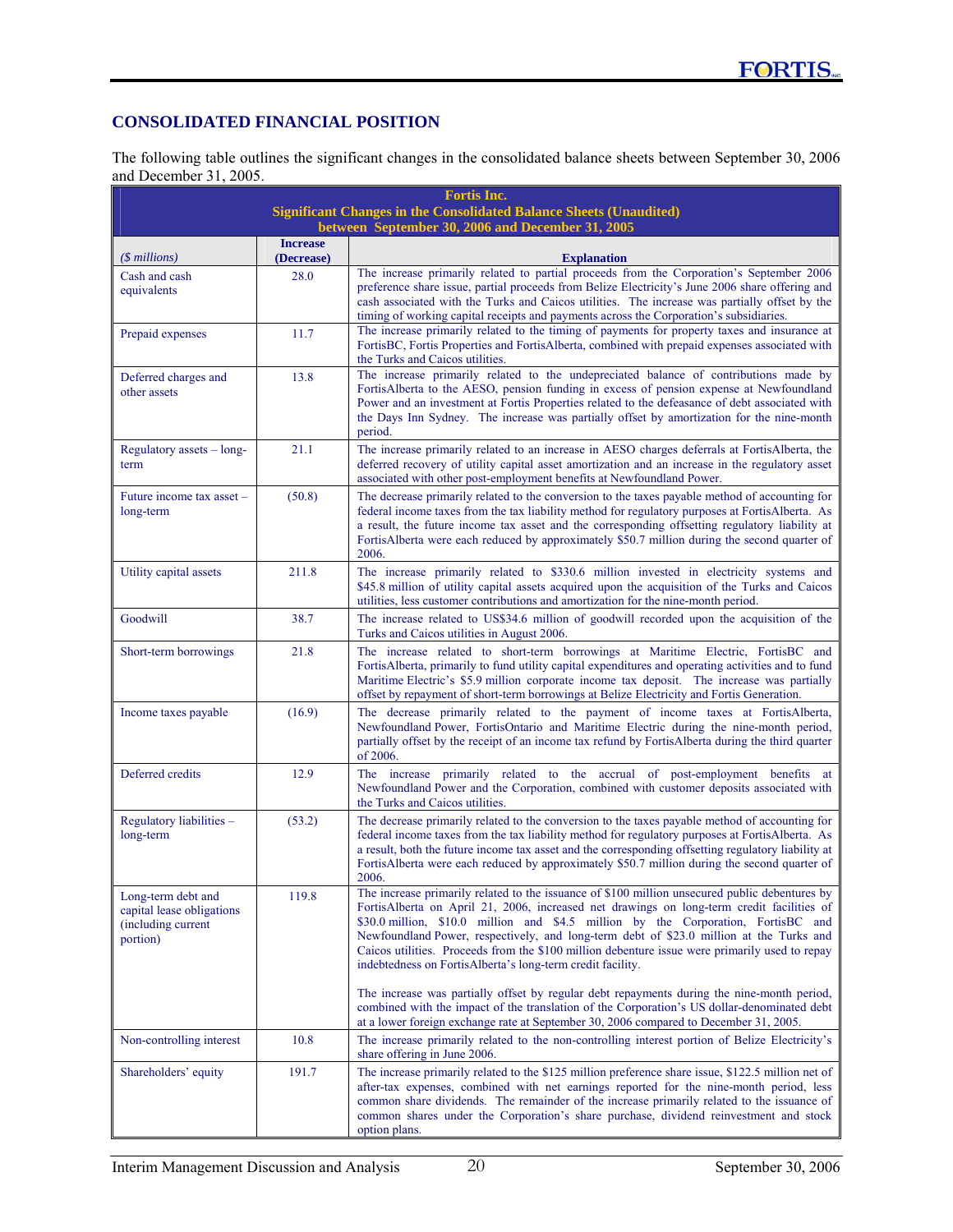# **LIQUIDITY**

| <b>Fortis Inc.</b><br><b>Summary of Cash Flows (Unaudited)</b><br><b>Period Ended September 30th</b> |         |                |          |         |                     |          |  |  |  |  |
|------------------------------------------------------------------------------------------------------|---------|----------------|----------|---------|---------------------|----------|--|--|--|--|
|                                                                                                      |         | <b>Ouarter</b> |          |         | <b>Year-to-date</b> |          |  |  |  |  |
| $($$ millions)                                                                                       | 2006    | 2005           | Variance | 2006    | 2005                | Variance |  |  |  |  |
| <b>Cash, beginning of period</b>                                                                     | 27.4    | 26.8           | 0.6      | 33.4    | 37.2                | (3.8)    |  |  |  |  |
| Cash provided by (used in)                                                                           |         |                |          |         |                     |          |  |  |  |  |
| Operating activities                                                                                 | 96.4    | 99.8           | (3.4)    | 203.6   | 229.0               | (25.4)   |  |  |  |  |
| <b>Investing activities</b>                                                                          | (179.5) | (96.4)         | (83.1)   | (390.7) | (343.3)             | (47.4)   |  |  |  |  |
| Financing activities                                                                                 | 117.1   | (11.3)         | 128.4    | 215.5   | 95.9                | 119.6    |  |  |  |  |
| Foreign currency impact on cash<br>balances                                                          | ۰       | (0.3)          | 0.3      | (0.4)   | (0.2)               | (0.2)    |  |  |  |  |
| Cash, end of period                                                                                  | 61.4    | 18.6           | 42.8     | 61.4    | 18.6                | 42.8     |  |  |  |  |

The following table outlines the summary of cash flows.

*Operating Activities:* Cash flow from operations, after working capital adjustments, decreased \$3.4 million quarter over quarter. During the third quarter last year, cash flow from operations, after working capital adjustments, was increased by the receipt of a corporate income tax refund and related interest revenue at Newfoundland Power. The impact of the above item was partially offset by an increase during the quarter in cash earnings across most of the Corporation's operating subsidiaries compared to the same quarter last year.

Cash flow from operations, after working capital adjustments, decreased \$25.4 million year to date compared to the same period last year. Year to date, cash flow from operations was unfavourably impacted by increased cash taxes paid at FortisAlberta, the payment of a \$5.9 million corporate income tax deposit at Maritime Electric and the impact of lower average wholesale energy prices in Ontario. Year to date last year, cash flow from operations, after working capital adjustments, was favourably impacted by the receipt of the \$10 million Ontario Settlement at FortisOntario and the corporate income tax refund and related interest at Newfoundland Power. Year to date compared to the same period last year, the impact of the above items was partially offset by the recovery of higher depreciation expense through customer rates at FortisBC and higher cash earnings at BECOL due to improved hydrology and operation of the Chalillo storage facility.

*Investing Activities:* Cash used in investing activities was \$83.1 million higher quarter over quarter. The increase was primarily due to the acquisition of the Turks and Caicos utilities in August 2006 for a net purchase price of \$75.4 million and increased utility capital expenditures, partially offset by higher contributions in aid of construction.

Cash used in investing activities was \$47.4 million higher year to date compared to the same period last year. The increase was primarily due to the acquisition of the Turks and Caicos utilities, increased utility capital expenditures, and an increase in deferred charges at FortisAlberta related to payments made to the AESO associated with capital projects. The increase was partially offset by lower capital expenditures associated with income-producing properties, increased contributions in aid of construction and proceeds from the sale of Days Inn Sydney in June 2006.

Gross utility capital expenditures were \$114.8 million for the third quarter of 2006, \$13.1 million higher than gross utility capital expenditures for the same quarter last year. Gross utility capital expenditures were \$330.6 million year to date, \$39.8 million higher than gross utility capital expenditures for the same period last year. The increase in gross utility capital expenditures primarily related to capital spending at FortisAlberta, largely driven by customer growth, rising material and labour costs and capital upgrades and improvements. The increase was partially offset by decreased utility capital expenditures at Maritime Electric and BECOL due to the substantial completion during 2005 of the construction of the 50-MW combustion turbine generating facility on PEI and the Chalillo Project in Belize, respectively.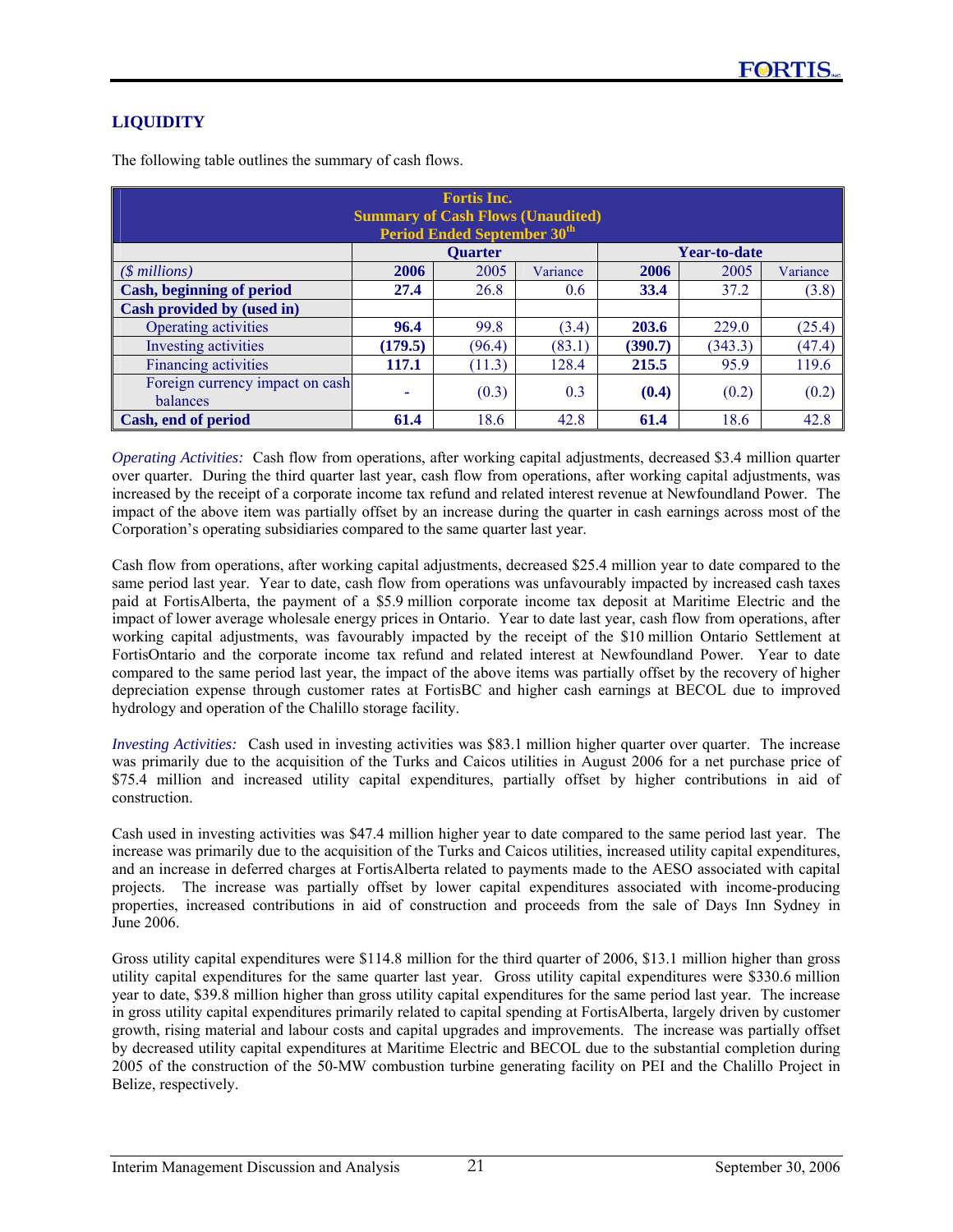Capital expenditures associated with income-producing properties were \$1.3 million higher quarter over quarter. The increase was the result of capital expenditures primarily associated with the completion of the expansion of the Blue Cross Centre in Moncton.

Capital expenditures associated with income-producing properties were \$61.2 million lower year to date compared to the same period last year, primarily related to the acquisition of the 3 Greenwood Inns in Alberta and Manitoba for approximately \$63 million in February 2005.

Contributions received in aid of construction were \$5.9 million and \$6.4 million higher for the quarter and year to date, respectively, compared to the same periods last year, primarily due to increased contributions associated with FortisAlberta's capital expenditure program.

*Financing Activities:* Cash provided from financing activities was \$128.4 million higher quarter over quarter, primarily driven by \$121.1 million of net proceeds from the preference share issue in September 2006. Also during the third quarter, the Corporation drew approximately \$77.5 million under long-term credit facilities primarily to finance on an interim basis the acquisition of the Turks and Caicos utilities. The remaining borrowings under long-term credit facilities during the quarter related primarily to Newfoundland Power and FortisBC to fund their respective capital expenditure programs. Repayment of long-term debt for the quarter primarily related to the Corporation's repayment of approximately \$71.5 million of amounts previously borrowed under its long-term credit facilities associated with equity injections into the western utilities in support of their capital expenditure programs, a portion of funds borrowed for the acquisition of the Turks and Caicos utilities, and general corporate activities. The remainder of the funds from the preference share issue in September 2006 will be utilized to fund additional equity injections and for general corporate purposes. During the third quarter last year, Newfoundland Power repaid short-term indebtedness with proceeds from a \$60 million bond issue and proceeds from the corporate income tax refund.

Cash provided from financing activities was \$119.6 million higher year to date compared to the same period last year. The increase was primarily due to proceeds from the September 2006 preference share issue, less a portion of such proceeds used to repay certain indebtedness under long-term credit facilities, proceeds from additional debt incurred in support of increased capital expenditures and amounts received from non-controlling interests, augmented by the impact during the first quarter of 2005 of the repayment of short-term indebtedness associated with the acquisition of FortisAlberta and FortisBC in 2004. Year to date, proceeds from long-term debt related primarily to drawings of approximately \$101.5 million under the Corporation's long-term credit facilities to finance on an interim basis the acquisition of the Turks and Caicos utilities, an equity injection into one of the Corporation's western utilities and for general corporate purposes, the issue of \$100 million in unsecured debentures by FortisAlberta in April 2006 and approximately \$88.7 million of drawings under long-term credit facilities at FortisAlberta, FortisBC and Newfoundland Power to fund their respective capital expenditure programs. During the same period in 2005, proceeds from long-term debt primarily related to the \$60 million bond issue at Newfoundland Power, \$41.9 million of financing related to the acquisition of the Greenwood Inns and approximately \$90.9 million of drawings under long-term credit facilities at FortisAlberta and FortisBC to fund their respective capital expenditure programs. Year to date, repayment of long-term debt and capital lease obligations primarily related to the repayment by the Corporation of approximately \$71.5 million under its long-term credit facilities with partial proceeds from the preference share offering, as described above, and the repayment by FortisAlberta of approximately \$97.1 million of indebtedness under its long-term credit facility primarily with proceeds from the \$100 million unsecured debenture issue. During the second quarter of 2006, the Corporation also received approximately \$10.6 million in advances from non-controlling shareholders related to Belize Electricity's share offering in June 2006. During the first quarter of 2005, the Corporation issued 6.9 million common shares for net proceeds of approximately \$123.9 million which were used, in part, to repay short-term indebtedness associated with the acquisition of FortisAlberta and FortisBC in 2004. Additionally, long-term debt and capital lease repayments year to date last year included the early repayment by FortisOntario of a \$22.5 million term loan in May 2005.

The remaining finance activities during the third quarter and year to date periods in 2006 and 2005 largely related to dividends on common shares, normal course issuance of common shares through the Corporation's share purchase and stock option plans, regularly scheduled long-term debt repayments and normal course changes in short-term borrowings.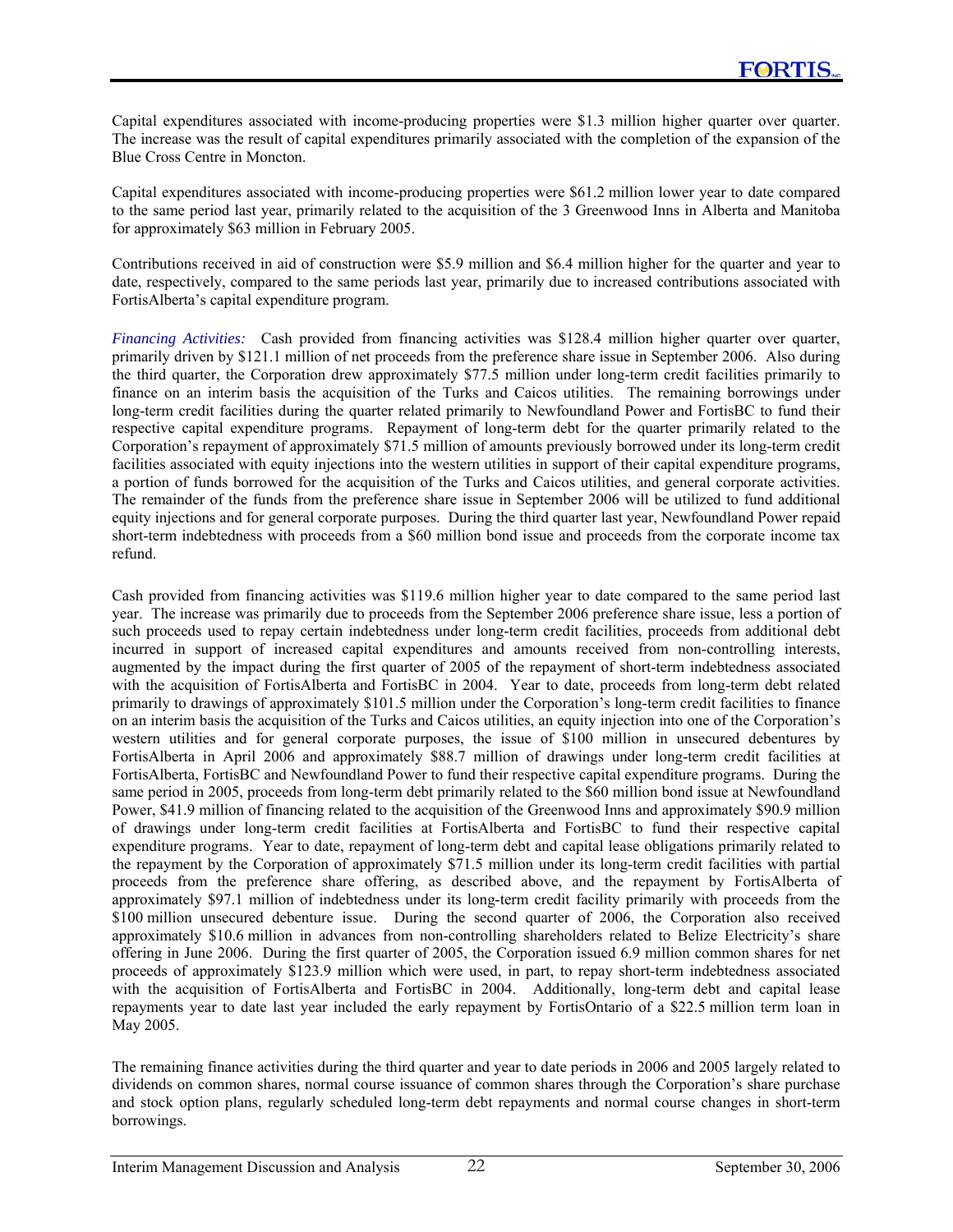| <b>Fortis Inc.</b>                                                     |              |               |              |           |             |  |  |  |  |  |  |
|------------------------------------------------------------------------|--------------|---------------|--------------|-----------|-------------|--|--|--|--|--|--|
| <b>Contractual Obligations (Unaudited)</b><br>as at September 30, 2006 |              |               |              |           |             |  |  |  |  |  |  |
| $(S$ millions)                                                         | <b>Total</b> | $\leq 1$ year | $>1-3$ years | 4-5 years | $>$ 5 years |  |  |  |  |  |  |
| Long-term debt                                                         | 2,257.3      | 31.4          | 224.3        | 210.7     | 1,790.9     |  |  |  |  |  |  |
| Brilliant Terminal Station ("BTS") <sup>(1)</sup>                      | 68.7         | 2.6           | 5.1          | 5.1       | 55.9        |  |  |  |  |  |  |
| Power purchase obligations                                             |              |               |              |           |             |  |  |  |  |  |  |
| FortisBC $(2)$                                                         | 2,890.0      | 36.5          | 73.9         | 71.4      | 2,708.2     |  |  |  |  |  |  |
| FortisOntario <sup>(3)</sup>                                           | 307.2        | 22.5          | 67.6         | 46.9      | 170.2       |  |  |  |  |  |  |
| Belize Electricity <sup>(4)</sup>                                      | 19.9         | 2.7           | 3.7          | 2.2       | 11.3        |  |  |  |  |  |  |
| Maritime Electric $(5)$                                                | 0.4          | 0.4           |              | ۰         |             |  |  |  |  |  |  |
| Capital cost $(6)$                                                     | 444.2        | 19.3          | 50.1         | 36.5      | 338.3       |  |  |  |  |  |  |
| Joint-use asset and shared service agreements <sup>(7)</sup>           | 63.3         | 3.7           | 7.5          | 6.7       | 45.4        |  |  |  |  |  |  |
| Operating lease obligations $(8)$                                      | 18.5         | 4.5           | 9.0          | 4.9       | 0.1         |  |  |  |  |  |  |
| Office lease – FortisBC $(9)$                                          | 22.0         | 1.1           | 2.5          | 2.5       | 15.9        |  |  |  |  |  |  |
| Other                                                                  | 6.0          | 3.0           | 1.8          | 0.1       | 1.1         |  |  |  |  |  |  |
| <b>Total</b>                                                           | 6,097.5      | 127.7         | 445.5        | 387.0     | 5,137.3     |  |  |  |  |  |  |

*Contractual Obligations:* The consolidated contractual obligations over the next 5 years and for periods thereafter, as at September 30, 2006, are outlined in the following table.

*(1)* On July 15, 2003, FortisBC began operating the BTS under an agreement, the term of which expires in 2056 (unless the Company has earlier terminated the agreement by exercising its right, at any time after the anniversary date of the agreement in 2029, to give 36 months notice of termination). The BTS is jointly owned by the Columbia Power Corporation and the Columbia Basin Trust (the "Owners") and is used by the Company on its own behalf and on behalf of the Owners. The agreement provides that FortisBC will pay the Owners a charge related to the recovery of the capital cost of the BTS and related operating costs.

<sup>(2)</sup> Power purchase obligations of FortisBC include the Brilliant Power Purchase Agreement (the "BPPA") as well as the Power Purchase Agreement with BC Hydro. On May 3, 1996, an Order was granted by the BCUC approving a 60-year BPPA for the output of the Brilliant hydroelectric plant located near Castlegar, British Columbia. The BPPA requires monthly payments based on the operation and maintenance costs and a return on capital for the plant in exchange for the specified natural flow take-or-pay amounts of power. The BPPA includes a market-related price adjustment after 30 years of the 60-year term. The Power Purchase Agreement with BC Hydro, which expires in 2013, provides for any amount of supply up to a maximum of 200 MW, but includes a take-or-pay provision based on a 5-year rolling nomination of the capacity requirements.

- *(3)* Power purchase obligations for FortisOntario primarily include a long-term take-or-pay contract between Cornwall Electric and Hydro-Québec Energy Marketing for the supply of electricity and capacity. The contract provides approximately 237 GWh of energy per year and up to 45 MW of capacity at any one time. The contract, which expires December 31, 2019, provides approximately one-third of Cornwall Electric's load. Cornwall Electric also has a 2-year contract in place with Hydro-Québec Energy Marketing which expires June 30, 2008. This take-or-pay contract provides energy on an as-needed basis but charges for 100 MW of capacity at \$0.14 million per month.
- *(4)* Power purchase obligations for Belize Electricity include a 15-year power purchase agreement between Belize Electricity and Hydra Maya for the supply of 3 MW of capacity, which is scheduled to commence at the end of 2006, and a 2-year power purchase agreement between Belize Electricity and the CFE of Mexico, expiring August 2008, for the supply of 15 MW of firm capacity. Belize Electricity has also signed a 15-year power purchase agreement with Belize Cogeneration Energy Limited ("Belcogen") that provides for the supply of approximately 14 MW of capacity, which scheduled to commence in the second half of 2008. Belcogen has not yet commenced construction of the related bagasse-fired electric generating facility, therefore, the obligation related to the purchase power agreement with Belcogen has not been included in the Corporation's contractual obligations.

<sup>(5)</sup> Maritime Electric has 1 take-or-pay contract for the purchase of either capacity or energy. This contract totals approximately \$0.4 million through October 2006.

- *(6)* Maritime Electric has entitlement to approximately 6.7 per cent of the output from the NB Power Dalhousie Generating Station and approximately 4.7 per cent from the NB Power Point Lepreau Generating Station for the life of each unit. As part of its participation agreement, Maritime Electric is required to pay its share of the capital costs of these units.
- *(7)* FortisAlberta and an Alberta transmission service provider have entered into an agreement in consideration for joint attachments of distribution facilities to the transmission system. The expiry terms of this agreement state that the agreement remains in effect until the Company no longer has attachments to the transmission facilities. Due to the unlimited term of this contract, the calculation of future payments after 2010 includes payments to the end of 20 years. However, the payments under this agreement may continue for an indefinite period of time. FortisAlberta and an Alberta transmission service provider have also entered into a number of service agreements to ensure operational efficiencies are maintained through coordinated operations. The service agreements have minimum expiry terms of 5 years from September 1, 2005 and are subject to extensions based on mutually agreeable terms.
- *(8)* Operating lease obligations include certain office, vehicle and equipment leases as well as the lease of electricity distribution assets of Port Colborne Hydro Inc.
- *(9)* Under a sale-leaseback agreement, on September 29, 1993, FortisBC began leasing its Trail, British Columbia office building for a term of 30 years. The terms of the agreement grant FortisBC repurchase options at approximately year 20 and approximately year 28 of the lease term. On December 1, 2004, FortisBC also entered into a 5-year lease for the Kelowna, British Columbia head office. The terms of the lease allow for termination without penalty after 3 years.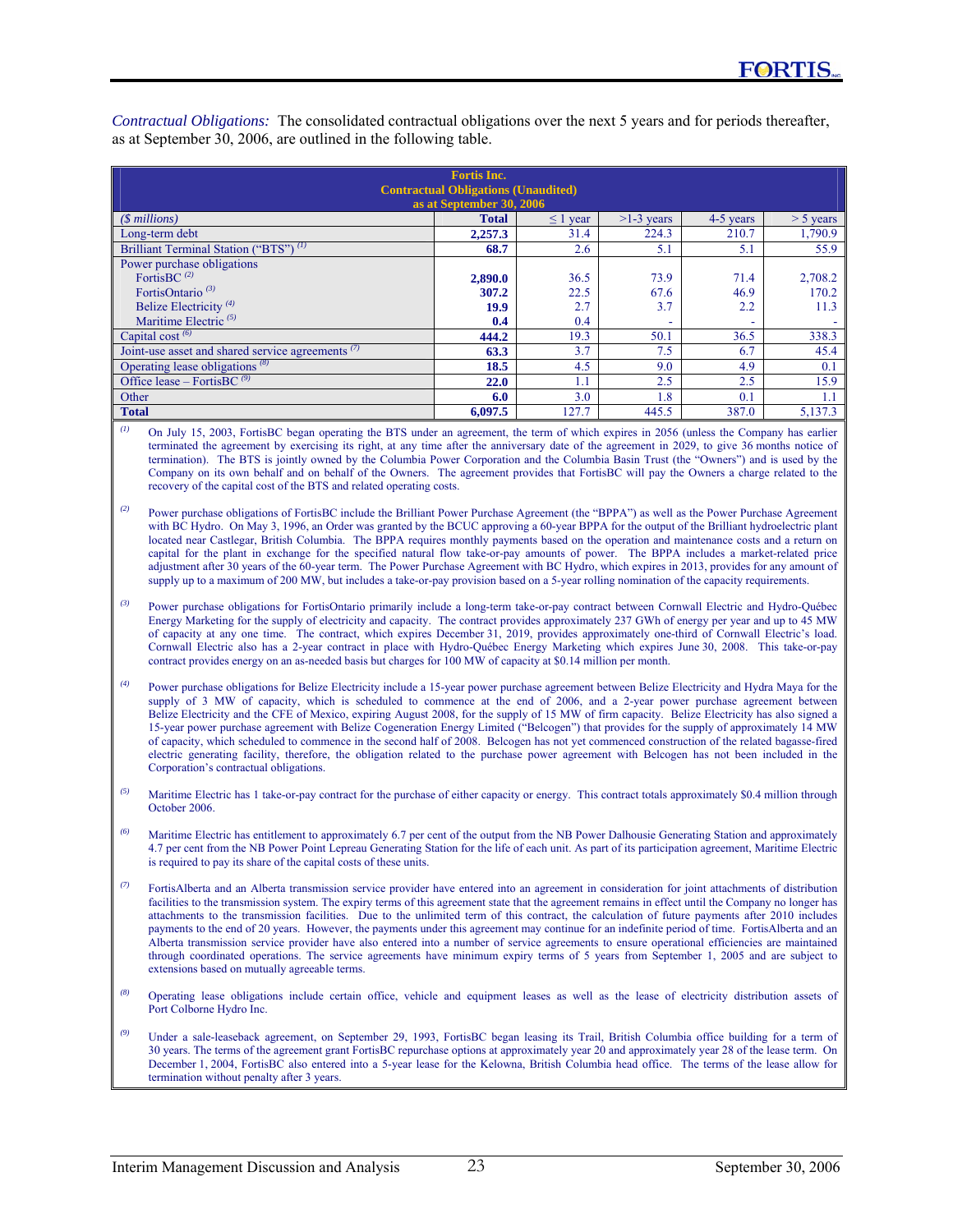### **CAPITAL RESOURCES**

The Corporation's principal business of regulated electric utilities requires Fortis to have ongoing access to capital to allow it to build and maintain its electricity systems. In order to ensure access to capital is maintained, the Corporation targets a long-term capital structure that includes a minimum of 40 per cent equity and 60 per cent debt as well as investment grade credit ratings. The Corporation targets the equity component of its capital structure to consist of at least 75 per cent common share equity. The capital structure of Fortis is presented in the following table.

| <b>Fortis Inc.</b><br><b>Capital Structure (Unaudited)</b>                                    |                           |             |                   |       |  |  |  |  |  |
|-----------------------------------------------------------------------------------------------|---------------------------|-------------|-------------------|-------|--|--|--|--|--|
|                                                                                               | <b>September 30, 2006</b> |             | December 31, 2005 |       |  |  |  |  |  |
|                                                                                               | $($$ millions)            | $( \% )$    | $($$ millions)    | (%)   |  |  |  |  |  |
| Total debt and capital lease obligations (net of cash)                                        | 2,296.1                   | 57.1        | 2,182.5           | 58.7  |  |  |  |  |  |
| Preference shares $(1)$                                                                       | 442.0                     | <b>11.0</b> | 319.5             | 8.6   |  |  |  |  |  |
| Common shareholders' equity                                                                   | 1,282.7                   | <b>31.9</b> | 1,213.4           | 32.7  |  |  |  |  |  |
| <b>Total</b>                                                                                  | 4,020.8                   | 100.0       | 3,715.4           | 100.0 |  |  |  |  |  |
| $\binom{1}{1}$ Includes preference shares classified as both long-term liabilities and equity |                           |             |                   |       |  |  |  |  |  |

The change in the Corporation's capital structure is primarily the result of the issue in September 2006 of 5,000,000 4.90% First Preference Shares, Series F for proceeds of \$122.5 million, net of after-tax expenses, increased debt primarily to finance the consolidated capital program of Fortis and debt assumed upon the acquisition of the Turks and Caicos utilities, combined with net earnings, less common share dividends, of \$60.5 million during the nine-month period ended September 30, 2006.

As at September 30, 2006, the Corporation's unsecured debt credit ratings were as follows:

| Standard & Poors ("S&P")              | <b>BBB</b> |
|---------------------------------------|------------|
| Dominion Bond Rating Service ("DBRS") | BBB(high)  |

In December 2005, S&P confirmed its credit rating on the Corporation's unsecured debt at BBB and revised its outlook from negative to stable. The outlook was revised based on greater stability in the business and financial risk profiles of Fortis and reduced concerns surrounding the level of operational and funding risk involved with the Corporation's major capital expenditure program. In February 2006, DBRS confirmed the rating on the Corporation's unsecured debt at BBB(high).

*Capital Program*: The Corporation's principal business of regulated electric utilities is capital intensive. Gross consolidated capital expenditures of Fortis for 2006 are expected to be approximately \$475 million, of which \$346 million has been incurred year to date. Approximately \$340 million is expected to be invested by FortisAlberta and FortisBC combined during 2006.

The Corporation's total utility capital assets are expected to grow at an average annual rate of 6 per cent over the next 5 years. The significant capital programs at FortisAlberta and FortisBC are the primary drivers of this expected growth. The cash needed to complete the capital programs is expected to be supplied by a combination of long-term and short-term borrowings, internally generated funds and common share issues. Fortis does not anticipate any difficulties with accessing the required capital.

*Cash Flows:* The Corporation's ability to service debt obligations as well as dividends on its common and preference shares is dependent on the financial results of the operating subsidiaries and the related cash payments from these subsidiaries. Certain regulated subsidiaries may be subject to restrictions which may limit their ability to distribute cash to Fortis.

At December 31, 2005, as outlined in the Fortis Inc. 2005 Annual Report, Belize Electricity was non-complaint with its debt service coverage ratio of 1.5 times related to its loans with the International Bank for Reconstruction and Development and with the Caribbean Development Bank.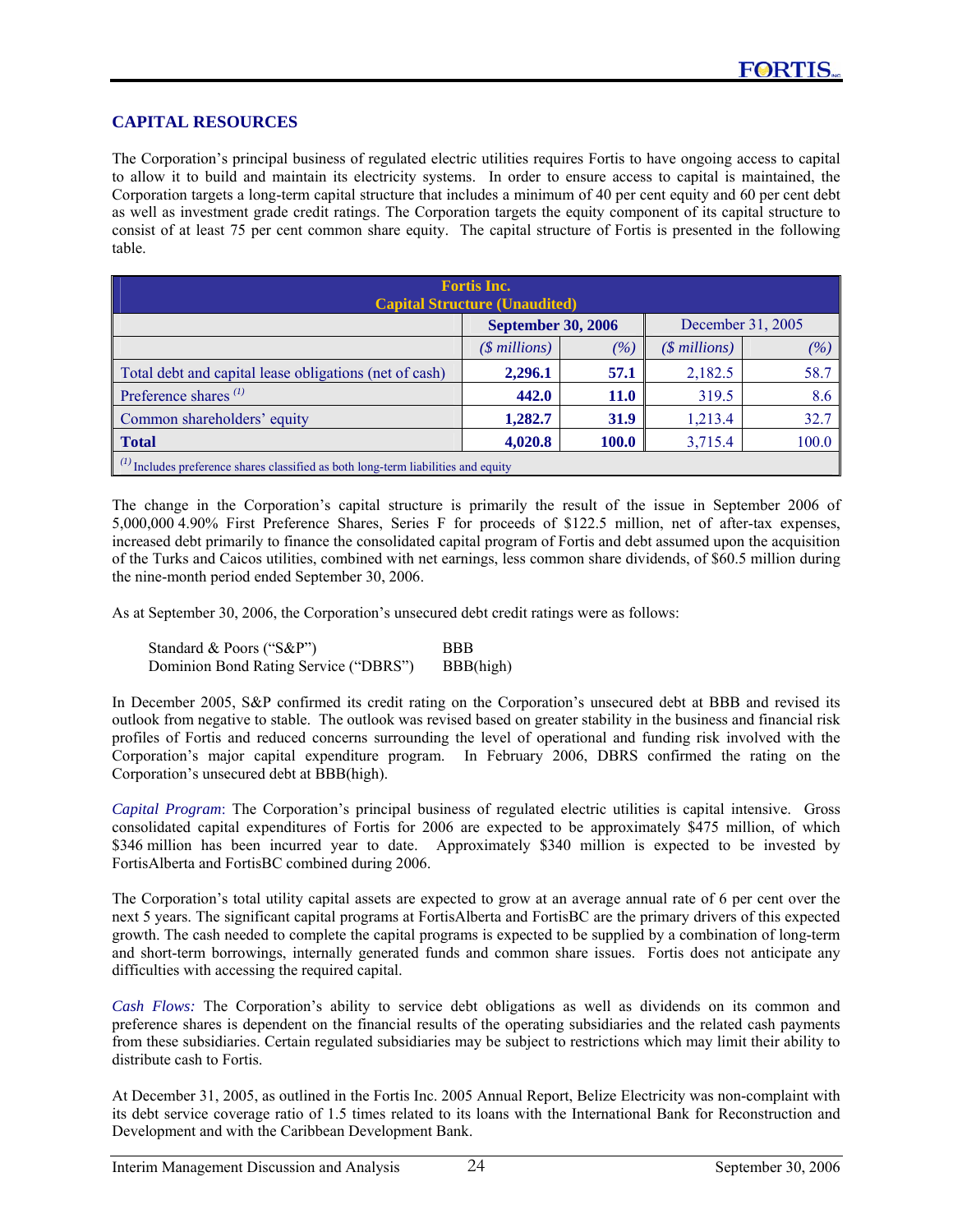Belize Electricity's debt service coverage ratio improved during 2006 and for the nine-month period ended September 30, 2006, it was above the minimum debt service coverage ratio of 1.5 times.

The Corporation and its subsidiaries had consolidated authorized lines of credit of \$923.9 million, of which \$682.2 million was unused at September 30, 2006. The following summary outlines the Corporation's credit facilities by reporting segments.

| <b>Fortis Inc.</b><br><b>Credit Facilities (Unaudited)</b> |                  |                                      |                                    |                                    |                                             |                                            |  |  |  |  |  |
|------------------------------------------------------------|------------------|--------------------------------------|------------------------------------|------------------------------------|---------------------------------------------|--------------------------------------------|--|--|--|--|--|
| $(S$ millions)                                             | <b>Corporate</b> | <b>Regulated</b><br><b>Utilities</b> | <b>Fortis</b><br><b>Generation</b> | <b>Fortis</b><br><b>Properties</b> | <b>Total as at</b><br>September 30,<br>2006 | <b>Total as at</b><br>December 31,<br>2005 |  |  |  |  |  |
| Total credit facilities                                    | 315.0            | 594.2                                | 2.2                                | 12.5                               | 923.9                                       | 747.1                                      |  |  |  |  |  |
| Credit facilities utilized                                 |                  |                                      |                                    |                                    |                                             |                                            |  |  |  |  |  |
| Short-term borrowings                                      | (4.1)            | (66.6)                               |                                    |                                    | (70.7)                                      | (48.9)                                     |  |  |  |  |  |
| Long-term debt                                             | (48.2)           | (59.4)                               | ۰                                  | ۰                                  | (107.6)                                     | (85.8)                                     |  |  |  |  |  |
| Letters of credit outstanding                              | (4.5)            | (56.8)                               | ۰                                  | (2.1)                              | (63.4)                                      | (73.6)                                     |  |  |  |  |  |
| Credit facilities available                                | 258.2            | 411.4                                | 2.2                                | 10.4                               | 682.2                                       | 538.8                                      |  |  |  |  |  |

At September 30, 2006 and December 31, 2005, certain borrowings under the Corporation's and subsidiaries' credit facilities have been classified as long-term debt. These borrowings are under long-term credit facilities and management's intention is to refinance these borrowings with long-term permanent financing during future periods.

In January 2006, Newfoundland Power renegotiated its syndicated \$100 million committed revolving term credit facility extending the term from 1 year to 3 years, with maturity now in January 2009.

In January 2006, Maritime Electric's \$25 million non-revolving unsecured short-term bridge financing, primarily in support of the construction of the 50-MW combustion turbine generating facility, was extended until July 2007. In August 2006, the amount available on Maritime Electric's operating credit facilities was increased to \$30 million from \$25 million.

In March 2006, FortisAlberta amended its unsecured term syndicated credit facility increasing the amount available to \$200 million from \$150 million and extending the maturity date from May 2008 to May 2010. In addition, the Company, with the consent of the lenders, has the ability to request an increase in the limit of this credit facility by \$50 million under the same terms of the existing credit facility. In July 2006, FortisAlberta entered into a demand credit facility for \$10 million increasing the amount available to the Company under unsecured demand credit facilities to \$20 million.

In May 2006, the maturity date of FortisBC's \$50 million 364-day operating credit facility was extended to May 2007.

In June 2006, Fortis renegotiated and amended its \$145 million and \$50 million unsecured term credit facilities extending the maturity dates of these facilities from May 2008 and January 2009 to May 2010 and January 2011, respectively. Additionally, in July 2006, the amount available under the \$145 million facility was increased to \$250 million. These credit facilities can be used for general corporate purposes, including acquisitions.

On April 21, 2006, FortisAlberta issued \$100 million in unsecured debentures bearing interest at 5.40% per annum, payable semi-annually on April 21 and October 21, due April 21, 2036. The net proceeds of the offering were used primarily to repay existing indebtedness on FortisAlberta's term syndicated credit facility.

At September 30, 2006, total credit facilities included both a US\$2 million overdraft facility and a US\$9 million standby credit facility for hurricane damage at PPC. No drawings were made on these facilities as at September 30, 2006.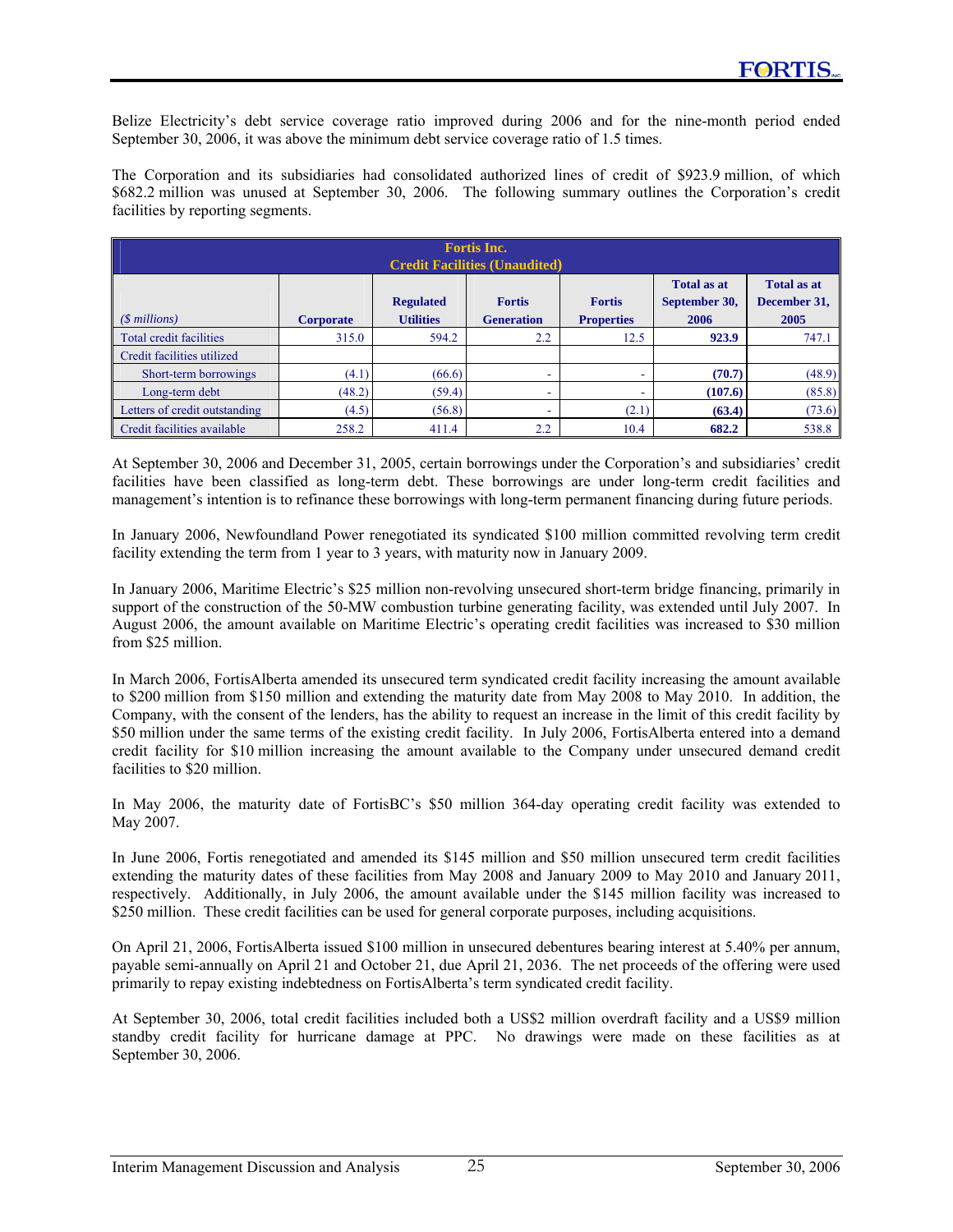### **OFF-BALANCE SHEET ARRANGEMENTS**

Disclosure is required of all off-balance sheet arrangements such as transactions, agreements or contractual arrangements with unconsolidated entities, structured finance entities, special purpose entities or variable interest entities that are reasonably likely to materially affect liquidity or the availability of, or requirements for, capital resources. The Corporation had no such off-balance sheet arrangements as at September 30, 2006.

### **BUSINESS RISK MANAGEMENT**

There were no material changes to the Corporation's significant business risks for the nine-month period ended September 30, 2006 from those disclosed in the Corporation's Management Discussion and Analysis for the year ended December 31, 2005, except for those described below.

*Regulation:* Rate applications that establish revenue requirements may be subject to negotiated settlement procedures as well as pursued through public hearing processes. During the second quarter of 2006, regulation risk for 2006 was reduced due to the receipt of regulatory approvals of rate applications at FortisAlberta, FortisBC, Maritime Electric, Canadian Niagara Power and Belize Electricity.

*Hedging:* In August 2006, the impact on future earnings of any foreign currency exchange rate fluctuations associated with the translation of US dollar borrowings was reduced upon the designation of the Corporation's remaining unhedged US dollar borrowings and the designation of new US dollar borrowings incurred by the Corporation upon acquisition of the Turks and Caicos utilities, as hedges against the Corporation's net investment in these utilities.

*Separation of FortisBC from FortisAlberta:* The final step required in the separation of FortisBC operations from FortisAlberta operations was completed during 2006 upon the repatriation of FortisBC's information technology systems from FortisAlberta.

*Labour Relations:* The collective agreement between FortisBC and Local 213 of the International Brotherhood of Electrical Workers ("IBEW") expired on January 31, 2005. IBEW represents employees in specified occupations in the areas of generation, transmission and distribution. The Company and IBEW reached an agreement which was ratified in early January 2006. The agreement expires on January 31, 2008. The collective agreement between FortisBC and Local 378 of the Canadian Office and Professional Employees Union ("COPE") expired on January 31, 2006. COPE represents employees in office and professional occupations. The Company and COPE reached an agreement which was ratified in early July 2006. The agreement expires on January 31, 2011.

The majority of employees at FortisAlberta are represented by the United Utility Workers Association ("UUWA"). There were 2 collective agreements with UUWA. The Dispatch/Contact Centre Collective Agreement expired December 31, 2004 and the main collective agreement expired December 31, 2005. A new combined agreement was reached with UUWA during the second quarter of 2006. The new agreement expires on December 31, 2007.

Belize Electricity's collective agreement with the Belize Energy Workers Union was signed on November 29, 2000 and is to be reviewed every 5 years. Union negotiations commenced during the third quarter of 2006 for a new collective agreement.

### **CHANGES IN ACCOUNTING POLICIES**

*Revenue Recognition:* Effective January 1, 2006, Newfoundland Power prospectively changed its revenue recognition policy from a billed basis to an accrual basis, as approved by the PUB. The transition to recording revenue on an accrual basis, while having no material impact on Newfoundland Power's annual earnings, results in a shift in the Company's 2006 quarterly earnings compared to 2005. The PUB also approved an unbilled revenue accrual of \$3.1 million in 2006. This amount represents that portion of unbilled revenue, as at December 31, 2005, of \$23.6 million, required to offset the 2006 income tax impact of changing to the accrual method for revenue recognition. The disposition of the remaining 2005 unbilled revenue balance will be determined by future orders of the PUB.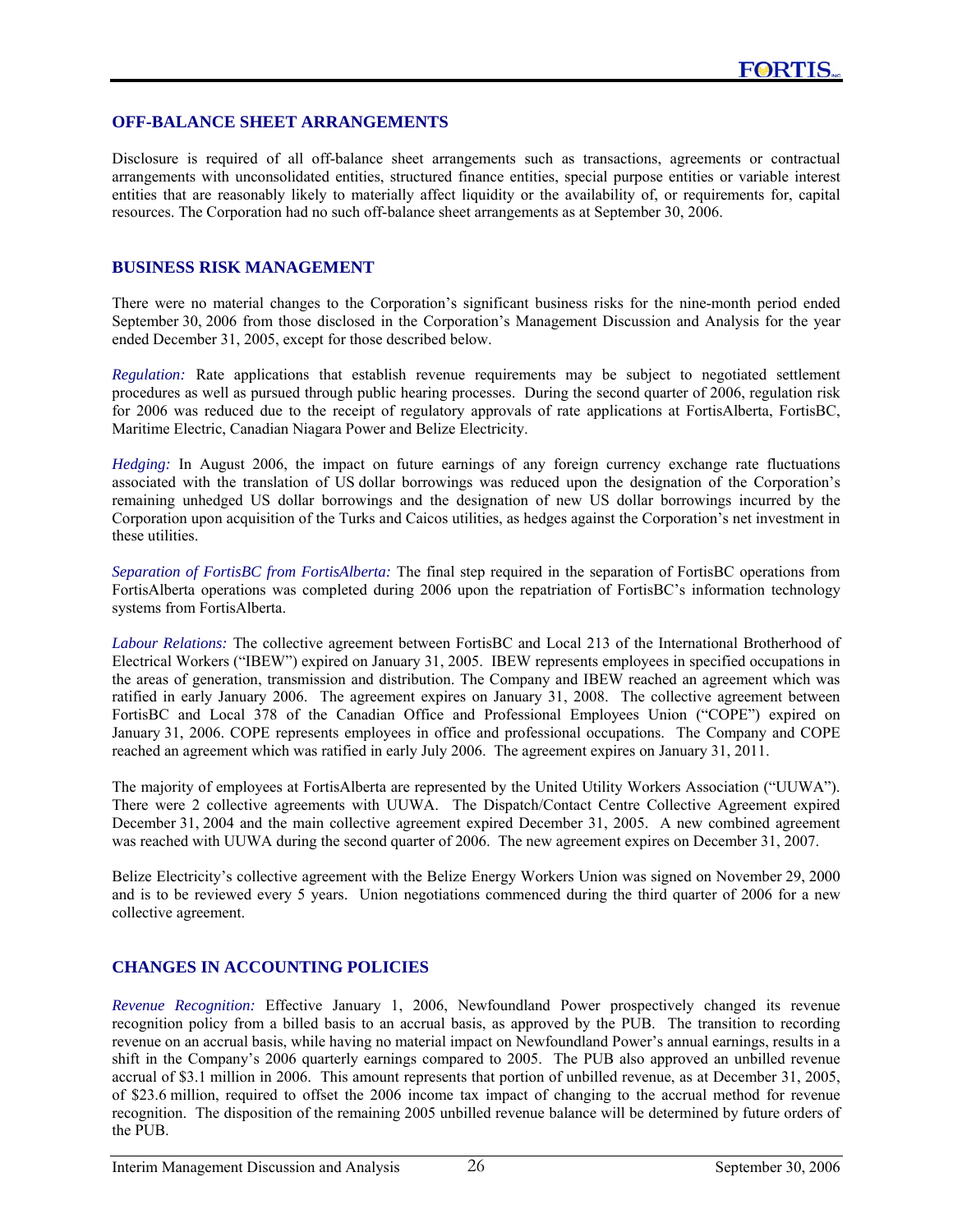*Conditional Asset Retirement Obligations*: On April 1, 2006, Fortis retroactively adopted EIC 159, *Conditional Asset Retirement Obligations* ("EIC 159"). EIC 159 requires an entity to recognize a liability for the fair value of an asset retirement obligation ("ARO") even though the timing and/or method of settlement are conditional on future events. While conditional AROs have been identified, no amounts have been recorded as they are immaterial to the Corporation's results of operations and financial position.

*Corporate Income Taxes:* Effective January 1, 2006, FortisAlberta is following the taxes payable method of accounting for federal income taxes. As prescribed by the 2006/2007 Negotiated Settlement Agreement, approved by the AEUB on June 29, 2006, corporate income tax expenses are now recovered through customer rates based only on income taxes that are currently payable for regulatory purposes. Therefore, current rates do not include the recovery of future income taxes related to certain temporary differences between the tax basis of assets and liabilities and their carrying amounts for regulatory purposes, as these taxes are expected to be collected in customer rates when they become payable. Accordingly, FortisAlberta no longer recognizes income taxes deferred to future years as a result of the specified temporary differences. The Company only recognizes future income taxes for certain deferral amounts where the future income taxes will not be collected in future customer rates.

In 2005, FortisAlberta followed the taxes payable method of accounting for provincial income taxes and federal income tax expenses were recovered through customer rates based on a modified liability method. Under the modified liability method, customer rates included the recovery of future federal income taxes related to specified temporary differences between the tax basis of assets and liabilities and their carrying amounts for regulatory purposes. As a result of collecting a portion of future federal income taxes within customer rates in 2005, FortisAlberta previously recognized future federal income taxes within the 2005 financial statements and also set up a regulatory liability equal to the amount of future federal income taxes recognized that had not yet been reflected in customer rates. However, due to the 2006/2007 Negotiated Settlement Agreement, the future income tax asset and the offsetting regulatory liability are no longer recognized.

*Employee Future Benefits:* Effective January 1, 2006, as prescribed by the AEUB-approved 2006/2007 Negotiated Settlement Agreement, FortisAlberta is recovering in customer rates other post-employment benefits and supplemental pension plan costs based on the cash payments made. However, any difference between the expense recognized under Canadian GAAP and that recovered from customers in current customer rates for other post-employment and pension plans, which is expected to be recovered or refunded in future customer rates, is subject to deferral treatment and is recorded as a regulatory asset on the balance sheet.

# **FUTURE ACCOUNTING PRONOUNCEMENTS**

During the nine-month period ended September 30, 2006, there were no changes to the Corporation's disclosure of future accounting pronouncements from those disclosed in the Corporation's Management Discussion and Analysis for the year ended December 31, 2005 except as described below:

*Rate-Regulated Operations:* The Canadian Accounting Standards Board ("AcSB") recently considered the effects on its rate-regulated operations project of its recently adopted Strategic Plan and decided that the project, as originally planned, should be discontinued. It further decided, subject to exposure of its proposals, that: (i) the temporary exemption in Section 1100 of the Canadian Institute of Chartered Accountants Handbook ("Handbook") providing relief to entities subject to rate regulation from the requirement to apply the Section to the recognition and measurement of assets and liabilities arising from rate regulation should be removed; (ii) the explicit guidance for rate-regulated operations provided in Section 1600, *Consolidated Financial Statements*, Section 3061, *Property, Plant and Equipment*, Section 3465*, Income Taxes*, and Section 3475, *Disposal of Long-Lived Assets and Discontinued Operations*, should be removed; and (iii) Accounting Guideline 19, *Disclosures by Entities Subject to Rate Regulation*, should be retained as is. An Exposure Draft for public comment based on these preliminary decisions is now expected during the fourth quarter of 2006. The AcSB also observed that relying on US Statement of Financial Accounting Standards No. 71, *Accounting for the Effects of Certain Types of Regulation* ("FAS 71"), as another source of Canadian GAAP in the absence of Handbook guidance addressing the specific circumstances of entities subject to rate regulation, is consistent with Section 1100 when the qualifying criteria of FAS 71 are met. The Corporation is following these developments closely and is in the process of assessing the potential impact on its financial statements.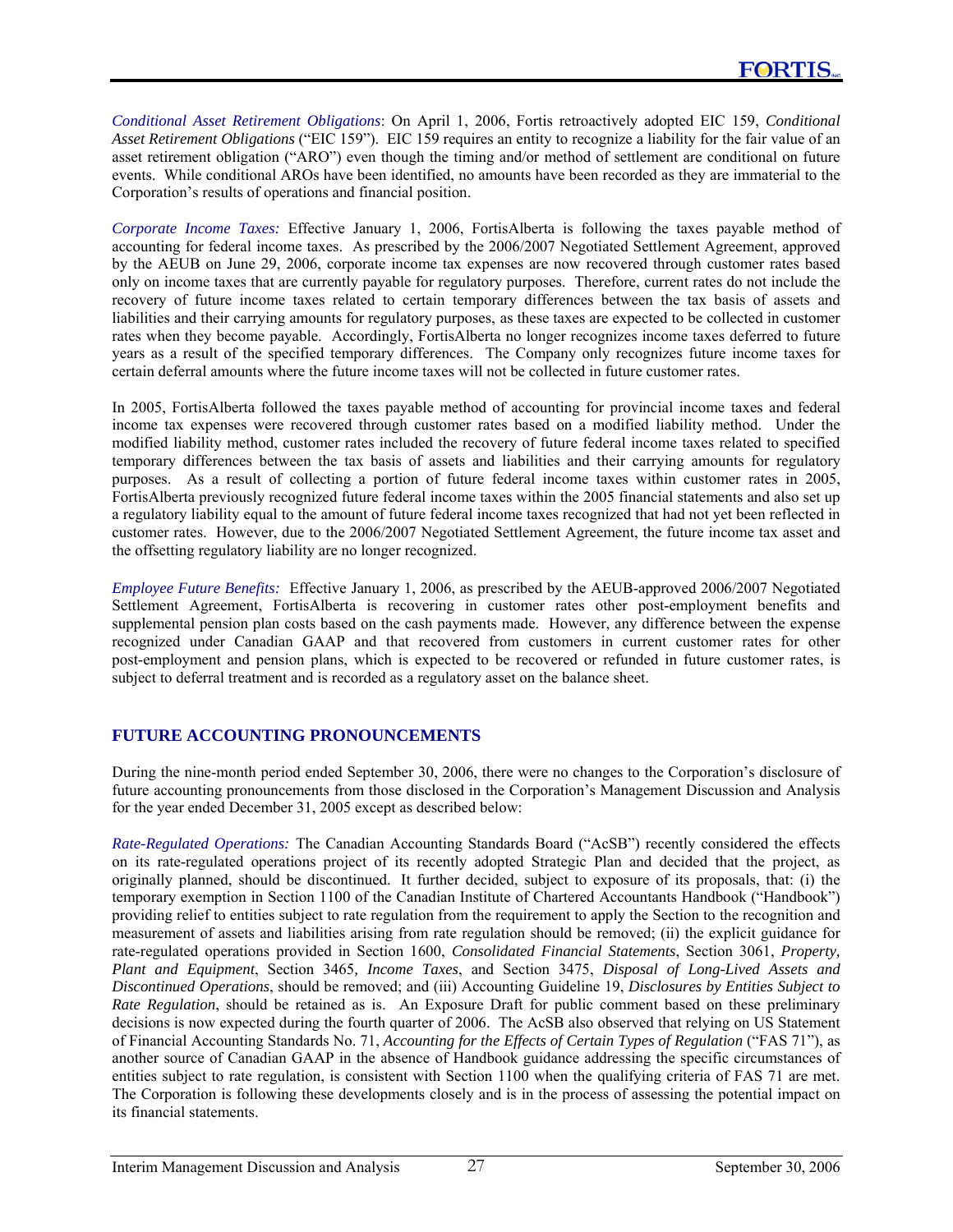### **CRITICAL ACCOUNTING ESTIMATES**

The preparation of the Corporation's interim unaudited consolidated financial statements in accordance with Canadian GAAP requires management to make estimates and assumptions that affect the reported amounts of assets and liabilities and the disclosure of contingent assets and liabilities at the date of the financial statements and the reported amounts of revenue and expenses during the reporting periods. Estimates are based on historical experience, current conditions and various other assumptions believed to be reasonable under the circumstances. Additionally, certain estimates are necessary since the regulatory environments in which the Corporation's utilities operate often require amounts to be recorded at estimated values until these amounts are finalized pursuant to regulatory decisions or other regulatory proceedings.

Due to changes in facts and circumstances and the inherent uncertainty involved in making estimates, actual results may differ significantly from current estimates. Estimates are reviewed periodically and, as adjustments become necessary, are reported in earnings in the period they become known. Interim financial statements may also employ a greater use of estimates than the annual financial statements. There were no material changes to the Corporation's critical accounting estimates for the nine-month period ended September 30, 2006 from those disclosed in the Corporation's Management Discussion and Analysis for the year ended December 31, 2005, except as discussed below.

*Rates:* On May 23, 2006 and June 29, 2006, FortisBC and FortisAlberta, respectively, received approval for final rates to be charged to customers in 2006 as a result of the respective regulators' approval of the Negotiated Settlement Agreements. At FortisBC, the 5.9 per cent interim increase in electricity rates charged to customers, effective January 1, 2006, and the 2006 final approved rate increase were the same. At FortisAlberta, the AEUB approved a 1.9 per cent decrease in distribution rates, effective January 1, 2006. FortisAlberta has been charging interim rates which are the same as those charged in 2005. The impact of the decrease in rates at FortisAlberta, effective January 1, 2006, was a reduction of revenue of \$1.1 million and \$3.2 million in the Corporation's third quarter and year-to-date consolidated financial statements, respectively, compared to the same periods last year, which will be refunded to customers during 2007.

*Amortization and Capitalized Overhead:* FortisBC recently completed a depreciation study on the estimated useful life of its property, plant and equipment recommending an increase in the Company's composite depreciation rate. The BCUC-approved 2006 Negotiated Settlement Agreement resulted in an increase in the composite depreciation rate from 2.6 per cent to 3.2 per cent, effective January 1, 2006, the impact of which has increased amortization costs in the Corporation's third quarter and year-to-date consolidated financial statements by approximately \$1.2 million and \$3.5 million, respectively, compared to the same periods last year.

FortisBC also recently completed an analysis of its capitalized overhead allocation method. This analysis supported a change in the estimate of capitalized overhead. The changed estimate calculates capitalized overhead as a percentage of all corporate overhead, whereas previously the percentage was applied to a limited pool of corporate costs. The BCUC-approved 2006 Negotiated Settlement Agreement resulted in an increase in the amount of capitalized overhead, effective January 1, 2006, from approximately 9 per cent of BCUC-approved 2005 forecast gross operating and maintenance expenses to 20 per cent of BCUC-approved 2006 forecast gross operating and maintenance expenses. The impact of this change in estimate has decreased operating costs in the Corporation's third quarter and year-to-date consolidated financial statements by approximately \$1.1 million and \$3.7 million, respectively, compared to the same periods last year.

*Contingencies:*Fortis is a party to a number of disputes and lawsuits in the normal course of business. The Corporation's contingent liabilities are consistent with disclosures in the Corporation's 2005 annual audited consolidated financial statements except as noted below.

#### *Maritime Electric*

In April 2006, CRA reassessed Maritime Electric's 1997-2004 taxation years. The reassessment encompasses the Company's tax treatment, specifically the Company's timing of deductions, with respect to: (i) the ECAM in the 2001-2004 taxation years, (ii) customer rebate adjustments in the 2001-2003 taxation years, and (iii) the Company's payment of approximately \$6 million on January 2, 2001 associated with a settlement with NB Power regarding its \$450 million write down of the Point Lepreau Nuclear Generating Station in 1998. Maritime Electric believes it has reported its tax position appropriately in all aspects of the reassessment and filed a Notice of Objection with the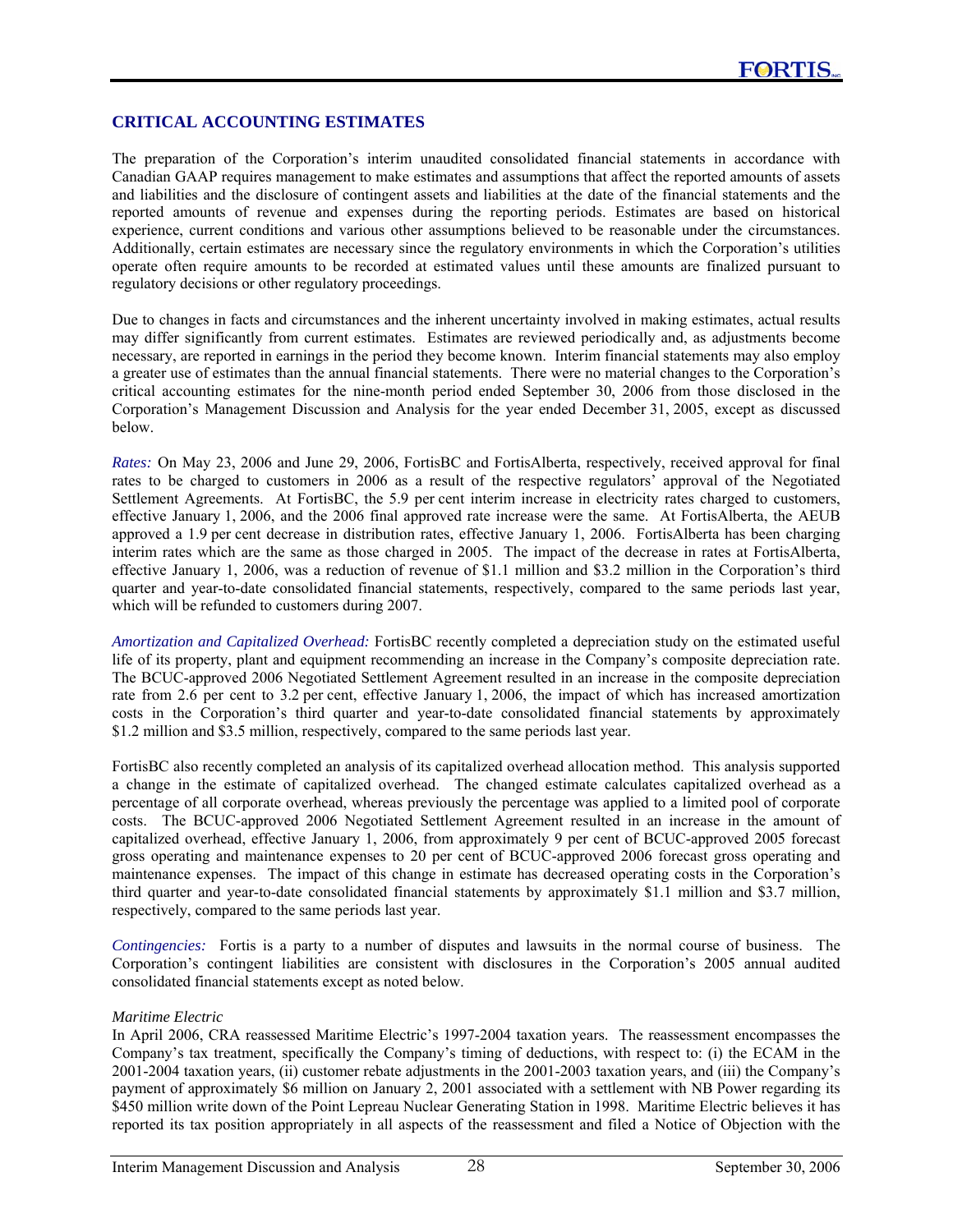Chief of Appeals at CRA. Should the Company be unsuccessful in defending all aspects of the reassessment, the Company would be required to pay approximately \$12 million in taxes and accrued interest. Year-to-date September 30, 2006, Maritime Electric has provided for, through future and current income taxes payable, approximately \$11.5 million and, therefore, an additional liability of \$0.5 million would arise. In this event, the Company would apply to IRAC to include this amount in the regulatory rate-making process. The provisions of the *Income Tax Act* require the Company to deposit one-half of the assessment under objection with CRA and the Company made a payment on deposit of \$5.9 million with CRA on June 29, 2006.

#### *FortisAlberta*

On March 24, 2006, Her Majesty the Queen in Right of Alberta filed a statement of claim in the Court of Queen's Bench of Alberta in the Judicial District of Edmonton against FortisAlberta. The Crown's claim is that the Company is responsible for a fire that occurred in October 2003 in an area of the Province of Alberta commonly referred to as Poll Haven Community Pasture. The Crown is seeking approximately \$2.7 million in fire-fighting and suppression costs and approximately \$2.4 million in timber losses, as well as interest and other costs. Given the preliminary stage of the proceedings, FortisAlberta has not made any definitive assessment of potential liability with respect to the litigation. However, management does not believe that the Company contributed to, or is responsible for, the fire and, therefore, management is of the view that the allegations are without merit. No amount, therefore, has been accrued in the consolidated financial statements.

### *FortisBC*

FortisBC has received correspondence and met with the B.C. Ministry of Forests (the "Ministry") to discuss the possibility of an invoice being issued to the Company for costs incurred by the Ministry in 2003 in relation to a forest fire near Vaseux Lake. The Ministry has alleged breaches of the Forest Practices Code and negligence and has served a writ and statement of claim against FortisBC. The Company is currently communicating with the Ministry and its insurers. In addition, FortisBC has been served with 2 writs and statements of claim by private land owners in relation to the same matter. The outcome cannot be reasonably determined and estimated at this time and, accordingly, no amount has been accrued in the consolidated financial statements.

### **QUARTERLY RESULTS**

The following table sets forth unaudited quarterly information for each of the 8 quarters ended December 31, 2004 through September 30, 2006. The quarterly information has been obtained from the Corporation's interim unaudited consolidated financial statements which, in the opinion of management, have been prepared in accordance with Canadian GAAP and as required by utility regulators. The timing of the recognition of certain assets, liabilities, revenues and expenses, as a result of regulation, may differ from that otherwise expected using Canadian GAAP for non-regulated entities. These differences are disclosed in the Notes to the Corporation's 2005 annual audited consolidated financial statements. These operating results are not necessarily indicative of results for any future period and should not be relied upon to predict future performance.

| <b>Fortis Inc.</b><br><b>Summary of Quarterly Results (Unaudited)</b> |                                            |                                                                                                                          |                                   |                                            |  |  |  |  |
|-----------------------------------------------------------------------|--------------------------------------------|--------------------------------------------------------------------------------------------------------------------------|-----------------------------------|--------------------------------------------|--|--|--|--|
|                                                                       | <b>Revenue and</b><br><b>Equity Income</b> | <b>Net Earnings</b><br><b>Applicable to</b><br><b>Common Shares</b>                                                      |                                   | <b>Earnings</b> per<br><b>Common Share</b> |  |  |  |  |
| <b>Quarter Ended</b>                                                  | $($ thousands)$                            | $(S$ thousands)                                                                                                          | <b>Basic</b> $(\hat{\mathbf{S}})$ | <b>Diluted</b> $(\$)$                      |  |  |  |  |
| September 30, 2006                                                    | 341.947                                    | 38,750                                                                                                                   | 0.37                              | 0.36                                       |  |  |  |  |
| June 30, 2006                                                         | 345,851                                    | 37,946                                                                                                                   | 0.37                              | 0.35                                       |  |  |  |  |
| March 31, 2006                                                        | 390,827                                    | 36,605                                                                                                                   | 0.35                              | 0.34                                       |  |  |  |  |
| December 31, 2005                                                     | 353,084                                    | 22,263                                                                                                                   | 0.22                              | 0.21                                       |  |  |  |  |
| September 30, 2005                                                    | 341,650                                    | 37,450                                                                                                                   | 0.36                              | 0.33                                       |  |  |  |  |
| June 30, 2005                                                         | 364,948                                    | 38,188                                                                                                                   | 0.37                              | $0.34^{(1)}$                               |  |  |  |  |
| March 31, 2005                                                        | 381,789                                    | 39,196                                                                                                                   | 0.40                              | $0.36^{(1)}$                               |  |  |  |  |
| December 31, 2004                                                     | 337,170                                    | 21.176                                                                                                                   | 0.22                              | $0.21^{(1)}$                               |  |  |  |  |
|                                                                       |                                            | $\alpha$ Earnings per common share data have been restated to reflect the 4-for-1 stock split completed in October 2005. |                                   |                                            |  |  |  |  |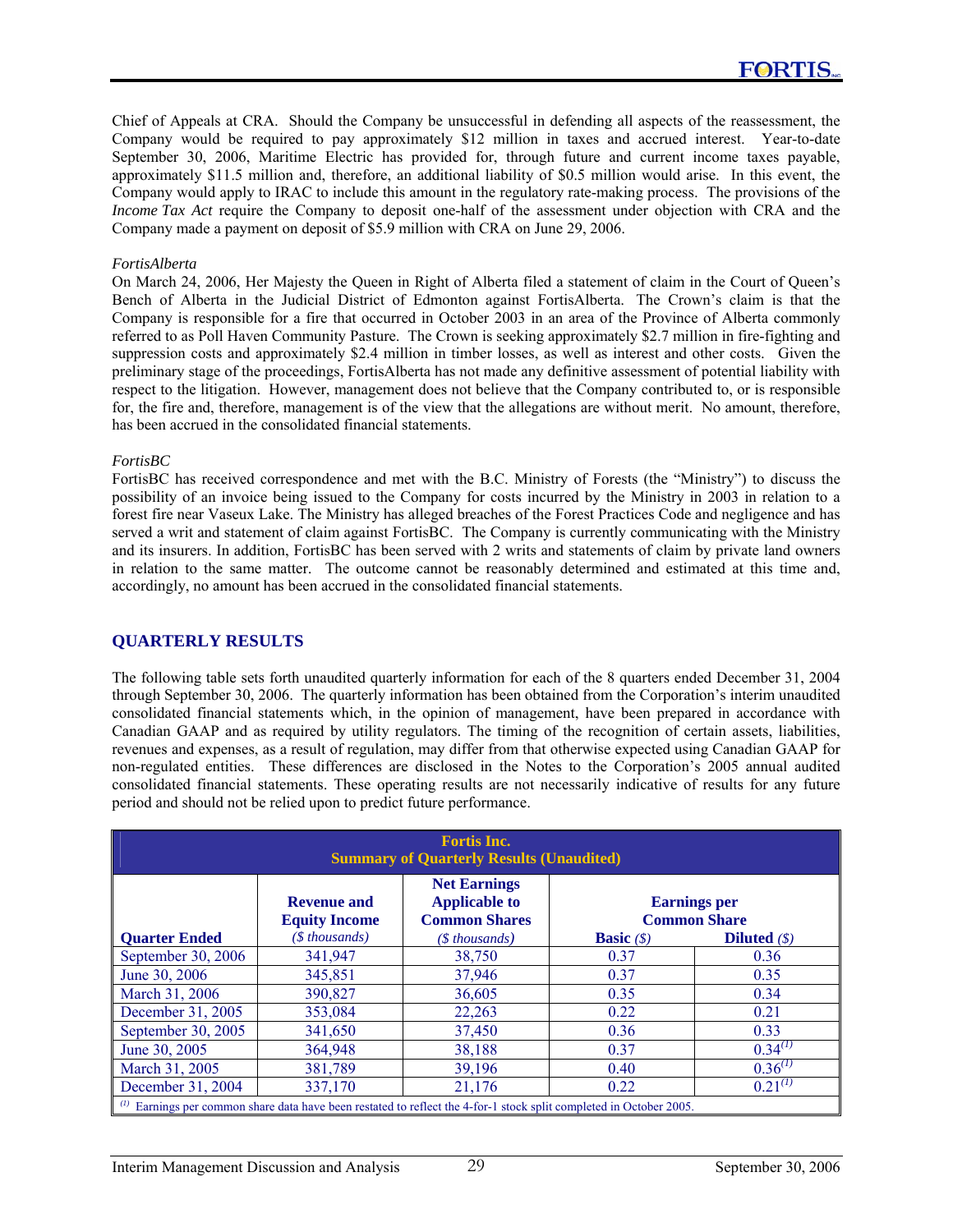A summary of the past 8 quarters reflects the Corporation's continued growth as well as the seasonality associated with its businesses. Interim results will fluctuate due to the seasonal nature of electricity demand and water flows as well as the timing and recognition of regulatory decisions. Given the diversified group of companies, seasonality may vary. Most of the Corporation's utility investments produce their highest earnings in the first quarter. The Corporation's non-utility investment, Fortis Properties, generally produces its highest earnings in the second and third quarters. Financial results from February 1, 2005 were impacted by the acquisition of 3 Greenwood Inns. Also, the comparability of 2006 and 2005 quarterly earnings and revenue has been somewhat impacted by the shift in reported revenue at Newfoundland Power resulting from the change to the accrual basis for revenue recognition from the billed basis. The comparability of 2005 and 2004 quarterly earnings was somewhat impacted by the seasonal effects of the new wholesale demand and energy rate structure at Newfoundland Power, effective January 1, 2005. Each of the comparative quarterly earnings, except for the comparative quarters ended March 31, 2006 and March 31, 2005 and comparative quarters ended June 30, 2006 and June 30, 2005, have increased as a result of both the Corporation's acquisition strategy and improved operating earnings at most subsidiaries. Results for the first quarter of 2005 included the \$7.9 million after-tax Ontario Settlement. Revenue and equity income and earnings were higher during the second quarter ended June 30, 2005 compared to the same quarter in 2006, primarily due to a \$7.0 million positive after-tax adjustment to FortisAlberta's earnings driven largely by the resolution of tax-related matters pertaining to prior years.

*September 2006/September 2005 -* Net earnings applicable to common shares were \$38.8 million, or \$0.37 per common share, for the third quarter of 2006 compared to earnings of \$37.4 million, or \$0.36 per common share, for the third quarter of 2005. Excluding \$1.6 million of earnings during the third quarter last year associated with the favourable resolution of a corporate income tax reassessment at FortisOntario, earnings were \$3.0 million higher quarter over quarter The increase was largely driven by improved hydroelectric production in Belize, lower corporate taxes at FortisAlberta, increased electricity rates at FortisBC, higher earnings from Fortis Properties, higher earnings from Regulated Utilities - Caribbean, due in part to the recent acquisition of 2 electric utilities in the Turks and Caicos Islands, and increased electricity rates at FortisOntario. The increase in quarterly earnings was partially offset by higher corporate expenses and lower average wholesale energy prices in Ontario. Corporate expenses during the third quarter of 2005 were reduced by a \$3.8 million (\$3.1 million after-tax) unrealized foreign currency translation gain associated with unhedged US dollar-denominated debt.

*June 2006/June 2005 -* Net earnings applicable to common shares were \$37.9 million, or \$0.37 per common share, for the second quarter of 2006 compared to earnings of \$38.2 million, or \$0.37 per common share, for the second quarter of 2005. Earnings for the second quarter last year included a \$7.0 million positive after-tax adjustment to FortisAlberta's earnings, driven largely by the resolution of tax-related matters pertaining to prior years, which favourably impacted revenue. Earnings for the second quarter last year also included a \$1.1 million positive adjustment to equity income from Caribbean Utilities related to a change in accounting practice for recognizing unbilled revenue. Excluding these items, the Corporation's earnings were \$7.8 million higher in the second quarter of 2006 compared to the second quarter of 2005. The increase was driven by lower corporate income taxes largely at FortisAlberta, improved hydroelectric production in Belize, higher earnings at Fortis Properties and an unrealized foreign exchange gain on the translation of US dollar-denominated long-term corporate debt. The increase was partially offset by lower earnings at Newfoundland Power related to the shifting of revenue from the first half of 2006 to the second half of 2006 upon adopting the accrual method of recognizing revenue, effective January 1, 2006, and the impact of recording the cumulative effects of the regulator-approved Negotiated Settlement Agreements during the second quarter of 2006 at FortisAlberta and FortisBC.

*March 2006/March 2005 -* Net earnings applicable to common shares were \$36.6 million, or \$0.35 per common share, for the first quarter of 2006 compared to earnings of \$39.2 million, or \$0.40 per common share, for the first quarter of 2005. Earnings for the first quarter last year included the \$7.9 million after-tax Ontario Settlement. Excluding the Ontario Settlement in 2005, earnings increased quarter over quarter primarily due to higher earnings at FortisBC and FortisAlberta, and increased non-regulated hydroelectric production in Belize. The increase in earnings was also due to an 11 per cent overall increase in electricity rates, effective July 1, 2005, and higher electricity sales at Belize Electricity. Partially offsetting the earnings increase was an anticipated decline in earnings at Newfoundland Power as a result of a change in the Company's revenue recognition policy, a decrease in equity income from Caribbean Utilities, driven by higher fuel costs, and the impact of lower average wholesale energy prices in Ontario. Earnings per common share for the first quarter of 2006 were impacted by the dilution created by the \$130 million issue of common shares on March 1, 2005.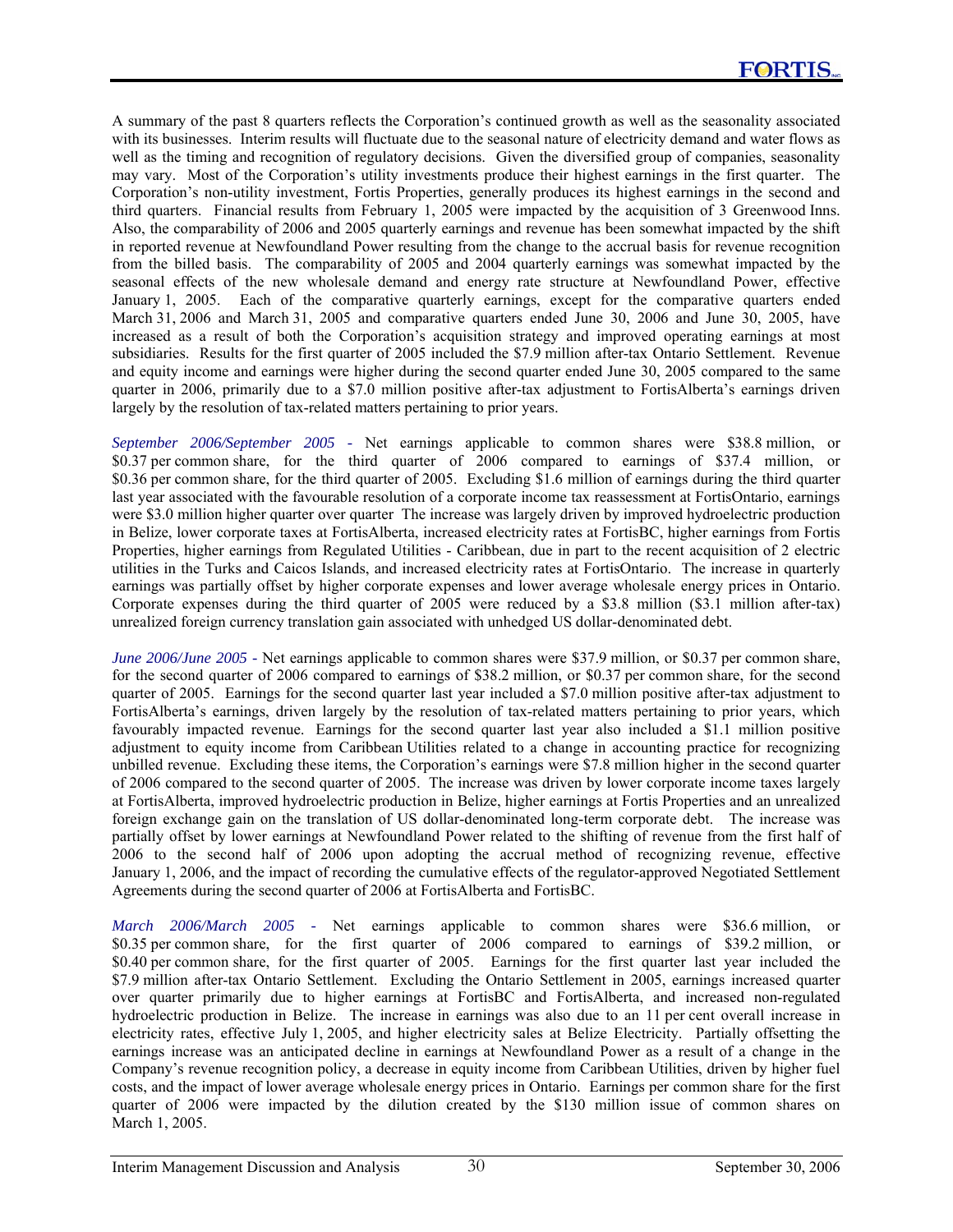*December 2005/December 2004 -* Net earnings applicable to common shares for the fourth quarter of 2005 were \$22.3 million, or \$0.22 per common share, compared to \$21.2 million, or \$0.22 per common share, for the same quarter last year. Higher earnings from Non-Regulated - Fortis Generation, largely driven by higher average wholesale energy prices in Ontario and Upper New York State and increased production, were partially offset by decreased earnings from Regulated Utilities and higher corporate expenses. The decrease in earnings from Regulated Utilities was primarily driven by lower earnings at FortisAlberta and FortisBC, partially offset by higher equity income from Caribbean Utilities. FortisAlberta's earnings for the fourth quarter of 2005 were reduced by a one-time adjustment of approximately \$3.0 million, largely related to the implementation of the Negotiated Settlement Agreement reached on May 23, 2005. Additionally, during the fourth quarter of 2004, FortisBC recorded a \$3.7 million after-tax increase to earnings related to the refinement of the process of estimating unbilled electricity revenue. Also, equity income in the fourth quarter of 2004 included an \$8.2 million charge associated with the damage from Hurricane Ivan. Earnings per common share for the fourth quarter of 2005 were impacted by the dilution created by the \$130 million issue of common shares on March 1, 2005.

### **SUBSEQUENT EVENT**

On October 19, 2006, Fortis Properties announced an agreement to purchase 4 internationally branded hotels in Alberta and British Columbia from Lodge Motel (Kelowna) Ltd. for an aggregate purchase price of \$51.6 million, including assumed debt. The acquisition is expected to be immediately accretive to earnings of Fortis and is scheduled to close in November 2006. The 4 hotels are Holiday Inn Express and Suites, and Best Western in Medicine Hat, Alberta; Ramada Hotel and Suites in Lethbridge, Alberta; and Holiday Inn Express in Kelowna, British Columbia. The acquisition expands the hospitality operations of Fortis Properties by 454 rooms.

### **OUTLOOK**

The Corporation's principal business of regulated electric utilities is capital intensive and Fortis expects that most of its capital expenditures for the next 5 years will relate primarily to FortisAlberta and FortisBC. Gross consolidated capital expenditures for 2006 are expected to be approximately \$475 million, approximately \$340 million of which is expected to be invested in the western utilities.

Fortis also expects to focus its capital on funding further acquisitions of utility assets. Fortis will continue to pursue acquisition opportunities in Canada, the Caribbean and the United States. Fortis will also pursue growth in its non-regulated businesses of hydroelectric generation, hotels and real estate.

# **OUTSTANDING SHARE DATA**

At October 30, 2006, the Corporation had issued and outstanding 103,798,757 Common Shares, 5,000,000 First Preference Shares, Series C; 7,993,500 First Preference Shares, Series E; and 5,000,000 First Preference Shares, Series F. As at September 30, 2006, the number of Common Shares that would be issued upon conversion of share options, convertible debt and First Preference Shares, Series C and Series E is described in the Notes to the interim unaudited consolidated financial statements for the three and nine months ended September 30, 2006.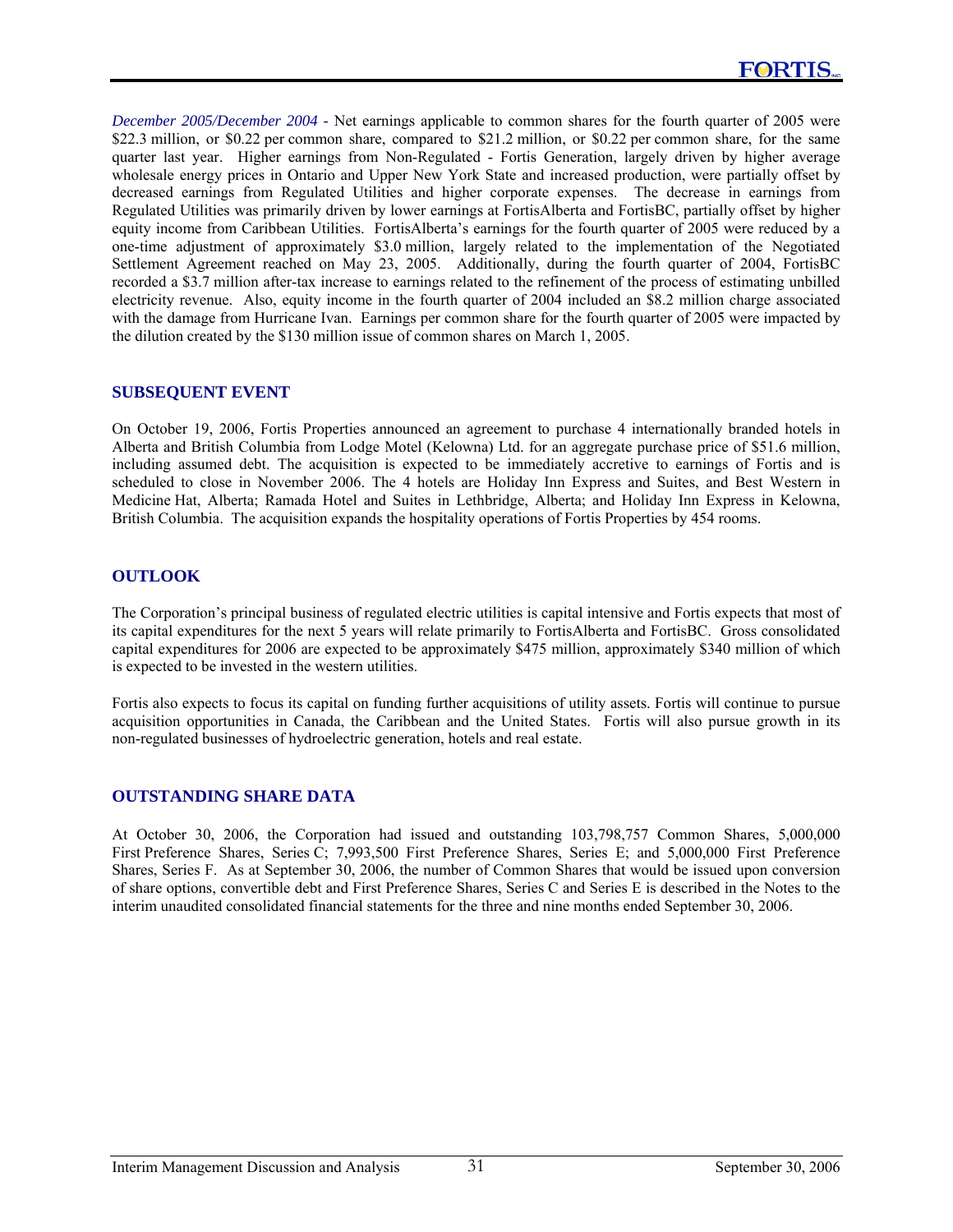Interim Consolidated Financial Statements For the three and nine months ended September 30, 2006 and 2005 (Unaudited)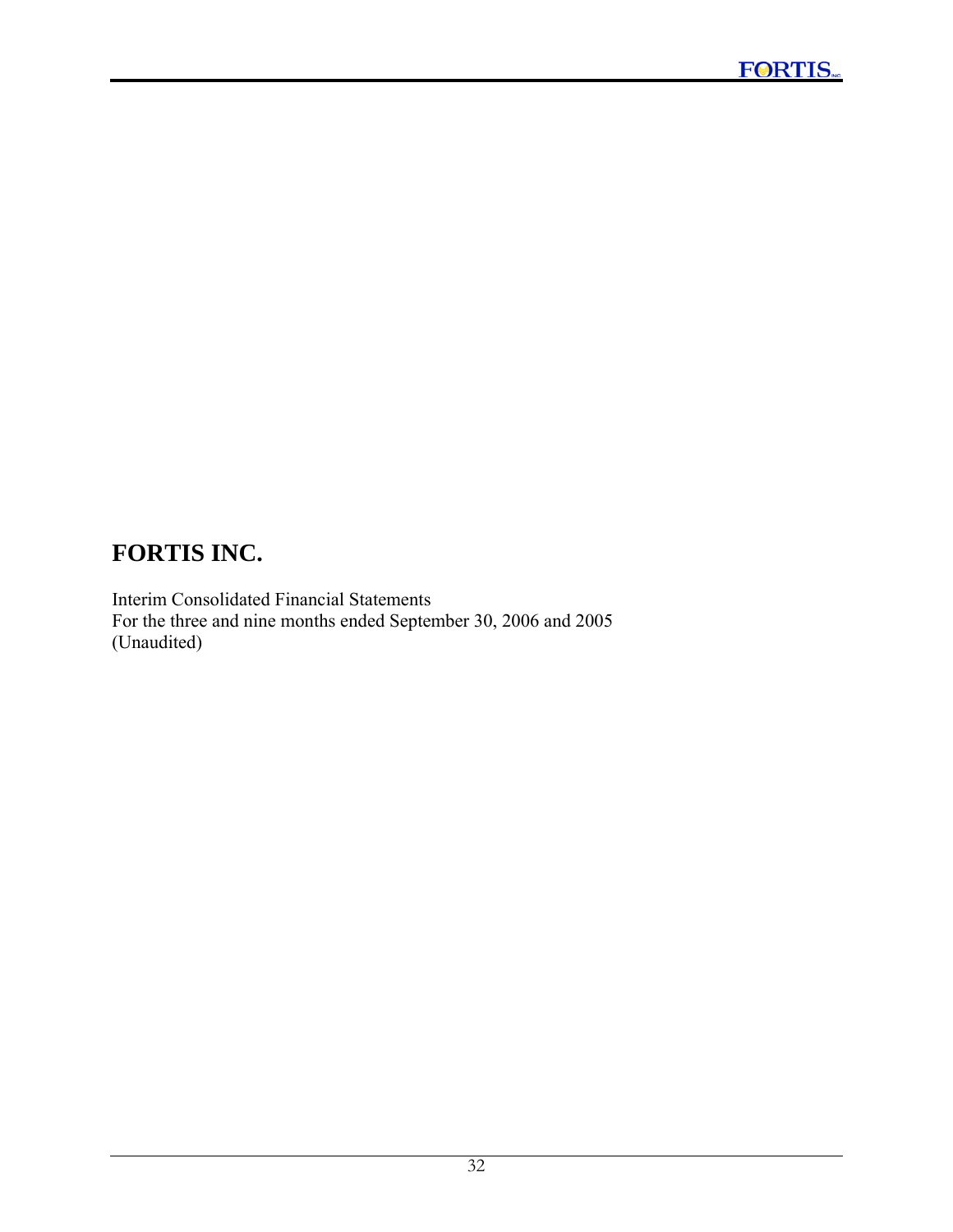#### **Fortis Inc. Consolidated Balance Sheets (Unaudited) As at (in thousands)**

|                                                                                                                                                                                                                      | September 30<br>2006                                           | December 31<br>2005                                             |
|----------------------------------------------------------------------------------------------------------------------------------------------------------------------------------------------------------------------|----------------------------------------------------------------|-----------------------------------------------------------------|
| <b>ASSETS</b>                                                                                                                                                                                                        |                                                                |                                                                 |
| <b>Current assets</b>                                                                                                                                                                                                |                                                                |                                                                 |
| Cash and cash equivalents                                                                                                                                                                                            | \$<br>61,394                                                   | \$<br>33,416                                                    |
| Accounts receivable                                                                                                                                                                                                  | 207,306                                                        | 204,169                                                         |
| Prepaid expenses                                                                                                                                                                                                     | 21,474                                                         | 9,786                                                           |
| Regulatory assets                                                                                                                                                                                                    | 29,317                                                         | 33,289                                                          |
| Materials and supplies                                                                                                                                                                                               | 25,623                                                         | 18,614                                                          |
|                                                                                                                                                                                                                      | 345,114                                                        | 299,274                                                         |
| Corporate income tax deposit (Note 16 (a))                                                                                                                                                                           | 5,922                                                          |                                                                 |
| Deferred charges and other assets                                                                                                                                                                                    | 161,946                                                        | 148,140                                                         |
| <b>Regulatory assets</b>                                                                                                                                                                                             | 103,437                                                        | 82,315                                                          |
| Future income taxes                                                                                                                                                                                                  | 7,991                                                          | 58,815                                                          |
| Utility capital assets                                                                                                                                                                                               | 2,831,319                                                      | 2,619,480                                                       |
| Income producing properties                                                                                                                                                                                          | 418,795                                                        | 414,608                                                         |
| Investments                                                                                                                                                                                                          | 170,715                                                        | 167,393                                                         |
| Intangibles, net of amortization                                                                                                                                                                                     | 10,871                                                         | 14,027                                                          |
| Goodwill                                                                                                                                                                                                             | 550,853                                                        | 512,139                                                         |
|                                                                                                                                                                                                                      | 4,606,963<br>\$                                                | \$4,316,191                                                     |
| Short-term borrowings (Note 5)<br>Accounts payable and accrued charges<br>Dividends payable<br>Income taxes payable<br>Regulatory liabilities<br>Current instalments of long-term debt and capital lease obligations | \$<br>70,677<br>264,243<br>21,120<br>5,933<br>25,510<br>32,830 | \$<br>48,868<br>265,223<br>17,924<br>22,785<br>19,392<br>31,392 |
| Future income taxes                                                                                                                                                                                                  |                                                                | 6,714                                                           |
|                                                                                                                                                                                                                      | 420,313                                                        | 412,298                                                         |
| Deferred credits                                                                                                                                                                                                     | 77,161                                                         | 64,261                                                          |
| <b>Regulatory liabilities</b>                                                                                                                                                                                        | 33,551                                                         | 86,780                                                          |
| Future income taxes                                                                                                                                                                                                  | 46,904                                                         | 44,718                                                          |
| Long-term debt and capital lease obligations (Note 5)                                                                                                                                                                | 2,254,017                                                      | 2,135,674                                                       |
| Non-controlling interest                                                                                                                                                                                             | 50,404                                                         | 39,555                                                          |
| Preference shares (Note 8 (i) and (ii))                                                                                                                                                                              | 319,492                                                        | 319,492                                                         |
|                                                                                                                                                                                                                      | 3,201,842                                                      | 3,102,778                                                       |
| Shareholders' equity                                                                                                                                                                                                 |                                                                |                                                                 |
| Common shares (Note 6)                                                                                                                                                                                               | 822,518                                                        | 813,304                                                         |
| Preference shares (Note 8 (iii))                                                                                                                                                                                     | 122,466                                                        |                                                                 |
| Contributed surplus                                                                                                                                                                                                  | 4,264                                                          | 3,179                                                           |
| Equity portion of convertible debentures                                                                                                                                                                             | 1,441                                                          | 1,500                                                           |
| Foreign currency translation adjustment                                                                                                                                                                              | (17, 779)                                                      | (16,312)                                                        |
| Retained earnings                                                                                                                                                                                                    | 472,211                                                        | 411,742                                                         |
|                                                                                                                                                                                                                      | 1,405,121                                                      | 1,213,413                                                       |
|                                                                                                                                                                                                                      | 4,606,963<br>\$                                                | \$4,316,191                                                     |

Contingent liabilities and commitments (Note 16)

Subsequent event (Note 17)

See accompanying notes to interim consolidated financial statements.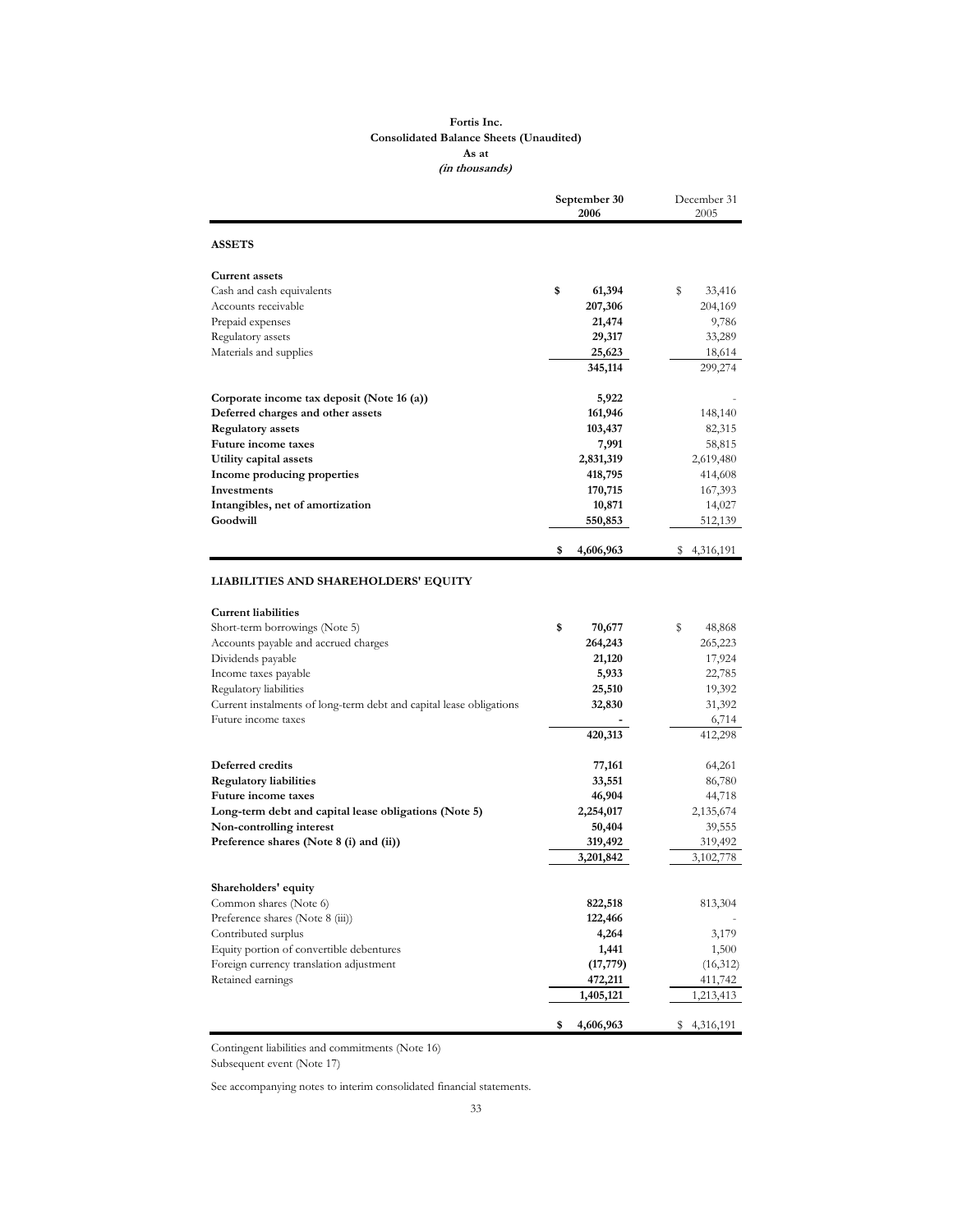#### **Fortis Inc. Consolidated Statements of Earnings (Unaudited) For the periods ended September 30 (in thousands, except per share amounts)**

|                                                     | <b>Quarter Ended</b> |               | <b>Nine Months Ended</b> |           |    |           |
|-----------------------------------------------------|----------------------|---------------|--------------------------|-----------|----|-----------|
|                                                     | 2006                 | 2005          |                          | 2006      |    | 2005      |
|                                                     |                      |               |                          |           |    |           |
| <b>Operating revenues</b>                           | \$<br>338,749        | \$<br>338,610 | \$                       | 1,071,725 | \$ | 1,079,775 |
| <b>Equity</b> income                                | 3,198                | 3,040         |                          | 6,900     |    | 8,612     |
|                                                     | 341,947              | 341,650       |                          | 1,078,625 |    | 1,088,387 |
| <b>Expenses</b>                                     |                      |               |                          |           |    |           |
| Operating                                           | 209,241              | 212,018       |                          | 684,338   |    | 685,176   |
| Amortization                                        | 42,289               | 36,837        |                          | 130,914   |    | 119,168   |
|                                                     | 251,530              | 248,855       |                          | 815,252   |    | 804,344   |
| <b>Operating income</b>                             | 90,417               | 92,795        |                          | 263,373   |    | 284,043   |
| Finance charges (Note 10)                           | 43,072               | 34,294        |                          | 124,392   |    | 113,650   |
| Gain on sale of income producing property (Note 11) |                      |               |                          | (2,088)   |    |           |
| Gain on settlement of contractual matters (Note 12) |                      |               |                          |           |    | (10,000)  |
|                                                     | 43,072               | 34,294        |                          | 122,304   |    | 103,650   |
| Earnings before income taxes                        | 47,345               | 58,501        |                          | 141,069   |    | 180,393   |
| Corporate income taxes (Note 13)                    | 6,719                | 19,535        |                          | 23,048    |    | 61,380    |
| Net earnings before non-controlling interest        | 40,626               | 38,966        |                          | 118,021   |    | 119,013   |
| Non-controlling interest                            | 1,876                | 1,516         |                          | 4,720     |    | 4,179     |
| Net earnings applicable to common shares            | \$<br>38,750         | \$<br>37,450  | \$                       | 113,301   | S  | 114,834   |
| Weighted average common shares outstanding (Note 6) | 103,646              | 103,010       |                          | 103,451   |    | 101,293   |
| Earnings per common share (Note 6)                  |                      |               |                          |           |    |           |
| Basic                                               | \$<br>0.37           | \$<br>0.36    | \$                       | 1.09      | \$ | 1.13      |
| Diluted                                             | \$<br>0.36           | \$<br>0.33    | \$                       | 1.05      | \$ | 1.03      |

#### **Consolidated Statements of Retained Earnings (Unaudited) For the periods ended September 30**

**(in thousands)**

|                                          | <b>Quarter Ended</b> |                   |      |                   |      | Nine Months Ended  |      |                    |
|------------------------------------------|----------------------|-------------------|------|-------------------|------|--------------------|------|--------------------|
|                                          | 2006                 |                   | 2005 |                   | 2006 |                    | 2005 |                    |
| Balance at beginning of period           | \$                   | 453,211           | \$   | 385,111           | \$   | 411,742            | S    | 337,013            |
| Net earnings applicable to common shares |                      | 38,750<br>491,961 |      | 37,450<br>422,561 |      | 113,301<br>525,043 |      | 114,834<br>451,847 |
| Dividends on common shares               |                      | (19,750)          |      | (16, 541)         |      | (52, 832)          |      | (45, 827)          |
| Balance at end of period                 | \$                   | 472,211           |      | 406,020           |      | 472,211            |      | 406,020            |

See accompanying notes to interim consolidated financial statements.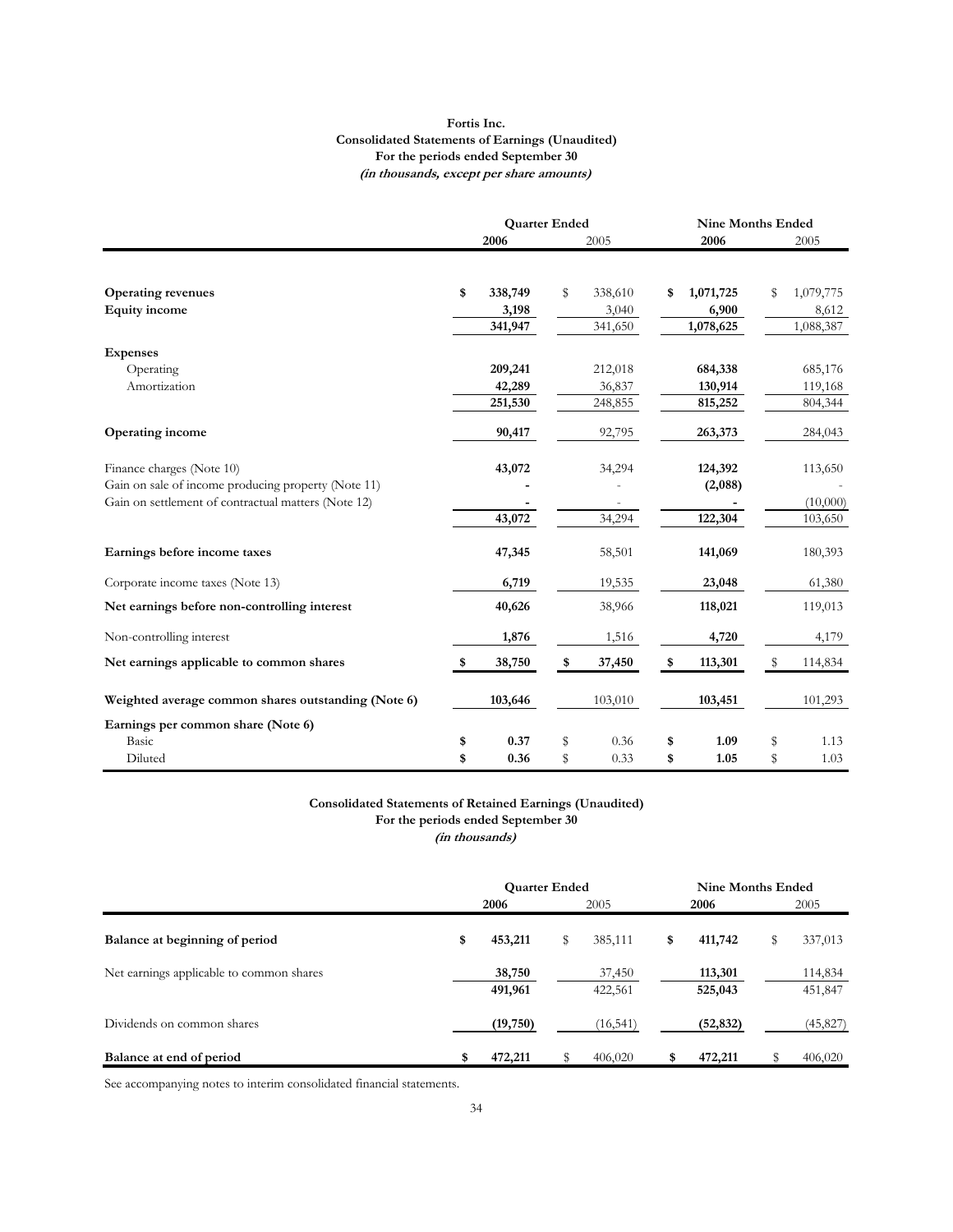#### **Fortis Inc. Consolidated Statements of Cash Flows (Unaudited) For the periods ended September 30 (in thousands)**

|                                                                            | <b>Quarter Ended</b> |    |            | <b>Nine Months Ended</b> |    |            |
|----------------------------------------------------------------------------|----------------------|----|------------|--------------------------|----|------------|
|                                                                            | 2006                 |    | 2005       | 2006                     |    | 2005       |
|                                                                            |                      |    |            |                          |    |            |
| <b>Operating Activities</b>                                                |                      | s  |            |                          |    |            |
| Net earnings applicable to common shares<br>Items not affecting cash       | \$<br>38,750         |    | 37,450     | \$<br>113,301            | \$ | 114,834    |
| Amortization - capital assets, net of contributions in aid of construction | 39,810               |    | 34,201     | 123,176                  |    | 111,400    |
| Amortization - intangibles                                                 | 1,052                |    | 921        | 3,156                    |    | 2,763      |
| Amortization - other                                                       | 1,427                |    | 1,715      | 4,582                    |    | 5,005      |
| Future income taxes                                                        | (979)                |    | (153)      | (5,358)                  |    | 9,282      |
| Accrued employee future benefits                                           | (733)                |    | (1,874)    | (2, 485)                 |    | (2,902)    |
| Equity income, net of dividends                                            | (1,460)              |    | (1, 144)   | (1,601)                  |    | (2,387)    |
| Stock-based compensation                                                   | 387                  |    | 387        | 1,159                    |    | 1,177      |
| Unrealized foreign exchange gain on long-term debt (Note 10)               | (369)                |    | (3,765)    | (1, 808)                 |    | (2,406)    |
| Non-controlling interest                                                   | 1,876                |    | 1,516      | 4,720                    |    | 4,179      |
| Gain on sale of income producing property                                  |                      |    |            | (2,088)                  |    |            |
| Other                                                                      | (101)                |    | 20         | (743)                    |    | 314        |
| Increase in corporate income tax deposit                                   |                      |    |            | (5, 922)                 |    |            |
|                                                                            | 79,660               |    | 69,274     | 230,089                  |    | 241,259    |
| Change in non-cash operating working capital                               | 16,822               |    | 30,532     | (26, 450)                |    | (12, 229)  |
|                                                                            | 96,482               |    | 99,806     | 203,639                  |    | 229,030    |
|                                                                            |                      |    |            |                          |    |            |
| <b>Investing Activities</b>                                                |                      |    |            |                          |    |            |
| Change in deferred charges and credits                                     | (1,884)              |    | (2,603)    | (12, 712)                |    | (5,904)    |
| Purchase of utility capital assets                                         | (114, 774)           |    | (101, 652) | (330, 621)               |    | (290, 804) |
| Purchase of income producing properties                                    | (3, 542)             |    | (2,283)    | (15, 349)                |    | (76,500)   |
| Contributions in aid of construction                                       | 15,431               |    | 9,528      | 38,630                   |    | 32,209     |
| Proceeds on sale of capital assets                                         | 621                  |    | 628        | 6,530                    |    | 982        |
| Business acquisitions, net of cash acquired (Note 14)                      | (75, 357)            |    | (50)       | (75, 357)                |    | (3,298)    |
| Increase in investments                                                    |                      |    |            | (1, 893)                 |    |            |
|                                                                            | (179, 505)           |    | (96, 432)  | (390, 772)               |    | (343, 315) |
| <b>Financing Activities</b>                                                |                      |    |            |                          |    |            |
| Change in short-term borrowings                                            | 388                  |    | (82, 855)  | 19,888                   |    | (137, 592) |
| Proceeds from long-term debt                                               | 89,725               |    | 96,361     | 300,312                  |    | 194,377    |
| Repayment of long-term debt and capital lease obligations                  | (77, 488)            |    | (9,907)    | (190, 163)               |    | (45,150)   |
| Redemption of preference shares                                            |                      |    | (38)       |                          |    | (38)       |
| Advances from (to) non-controlling interest                                | 485                  |    | 211        | 9,535                    |    | (853)      |
| Issue of common shares                                                     | 3,277                |    | 2,013      | 9,141                    |    | 132,327    |
| Issue of preference shares                                                 | 121,117              |    |            | 121,117                  |    |            |
| Dividends                                                                  |                      |    |            |                          |    |            |
| Common shares                                                              | (19,750)             |    | (16, 541)  | (52, 832)                |    | (45, 827)  |
| Subsidiary dividends paid to non-controlling interest                      | (667)                |    | (573)      | (1, 477)                 |    | (1, 362)   |
|                                                                            | 117,087              |    | (11, 329)  | 215,521                  |    | 95,882     |
| Effect of exchange rate changes on cash                                    | (35)                 |    | (270)      | (410)                    |    | (178)      |
| Change in cash and cash equivalents                                        | 34,029               |    | (8,225)    | 27,978                   |    | (18,581)   |
| Cash and cash equivalents, beginning of period                             | 27,365               |    | 26,847     | 33,416                   |    | 37,203     |
| Cash and cash equivalents, end of period                                   | \$<br>61,394         | \$ | 18,622     | \$<br>61,394             | \$ | 18,622     |

See accompanying notes to interim consolidated financial statements.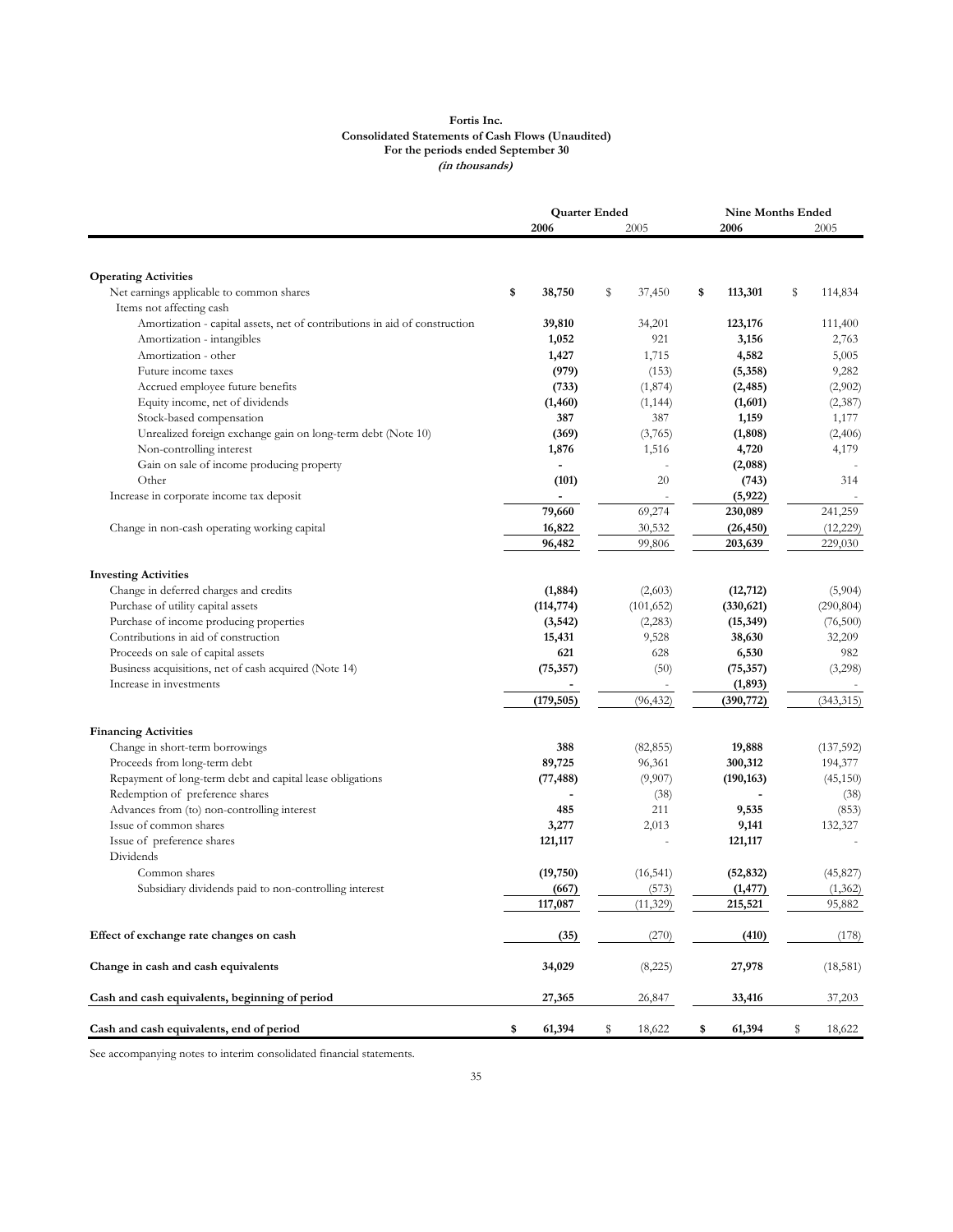#### **NOTES TO INTERIM CONSOLIDATED FINANCIAL STATEMENTS**

For the three and nine months ended September 30, 2006 and 2005 (unless otherwise stated)

(Unaudited)

#### **1. DESCRIPTION OF THE BUSINESS**

Fortis Inc. ("Fortis" or the "Corporation") is principally a diversified, international electric utility holding company. Fortis segments its utility operations by franchise area and, depending on regulatory requirements, by the nature of the assets. Fortis also holds investments in non-regulated generation and commercial real estate and hotels, which are treated as separate segments. The operating segments allow senior management to evaluate the operational performance and assess the overall contribution of each segment to the Corporation's long-term objectives. Each operating segment operates as an autonomous unit, assumes profit and loss responsibility and is accountable for its own resource allocation.

The following summary briefly describes the operations included in each of the Corporation's operating and reportable segments.

#### **Regulated Utilities - Canadian**

The following summary describes the Corporation's interest in Regulated Utilities in Canada by utility:

- a. *FortisAlberta:* FortisAlberta owns and operates the electricity distribution system in a substantial portion of southern and central Alberta.
- b. *FortisBC*: Includes FortisBC Inc., an integrated electric utility operating in the southern interior of British Columbia. FortisBC Inc. owns 4 hydroelectric generation plants with a combined total capacity of 235 megawatts ("MW"). Included with the FortisBC component of the Regulated Utilities - Canadian segment are the non-regulated operating, maintenance and management services relating to the 450-MW Waneta hydroelectric generating facility owned by Teck Cominco, the 149-MW Brilliant Hydroelectric Plant owned by Columbia Power Corporation and the Columbia Basin Trust ("CPC/CBT"), the 185-MW Arrow Lakes Hydroelectric Plant owned by CPC/CBT and the distribution system owned by the City of Kelowna. Commencing May 31, 2005, the FortisBC component of Regulated Utilities - Canadian segment also includes Princeton Light and Power Company, Limited ("PLP"). On May 31, 2005, Fortis, through an indirect wholly owned subsidiary, acquired all issued common and preference shares of PLP. PLP is an electric utility serving customers, mainly in Princeton, British Columbia. PLP presently purchases its wholesale power from FortisBC Inc. under a Power Purchase Agreement ("PPA").
- c. *Newfoundland Power:* Newfoundland Power is the principal distributor of electricity in Newfoundland. Newfoundland Power also has an installed generating capacity of 136 MW of which 92 MW is hydroelectric generation.
- d. *Maritime Electric:* Maritime Electric is the principal distributor of electricity on Prince Edward Island. Maritime Electric also maintains on-Island generating facilities at Charlottetown and Borden-Carleton with a combined total capacity of 150 MW.
- e. *FortisOntario:* FortisOntario provides an integrated electric utility service to customers in Fort Erie, Cornwall, Gananoque and Port Colborne in Ontario. FortisOntario operations include Canadian Niagara Power Inc. ("Canadian Niagara Power") and Cornwall Street Railway, Light and Power Company, Limited. Included in Canadian Niagara Power's accounts is the operation of the electricity distribution business of Port Colborne Hydro Inc., which has been leased from the City of Port Colborne under a 10-year lease agreement entered into in April 2002. FortisOntario also owns a 10 per cent interest in each of Westario Power Holdings Inc. and Rideau St. Lawrence Holdings Inc., 2 regional electrical distribution companies formed in 2000.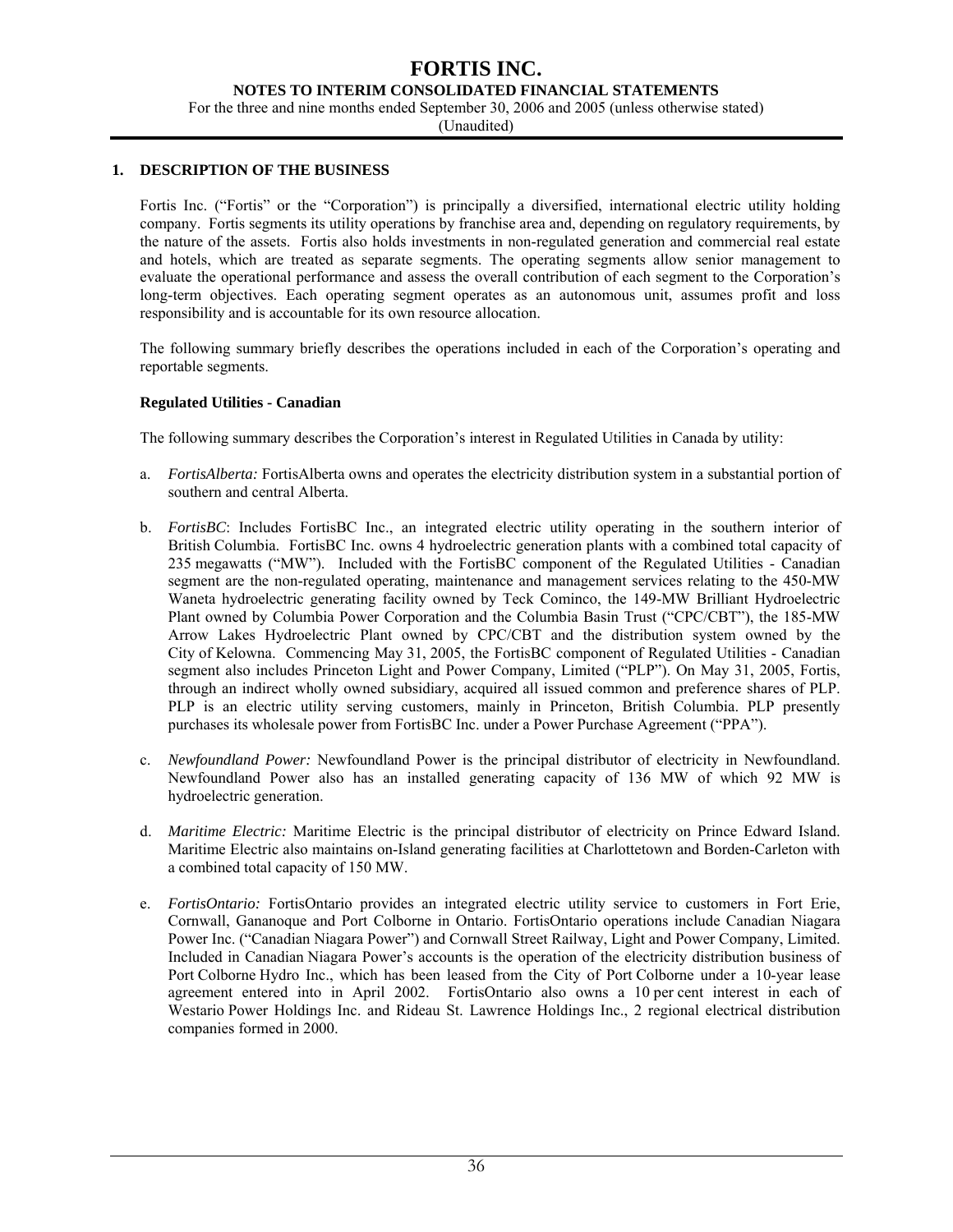#### **NOTES TO INTERIM CONSOLIDATED FINANCIAL STATEMENTS**

For the three and nine months ended September 30, 2006 and 2005 (unless otherwise stated)

(Unaudited)

#### **1. DESCRIPTION OF THE BUSINESS (cont'd)**

#### **Regulated Utilities - Caribbean**

The following summary describes the Corporation's interest in Regulated Utilities in the Caribbean by utility:

- a. *Belize Electricity Limited ("Belize Electricity"):* Belize Electricity is the principal distributor of electricity in Belize, Central America. The Corporation holds a 70.1 per cent controlling interest in the Company.
- b. *Caribbean Utilities Company, Ltd. ("Caribbean Utilities"):* Caribbean Utilities is the sole provider of electricity on Grand Cayman, Cayman Islands. Fortis holds a 37.4 per cent equity interest in the Company.
- c. *P.P.C. Limited ("PPC") and Atlantic Equipment & Power (Turks and Caicos) Ltd. ("Atlantic"):* PPC and Atlantic were acquired on August 28, 2006 by Fortis through a wholly owned subsidiary. PPC and Atlantic serve almost 7,500 customers, or 80 per cent of electricity customers, in the Turks and Caicos Islands. PPC is the sole provider of electricity in Providenciales, North Caicos and Middle Caicos pursuant to a 50-year licence that expires in 2037. Atlantic is the sole provider of electricity in South Caicos pursuant to a 50-year licence that expires in 2036.

#### **Non-Regulated - Fortis Generation**

The following summary describes the Corporation's non-regulated generation assets by location:

- a. *Belize:* Operations consist of the 25-MW Mollejon and 7-MW Chalillo hydroelectric facilities in Belize. All of the electricity output is sold to Belize Electricity under a 50-year PPA. Hydroelectric generation operations in Belize are conducted through the Corporation's wholly owned indirect subsidiary, Belize Electric Company Limited ("BECOL"), under a Franchise Agreement with the Government of Belize.
- b. *Ontario:* Includes 75 MW of water right entitlement associated with the Niagara Exchange Agreement, the 5-MW Cornwall District Heating cogeneration plant and 6 small hydroelectric generating stations in eastern Ontario with a combined capacity of 8 MW. Non-regulated generating operations in Ontario are conducted through FortisOntario Inc. and the former FortisOntario Generation Corporation. In January 2006, FortisOntario Generation Corporation was amalgamated with CNE Energy Inc.
- c. *Central Newfoundland:* Through the Exploits River Hydro Partnership ("Exploits Partnership"), a partnership between the Corporation, through an indirect wholly owned subsidiary, CNE Energy Inc., and Abitibi-Consolidated Company of Canada ("Abitibi-Consolidated"), 36 MW of additional capacity was developed and installed at 2 of Abitibi-Consolidated's hydroelectric plants in central Newfoundland. The Corporation holds an indirect 51 per cent interest in the Exploits Partnership and Abitibi-Consolidated holds the remaining 49 per cent interest. The Exploits Partnership sells its output to Newfoundland and Labrador Hydro Corporation under a 30-year PPA.
- d. *British Columbia:* Includes the 16-MW run-of-river Walden hydroelectric power plant near Lillooet, British Columbia. This plant sells its entire output to BC Hydro under a long-term contract. Hydroelectric generating operations in British Columbia are conducted through the Walden Power Partnership, a wholly owned partnership of FortisBC Inc.
- e. *Upper New York State:* Includes the operations of 4 hydroelectric generating stations in Upper New York State with a combined capacity of 23 MW operating under licences from the US Federal Energy Regulatory Commission. Hydroelectric generation operations in Upper New York State are conducted through the Corporation's indirect wholly owned subsidiary, FortisUS Energy Corporation.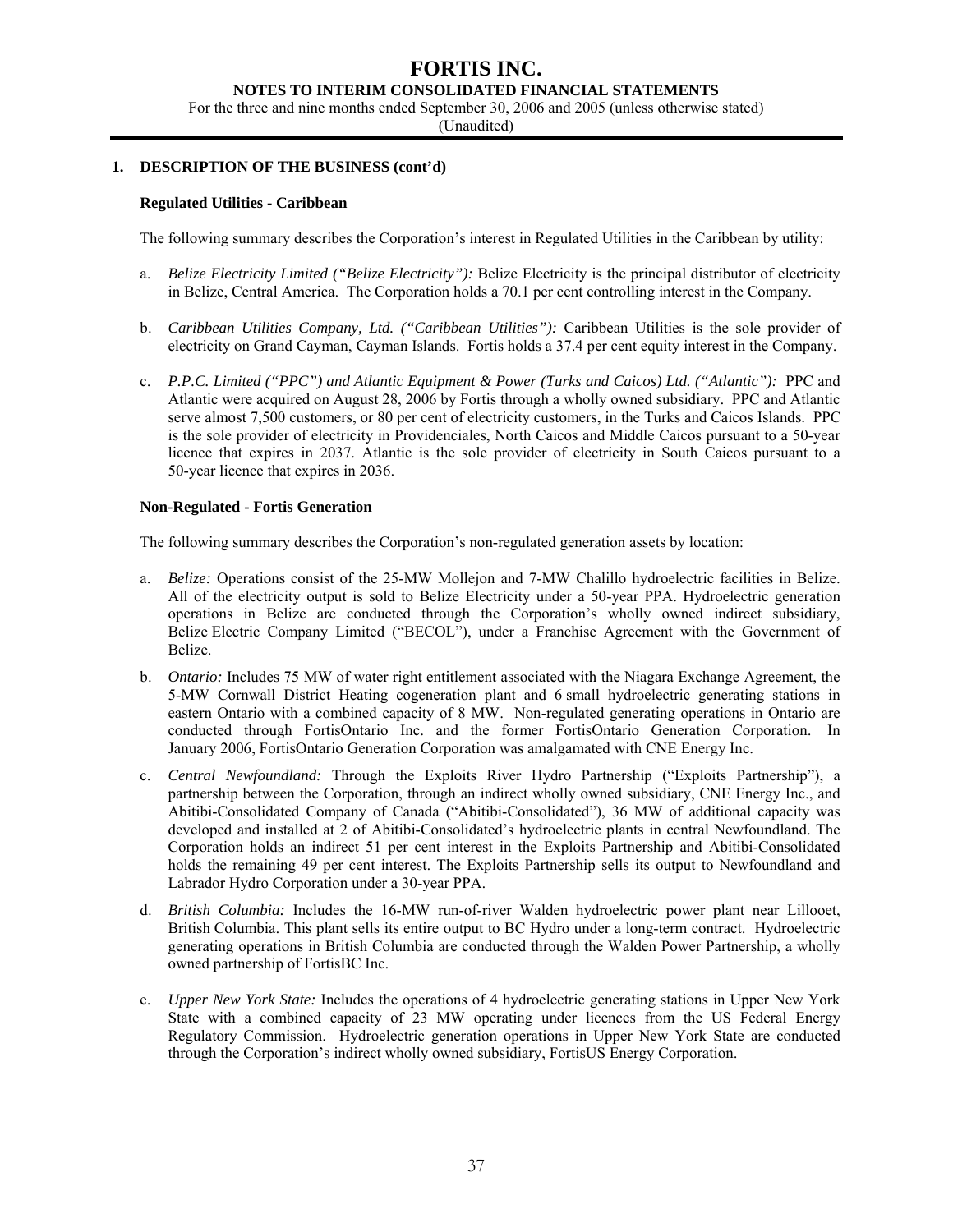#### **NOTES TO INTERIM CONSOLIDATED FINANCIAL STATEMENTS**

For the three and nine months ended September 30, 2006 and 2005 (unless otherwise stated)

(Unaudited)

#### **1. DESCRIPTION OF THE BUSINESS (cont'd)**

#### **Non-Regulated - Fortis Properties**

Including the 4 hotels for which an agreement to purchase has been entered into on October 19, 2006, Fortis Properties owns and operates hotels in 7 Canadian provinces and commercial real estate in Atlantic Canada. Its holdings include 18 hotels with more than 3,200 rooms and approximately 2.7 million square feet of commercial real estate (Note 17).

#### **Corporate**

The Corporate segment captures a number of expense and revenue items not specifically related to any operating segment. Included in the Corporate segment are finance charges, including interest on debt incurred directly by Fortis and dividends on preference shares classified as long-term liabilities, foreign exchange gains or losses, other corporate expenses, net of recoveries from subsidiaries, interest and miscellaneous revenues, and corporate income taxes

#### **2. BASIS OF PRESENTATION**

These interim consolidated financial statements have been prepared in accordance with Canadian generally accepted accounting principles ("Canadian GAAP") for interim financial statements and do not include all of the disclosures normally found in the Corporation's annual consolidated financial statements. These interim consolidated financial statements should be read in conjunction with the Corporation's 2005 annual audited consolidated financial statements. Interim results will fluctuate due to the seasonal nature of electricity demand and water flows as well as the timing and recognition of regulatory decisions. Given the diversified group of companies, seasonality may vary. Most of the Corporation's utility investments produce their highest earnings in the first quarter. The Corporation's non-utility investment, Fortis Properties, generally produces its highest earnings in the second and third quarters.

#### **3. SUMMARY OF SIGNIFICANT ACCOUNTING POLICIES**

These interim consolidated financial statements have been prepared in accordance with Canadian GAAP, including selected accounting treatments that differ from those used by entities not subject to rate regulation. The timing of the recognition of certain assets, liabilities, revenues and expenses, as a result of regulation, may differ from that otherwise expected using Canadian GAAP for entities not subject to rate regulation. These differences and nature of regulation are disclosed in Notes 2 and 4 to the Corporation's 2005 annual audited consolidated financial statements. These interim consolidated financial statements have been prepared following the same accounting policies and methods as those used in preparing the Corporation's 2005 annual audited consolidated financial statements except as described below. All amounts are presented in Canadian dollars unless otherwise stated.

#### **Revenue Recognition**

Effective January 1, 2006, Newfoundland Power prospectively changed its revenue recognition policy from a billed basis to an accrual basis, as approved by the Newfoundland and Labrador Board of Commissioners of Public Utilities ("PUB"). The transition to recording revenue on an accrual basis, while having no material impact on Newfoundland Power's annual earnings, results in a shift in the Company's 2006 quarterly earnings compared to 2005. The change in the revenue recognition policy resulted in a \$0.4 million increase in revenue quarter over quarter, and a \$10.3 million decrease in revenue year to date compared to the same period last year. The PUB also approved an unbilled revenue accrual of \$3.1 million in 2006. This amount represents that portion of unbilled revenue, as at December 31, 2005, of \$23.6 million, required to offset the 2006 income tax impact of changing to the accrual method for revenue recognition. A total of \$0.6 million and \$2.2 million of the unbilled revenue accrual was recognized during the third quarter and year to date, respectively. The disposition of the remaining 2005 unbilled revenue balance will be determined by future orders of the PUB. The change in the revenue recognition policy, including the impact of the recognition of a portion of the one-time revenue accrual, resulted in an increase in earnings of \$0.2 million quarter over quarter and a net \$5.4 million decrease in earnings year to date compared to the same period last year.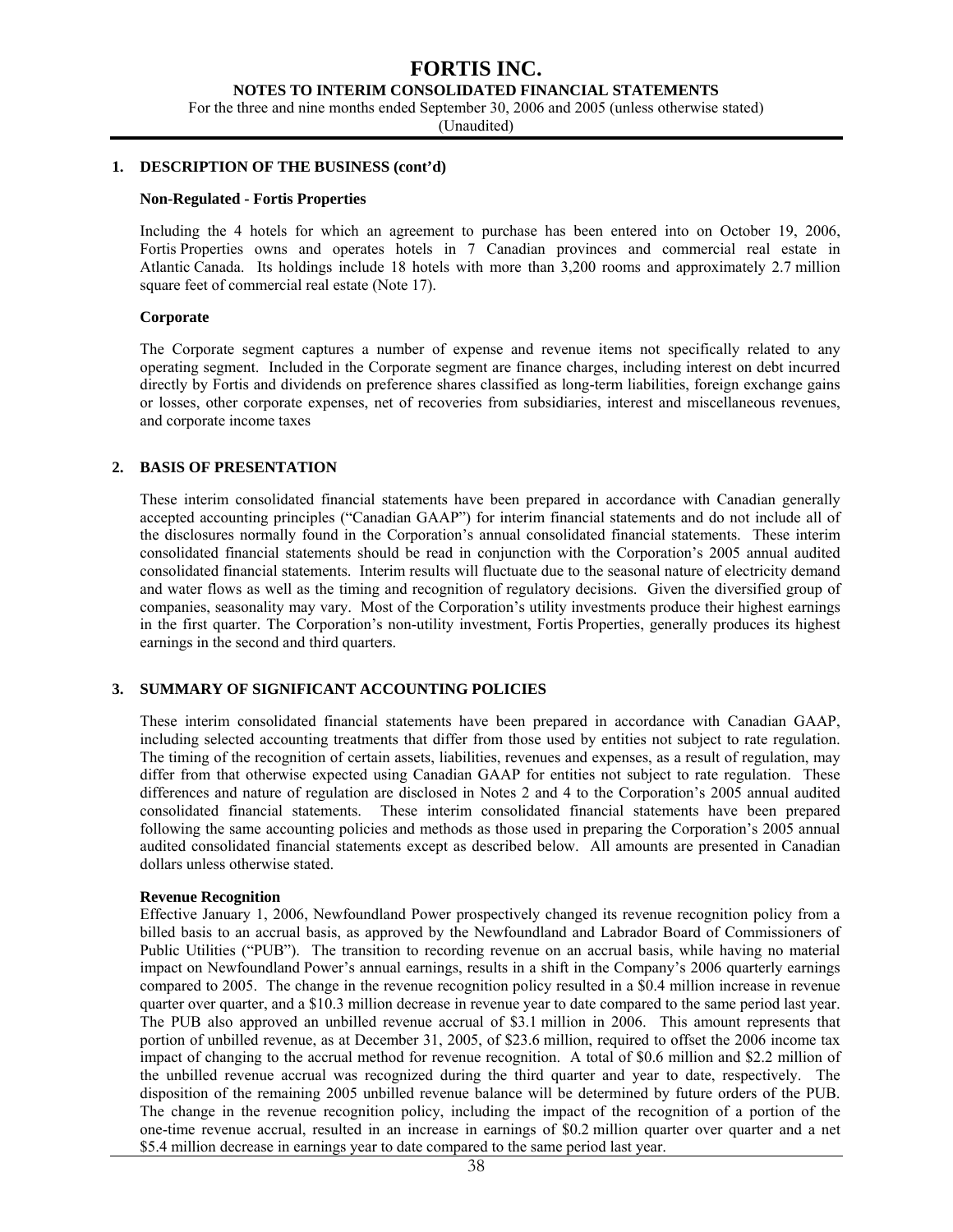#### **NOTES TO INTERIM CONSOLIDATED FINANCIAL STATEMENTS**

For the three and nine months ended September 30, 2006 and 2005 (unless otherwise stated)

(Unaudited)

#### **3. SUMMARY OF SIGNIFICANT ACCOUNTING POLICIES (cont'd)**

#### **Conditional Asset Retirement Obligations**

On April 1, 2006, Fortis retroactively adopted EIC 159, *Conditional Asset Retirement Obligations* ("EIC 159"). EIC 159 requires an entity to recognize a liability for the fair value of an asset retirement obligation ("ARO") even though the timing and/or method of settlement are conditional on future events. While conditional AROs have been identified, no amounts have been recorded as they are immaterial to the Corporation's results of operations and financial position.

#### **Corporate Income Taxes**

Effective January 1, 2006, FortisAlberta is following the taxes payable method of accounting for federal income taxes. As prescribed by the 2006/2007 Negotiated Settlement Agreement, approved by the Alberta Electric Utility Board ("AEUB") on June 29, 2006, corporate income tax expenses are now recovered through customer rates based only on income taxes that are currently payable for regulatory purposes. The cumulative impact of the change in the income tax methodology for the first half of 2006 was recorded by the Corporation during the second quarter of 2006. Under the new methodology, current rates do not include the recovery of future income taxes related to certain temporary differences between the tax basis of assets and liabilities and their carrying amounts for regulatory purposes, as these taxes are expected to be collected in customer rates when they become payable. Accordingly, FortisAlberta no longer recognizes income taxes deferred to future years as a result of the specified temporary differences. The Company only recognizes future income taxes for certain deferral amounts where the future income taxes will not be collected in future customer rates.

In 2005, FortisAlberta followed the taxes payable method of accounting for provincial income taxes and federal income tax expenses were recovered through customer rates based on a modified liability method. Under the modified liability method, customer rates included the recovery of future federal income taxes related to specified temporary differences between the tax basis of assets and liabilities and their carrying amounts for regulatory purposes. As a result of collecting a portion of future federal income taxes within customer rates in 2005, FortisAlberta previously recognized future federal income taxes within the 2005 financial statements and also set up a regulatory liability equal to the amount of future federal income taxes recognized that had not yet been reflected in customer rates. However, due to the 2006/2007 Negotiated Settlement Agreement, the future income tax asset and offsetting regulatory liability are no longer recognized which resulted in a \$50.7 million reduction in the Corporation's future income tax assets and regulatory liabilities during the second quarter of 2006. Had FortisAlberta accounted for its regulated operations using the liability method in 2006, the Company would have had additional future income tax assets of approximately \$60.2 million at September 30, 2006 and would have recognized additional future income tax expense of approximately \$3.9 million and \$16.5 million for the third quarter and year-to-date period ended September 30, 2006, respectively (Note 13). Had the liability method been used during 2006, there would have been no net earnings impact associated with the additional future income tax expense as FortisAlberta would have recorded an offsetting regulatory asset for future recovery in customer rates.

#### **Employee Future Benefits**

Effective January 1, 2006, as prescribed by the AEUB-approved 2006/2007 Negotiated Settlement Agreement, FortisAlberta is recovering in customer rates other post-employment benefits and supplemental pension plan costs based on the cash payments made. However, any difference between the expense recognized under Canadian GAAP and that recovered from customers in current customer rates for other post-employment and pension plans, which is expected to be recovered or refunded in future customer rates, is subject to deferral treatment and is recorded as a regulatory asset on the balance sheet.

#### **4. USE OF ESTIMATES**

The preparation of the Corporation's interim consolidated financial statements in accordance with Canadian GAAP requires management to make estimates and assumptions that affect the reported amounts of assets and liabilities and the disclosure of contingent assets and liabilities at the date of the financial statements and the reported amounts of revenue and expenses during the reporting periods. Estimates are based on historical experience, current conditions and various other assumptions believed to be reasonable under the circumstances.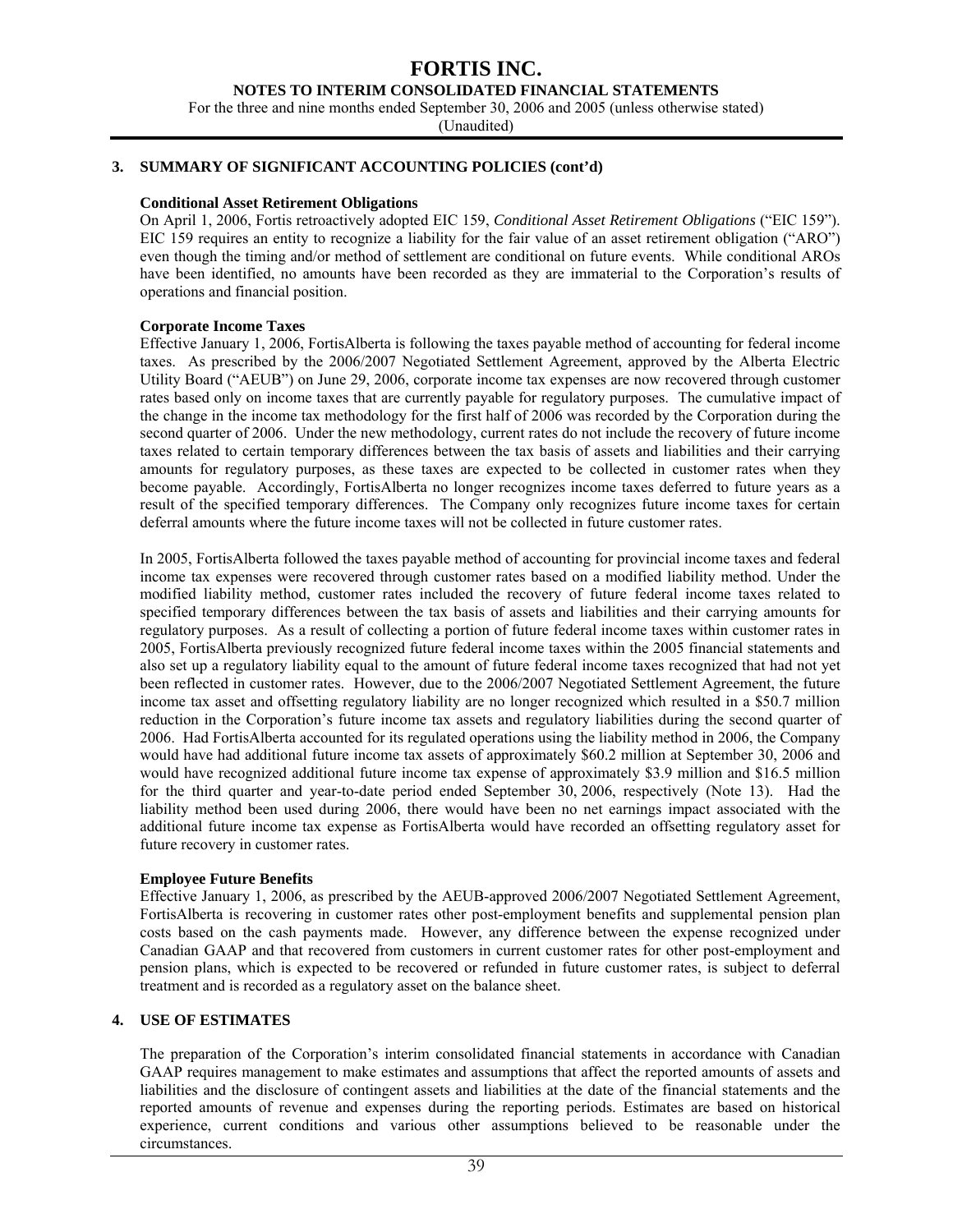#### **NOTES TO INTERIM CONSOLIDATED FINANCIAL STATEMENTS**

For the three and nine months ended September 30, 2006 and 2005 (unless otherwise stated)

(Unaudited)

#### **4. USE OF ESTIMATES (cont'd)**

Additionally, certain estimates are necessary since the regulatory environments in which the Corporation's utilities operate often require amounts to be recorded at estimated values until these amounts are finalized pursuant to regulatory decisions or other regulatory proceedings.

Due to changes in facts and circumstances and the inherent uncertainty involved in making estimates, actual results may differ significantly from current estimates. Estimates are reviewed periodically and, as adjustments become necessary, are reported in earnings in the period they become known. Interim financial statements may also employ a greater use of estimates than the annual financial statements. There were no material changes to the Corporation's critical accounting estimates during the nine-month period ended September 30, 2006 from those disclosed in the Corporation's Management Discussion and Analysis for the year ended December 31, 2005, except as discussed below and as described in Note 16 to these interim consolidated financial statements.

### **Rates**

On May 23, 2006 and June 29, 2006, FortisBC and FortisAlberta, respectively, received approval for final rates to be charged to customers in 2006 as a result of the respective regulators' approval of the Negotiated Settlement Agreements. At FortisBC, the 5.9 per cent interim increase in electricity rates charged to customers, effective January 1, 2006, and the 2006 final approved rate increase were the same. At FortisAlberta, the AEUB approved a 1.9 per cent decrease in distribution rates, effective January 1, 2006. FortisAlberta has been charging interim rates which are the same as those charged in 2005. The impact of the decrease in rates at FortisAlberta, effective January 1, 2006, was a reduction of revenue of \$1.1 million and \$3.2 million in the Corporation's third quarter and year-to-date consolidated financial statements, respectively, compared to the same periods last year, which will be refunded to customers during 2007.

#### **Amortization and Capitalized Overhead**

FortisBC recently completed a depreciation study on the estimated useful life of its property, plant and equipment recommending an increase in the Company's composite depreciation rate. The BCUC-approved 2006 Negotiated Settlement Agreement resulted in an increase in the composite depreciation rate from 2.6 per cent to 3.2 per cent, effective January 1, 2006, the impact of which has increased amortization costs in the Corporation's third quarter and year-to-date consolidated financial statements by approximately \$1.2 million and \$3.5 million, respectively, compared to the same periods last year.

FortisBC also recently completed an analysis of its capitalized overhead allocation method. This analysis supported a change in the estimate of capitalized overhead. The changed estimate calculates capitalized overhead as a percentage of all corporate overhead, whereas previously the percentage was applied to a limited pool of corporate costs. The 2006 Negotiated Settlement Agreement resulted in an increase in the amount of capitalized overhead, effective January 1, 2006, from approximately 9 per cent of BCUC-approved 2005 forecast gross operating and maintenance expenses to 20 per cent of BCUC-approved 2006 forecast gross operating and maintenance expenses. The impact of this change in estimate has decreased operating costs in the Corporation's third quarter and year-to-date consolidated financial statements by approximately \$1.1 million and \$3.7 million, respectively, compared to the same periods last year.

### **5. SHORT-TERM BORROWINGS AND LONG-TERM DEBT**

The Corporation and its subsidiaries had consolidated authorized lines of credit of \$923.9 million, of which \$682.2 million was unused at September 30, 2006. The following summary outlines the Corporation's credit facilities by reporting segments.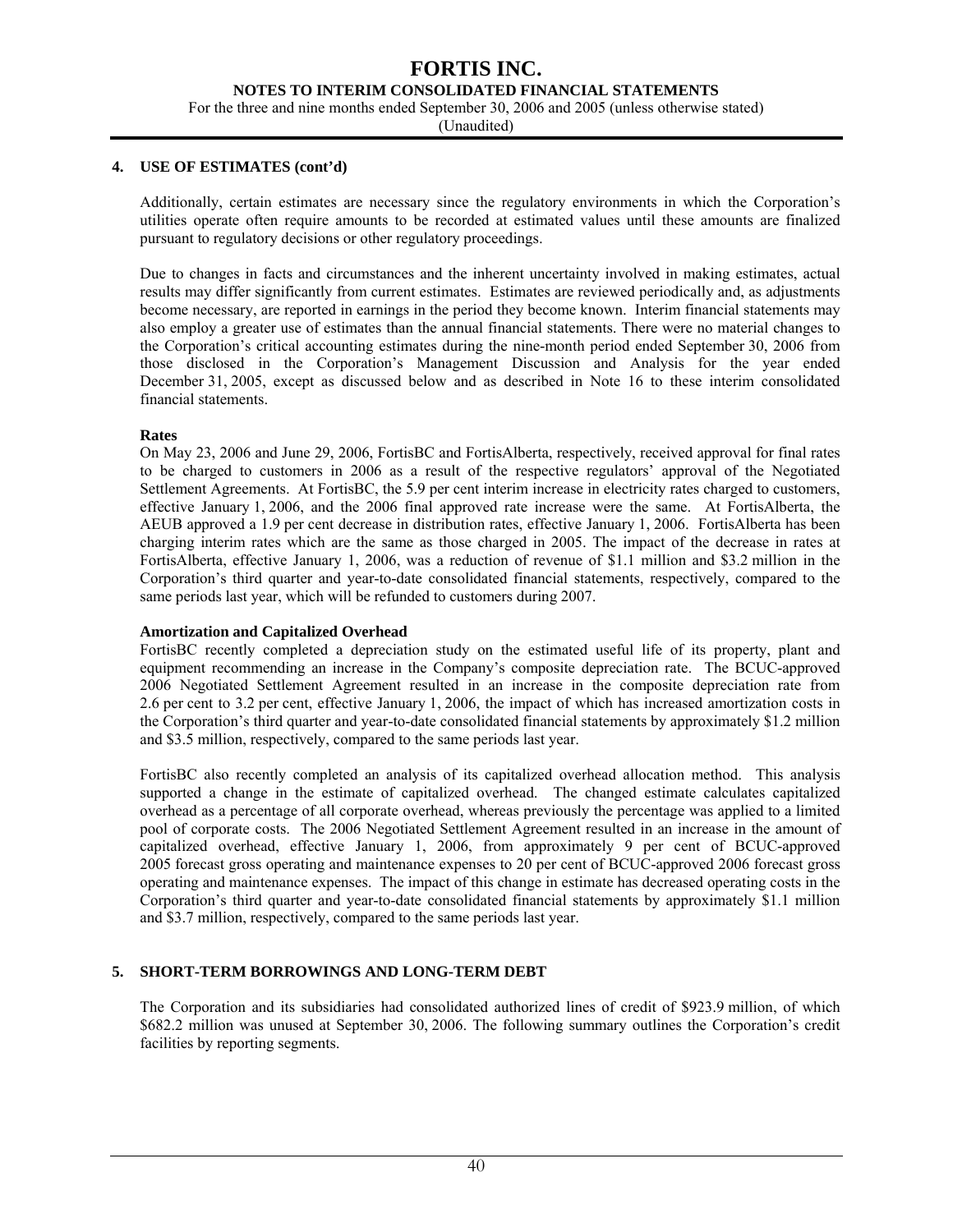#### **NOTES TO INTERIM CONSOLIDATED FINANCIAL STATEMENTS**

For the three and nine months ended September 30, 2006 and 2005 (unless otherwise stated)

(Unaudited)

| <b>Credit Facilities</b><br>(\$ millions) | Corporate | Regulated<br>Utilities | Fortis<br>Generation | Fortis<br>Properties     | Total as at<br>September 30,<br>2006 | Total as at<br>December 31.<br>2005 |
|-------------------------------------------|-----------|------------------------|----------------------|--------------------------|--------------------------------------|-------------------------------------|
| Total credit facilities                   | 315.0     | 594.2                  | 2.2                  | 12.5                     | 923.9                                | 747.1                               |
| Credit facilities utilized                |           |                        |                      |                          |                                      |                                     |
| Short-term borrowings                     | (4.1)     | (66.6)                 |                      | $\overline{\phantom{a}}$ | (70.7)                               | (48.9)                              |
| Long-term debt                            | (48.2)    | (59.4)                 | -                    | $\overline{\phantom{a}}$ | (107.6)                              | (85.8)                              |
| Letters of credit outstanding             | (4.5)     | (56.8)                 |                      | (2.1)                    | (63.4)                               | (73.6)                              |
| Credit facilities available               | 258.2     | 411.4                  | 2.2                  | 10.4                     | 682.2                                | 538.8                               |

### **5. SHORT-TERM BORROWINGS AND LONG-TERM DEBT (cont'd)**

At September 30, 2006 and December 31, 2005, certain borrowings under the Corporation's and subsidiaries' credit facilities have been classified as long-term debt. These borrowings are under long-term credit facilities and management's intention is to refinance these borrowings with long-term permanent financing during future periods.

In January 2006, Newfoundland Power renegotiated its syndicated \$100 million committed revolving term credit facility extending the term from 1 year to 3 years, with maturity now in January 2009.

In January 2006, Maritime Electric's \$25 million non-revolving unsecured short-term bridge financing, primarily in support of the construction of the 50-MW combustion turbine generating facility, was extended until July 2007. In August 2006, the amount available on Maritime Electric's operating credit facilities was increased to \$30 million from \$25 million.

In March 2006, FortisAlberta amended its unsecured term syndicated credit facility increasing the amount available to \$200 million from \$150 million and extending the maturity date from May 2008 to May 2010. In addition, the Company, with the consent of the lenders, has the ability to request an increase in the limit of this credit facility by \$50 million under the same terms of the existing credit facility. In July 2006, FortisAlberta entered into a demand credit facility for \$10 million increasing the amount available to the Company under unsecured demand credit facilities to \$20 million.

In May 2006, the maturity date of FortisBC's \$50 million 364-day operating credit facility was extended to May 2007.

In June 2006, Fortis renegotiated and amended its \$145 million and \$50 million unsecured term credit facilities extending the maturity dates of these facilities from May 2008 and January 2009 to May 2010 and January 2011, respectively. Additionally, in July 2006, the amount available under the \$145 million facility was increased to \$250 million. These credit facilities can be used for general corporate purposes, including acquisitions.

On April 21, 2006, FortisAlberta issued \$100 million in unsecured debentures bearing interest at 5.40% per annum, payable semi-annually on April 21 and October 21, due April 21, 2036. The net proceeds of the offering were used primarily to repay existing indebtedness on FortisAlberta's term syndicated credit facility.

At September 30, 2006, total credit facilities included both a US\$2 million overdraft facility and a US\$9 million standby credit facility for hurricane damage at PPC. No drawings were made on these facilities as at September 30, 2006.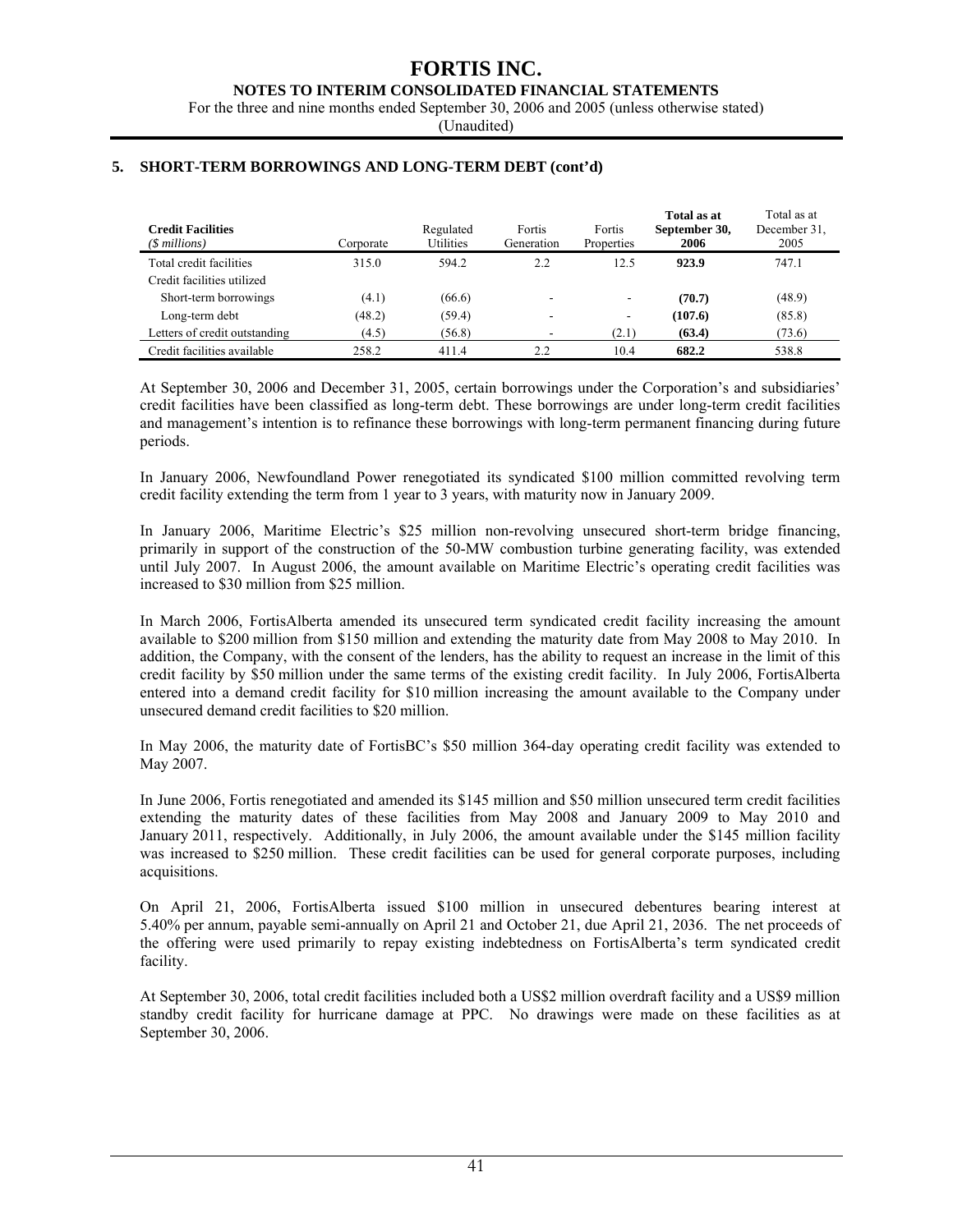#### **NOTES TO INTERIM CONSOLIDATED FINANCIAL STATEMENTS**

For the three and nine months ended September 30, 2006 and 2005 (unless otherwise stated)

(Unaudited)

### **6. COMMON SHARES**

Authorized: an unlimited number of Common Shares without nominal or par value.

|    |                               | <b>September 30, 2006</b> |                | December 31, 2005 |                |  |
|----|-------------------------------|---------------------------|----------------|-------------------|----------------|--|
|    |                               | Number of                 | Amount         | Number of         | Amount         |  |
| a) | <b>Issued and Outstanding</b> | <b>Shares</b>             | (in thousands) | Shares            | (in thousands) |  |
|    | Common Shares                 | 103.706.052               | \$822.518      | 103.203.981       | \$ 813.304     |  |

Common Shares issued during the period were as follows:

|                                             | <b>Ouarter Ended</b><br><b>September 30, 2006</b>                       |           | Year-to-date<br><b>September 30, 2006</b> |           |           |                          |
|---------------------------------------------|-------------------------------------------------------------------------|-----------|-------------------------------------------|-----------|-----------|--------------------------|
|                                             | Number of<br>Amount<br>(in thousands)<br><b>Shares</b><br><b>Shares</b> |           |                                           |           | Number of | Amount<br>(in thousands) |
| Opening balance                             | 103,489,080                                                             | \$819,227 | 103,203,981                               | \$813,304 |           |                          |
| Consumer Share Purchase Plan                | 17,636                                                                  | 429       | 59,203                                    | 1,387     |           |                          |
| Dividend Reinvestment Plan                  | 41,775                                                                  | 1.017     | 133,023                                   | 3,119     |           |                          |
| Employee Share Purchase Plan                | 19.925                                                                  | 484       | 110,340                                   | 2,567     |           |                          |
| Directors' and Executive Stock Option Plans | 137,636                                                                 | 1.361     | 199,505                                   | 2,141     |           |                          |
|                                             | 103,706,052                                                             | \$822,518 | 103,706,052                               | \$822,518 |           |                          |

At September 30, 2006, 11,344,396 Common Shares remained reserved for issue under the terms of the above-noted share purchase, dividend reinvestment and stock option plans.

### **b) Earnings per Common Share**

The Corporation calculates earnings per common share on the weighted average number of common shares outstanding. The year-to-date weighted average number of common shares outstanding was 103,451,471 and 101,293,188 at September 30, 2006 and September 30, 2005, respectively. The weighted average number of common shares outstanding was 103,645,612 and 103,009,732 for the quarters ended September 30, 2006 and September 30, 2005, respectively.

Diluted earnings per common share are calculated using the treasury stock method for options and the "if-converted" method for convertible securities.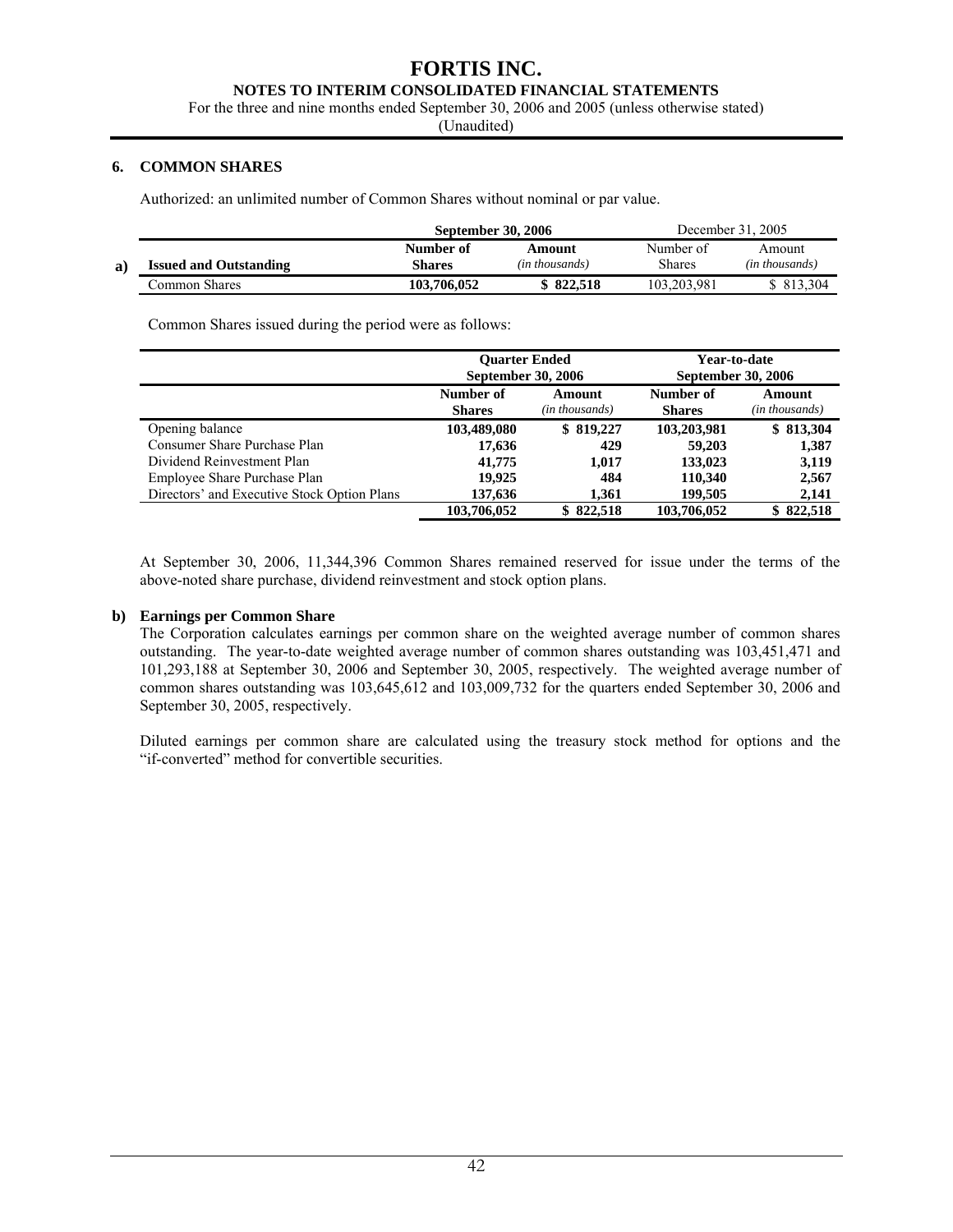# **NOTES TO INTERIM CONSOLIDATED FINANCIAL STATEMENTS**

For the three and nine months ended September 30, 2006 and 2005 (unless otherwise stated)

(Unaudited)

#### **6. COMMON SHARES (cont'd)**

### **b) Earnings per Common Share**

Earnings per common share are as follows:

|                                                | <b>Quarter Ended September 30</b> |                     |                        |                |                     |                 |  |
|------------------------------------------------|-----------------------------------|---------------------|------------------------|----------------|---------------------|-----------------|--|
|                                                |                                   | 2006                |                        | 2005           |                     |                 |  |
|                                                |                                   | Weighted<br>Average | <b>Earnings</b><br>per |                | Weighted<br>Average | Earnings<br>per |  |
|                                                | <b>Earnings</b>                   | <b>Shares</b>       | Common                 | Earnings       | <b>Shares</b>       | Common          |  |
|                                                | (in thousands)                    | (in thousands)      | <b>Share</b>           | (in thousands) | (in thousands)      | Share           |  |
| Earnings                                       | \$38,750                          |                     |                        | \$37,450       |                     |                 |  |
| Weighted average                               |                                   |                     |                        |                |                     |                 |  |
| shares outstanding                             |                                   | 103,646             |                        |                | 103,010             |                 |  |
| <b>Basic Earnings per</b>                      |                                   |                     |                        |                |                     |                 |  |
| <b>Common Share</b>                            |                                   |                     | \$0.37                 |                |                     | \$0.36          |  |
| Effect of dilutive<br>securities:              |                                   |                     |                        |                |                     |                 |  |
| Stock options                                  |                                   | 1,196               |                        |                | 920                 |                 |  |
| Preference Shares<br>(Note $8(i)$ and $(ii)$ ) | 4,152                             | 14,096              |                        | 4,152          | 19,688              |                 |  |
| Convertible debentures                         | 255                               | 1,925               |                        | 273            | 1,924               |                 |  |
| <b>Diluted Earnings per</b>                    |                                   |                     |                        |                |                     |                 |  |
| <b>Common Share</b>                            | \$43,157                          | 120,863             | \$0.36                 | \$41,875       | 125,542             | \$0.33          |  |

|                             | <b>Year-to-date September 30</b> |                |                 |                |                |          |
|-----------------------------|----------------------------------|----------------|-----------------|----------------|----------------|----------|
|                             |                                  | 2006           |                 |                | 2005           |          |
|                             |                                  | Weighted       | <b>Earnings</b> |                | Weighted       | Earnings |
|                             |                                  | Average        | per             |                | Average        | per      |
|                             | <b>Earnings</b>                  | <b>Shares</b>  | Common          | Earnings       | <b>Shares</b>  | Common   |
|                             | (in thousands)                   | (in thousands) | <b>Share</b>    | (in thousands) | (in thousands) | Share    |
| Earnings                    | \$113,301                        |                |                 | \$114,834      |                |          |
| Weighted average            |                                  |                |                 |                |                |          |
| shares outstanding          |                                  | 103,451        |                 |                | 101,293        |          |
| <b>Basic Earnings per</b>   |                                  |                |                 |                |                |          |
| <b>Common Share</b>         |                                  |                | \$1.09          |                |                | \$1.13   |
| Effect of dilutive          |                                  |                |                 |                |                |          |
| securities:                 |                                  |                |                 |                |                |          |
| Stock options               |                                  | 1,196          |                 |                | 920            |          |
| Preference Shares           |                                  |                |                 |                |                |          |
| (Note $8$ (i) and (ii))     | 12,455                           | 14,096         |                 | 12,455         | 19,688         |          |
| Convertible debentures      | 774                              | 1,925          |                 | 836            | 1,924          |          |
| <b>Diluted Earnings per</b> |                                  |                |                 |                |                |          |
| <b>Common Share</b>         | \$126,530                        | 120,668        | \$1.05          | \$128,125      | 123,825        | \$1.03   |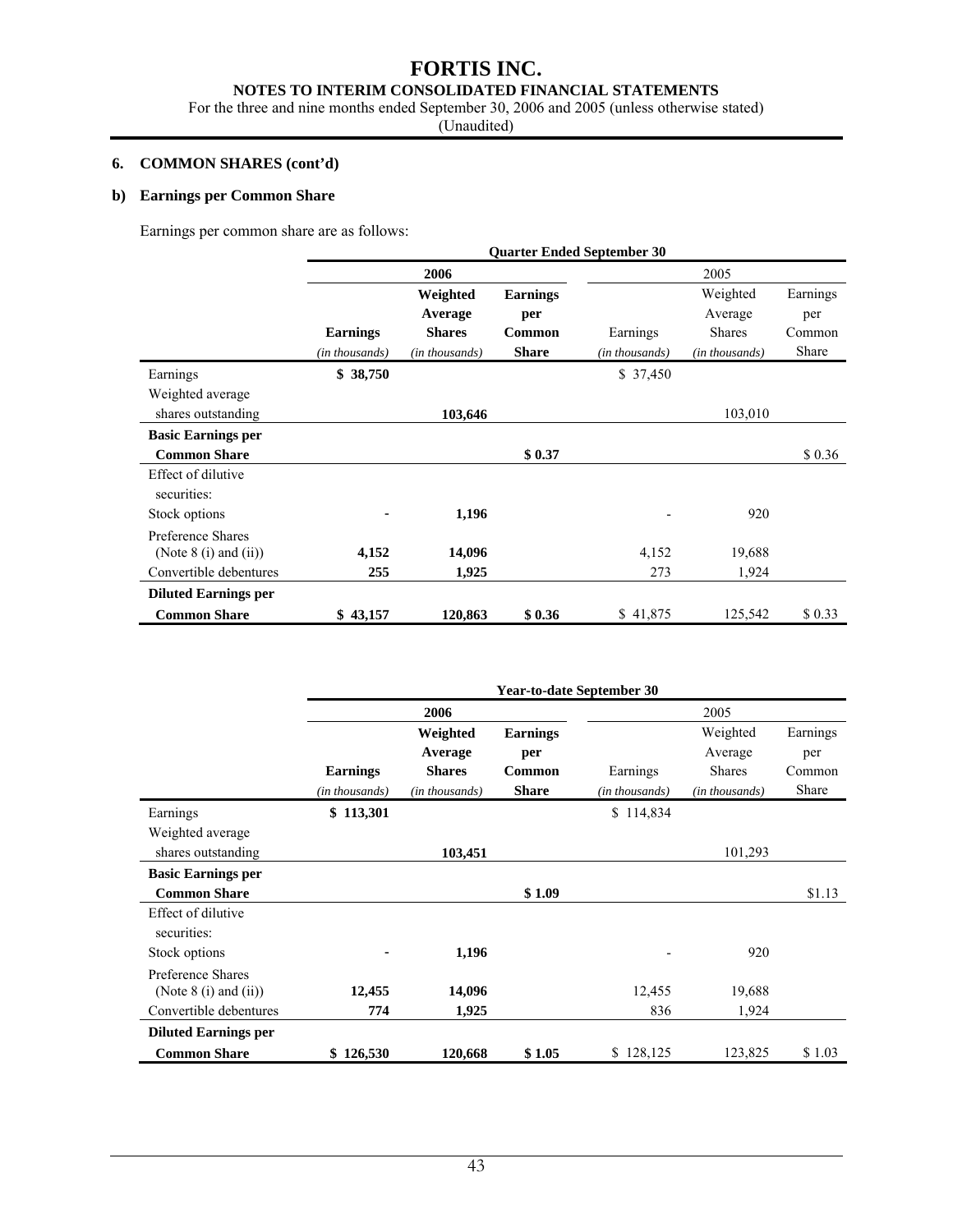#### **NOTES TO INTERIM CONSOLIDATED FINANCIAL STATEMENTS**

For the three and nine months ended September 30, 2006 and 2005 (unless otherwise stated)

(Unaudited)

### **7. STOCK OPTIONS**

The Corporation is authorized to grant certain key employees and directors of Fortis Inc. and its subsidiaries options to purchase Common Shares of the Corporation. At September 30, 2006, the Corporation had the following stock-based compensation plans: Executive Stock Option Plan, 2002 Stock Option Plan and 2006 Stock Option Plan. The 2002 Stock Option Plan was adopted at the Annual and Special General Meeting on May 15, 2002 to ultimately replace the Executive and the former Directors' Stock Option Plans. The Executive Stock Option Plan will cease to exist when all outstanding options are exercised or expire in or before 2011. A new 2006 Stock Option Plan ("2006 Plan") was approved at the May 2, 2006 Annual Meeting at which Special Business was conducted. The 2006 Plan will ultimately replace the Executive Stock Option Plan and 2002 Stock Option Plan. The Corporation has ceased the grant of options under the 2002 Stock Option Plan and all new options to be granted by Fortis will be granted under the 2006 Stock Option Plan. Options granted under the 2006 Plan will have a maximum term of 7 years, which is reduced from 10 years under the 2002 Stock Option Plan, and will expire no later than 3 years after the termination, death or retirement of the optionee compared to no later than 1 year under the 2002 Stock Option Plan. Directors are not eligible to receive grants of options under the 2006 Plan.

|                                            | <b>Ouarter Ended</b><br>September 30, 2006 |                                     | Year-to-date<br><b>September 30, 2006</b> |                                     |  |
|--------------------------------------------|--------------------------------------------|-------------------------------------|-------------------------------------------|-------------------------------------|--|
|                                            | Number of<br><b>Options</b>                | Weighted<br>Average<br><b>Price</b> | Number of<br><b>Options</b>               | Weighted<br>Average<br><b>Price</b> |  |
| Options outstanding at beginning of period | 3,986,768                                  | \$15.60                             | 3,421,876                                 | \$14.18                             |  |
| Granted                                    | ۰                                          | \$<br>۰                             | 626,761                                   | \$22.94                             |  |
| Cancelled                                  | ۰                                          | \$<br>٠                             | ۰                                         | \$                                  |  |
| Exercised                                  | (137, 636)                                 | 9.78<br>\$                          | (199.505)                                 | \$10.36                             |  |
| Options outstanding at end of period       | 3.849.132                                  | \$15.80                             | 3.849.132                                 | \$15.80                             |  |

| Details of stock options<br>outstanding are as follows: | Number of<br><b>Options</b> | <b>Exercise</b><br><b>Price</b> | <b>Expiry</b><br>Date |
|---------------------------------------------------------|-----------------------------|---------------------------------|-----------------------|
|                                                         | 288,696                     | \$<br>9.57                      | 2011                  |
|                                                         | 624,348                     | \$<br>12.03                     | 2012                  |
|                                                         | 695,789                     | \$<br>12.81                     | 2013                  |
|                                                         | 704,852                     | \$<br>15.28                     | 2014                  |
|                                                         | 12,000                      | \$<br>15.23                     | 2014                  |
|                                                         | 68,557                      | \$<br>14.55                     | 2014                  |
|                                                         | 766,389                     | \$<br>18.40                     | 2015                  |
|                                                         | 28,000                      | \$<br>18.11                     | 2015                  |
|                                                         | 33,740                      | \$<br>20.82                     | 2015                  |
|                                                         | 626,761                     | \$<br>22.94                     | 2016                  |
|                                                         | 3,849,132                   |                                 |                       |
| Options vested at end of period                         | 2,008,836                   |                                 |                       |

#### **Stock-Based Compensation**

On February 28, 2006, the Corporation granted 626,761 options on common shares under its 2002 Stock Option Plan at the 5-day average trading price immediately preceding the date of grant of \$22.94. These options vest evenly over a 4-year period on each anniversary of the date of grant. The options expire 10 years after the date of grant. The fair market value of each option granted was \$3.90 per option.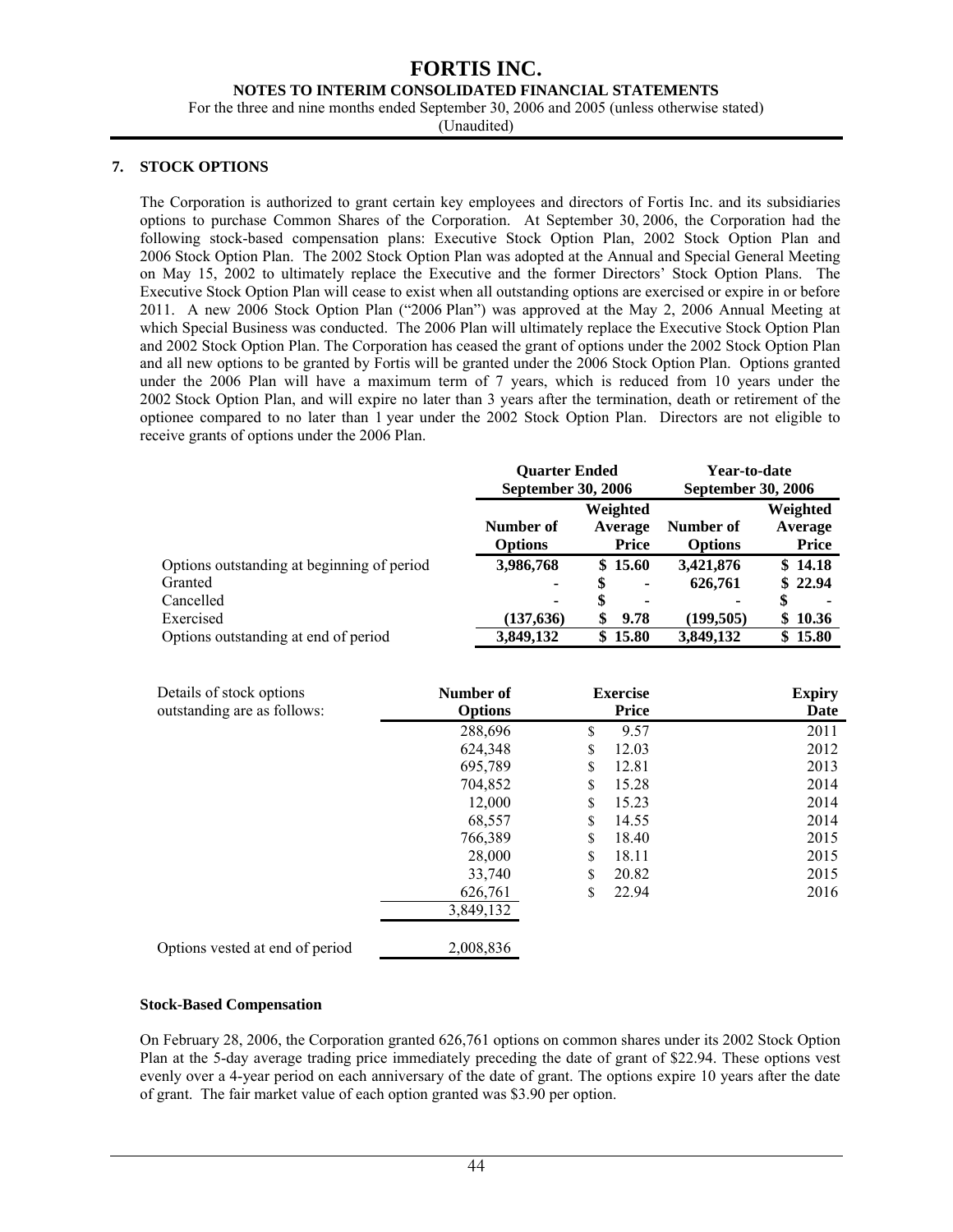#### **NOTES TO INTERIM CONSOLIDATED FINANCIAL STATEMENTS**

For the three and nine months ended September 30, 2006 and 2005 (unless otherwise stated)

(Unaudited)

#### **7. STOCK OPTIONS (cont'd)**

The fair value was estimated on the date of grant using the Black-Scholes fair value option-pricing model and the following assumptions:

|                                        | <b>February 28, 2006</b> |
|----------------------------------------|--------------------------|
| Dividend yield $(\% )$                 | 3.02                     |
| Expected volatility $(\%)$             | 16.7                     |
| Risk-free interest rate $(\% )$        | 4.12                     |
| Weighted-average expected life (years) | 75                       |

The Corporation records compensation expense upon the issuance of stock options under its 2002 and 2006 Stock Option Plans. Using the fair value method, the compensation expense is amortized over the 4-year vesting period of the options. Under the fair value method, \$0.4 million and \$1.2 million were recorded as compensation expense for the three and nine months ended September 30, 2006, respectively (\$0.4 million and \$1.2 million for the three and nine months ended September 30, 2005, respectively).

#### **8. PREFERENCE SHARES**

Authorized

(a) an unlimited number of First Preference Shares, without nominal or par value

(b) an unlimited number of Second Preference Shares, without nominal or par value

|                                                                                     |                                                  | <b>September 30, 2006</b>  |                          | December 31, 2005          |                          |  |
|-------------------------------------------------------------------------------------|--------------------------------------------------|----------------------------|--------------------------|----------------------------|--------------------------|--|
| <b>Issued and Outstanding</b>                                                       | <b>Balance</b><br><b>Sheet</b><br>Classification | Number of<br><b>Shares</b> | Amount<br>(in thousands) | Number of<br><b>Shares</b> | Amount<br>(in thousands) |  |
| First Preference Shares, Series C<br>(1)<br>(ii) First Preference Shares, Series E. | <b>Debt</b><br>Debt                              | 5,000,000<br>7,993,500     | \$122,992<br>196.500     | 5.000,000<br>7,993,500     | \$122.992<br>196,500     |  |
| Total classified as debt                                                            |                                                  | 12,993,500                 | \$319,492                | 12,993,500                 | \$319,492                |  |
| (iii) First Preference Shares, Series F                                             | <b>Equity</b>                                    | 5,000,000                  | \$122,466                | ٠                          |                          |  |

#### **(i) First Preference Shares, Series C**

The First Preference Shares, Series C are entitled to fixed cumulative preferential cash dividends at a rate of \$1.3625 per share per annum. On or after June 1, 2010, the Corporation may, at its option, redeem for cash the First Preference Shares, Series C, in whole at any time or in part from time to time, at \$25.75 per share if redeemed before June 1, 2011, at \$25.50 per share if redeemed on or after June 1, 2011 but before June 1, 2012, at \$25.25 per share if redeemed on or after June 1, 2012 but before June 1, 2013 and at \$25.00 per share if redeemed on or after June 1, 2013 plus, in each case, all accrued and unpaid dividends up to but excluding the date fixed for redemption.

On or after June 1, 2010, the Corporation may, at its option, convert all, or from time to time any part of the outstanding First Preference Shares, Series C into fully paid and freely tradable common shares of the Corporation. The number of common shares into which each Preference Share may be so converted will be determined by dividing the then-applicable redemption price per Preference Share, together with all accrued and unpaid dividends up to but excluding the date fixed for conversion, by the greater of \$1.00 and 95 per cent of the then-current market price of the common shares at such time.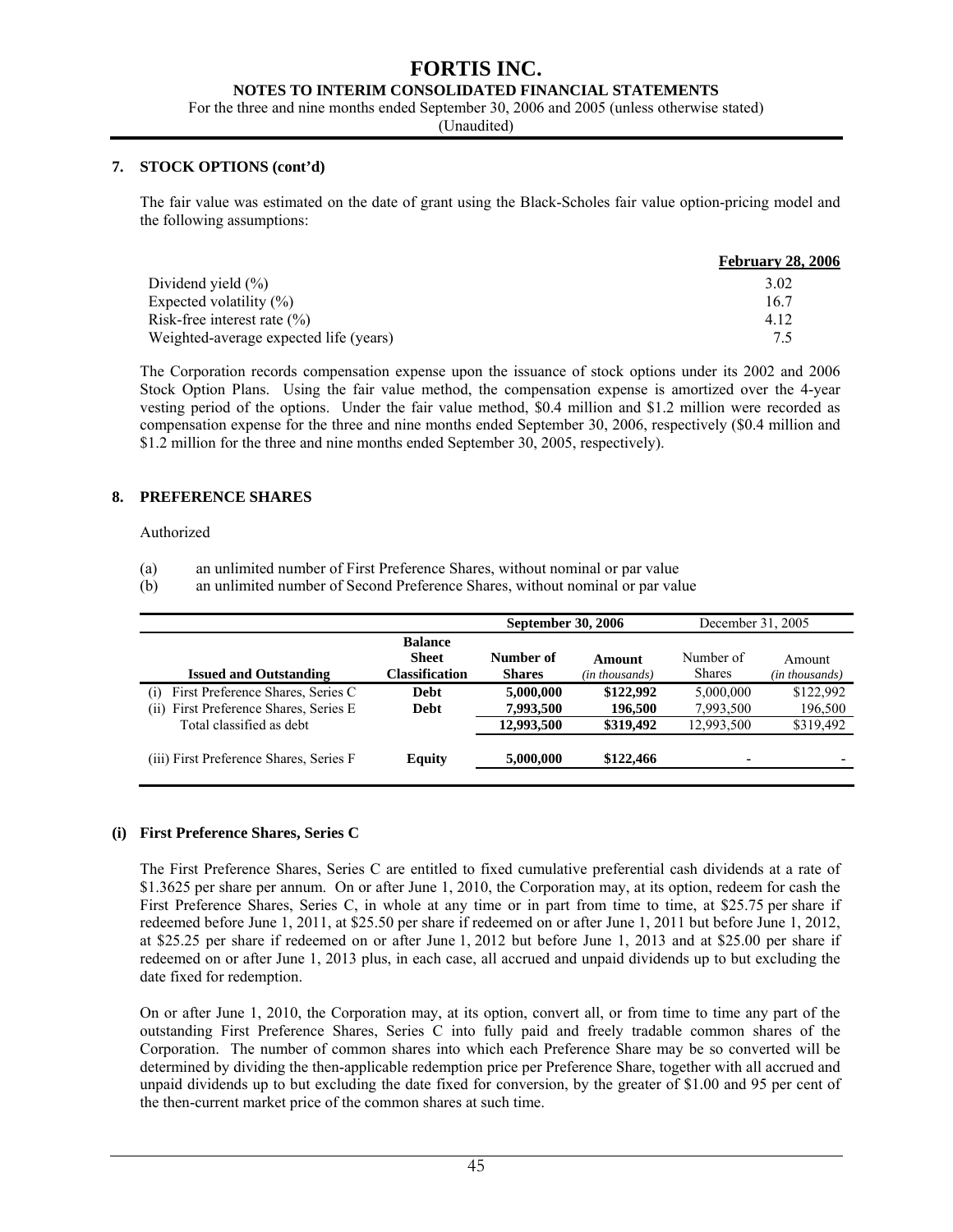#### **NOTES TO INTERIM CONSOLIDATED FINANCIAL STATEMENTS**

For the three and nine months ended September 30, 2006 and 2005 (unless otherwise stated)

(Unaudited)

#### **8. PREFERENCE SHARES (cont'd)**

#### **(i) First Preference Shares, Series C (cont'd)**

On or after September 1, 2013, each First Preference Share, Series C will be convertible at the option of the holder on the third day of September, December, March and June of each year into freely tradable common shares determined by dividing \$25.00, together with all accrued and unpaid dividends up to but excluding the date fixed for conversion, by the greater of \$1.00 and 95 per cent of the then-current market price of the common shares.

If a holder of First Preference Shares, Series C elects to convert any of such shares into common shares, the Corporation can redeem such First Preference Shares, Series C for cash or arrange for the sale of those shares to substitute purchasers.

As the First Preference Shares, Series C are redeemable at the option of the shareholder, they meet the definition of a financial liability and, therefore, are classified as long-term liabilities with associated dividends classified as finance charges.

#### **(ii) First Preference Shares, Series E**

The First Preference Shares, Series E are entitled to receive fixed cumulative preferential cash dividends in the amount of \$1.2250 per share per annum.

On or after June 1, 2013, the Corporation may, at its option, redeem all, or from time to time any part of, the outstanding First Preference Shares, Series E by the payment in cash of a sum per redeemed share equal to \$25.75 if redeemed during the 12 months commencing June 1, 2013, \$25.50 if redeemed during the 12 months commencing June 1, 2014, \$25.25 if redeemed during the 12 months commencing June 1, 2015, and \$25.00 if redeemed on or after June 1, 2016 plus, in each case, all accrued and unpaid dividends up to but excluding the date fixed for redemption.

On or after June 1, 2013, the Corporation may, at its option, convert all, or from time to time any part of the outstanding First Preference Shares, Series E into fully paid and freely tradable common shares of the Corporation. The number of common shares into which each Preference Share may be so converted will be determined by dividing the then-applicable redemption price per First Preference Share, Series E, together with all accrued and unpaid dividends up to but excluding the date fixed for conversion, by the greater of \$1.00 and 95 per cent of the then-current market price of the common shares at such time.

On or after September 1, 2016, each First Preference Share, Series E will be convertible at the option of the holder on the first business day of September, December, March and June of each year, into fully paid and freely tradable common shares determined by dividing \$25.00, together with all accrued and unpaid dividends up to but excluding the date fixed for conversion, by the greater of \$1.00 and 95 per cent of the then-current market price of the common shares. If a holder of Preference Shares, Series E elects to convert any of such shares into common shares, the Corporation can redeem such Preference Shares, Series E for cash or arrange for the sale of those shares to other purchasers.

As the First Preference Shares, Series E are redeemable at the option of the shareholder, they meet the definition of a financial liability and, therefore, are classified as long-term liabilities with associated dividends classified as finance charges.

#### **(iii) First Preference Shares, Series F**

On September 28, 2006, the Corporation issued 5,000,000 First Preference Shares, Series F at \$25.00 per share for net after-tax proceeds of \$122.5 million.

The First Preference Shares, Series F are entitled to receive fixed cumulative preferential cash dividends in the amount of \$1.2250 per share per annum.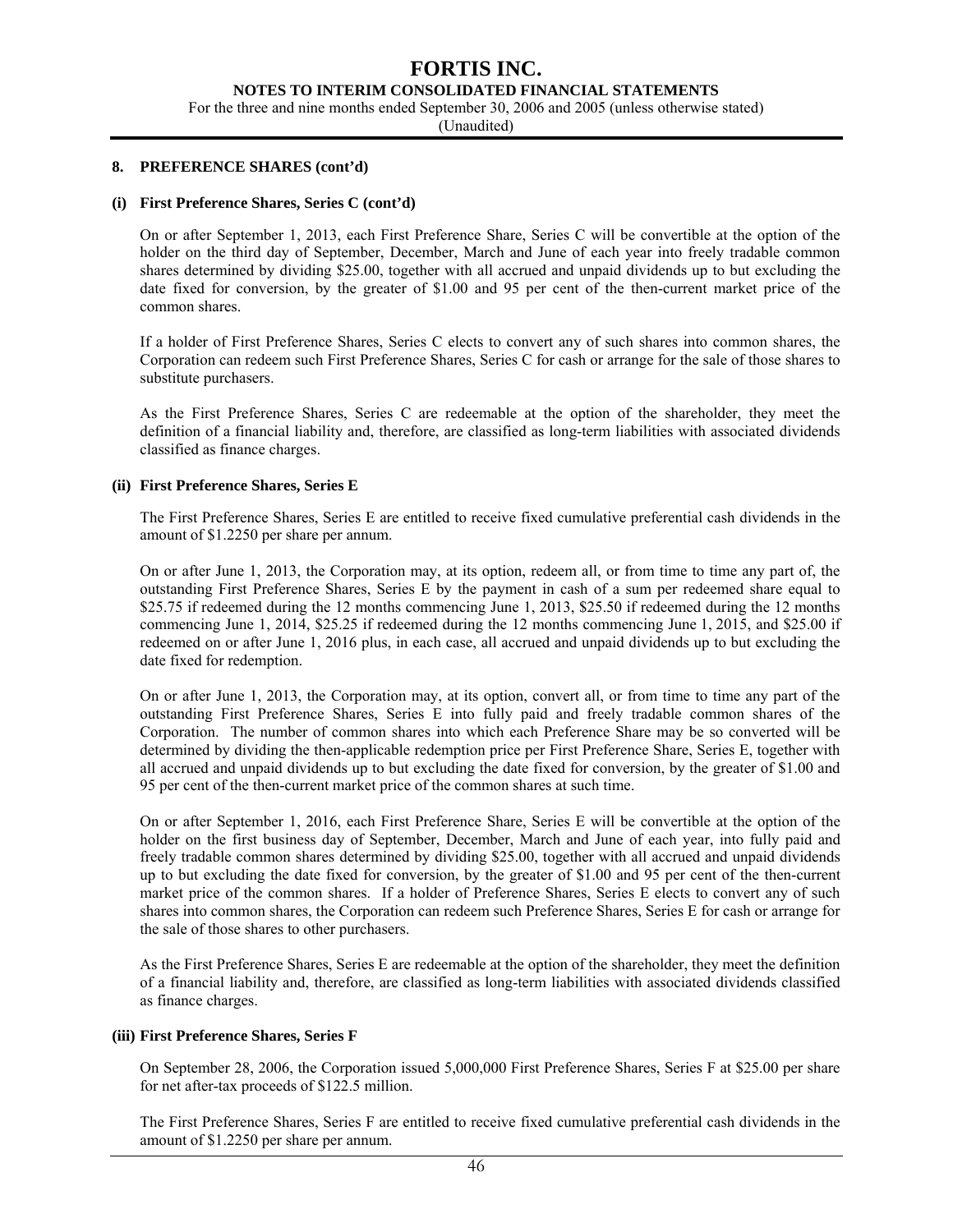#### **NOTES TO INTERIM CONSOLIDATED FINANCIAL STATEMENTS**

For the three and nine months ended September 30, 2006 and 2005 (unless otherwise stated)

(Unaudited)

#### **8. PREFERENCE SHARES (cont'd)**

#### **(iii) First Preference Shares, Series F (cont'd)**

On or after December 1, 2011, the Corporation may, at its option, redeem for cash the First Preference Shares, Series F, in whole at any time or in part from time to time, at \$26.00 per share if redeemed before December 1, 2012, at \$25.75 per share if redeemed on or after December 1, 2012 but before December 1, 2013, at \$25.50 per share if redeemed on or after December 1, 2013 but before December 1, 2014, at \$25.25 per share if redeemed on or after December 1, 2014 but before December 1, 2015, and at \$25.00 per share if redeemed on or after December 1, 2015 plus, in each case, all accrued and unpaid dividends up to but excluding the date fixed for redemption.

As the First Preference Shares, Series F are not redeemable at the option of the shareholder, they are classified as equity and the associated dividends will be deducted on the income statement immediately before arriving at net earnings applicable to common shares.

#### **9. EMPLOYEE FUTURE BENEFITS**

The Corporation provides pension arrangements and other post-employment benefits to qualified employees through both defined contribution and defined benefit arrangements. The cost of providing the defined benefit arrangements was \$4.6 million and \$14.1 million for the three and nine months ended September 30, 2006, respectively (\$2.5 million and \$10.7 million for the three and nine months ended September 30, 2005, respectively). The cost of providing the defined contribution arrangements for the three and nine months ended September 30, 2006 was \$0.9 million and \$2.5 million, respectively (\$0.7 million and \$2.3 million for the three and nine months ended September 30, 2005, respectively).

#### **10. FINANCE CHARGES**

|                                                         |           | <b>Ouarter Ended</b><br>September 30 | Year-to-date<br>September 30 |           |  |
|---------------------------------------------------------|-----------|--------------------------------------|------------------------------|-----------|--|
| (in thousands)                                          | 2006      | 2005                                 | 2006                         | 2005      |  |
| Amortization of debt and stock issue expenses           | 158<br>\$ | 147<br>S                             | 467<br>S                     | 493       |  |
| Interest - Long-term debt and capital lease obligations | 38,995    | 35,560                               | 114,333                      | 105,281   |  |
| - Short-term borrowings                                 | 1,960     | 1,116                                | 4.972                        | 5,397     |  |
| Interest charged to construction                        | (982)     | (2,016)                              | (3,079)                      | (4,684)   |  |
| Interest earned                                         | (842)     | (900)                                | (2,948)                      | (2,886)   |  |
| Unrealized foreign exchange gain on long-term debt      | (369)     | (3,765)                              | (1,808)                      | (2,406)   |  |
| Dividends on preference shares (Note 8 (i) and (ii))    | 4,152     | 4,152                                | 12,455                       | 12,455    |  |
|                                                         | \$43,072  | \$34,294                             | \$124,392                    | \$113,650 |  |

#### **11. GAIN ON SALE OF INCOME PRODUCING PROPERTY**

On June 28, 2006, Fortis Properties sold the Days Inn Sydney for gross proceeds of \$4.5 million resulting in a gain of \$2.1 million (\$1.6 million after-tax).

#### **12. GAIN ON SETTLEMENT OF CONTRACTUAL MATTERS**

In the first quarter of 2005, Fortis recorded a \$10.0 million (\$7.9 million after-tax) gain resulting from the settlement of contractual matters between FortisOntario and Ontario Power Generation Inc.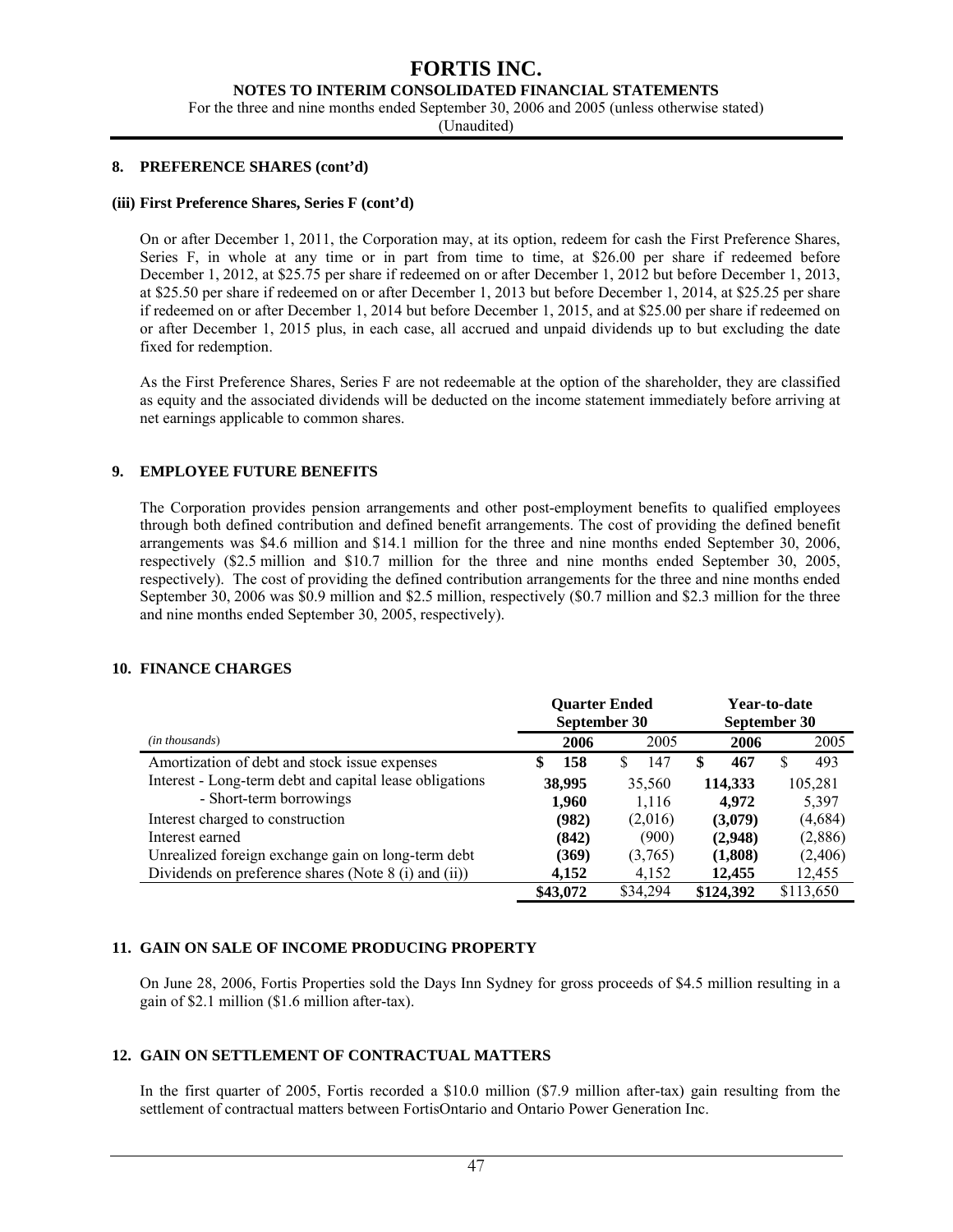### **NOTES TO INTERIM CONSOLIDATED FINANCIAL STATEMENTS**

For the three and nine months ended September 30, 2006 and 2005 (unless otherwise stated)

(Unaudited)

#### **13. CORPORATE TAXES**

Corporate taxes differ from the amount that would be expected by applying the enacted Canadian federal and provincial statutory income tax rates to earnings before income taxes. The following is a reconciliation of the consolidated statutory income tax rate to the consolidated effective income tax rate:

|                                                                                              | <b>Ouarter Ended</b><br>September 30<br>(%) |       | Year-to-date<br>September 30<br>$( \% )$ |       |
|----------------------------------------------------------------------------------------------|---------------------------------------------|-------|------------------------------------------|-------|
|                                                                                              | 2006                                        | 2005  | 2006                                     | 2005  |
| Statutory income tax rate                                                                    | 35.2                                        | 35.2  | 35.2                                     | 35.3  |
| Preference share dividends                                                                   | 3.2                                         | 2.6   | 3.2                                      | 2.5   |
| Large corporations' tax                                                                      |                                             | 1.5   |                                          | 1.9   |
| Differences between Canadian statutory rates and those<br>applicable to foreign subsidiaries | (9.8)                                       | (4.5) | (6.4)                                    | (2.7) |
| Items capitalized for accounting but expensed for income<br>tax purposes                     | (10.6)                                      | 4.8   | (12.3)                                   |       |
| Other timing differences                                                                     | (1.8)                                       | (0.6) | (1.5)                                    | (0.3) |
| Impact of reduction in income tax rates on future income<br>tax balances                     |                                             |       | (2.8)                                    |       |
| Change in revenue recognition policy at Newfoundland<br>Power (Note 3)                       | 0.3                                         |       | 0.8                                      |       |
| Maritime Electric tax reassessment (Note 16)                                                 | 0.1                                         |       | 1.2                                      |       |
| Cornwall Electric tax reassessment                                                           |                                             | (2.7) |                                          | (0.9) |
| Pension costs                                                                                | 0.3                                         | (0.8) | (0.4)                                    | (0.9) |
| Other                                                                                        | (2.7)                                       | (2.1) | (0.7)                                    | (0.9) |
| Effective income tax rate                                                                    | 14.2                                        | 33.4  | 16.3                                     | 34.0  |

During the second quarter of 2006, FortisAlberta recorded the impact associated with the first and second quarters of 2006, relating to the June 29, 2006 AEUB-approved 2006/2007 Negotiated Settlement Agreement, effective January 1, 2006. The approved 2006/2007 Negotiated Settlement Agreement resulted in a change in the income tax methodology whereby future income tax expense for federal income tax, associated with specified timing differences, is no longer being recognized. The effect of the change in income tax methodology has been a decrease in income tax expense during the quarter and year to date compared to the same periods last year, primarily associated with the timing of recognition for income tax purposes of those items capitalized for accounting purposes (Note 3).

#### **14. BUSINESS ACQUISITION**

#### **P.P.C Limited and Atlantic Equipment & Power (Turks and Caicos) Ltd.**

On August 28, 2006, Fortis, through a wholly owned subsidiary, acquired all issued and outstanding common shares of P.P.C. Limited ("PPC") and Atlantic Equipment & Power (Turks and Caicos) Ltd. ("Atlantic") for aggregate consideration of approximately \$97.4 million (US\$87.6 million). The purchase price net of assumed debt and acquisition costs of \$75.4 million (US\$67.8 million) was initially financed through cash consideration by way of drawings on the Corporation's credit facilities that were repaid in part, with partial proceeds from the issuance of First Preference Share, Series F of Fortis on September 28, 2006.

Together, PPC and Atlantic serve almost 7,500 customers, or 80 per cent of electricity customers, in the Turks and Caicos Islands. PPC is the sole provider of electricity in Providenciales, North Caicos and Middle Caicos pursuant to a 50-year licence that expires in 2037. Atlantic is the sole provider of electricity in South Caicos pursuant to a 50-year licence that expires in 2036. The licences provide for a 17.5 per cent return on a defined asset base.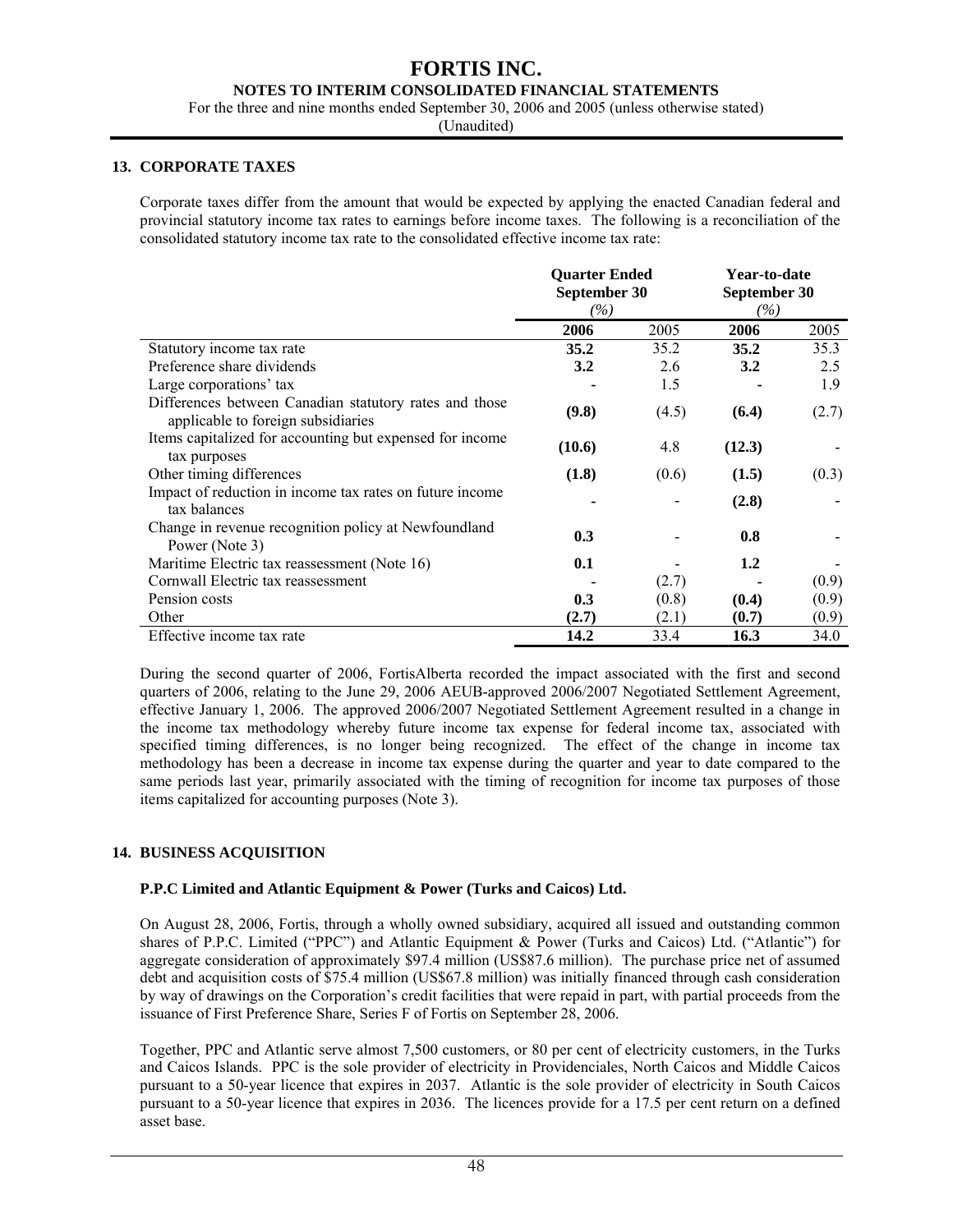#### **NOTES TO INTERIM CONSOLIDATED FINANCIAL STATEMENTS**

For the three and nine months ended September 30, 2006 and 2005 (unless otherwise stated)

(Unaudited)

#### **14. BUSINESS ACQUISITION (cont'd)**

The acquisition has been accounted for using the purchase method, whereby the results of full operations have been included in the consolidated financial statements of Fortis in the Regulated Utilities - Caribbean segment commencing August 28, 2006. The book value of the net assets included in the defined asset base for the purpose of calculating the permitted 17.5 per cent return have been assigned as fair value for purchase price allocation. The regulated nature of PPC and Atlantic and the determination of revenues and earnings are based on historic values and do not change with market conditions or change of ownership. Therefore, no fair market value increments were recorded as part of the purchase price on those net assets included in the defined asset base as all economic benefits associated with them will accrue to the customers.

The preliminary purchase price allocation to net assets based on their fair values, subject to finalization during the fourth quarter 2006, is as follows:

| (in thousands)                           | <b>PPC</b> |          | <b>Atlantic</b> |         | <b>Total</b> |          |
|------------------------------------------|------------|----------|-----------------|---------|--------------|----------|
| Fair value assigned to net assets:       |            |          |                 |         |              |          |
| Utility capital assets                   | \$         | 45,196   | \$              | 605     | \$           | 45,801   |
| Current assets                           |            | 17,787   |                 | 815     |              | 18,602   |
| Goodwill                                 |            | 38,520   |                 | ٠       |              | 38,520   |
| Other assets                             |            | 905      |                 | ۰       |              | 905      |
| Current liabilities                      |            | (3,162)  |                 | (105)   |              | (3,267)  |
| Assumed debt (including current portion) |            | (22,072) |                 | ٠       |              | (22,072) |
| Other liabilities                        |            | (2,057)  |                 | (1,075) |              | (3,132)  |
|                                          | \$         | 75,117   | \$              | 240     | \$           | 75,357   |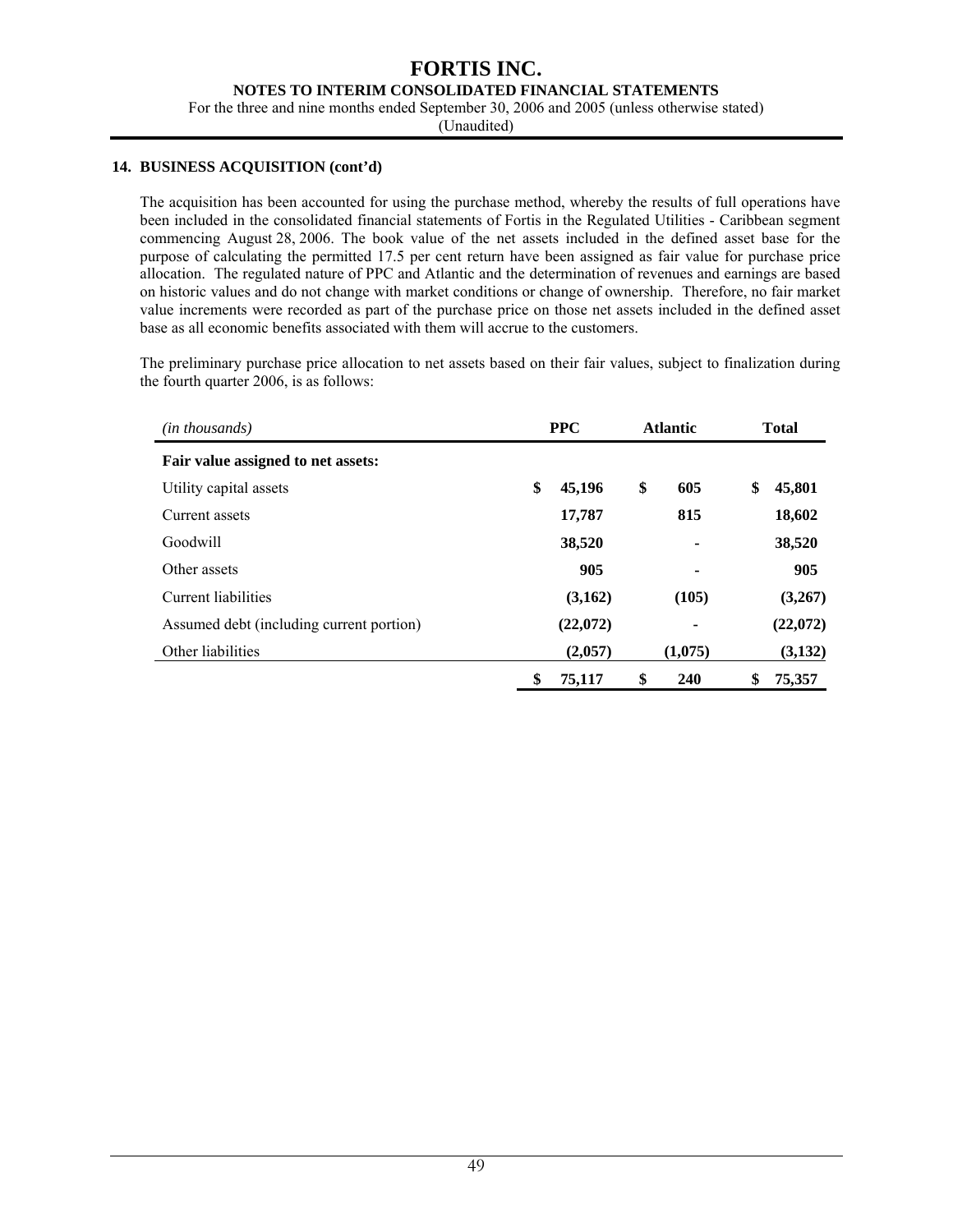# **FORTIS INC. NOTES TO INTERIM CONSOLIDATED FINANCIAL STATEMENTS**

For the three and nine months ended September 30, 2006 and 2005 (unless otherwise stated)

(Unaudited)

#### **15. SEGMENTED INFORMATION**

### **a)** Information by reportable segment is as follows

| Quarter ended                             |           |           |         | <b>Regulated Utilities</b> |         |           |                        |            | Non-Regulated            |                          | Inter-                   |              |
|-------------------------------------------|-----------|-----------|---------|----------------------------|---------|-----------|------------------------|------------|--------------------------|--------------------------|--------------------------|--------------|
| (in thousands of dollars)                 | Fortis    | Fortis    | Nfld    | Maritime                   | Fortis  | Total     | Total                  | Fortis     | Fortis                   |                          | segment                  |              |
| September 30, 2006                        | Alberta   | <b>BC</b> | Power   | Electric                   | Ontario | Canadian  | Caribbean <sup>1</sup> | Generation | Properties               | Corporate                | eliminations             | Consolidated |
| Operating revenues                        | 64,580    | 48,734    | 78,450  | 32,162                     | 32,057  | 255,983   | 26,617                 | 19,304     | 43,962                   | 2,176                    | (9,293)                  | 338,749      |
| Equity income                             |           |           |         |                            |         |           | 3,198                  |            |                          |                          |                          | 3,198        |
| Energy supply costs                       |           | 14,274    | 47,651  | 18,496                     | 23,413  | 103,834   | 14,975                 | 1,422      |                          | $\overline{\phantom{a}}$ | (6, 545)                 | 113,686      |
| Operating expenses                        | 28,786    | 14,785    | 12,126  | 3,052                      | 3,726   | 62,475    | 2,941                  | 3,243      | 26,114                   | 2,027                    | (1,245)                  | 95,555       |
| Amortization                              | 16,951    | 6,757     | 6,517   | 2,547                      | 1,340   | 34,112    | 1,692                  | 2,595      | 3,143                    | 747                      |                          | 42,289       |
| Operating income                          | 18,843    | 12,918    | 12,156  | 8,067                      | 3,578   | 55,562    | 10,207                 | 12,044     | 14,705                   | (598)                    | (1, 503)                 | 90,417       |
| Finance charges                           | 7,778     | 6,130     | 8,275   | 2,793                      | 1,281   | 26,257    | 558                    | 2,445      | 5,283                    | 10,032                   | (1, 503)                 | 43,072       |
| Gain on sale of income producing property | $\sim$    |           |         | $\overline{\phantom{a}}$   |         |           |                        |            |                          |                          |                          |              |
| Corporate income taxes                    | (1,215)   | 1,052     | 1,171   | 2,116                      | 702     | 3,826     | 405                    | 1,587      | 3,145                    | (2, 244)                 |                          | 6,719        |
| Non-controlling interest                  |           |           | 147     | $\sim$                     |         | 147       | 1,585                  | 186        | $\overline{\phantom{a}}$ | (42)                     | $\overline{\phantom{a}}$ | 1,876        |
| Net earnings (loss)                       | 12,280    | 5,736     | 2,563   | 3,158                      | 1,595   | 25,332    | 7,659                  | 7,826      | 6,277                    | (8, 344)                 | $\overline{\phantom{a}}$ | 38,750       |
| Goodwill                                  | 228,615   | 220,719   |         | 19,858                     | 42,947  | 512,139   | 38,714                 |            |                          |                          |                          | 550,853      |
| Identifiable assets                       | 845,595   | 768,625   | 850,352 | 283,394                    | 119,261 | 2,867,227 | 288,133                | 235,129    | 437,616                  | 75,100                   | (15, 282)                | 3,887,923    |
| Equity investment assets                  |           |           |         |                            |         |           | 168,187                |            |                          |                          |                          | 168,187      |
| Total assets                              | 1,074,210 | 989,344   | 850,352 | 303,252                    | 162,208 | 3,379,366 | 495,034                | 235,129    | 437,616                  | 75,100                   | (15, 282)                | 4,606,963    |
| Capital expenditures                      | 59,821    | 24,825    | 14,206  | 7,425                      | 2,589   | 108,866   | 4,908                  | 322        | 3,542                    | 678                      | $\blacksquare$           | 118,316      |
| September 30, 2005                        |           |           |         |                            |         |           |                        |            |                          |                          |                          |              |
| Operating revenues                        | 66,778    | 45,120    | 77,462  | 30,221                     | 36,589  | 256,170   | 21,858                 | 21,731     | 42,289                   | 2,890                    | (6,328)                  | 338,610      |
| Equity income                             |           |           | ٠       | $\overline{\phantom{a}}$   |         |           | 3,040                  |            |                          |                          |                          | 3,040        |
| Energy supply costs                       | $\sim$    | 13,873    | 46,308  | 18,194                     | 28,855  | 107,230   | 11,912                 | 941        |                          |                          | (2, 515)                 | 117,568      |
| Operating expenses                        | 28,230    | 16,011    | 11,840  | 2,989                      | 4,263   | 63,333    | 2,230                  | 2,465      | 26,218                   | 1,170                    | (966)                    | 94,450       |
| Amortization                              | 14,872    | 4,772     | 6,019   | 2,419                      | 1,276   | 29,358    | 1,305                  | 2,652      | 2,824                    | 698                      |                          | 36,837       |
| Operating income                          | 23,676    | 10,464    | 13,295  | 6,619                      | 2,195   | 56,249    | 9,451                  | 15,673     | 13,247                   | 1,022                    | (2, 847)                 | 92,795       |
| Finance charges                           | 6,062     | 4,422     | 8,031   | 1,603                      | 1,228   | 21,346    | 1,472                  | 3,479      | 5,187                    | 5,657                    | (2, 847)                 | 34,294       |
| Corporate income taxes                    | 8,325     | 1,411     | 1,735   | 2,025                      | (1,202) | 12,294    | 379                    | 4,394      | 3,197                    | (729)                    |                          | 19,535       |
| Non-controlling interest                  |           |           | 149     |                            |         | 149       | 1,429                  | (20)       |                          | (42)                     |                          | 1,516        |
| Net earnings (loss)                       | 9,289     | 4,631     | 3,380   | 2,991                      | 2,169   | 22,460    | 6,171                  | 7,820      | 4,863                    | (3, 864)                 | $\sim$                   | 37,450       |
|                                           |           |           |         |                            |         |           |                        |            |                          |                          |                          |              |
| Goodwill                                  | 229,097   | 220,745   |         | 19,858                     | 42,947  | 512,647   |                        |            |                          |                          |                          | 512,647      |
| Identifiable assets                       | 708,736   | 685,756   | 817,328 | 263,374                    | 118,936 | 2,594,130 | 206,279                | 262,577    | 427,226                  | 43,099                   | (26, 543)                | 3,506,768    |
| Equity investment assets                  |           |           |         |                            |         |           | 163,599                |            |                          |                          |                          | 163,599      |
| Total assets                              | 937,833   | 906,501   | 817,328 | 283,232                    | 161,883 | 3,106,777 | 369,878                | 262,577    | 427,226                  | 43,099                   | (26, 543)                | 4,183,014    |
| Capital expenditures                      | 39,806    | 25,990    | 11,813  | 12,300                     | 2,716   | 92,625    | 3,227                  | 5,116      | 2,283                    | 684                      |                          | 103,935      |

<sup>1</sup> Includes consolidated earnings of Belize Electricity and the Turks and Caicos utilities, and equity income from Caribbean Utilities in Grand Cayman.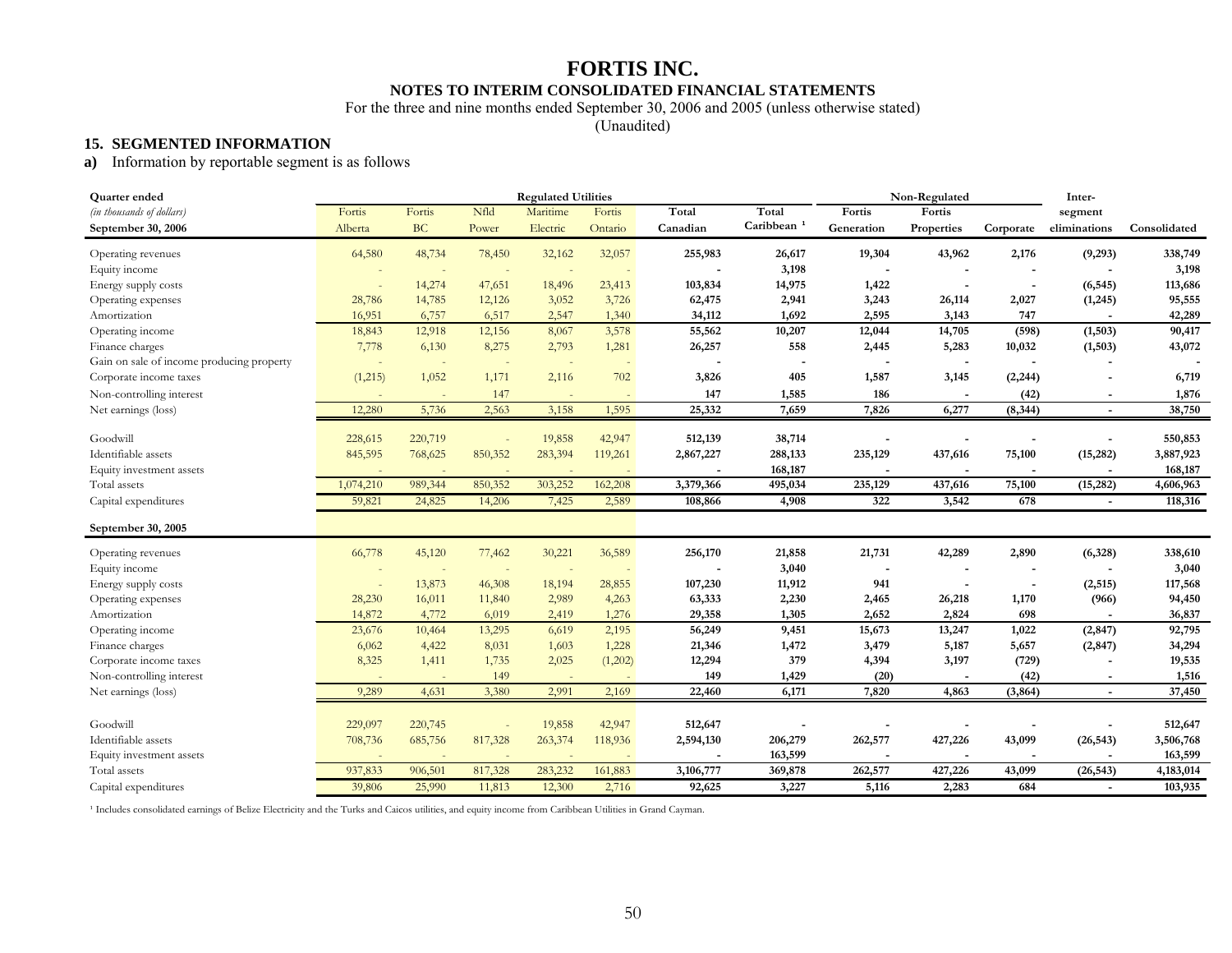# **FORTIS INC. NOTES TO INTERIM CONSOLIDATED FINANCIAL STATEMENTS**

For the three and nine months ended September 30, 2006 and 2005 (unless otherwise stated)

(Unaudited)

### **15. SEGMENTED INFORMATION (cont'd)**

| Year to date                              |                          |         |         | <b>Regulated Utilities</b> |                          |           |                        |                          | Non-Regulated |                | Inter-                   |              |
|-------------------------------------------|--------------------------|---------|---------|----------------------------|--------------------------|-----------|------------------------|--------------------------|---------------|----------------|--------------------------|--------------|
| (in thousands of dollars)                 | Fortis                   | Fortis  | Nfld    | Maritime                   | Fortis                   | Total     | Total                  | Fortis                   | Fortis        |                | segment                  |              |
| September 30, 2006                        | Alberta                  | BC      | Power   | Electric                   | Ontario                  | Canadian  | Caribbean <sup>1</sup> | Generation               | Properties    | Corporate      | eliminations             | Consolidated |
| Operating revenues                        | 184,984                  | 157,291 | 307,601 | 91,203                     | 98,224                   | 839,303   | 69,396                 | 59,151                   | 121,026       | 6,381          | (23, 532)                | 1,071,725    |
| Equity income                             |                          |         |         |                            |                          |           | 6,900                  | $\overline{\phantom{a}}$ |               |                |                          | 6,900        |
| Energy supply costs                       |                          | 47,425  | 187,980 | 53,982                     | 73,961                   | 363,348   | 40,073                 | 4,767                    |               |                | (14, 158)                | 394,030      |
| Operating expenses                        | 84,397                   | 46,162  | 39,249  | 9,514                      | 10,910                   | 190,232   | 8,377                  | 11,165                   | 76,981        | 7,548          | (3,995)                  | 290,308      |
| Amortization                              | 51,151                   | 20,439  | 24,191  | 7,642                      | 4,014                    | 107,437   | 4,482                  | 7,877                    | 8,878         | 2,240          |                          | 130,914      |
| Operating income                          | 49,436                   | 43,265  | 56,181  | 20,065                     | 9,339                    | 178,286   | 23,364                 | 35,342                   | 35,167        | (3, 407)       | (5,379)                  | 263,373      |
| Finance charges                           | 22,044                   | 17,397  | 24,448  | 7,761                      | 3,771                    | 75,421    | 3,707                  | 7,672                    | 15,405        | 27,566         | (5, 379)                 | 124,392      |
| Gain on sale of income producing property | $\overline{\phantom{a}}$ |         | $\sim$  | $\sim$                     | $\sim$                   |           |                        |                          | (2,088)       |                |                          | (2,088)      |
| Corporate income taxes                    | (5,720)                  | 4,873   | 10,028  | 4,879                      | 2,517                    | 16,577    | 1,151                  | 6,651                    | 5,957         | (7, 288)       |                          | 23,048       |
| Non-controlling interest                  |                          |         | 442     |                            |                          | 442       | 3,315                  | 1,088                    |               | (125)          |                          | 4,720        |
| Net earnings (loss)                       | 33,112                   | 20,995  | 21,263  | 7,425                      | 3,051                    | 85,846    | 15,191                 | 19,931                   | 15,893        | (23, 560)      | $\blacksquare$           | 113,301      |
| Goodwill                                  | 228,615                  | 220,719 |         | 19,858                     | 42,947                   | 512,139   | 38,714                 |                          |               |                |                          | 550,853      |
| Identifiable assets                       | 845,595                  | 768,625 | 850,352 | 283,394                    | 119,261                  | 2,867,227 | 288,133                | 235,129                  | 437,616       | 75,100         | (15, 282)                | 3,887,923    |
| Equity investment assets                  |                          |         |         |                            |                          |           | 168,187                |                          |               |                |                          | 168,187      |
| Total assets                              | 1,074,210                | 989,344 | 850,352 | 303,252                    | 162,208                  | 3,379,366 | 495,034                | 235,129                  | 437,616       | 75,100         | (15, 282)                | 4,606,963    |
| Capital expenditures                      | 175,930                  | 72,984  | 41,231  | 18,029                     | 6,331                    | 314,505   | 11,665                 | 2,800                    | 15,349        | 1,651          | $\blacksquare$           | 345,970      |
|                                           |                          |         |         |                            |                          |           |                        |                          |               |                |                          |              |
| September 30, 2005                        |                          |         |         |                            |                          |           |                        |                          |               |                |                          |              |
| Operating revenues                        | 201,107                  | 144,601 | 318,552 | 87,811                     | 106,763                  | 858,834   | 55,954                 | 57,912                   | 116,116       | 8,093          | (17, 134)                | 1,079,775    |
| Equity income                             |                          |         |         |                            | $\sim$                   |           | 8,612                  |                          |               |                |                          | 8,612        |
| Energy supply costs                       |                          | 44,478  | 186,900 | 53,300                     | 84,414                   | 369,092   | 30,056                 | 4,569                    |               | $\blacksquare$ | (6, 147)                 | 397,570      |
| Operating expenses                        | 83,019                   | 47,957  | 39,859  | 9,155                      | 10,441                   | 190,431   | 7,875                  | 11,719                   | 74,284        | 6,463          | (3, 166)                 | 287,606      |
| Amortization                              | 45,607                   | 14,114  | 25,876  | 7,237                      | 3,763                    | 96,597    | 4,542                  | 7,757                    | 8,175         | 2,097          |                          | 119,168      |
| Operating income                          | 72,481                   | 38,052  | 65,917  | 18,119                     | 8,145                    | 202,714   | 22,093                 | 33,867                   | 33,657        | (467)          | (7, 821)                 | 284,043      |
| Finance charges                           | 17,873                   | 13,163  | 23,444  | 5,785                      | 3,804                    | 64,069    | 3,873                  | 11,370                   | 14,800        | 27,359         | (7, 821)                 | 113,650      |
| Gain on settlement of contractual matters |                          |         |         |                            | $\overline{\phantom{a}}$ |           |                        | (10,000)                 |               |                |                          | (10,000)     |
| Corporate income taxes                    | 22,708                   | 5,937   | 14,192  | 4,949                      | 170                      | 47,956    | 919                    | 10,312                   | 7,647         | (5, 454)       |                          | 61,380       |
| Non-controlling interest                  |                          |         | 441     |                            |                          | 441       | 2,706                  | 1,156                    |               | (124)          | $\overline{\phantom{a}}$ | 4,179        |
| Net earnings (loss)                       | 31,900                   | 18,952  | 27,840  | 7,385                      | 4,171                    | 90,248    | 14,595                 | 21,029                   | 11,210        | (22, 248)      | $\overline{\phantom{a}}$ | 114,834      |
|                                           |                          |         |         |                            |                          |           |                        |                          |               |                |                          |              |
| Goodwill                                  | 229,097                  | 220,745 |         | 19,858                     | 42,947                   | 512,647   |                        |                          |               |                |                          | 512,647      |
| Identifiable assets                       | 708,736                  | 685,756 | 817,328 | 263,374                    | 118,936                  | 2,594,130 | 206,279                | 262,577                  | 427,226       | 43,099         | (26, 543)                | 3,506,768    |
| Equity investment assets                  | 937,833                  |         | 817,328 | 283,232                    | 161,883                  |           | 163,599                |                          |               |                |                          | 163,599      |
| Total assets                              |                          | 906,501 |         |                            |                          | 3,106,777 | 369,878                | 262,577                  | 427,226       | 43,099         | (26, 543)                | 4,183,014    |
| Capital expenditures                      | 106,752                  | 77,104  | 37,828  | 33,741                     | 5,648                    | 261,073   | 8,367                  | 19,382                   | 76,500        | 1,982          | $\blacksquare$           | 367,304      |

<sup>1</sup> Includes consolidated earnings of Belize Electricity and the Turks and Caicos utilities, and equity income from Caribbean Utilities in Grand Cayman.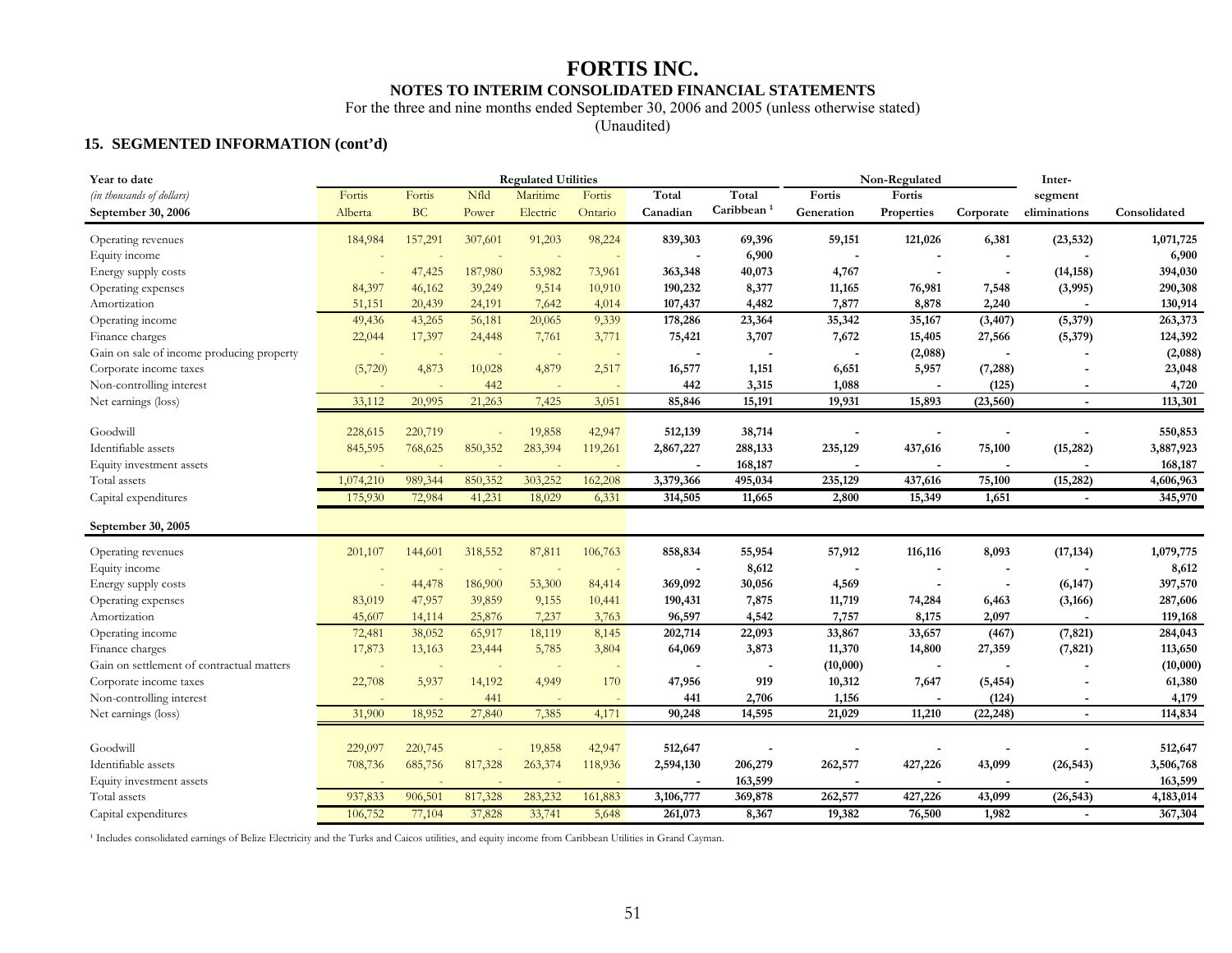#### **NOTES TO INTERIM CONSOLIDATED FINANCIAL STATEMENTS**

For the three and nine months ended September 30, 2006 and 2005 (unless otherwise stated)

(Unaudited)

#### **15. SEGMENTED INFORMATION (cont'd)**

#### **b) Inter-Segment Transactions**

Inter-segment transactions are in the normal course of operations and are measured at the exchange amount, which is the amount of consideration established and agreed to by the related parties. The significant inter-segment transactions primarily related to the sale of energy from Fortis Generation to Belize Electricity and FortisOntario, electricity sales from Newfoundland Power to Fortis Properties and finance charges on inter-segment borrowings. The significant inter-segment transactions for the three and nine months ended September 30, 2006 and 2005 are detailed below.

| <b>Inter-segment transactions</b>                  | <b>Ouarter Ended</b> |         | Year-to-date |         |  |
|----------------------------------------------------|----------------------|---------|--------------|---------|--|
| (in thousands)                                     | September 30         |         | September 30 |         |  |
|                                                    | 2006                 | 2005    | 2006         | 2005    |  |
| Sales from Fortis Generation to Belize Electricity | \$6,184              | \$2,104 | \$13,180     | \$3,882 |  |
| Sales from Fortis Generation to FortisOntario      | 384                  | 49      | 1,022        | 1,505   |  |
| Sales from Newfoundland Power to Fortis Properties | 853                  | 779     | 2,778        | 2,600   |  |
| Inter-segment finance charges on borrowings from:  |                      |         |              |         |  |
| Corporate to Fortis Properties                     | 1,135                | 886     | 3,203        | 2,837   |  |
| Corporate to Fortis Generation                     | ۰                    | 797     |              | 2,222   |  |
| Fortis Generation to Belize Electricity            | -                    | 866     | 742          | 1,788   |  |

### **16. CONTINGENT LIABILITIES AND COMMITMENTS**

Contingent liabilities and commitments are consistent with disclosures in the Fortis annual audited consolidated financial statements for the year ended December 31, 2005, except as described below.

#### **Contingent liabilities**

#### **(a)** Maritime Electric

In April 2006, Canada Revenue Agency ("CRA") reassessed Maritime Electric's 1997-2004 taxation years. The reassessment encompasses the Company's tax treatment, specifically the Company's timing of deductions, with respect to: (i) the ECAM in the 2001-2004 taxation years, (ii) customer rebate adjustments in the 2001-2003 taxation years, and (iii) the Company's payment of approximately \$6 million on January 2, 2001 associated with a settlement with New Brunswick Power regarding its \$450 million write down of the Point Lepreau Nuclear Generating Station in 1998.

Maritime Electric believes it has reported its tax position appropriately in all aspects of the reassessment and filed a Notice of Objection with the Chief of Appeals at CRA. Should the Company be unsuccessful in defending all aspects of the reassessment, Maritime Electric would be required to pay approximately \$12 million in taxes and accrued interest. Year-to-date September 30, 2006, the Company has provided for, through future and current income taxes payable, approximately \$11.5 million and, therefore, an additional liability of \$0.5 million would arise. In this event, the Company would apply to the Island Regulatory and Appeals Commission to include this amount in the regulatory rate-making process. The provisions of the *Income Tax Act* require the Company to deposit one-half of the assessment under objection with CRA and the Company made a payment on deposit of \$5.9 million with CRA on June 29, 2006.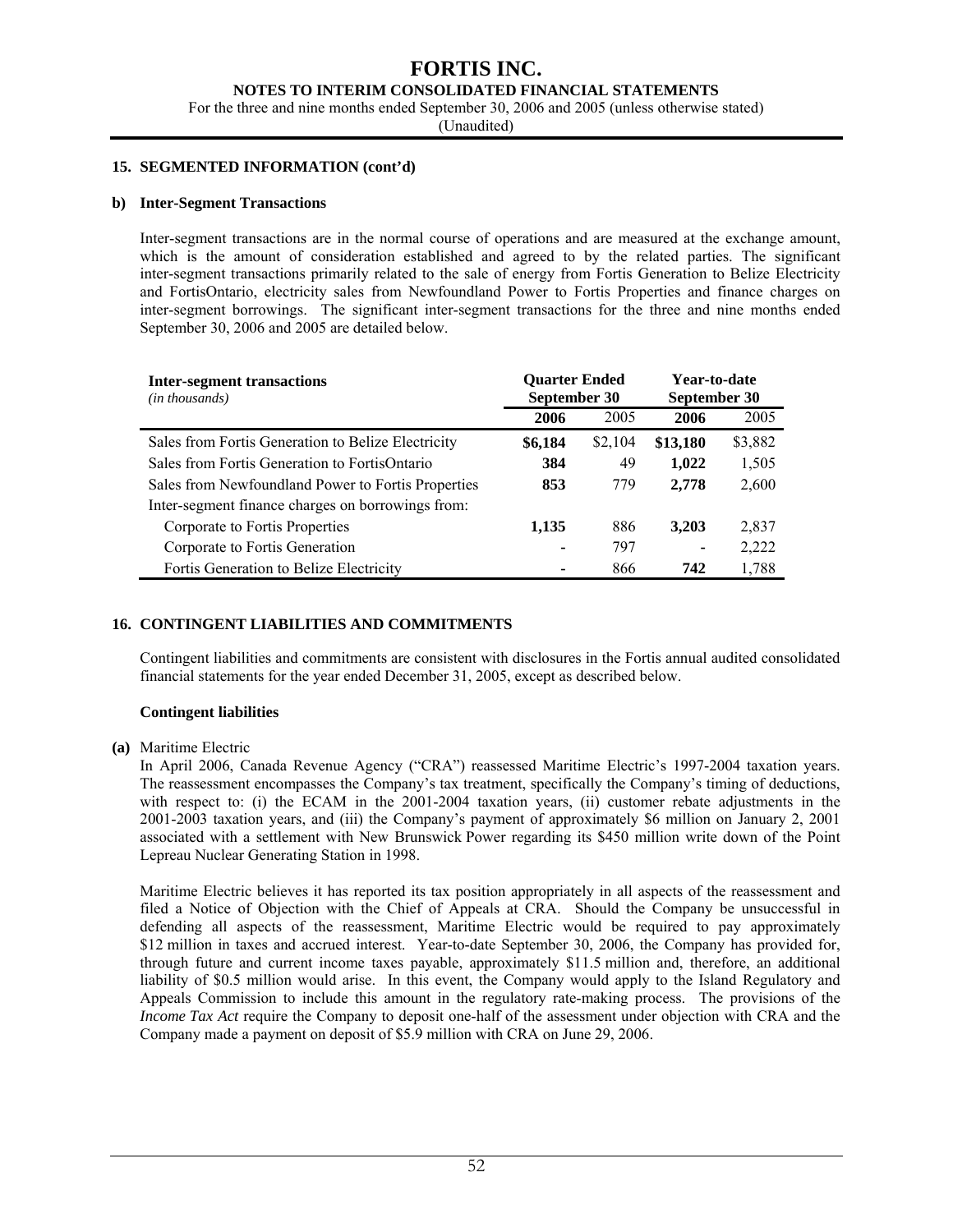#### **NOTES TO INTERIM CONSOLIDATED FINANCIAL STATEMENTS**

For the three and nine months ended September 30, 2006 and 2005 (unless otherwise stated)

(Unaudited)

#### **16. CONTINGENT LIABILITIES AND COMMITMENTS (cont'd)**

**(b)** FortisAlberta

On March 24, 2006, Her Majesty the Queen in Right of Alberta filed a statement of claim in the Court of Queen's Bench of Alberta in the Judicial District of Edmonton against FortisAlberta. The Crown's claim is that the Company is responsible for a fire that occurred in October 2003 in an area of the Province of Alberta commonly referred to as Poll Haven Community Pasture. The Crown is seeking approximately \$2.7 million in fire fighting and suppression costs and approximately \$2.4 million in timber losses, as well as interest and other costs. Given the preliminary stage of the proceedings, FortisAlberta has not made any definitive assessment of potential liability with respect to the litigation. However, management does not believe that the Company contributed to, or is responsible for, the fire and, therefore, management is of the view that the allegations are without merit. No amount, therefore, has been accrued in the consolidated financial statements.

#### **(c)** FortisBC

FortisBC has received correspondence and met with the B.C. Ministry of Forests (the "Ministry") to discuss the possibility of an invoice being issued to the Company for costs incurred by the Ministry in 2003 in relation to a forest fire near Vaseux Lake. The Ministry has alleged breaches of the Forest Practices Code and negligence and has served a writ and statement of claim against FortisBC. The Company is currently communicating with the Ministry and its insurers. In addition, FortisBC has been served with 2 writs and statements of claim by private land owners in relation to the same matter. The outcome cannot be reasonably determined and estimated at this time and, accordingly, no amount has been accrued in the consolidated financial statements.

#### **Commitments**

Belize Electricity has a 15-year power purchase agreement with Hydra Maya for the supply of 3 MW of capacity, which is scheduled to commence at the end of 2006. Additionally, Belize Electricity has entered into a 2-year power purchase agreement, expiring August 2008, with the Comisión Federal de Electricidad of Mexico for the supply of 15 MW of firm capacity. Commitments under these power purchase agreements total approximately \$19.9 million.

#### **17. SUBSEQUENT EVENT**

On October 19, 2006, Fortis Properties announced an agreement to purchase 4 internationally branded hotels in Alberta and British Columbia from Lodge Motel (Kelowna) Ltd. for an aggregate purchase price of \$51.6 million, including assumed debt. The acquisition is expected to be immediately accretive to earnings of Fortis and is scheduled to close in November 2006. The 4 hotels are Holiday Inn Express and Suites, and Best Western, in Medicine Hat, Alberta; Ramada Hotel and Suites, in Lethbridge, Alberta; and Holiday Inn Express, in Kelowna, British Columbia. The acquisition expands the hospitality operations of Fortis Properties by 454 rooms.

#### **18. COMPARATIVE FIGURES**

Certain comparative figures have been reclassified to comply with current period classifications.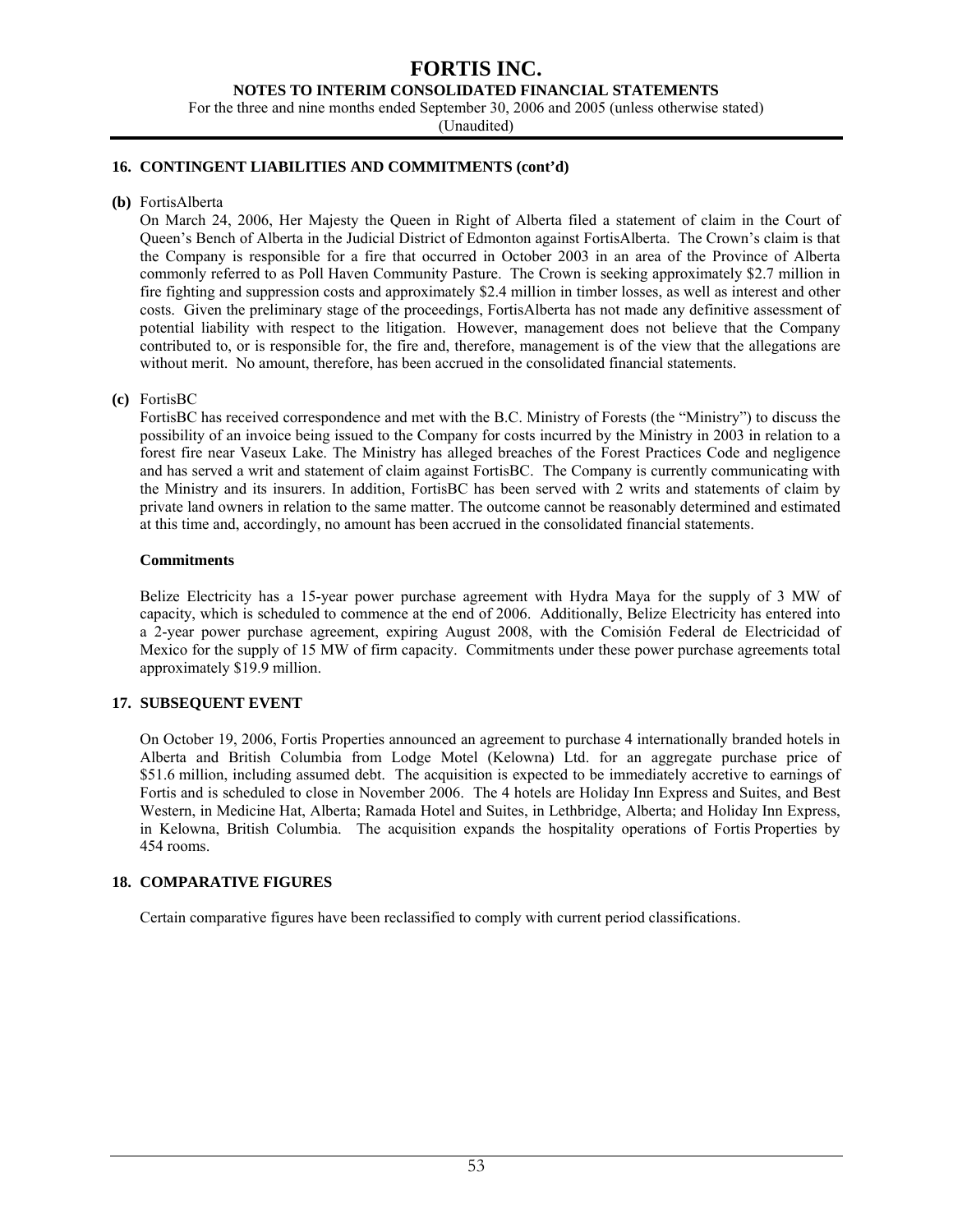# **Dates – Dividends\* and Earnings**

# **Expected Earnings Release Dates**

| February 6, 2007 | May 1, 2007      |
|------------------|------------------|
| August 3, 2007   | November 2, 2007 |

# **Dividend Record Dates**

| November 3, 2006 | February 2, 2007 |
|------------------|------------------|
| May 4, 2007      | August 10, 2007  |

# **Dividend Payment Dates**

| December 1, 2006 | March 1, 2007     |
|------------------|-------------------|
| June 1, 2007     | September 1, 2007 |

*\* The declaration and payment of dividends are subject to Board of Directors' approval.* 

# **Registrar and Transfer Agent**

Computershare Trust Company of Canada 9<sup>th</sup> Floor, 100 University Avenue Toronto, ON M5J 2Y1 T: 514-982-7555 or 1-866-586-7638

F: 416-263-9394 or 1-888-453-0330

E: service@computershare.com

W: www.computershare.com

# **Share Listings**

The Common Shares, First Preference Shares, Series C; First Preference Shares, Series E; and First Preference Shares, Series F of Fortis Inc. are traded on the Toronto Stock Exchange under the symbols FTS, FTS.PR.C, FTS.PR.E and FTS.PR.F, respectively.

| <b>Fortis Common Shares (\$)</b>  |       |       |  |  |  |  |
|-----------------------------------|-------|-------|--|--|--|--|
| <b>Quarter Ended September 30</b> |       |       |  |  |  |  |
| 2005<br>2006                      |       |       |  |  |  |  |
| <b>High</b>                       | 25.48 | 25.19 |  |  |  |  |
| Low                               | 21.99 | 19.13 |  |  |  |  |
| <b>Close</b>                      | 24.44 | 24.11 |  |  |  |  |